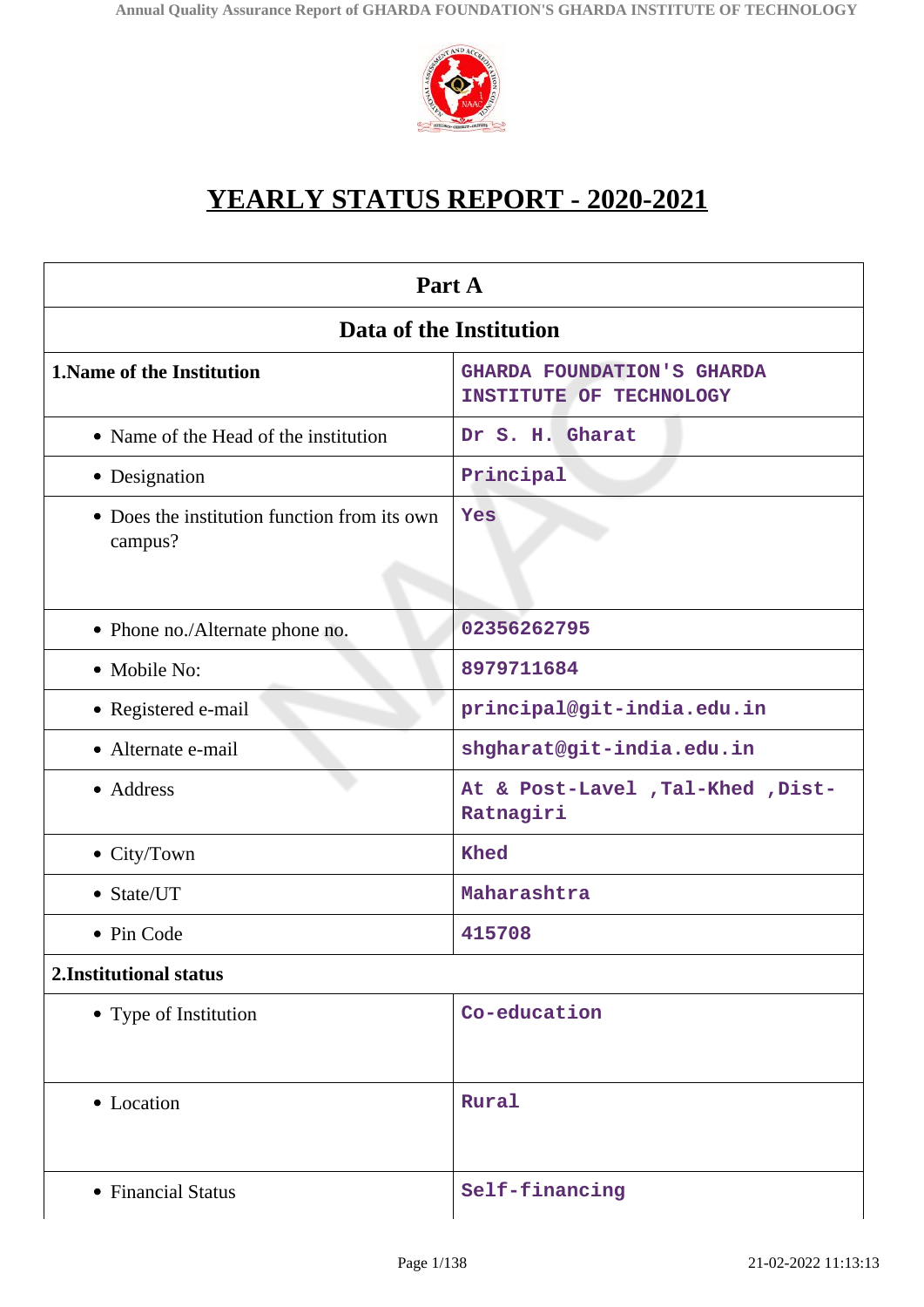| • Name of the Affiliating University                                                                              |                                | Mumbai University (University of<br>Mumbai) |                                                                                                                                 |                                |            |               |        |             |
|-------------------------------------------------------------------------------------------------------------------|--------------------------------|---------------------------------------------|---------------------------------------------------------------------------------------------------------------------------------|--------------------------------|------------|---------------|--------|-------------|
|                                                                                                                   | • Name of the IQAC Coordinator |                                             |                                                                                                                                 | Dr. Nitin A. Kolekar           |            |               |        |             |
| • Phone No.                                                                                                       |                                |                                             |                                                                                                                                 | 8888260267                     |            |               |        |             |
| • Alternate phone No.                                                                                             |                                |                                             |                                                                                                                                 | 8888260267                     |            |               |        |             |
| • Mobile                                                                                                          |                                |                                             |                                                                                                                                 | 8888260267                     |            |               |        |             |
| • IQAC e-mail address                                                                                             |                                |                                             |                                                                                                                                 | iqac@git-india.edu.in          |            |               |        |             |
| • Alternate e-mail address                                                                                        |                                |                                             |                                                                                                                                 | nakolekar@git-india.edu.in     |            |               |        |             |
| 3. Website address (Web link of the AQAR<br>(Previous Academic Year)                                              |                                |                                             | http://git-<br>india.edu.in/git/about igac.html                                                                                 |                                |            |               |        |             |
| 4. Whether Academic Calendar prepared<br>during the year?                                                         |                                |                                             |                                                                                                                                 | Yes                            |            |               |        |             |
| • if yes, whether it is uploaded in the<br>Institutional website Web link:                                        |                                |                                             | http://qit-india.edu.in/qit/pdf/I<br>OAC/AC%20Jan20-Jun20.pdf http://g<br>it-india.edu.in/git/pdf/IQAC/AC%2<br>OJul20-Dec20.pdf |                                |            |               |        |             |
| <b>5. Accreditation Details</b>                                                                                   |                                |                                             |                                                                                                                                 |                                |            |               |        |             |
| Cycle                                                                                                             | Grade                          | <b>CGPA</b>                                 |                                                                                                                                 | Year of<br>Accreditation       |            | Validity from |        | Validity to |
| Cycle 1                                                                                                           | $B+$                           |                                             | 2.61                                                                                                                            | 2017                           |            | 02/05/2017    |        | 01/05/2022  |
| <b>6. Date of Establishment of IQAC</b>                                                                           |                                | 02/07/2014                                  |                                                                                                                                 |                                |            |               |        |             |
| 7. Provide the list of funds by Central / State Government<br>UGC/CSIR/DBT/ICMR/TEQIP/World Bank/CPE of UGC etc., |                                |                                             |                                                                                                                                 |                                |            |               |        |             |
| Institutional/Depa<br>rtment /Faculty                                                                             | Scheme                         | <b>Funding Agency</b>                       |                                                                                                                                 | Year of award<br>with duration |            |               | Amount |             |
| <b>NIL</b>                                                                                                        | <b>NIL</b>                     | <b>NIL</b>                                  |                                                                                                                                 |                                | <b>NIL</b> |               |        | <b>NIL</b>  |
| 8. Whether composition of IQAC as per latest<br><b>NAAC</b> guidelines                                            |                                | Yes                                         |                                                                                                                                 |                                |            |               |        |             |
| • Upload latest notification of formation of<br><b>IQAC</b>                                                       |                                | <b>View File</b>                            |                                                                                                                                 |                                |            |               |        |             |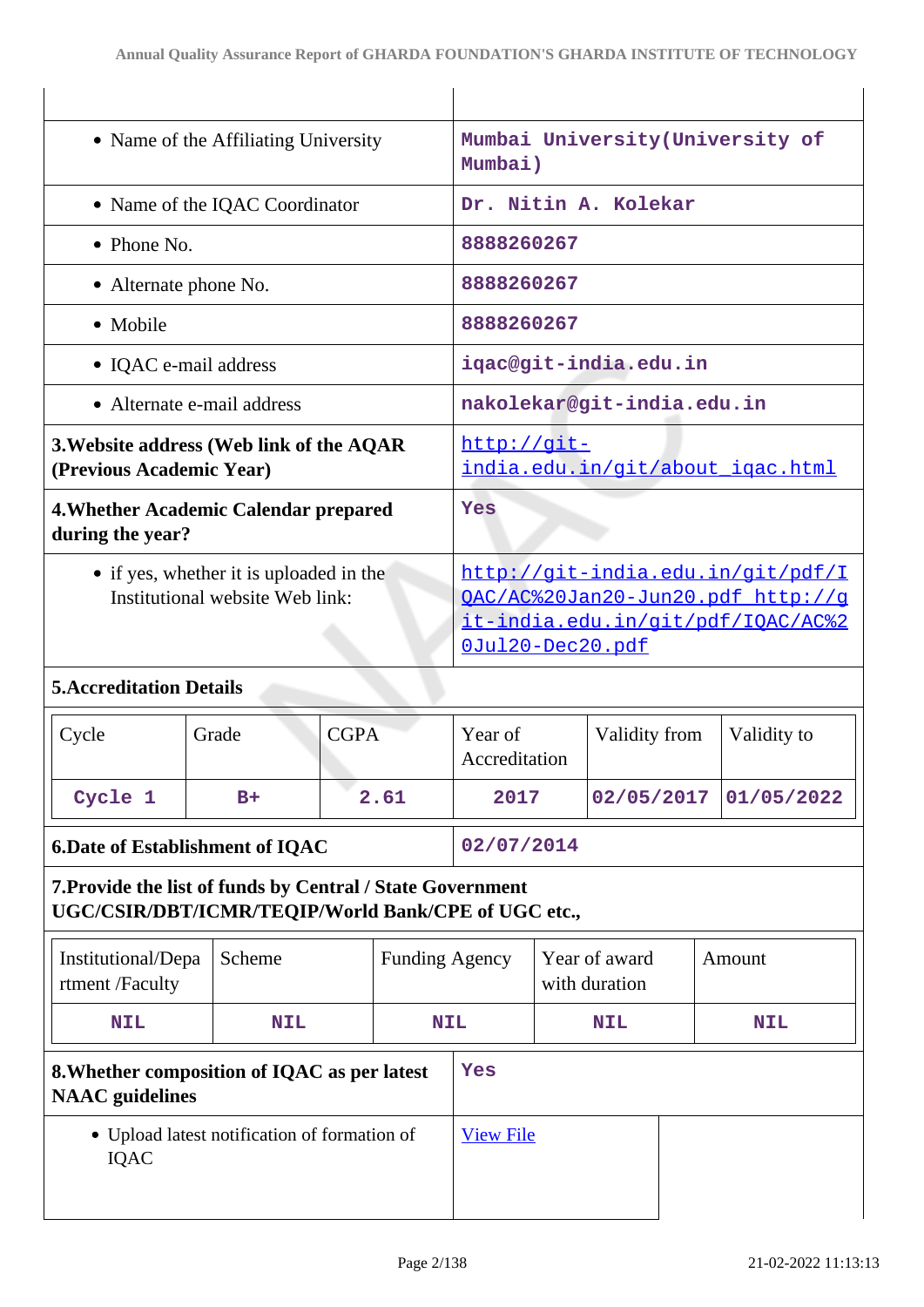| 9. No. of IQAC meetings held during the year                                                                                 | 04               |
|------------------------------------------------------------------------------------------------------------------------------|------------------|
| • Were the minutes of IQAC meeting(s) and<br>compliance to the decisions have been<br>uploaded on the institutional website? | Yes              |
| • If No, please upload the minutes of the<br>meeting(s) and Action Taken Report                                              | No File Uploaded |
| 10. Whether IQAC received funding from any<br>of the funding agency to support its activities<br>during the year?            | <b>No</b>        |
| • If yes, mention the amount                                                                                                 |                  |

### **11.Significant contributions made by IQAC during the current year (maximum five bullets)**

**A. Developed the online platform E-Learning Resource Center (ELRC) to implement teaching learning process effectively during lockdown period B. Enhanced the practice of faculty and student development through ICT facilities and Massive Open Online Courses (Coursera, SWAYAM NPTEL, Udemy, TCSION, Huawei, Datacamp, Python, Great Learning and IIT Spoken Tutorial) C. Conducted rigorous Academic Audits of staff members to improve the teaching learning process and continuous evaluation system D. Under the Extension Activity, Unnat Maharashtra Abhiyan, The active participation of faculty and students in Third Party Assessment of Jalyukta Shivar Works carried out under Government schemes. E. To promote the Problem Based Project Works, students and faculty participated in social and outreach activities like construction of water tanks by using Ferrocement technology in various villages to get solution on the problem of drinking water in Konkan region, the help to flood affected people and financial assistance is provided to needy students in the form of fellowship**

**12.Plan of action chalked out by the IQAC in the beginning of the Academic year towards Quality Enhancement and the outcome achieved by the end of the Academic year**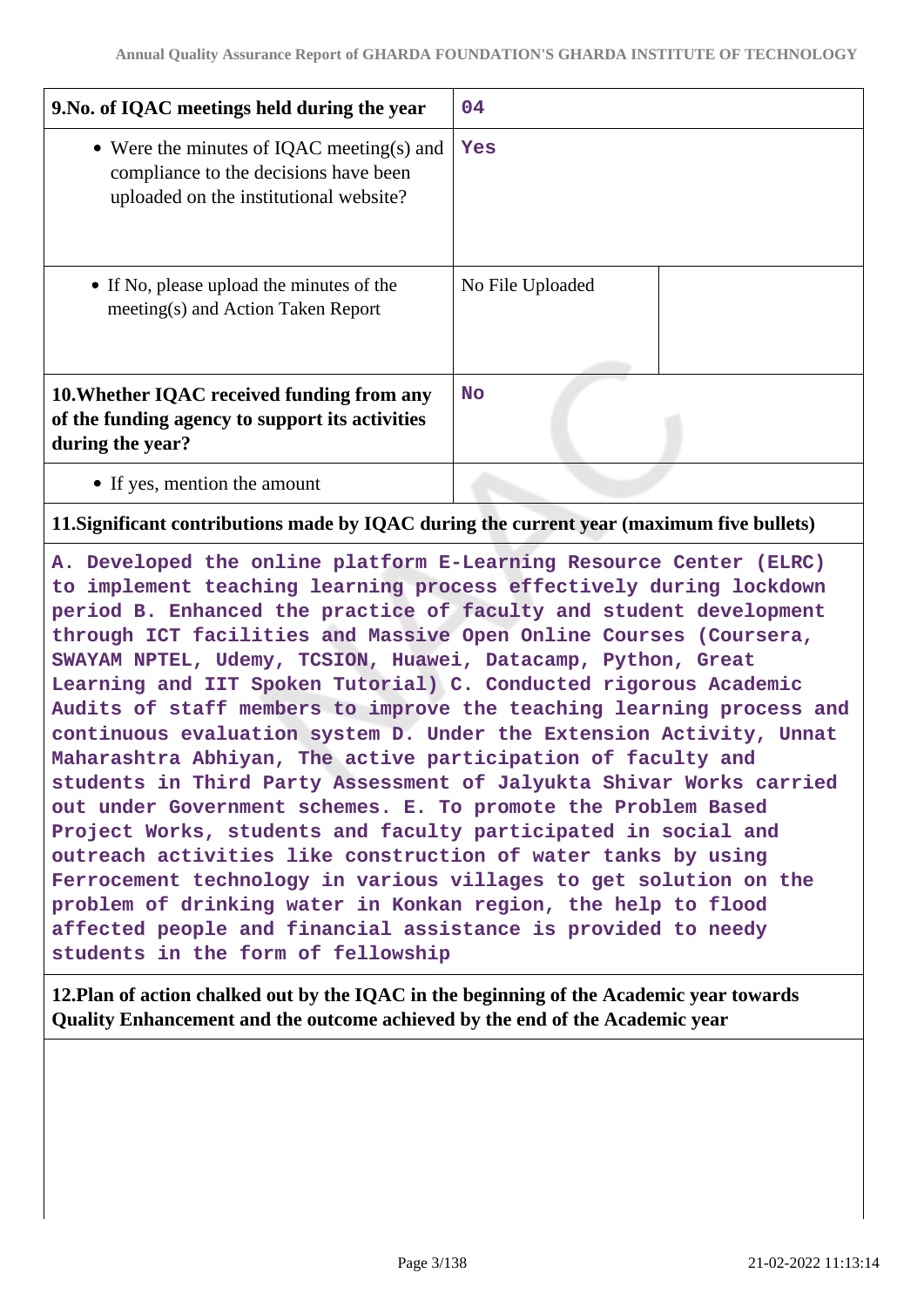| Plan of Action                                                                                                               | Achievements/Outcomes                                                                                                                                                                                                                                                                                                                                                                                                                                                                                                                                                                                                                                                                                                                                                                                                                                                                                                                                                                                                                                                                        |
|------------------------------------------------------------------------------------------------------------------------------|----------------------------------------------------------------------------------------------------------------------------------------------------------------------------------------------------------------------------------------------------------------------------------------------------------------------------------------------------------------------------------------------------------------------------------------------------------------------------------------------------------------------------------------------------------------------------------------------------------------------------------------------------------------------------------------------------------------------------------------------------------------------------------------------------------------------------------------------------------------------------------------------------------------------------------------------------------------------------------------------------------------------------------------------------------------------------------------------|
| Outreach Extension Activities<br>(Pre-CET Online Mock Tests,<br>Webinar on Career Guidance for<br>12th and diploma students) | The primary objective of<br>outreach extension activities is<br>to assist needy students and<br>parents along with the<br>institutes of Konkan region.<br>Gharda Foundation and Gharda<br>Institute have conducted free<br>mock/practice CET tests. Due to<br>lockdown and Corona pandemic;<br>all the academics have been<br>postponed by the government,<br>hence, GIT has developed CET<br>Online practice tests by using<br>Moodle Based online learning<br>system. All the students of 12th<br>Science have been provided the<br>online access of online tests<br>and given them the facility to<br>practice and study Physics,<br>Chemistry and Maths. Online<br>webinars on Career Guidance have<br>been organized and conducted for<br>the students of 12th Science and<br>diploma students respectively.<br>Through such webinars; the<br>counseling for their career<br>oriented issues and information<br>related to various disciplines<br>in Engineering have been<br>delivered effectively. Students<br>from Maharashtra and other<br>states have attended these<br>workshops. |
| Improvement in E-Learning<br>Resource Center (ELRC) Platform<br>for Effective online teaching<br>learning Process            | The eLearning Resource Center<br>established in GIT in the year<br>2009 as an Online Teaching<br>Assistant (Accessible in LAN<br>only) for all GIT students. From<br>the year 2020 we are making it<br>online in true way. Student can<br>access it from anywhere. Online<br>subject help is provided in the<br>form syllabus, teaching plan,                                                                                                                                                                                                                                                                                                                                                                                                                                                                                                                                                                                                                                                                                                                                                |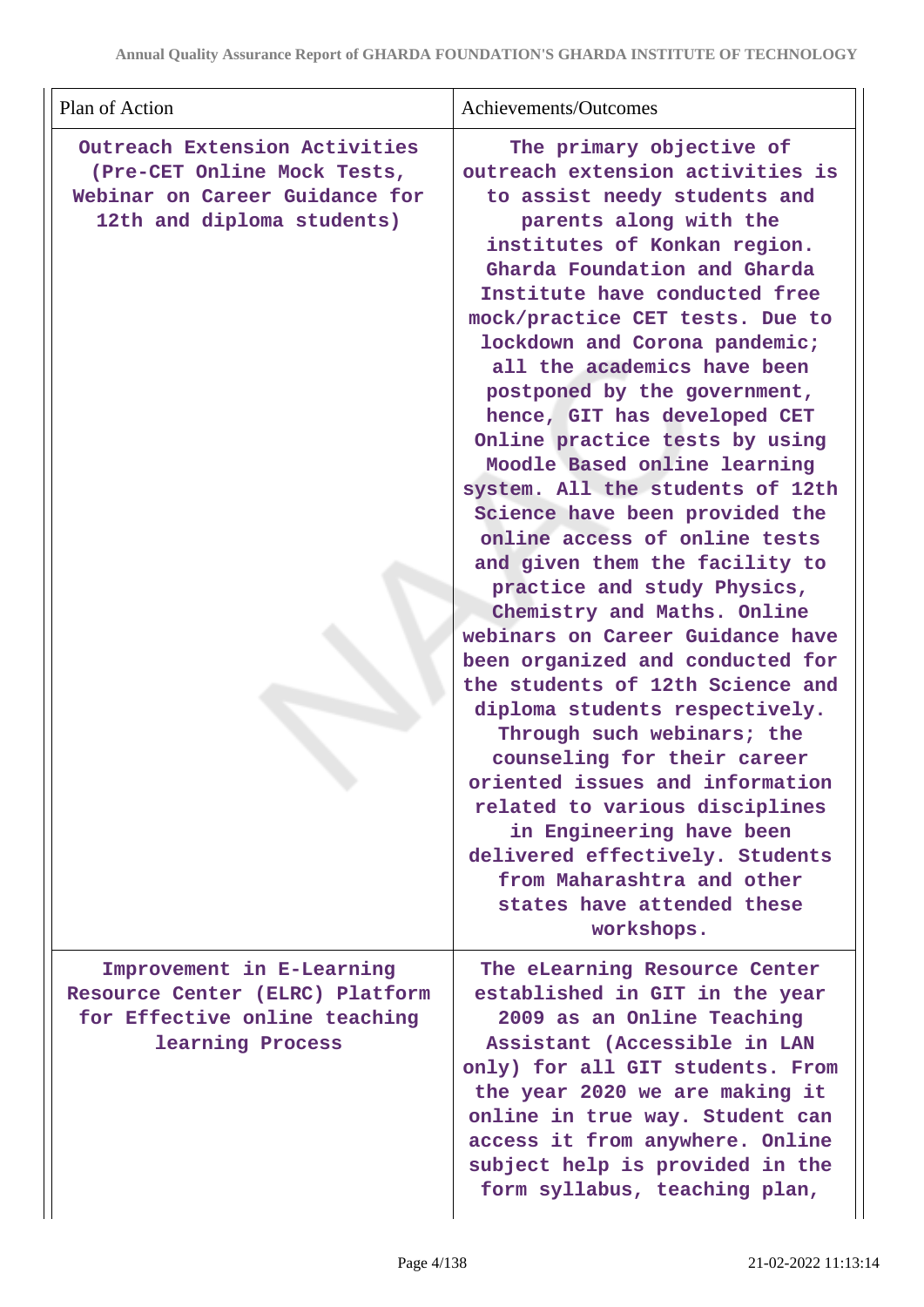|                                                                                                                                                                                                                                                                                                                                                                                                                                                                                                                                                                                                            | question papers, presentations,<br>eBooks, faculty notes, lecture<br>videos, flash animations for all<br>Engineering Subjects in a<br>structured format. The need and<br>effectiveness of GIT E-Learning<br>Centre is best evaluated in<br>Lockdown period of Covid-19<br>Pandemic this year. It is really<br>a key factor which makes us<br>successful to reach more than<br>80% of our students with our<br>lecture recording and E-<br>Materials. Following is the<br>address: https://sites.google.co<br>m/a/git-india.edu.in/elrc                                                                                                                                                         |
|------------------------------------------------------------------------------------------------------------------------------------------------------------------------------------------------------------------------------------------------------------------------------------------------------------------------------------------------------------------------------------------------------------------------------------------------------------------------------------------------------------------------------------------------------------------------------------------------------------|------------------------------------------------------------------------------------------------------------------------------------------------------------------------------------------------------------------------------------------------------------------------------------------------------------------------------------------------------------------------------------------------------------------------------------------------------------------------------------------------------------------------------------------------------------------------------------------------------------------------------------------------------------------------------------------------|
| Development of Faculty and<br>Students through the active<br>participation in Massive Open<br>Online Courses (MOOCs): The<br>professional development of<br>teacher is the continuous<br>process of strengthen the<br>professional attainment,<br>enlargement of academic<br>knowledge, enhancement of<br>proficient skills and to improve<br>teaching ability. With the<br>reform of the development of<br>Information and Communication<br>Technology (ICT), the<br>traditional mode of teaching<br>learning process has been<br>equipped with the facility of<br>Massive Open Online Courses<br>(MOOCs) | The institute has taken the<br>initiative in the same and<br>formed Local Chapter of National<br>Programme on Technology Enhanced<br>Learning (NPTEL), which is an<br>educational initiative with the<br>active involvement of seven IITs<br>in India. Along with the same,<br>institute has also officially<br>tied up with Coursera; American<br>MOOCs provider, under which<br>institute received free<br>subscription for different<br>courses. During lockdown period,<br>end number of students and staff<br>members has completed various<br>courses by using these online<br>platforms and efforts have been<br>taken to develop over all<br>teaching learning process<br>accordingly. |
| Life Skills Development through<br>Counseling to Students and<br>Staff: In the academic state of<br>affairs, students need to<br>counsel on their numerous<br>issues. Proper counseling can<br>prevent several suicides,                                                                                                                                                                                                                                                                                                                                                                                   | National agencies like UGC,<br>AICTE and various others<br>recommended that all higher<br>educational institutes should<br>recruit a full time counsellor.<br>The best example of the same is<br>the full time active and                                                                                                                                                                                                                                                                                                                                                                                                                                                                      |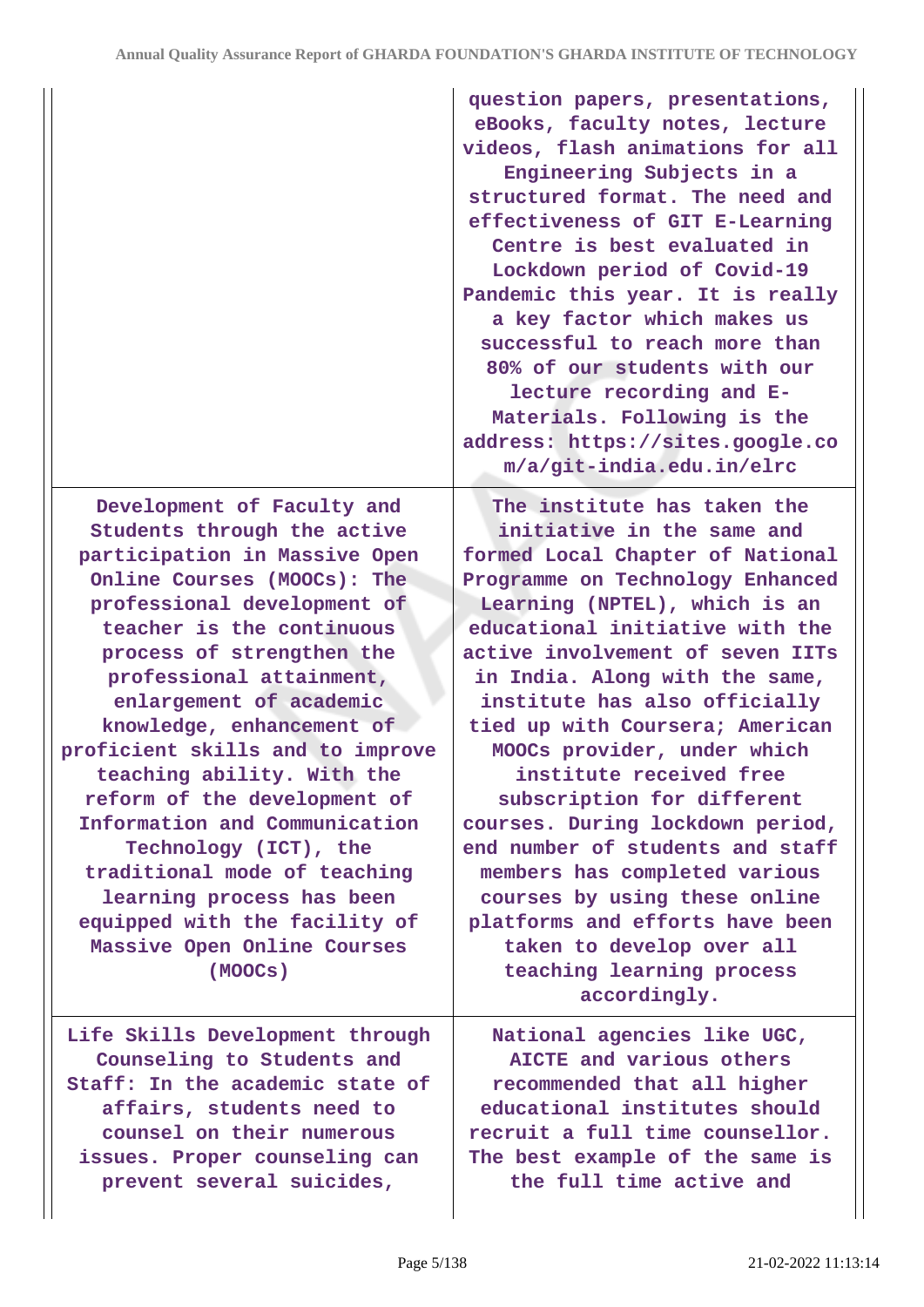| stressful events in the life of<br>the students. Hence,<br>psychological counseling on<br>sensitive issues of students<br>should be provided by the<br>educational institutes for the<br>stress free development of the<br>students.                                                                                                                                                                                                                                                                              | serviceable Counsellor is<br>available for students, parents<br>and for staff. By the use of<br>psychological and behavioural<br>therapies and conversational<br>sessions, the Counsellor<br>fulfilled the need of students<br>encompassing several dimensions<br>and aspects of life. During<br>lockdown period (2020-21)<br>students have been provided<br>online counselling sessions on<br>various issues like depression,<br>anxiety, nervousness and health<br>and hygiene.                                                                                                                                       |
|-------------------------------------------------------------------------------------------------------------------------------------------------------------------------------------------------------------------------------------------------------------------------------------------------------------------------------------------------------------------------------------------------------------------------------------------------------------------------------------------------------------------|-------------------------------------------------------------------------------------------------------------------------------------------------------------------------------------------------------------------------------------------------------------------------------------------------------------------------------------------------------------------------------------------------------------------------------------------------------------------------------------------------------------------------------------------------------------------------------------------------------------------------|
| Soft Skills Training to<br>Students: In the modern<br>workplace, students need more<br>than technical skills to be<br>successful in the career.<br>Today's employers seek<br>candidates who can perform their<br>jobs well but who can also fit<br>into the company culture and<br>interact with other employees.<br>In order to do these things<br>successfully, students need to<br>develop soft skills. Soft skills<br>are attributes that enable them<br>to engage in meaningful<br>interactions with others. | In line with the quality<br>improvement through delivering<br>various skill oriented<br>trainings, the institute has<br>organised several training<br>programmes for the betterment of<br>the students. To improve basic<br>language skills; Elementary<br>Level Online Refresher Course in<br>English Grammar (4 Weeks) has<br>been organised and conducted<br>through in-house faculty.<br>Various training programmes on<br>Aptitude and Reasoning have been<br>organised and conducted through<br>Training and Placement section.<br>Students developed themselves<br>and got selected in recruitment<br>processes. |
| Development of Faculty through<br>Online/face-to-face Faculty<br>development Programmes (FDP),<br>(Professional Development<br>Programmes, Orientation/<br>Induction Programmes, Refresher<br>Course, Short Term Course etc.                                                                                                                                                                                                                                                                                      | An individual's knowledge of a<br>subject; in light of recent<br>advances in the area, his/her<br>skills, attitudes and approaches<br>in light of the development of<br>new techniques, objectives,<br>circumstances and new<br>educational and/or project based<br>research need to be furnished<br>and/or polished by providing the                                                                                                                                                                                                                                                                                   |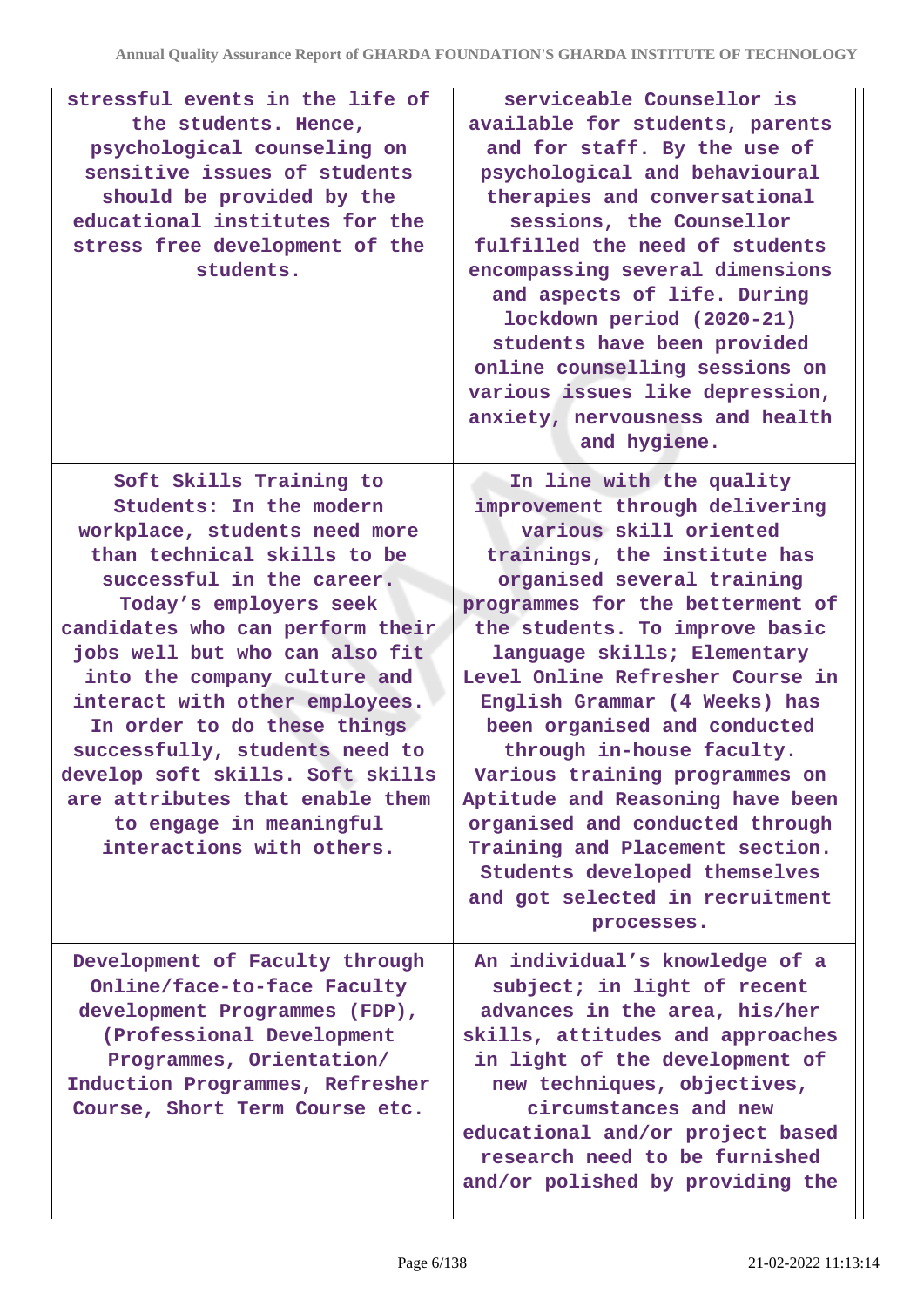|                                                                                 | training. Accordingly, the<br>faculty of the institute has<br>updated their knowledge by<br>undertaking various development<br>programmes. 54 staff members<br>have participated in different<br>kinds of developmental<br>programmes in the academic year<br>2020-21. Along with above<br>mentioned programmes; the<br>institute organized various<br>Expert Talks and other training<br>programmes at department level<br>for teaching, non-teaching and<br>supporting staff.                                                                                                                                                                                                                                                                                                                                                                                                                                                                                                                                  |
|---------------------------------------------------------------------------------|------------------------------------------------------------------------------------------------------------------------------------------------------------------------------------------------------------------------------------------------------------------------------------------------------------------------------------------------------------------------------------------------------------------------------------------------------------------------------------------------------------------------------------------------------------------------------------------------------------------------------------------------------------------------------------------------------------------------------------------------------------------------------------------------------------------------------------------------------------------------------------------------------------------------------------------------------------------------------------------------------------------|
| Social Outreach Activities<br>(Unnat Maharashtra Abhiyan and<br>NSS Activities) | Under the initiative of Unnat<br>Maharashtra Abhiyan; the<br>institute actively carried out<br>the third party assessment work<br>of the projects completed under<br>various government schemes in<br>Ratnagiri district. The same<br>will be also continued in the<br>next academic year with active<br>participation of students and<br>faculty. NSS unit of the<br>institute has organised various<br>activities in line with the<br>awareness of Covid 19 and<br>vaccination process. For the<br>same, the 'Quiz on Corona<br>Awareness' has been organized<br>along with it the online session<br>on the Use of 'Arogya Setu App'<br>has been delivered by the<br>students. During lockdown<br>period, students have visited<br>certain slum areas and offered<br>food and other required help to<br>such people at Mahad Bus Stand<br>(Dist: Raigad). During the flood<br>conditions occurred at Chiplun<br>(Dist: Ratnagiri), NSS unit<br>distributed food packets and<br>flood relief material including |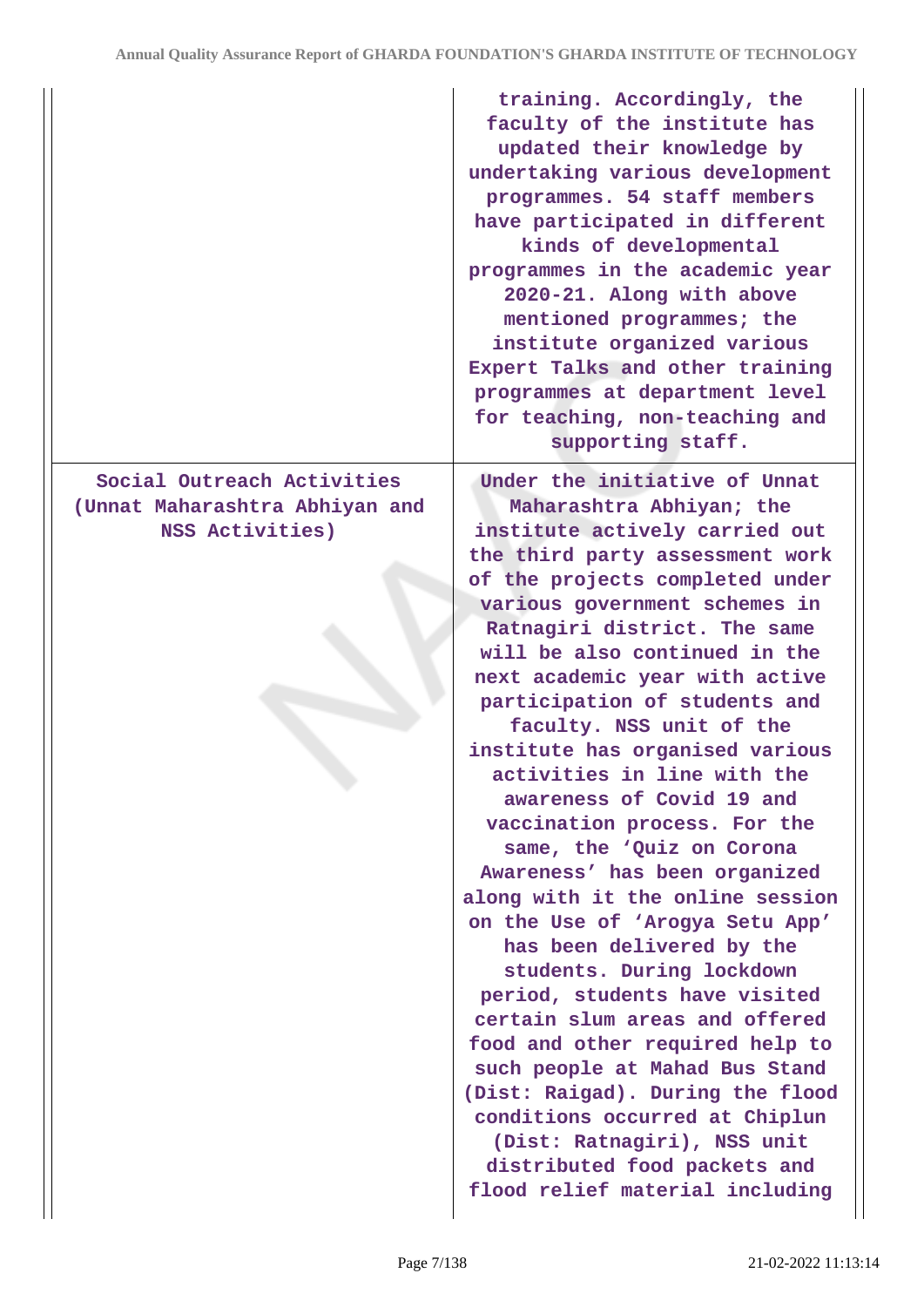|                                                           | routine things in the flood<br>affected areas of Chiplun<br>region. Through such activities<br>students came to know the<br>importance of helping hands and<br>developed their sensitivity for<br>the same. In Konkan region the<br>problem of water storage in<br>summer is the main social<br>obstacle. To provide the<br>solution within less expense,<br>the students of the Department<br>of Civil Engineering have<br>constructed Water Tank by the<br>'Use of Ferrocement Technology'<br>at Anari (storage capacity:<br>25000 Litters) and Kalambaste<br>villages (Dist: Ratnagiri)<br>(storage capacity: 15000<br>Litters) in collaboration with<br>Jalvardhini Pratishthan NGO,<br>Mumbai. Around 1200 people are<br>facilitated with the provision<br>of drinking water in their area. |
|-----------------------------------------------------------|--------------------------------------------------------------------------------------------------------------------------------------------------------------------------------------------------------------------------------------------------------------------------------------------------------------------------------------------------------------------------------------------------------------------------------------------------------------------------------------------------------------------------------------------------------------------------------------------------------------------------------------------------------------------------------------------------------------------------------------------------------------------------------------------------|
| 13. Whether the AQAR was placed before<br>statutory body? | Yes                                                                                                                                                                                                                                                                                                                                                                                                                                                                                                                                                                                                                                                                                                                                                                                              |
| • Name of the statutory body                              |                                                                                                                                                                                                                                                                                                                                                                                                                                                                                                                                                                                                                                                                                                                                                                                                  |
| Name                                                      | Date of meeting $(s)$                                                                                                                                                                                                                                                                                                                                                                                                                                                                                                                                                                                                                                                                                                                                                                            |
| <b>IQAC</b>                                               | 15/11/2021                                                                                                                                                                                                                                                                                                                                                                                                                                                                                                                                                                                                                                                                                                                                                                                       |
| 14. Whether institutional data submitted to AISHE         |                                                                                                                                                                                                                                                                                                                                                                                                                                                                                                                                                                                                                                                                                                                                                                                                  |
| Year                                                      | Date of Submission                                                                                                                                                                                                                                                                                                                                                                                                                                                                                                                                                                                                                                                                                                                                                                               |
| 2020-2021                                                 | 11/01/2022                                                                                                                                                                                                                                                                                                                                                                                                                                                                                                                                                                                                                                                                                                                                                                                       |

# **Extended Profile**

**1.Programme**

1.1 **29**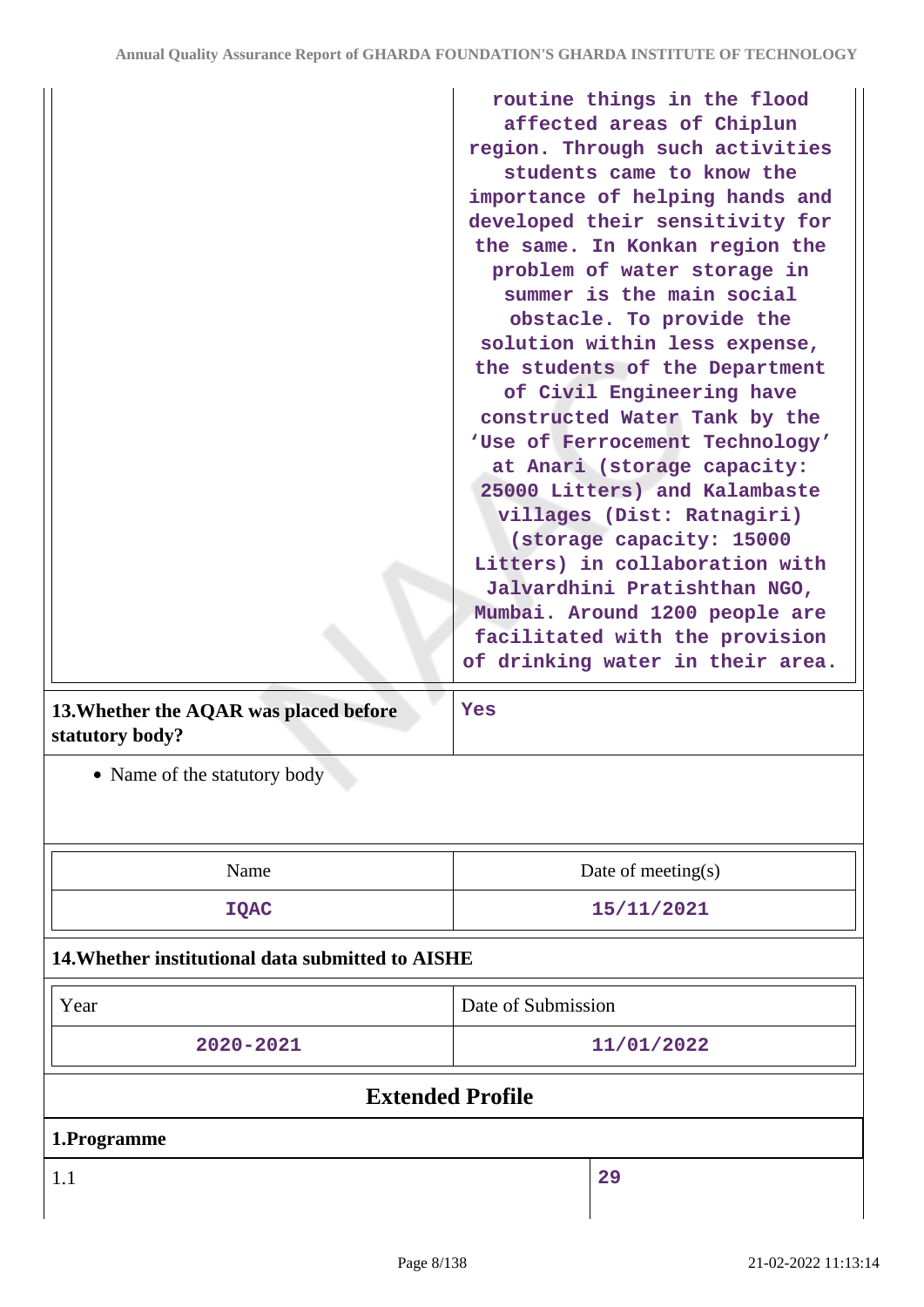| Number of courses offered by the institution across all programs<br>during the year             |                  |  |
|-------------------------------------------------------------------------------------------------|------------------|--|
| <b>File Description</b>                                                                         | Documents        |  |
| Data Template                                                                                   | <b>View File</b> |  |
| 2.Student                                                                                       |                  |  |
| 2.1                                                                                             | 1086             |  |
| Number of students during the year                                                              |                  |  |
| <b>File Description</b>                                                                         | Documents        |  |
| Data Template                                                                                   | <b>View File</b> |  |
| 2.2                                                                                             | 276              |  |
| Number of seats earmarked for reserved category as per GOI/ State<br>Govt. rule during the year |                  |  |
| <b>File Description</b>                                                                         | Documents        |  |
| Data Template                                                                                   | <b>View File</b> |  |
| 2.3                                                                                             | 301              |  |
| Number of outgoing/final year students during the year                                          |                  |  |
| <b>File Description</b>                                                                         | <b>Documents</b> |  |
| Data Template                                                                                   | <b>View File</b> |  |
| 3.Academic                                                                                      |                  |  |
| 3.1                                                                                             | 64               |  |
| Number of full time teachers during the year                                                    |                  |  |
| <b>File Description</b>                                                                         | Documents        |  |
| Data Template                                                                                   | <b>View File</b> |  |
| 3.2                                                                                             | 62               |  |
| Number of Sanctioned posts during the year                                                      |                  |  |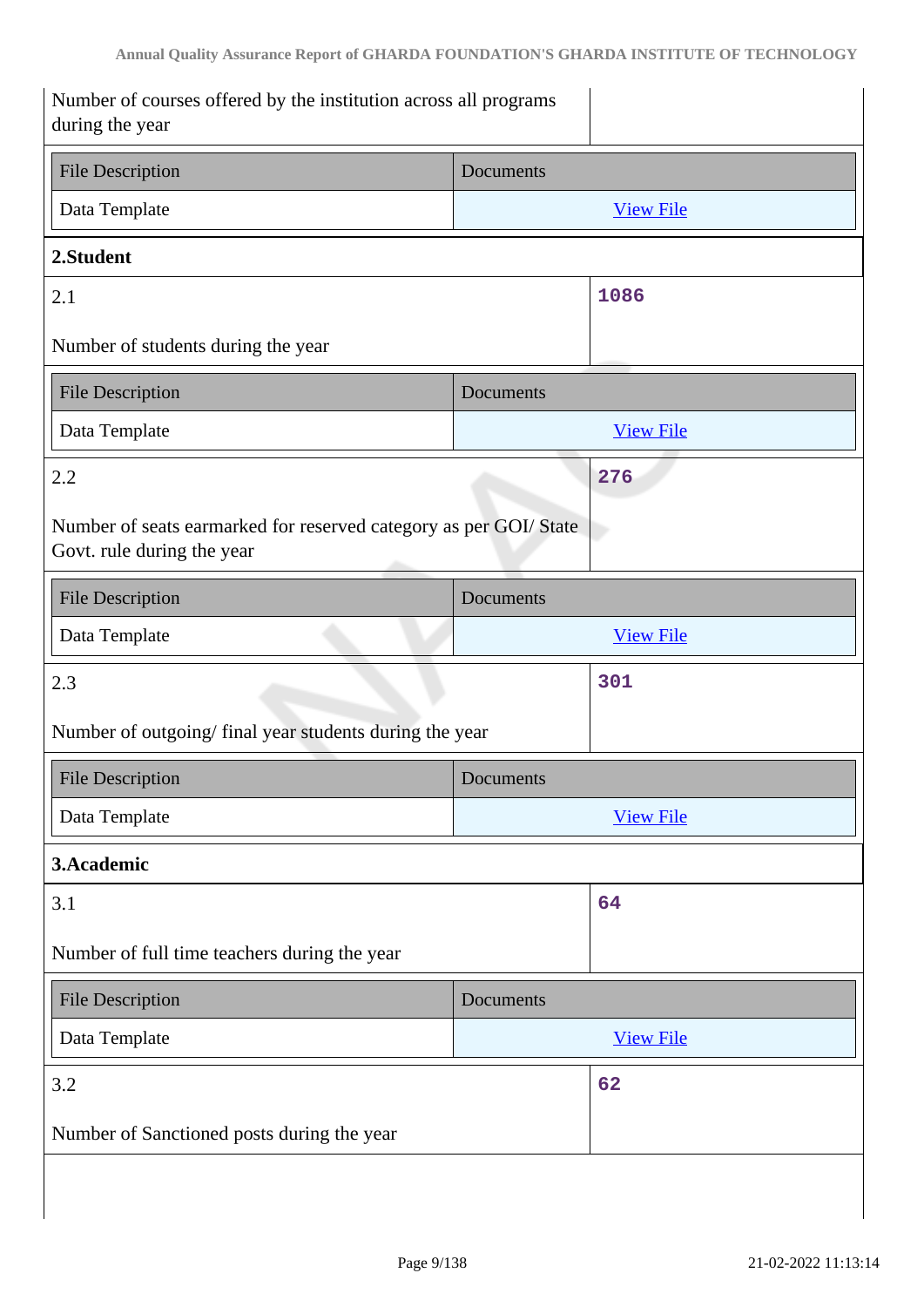| <b>File Description</b>                                           | Documents |                                    |
|-------------------------------------------------------------------|-----------|------------------------------------|
| Data Template                                                     |           | <b>View File</b>                   |
| 4.Institution                                                     |           |                                    |
| 4.1                                                               |           | Classroom- 20,<br>Seminar hall- 01 |
| Total number of Classrooms and Seminar halls                      |           |                                    |
| 4.2                                                               |           | 402.93                             |
| Total expenditure excluding salary during the year (INR in lakhs) |           |                                    |
| 4.3                                                               |           | 300                                |
| Total number of computers on campus for academic purposes         |           |                                    |

# **Part B**

### **CURRICULAR ASPECTS**

#### **1.1 - Curricular Planning and Implementation**

1.1.1 - The Institution ensures effective curriculum delivery through a well planned and documented process

**The mechanism is set by the institute for well planned curriculum delivery and documentation. At the beginning of academic year, the Academic calendar is prepared, displayed and published. Due to Corona pandemics, the online sessions have been started by the institute. For the same, institute has developed E-Learning Resource Centre, through this platform all recorded sessions, remedial lectures, Soft Skills oriented sessions, demonstrations and e-books have been provided to students and kept access of the same to all students. Different Expert Talks, of Industry experts have been arranged to enable students to get an insight into the existent industrial world.**

**Academically poor and academically very good students have been integrated and special attention is given to them under the policy of Peer to Peer Learning System, such students were grouped in project work. Foundation course, induction programme and bridge course have been organised at department level to get thought of the preamble of every course. The responses gathered through Student Feedback, Student Satisfactory Survey and Mentoring System helps institute to identify the area in curriculum delivery and evaluation methods.**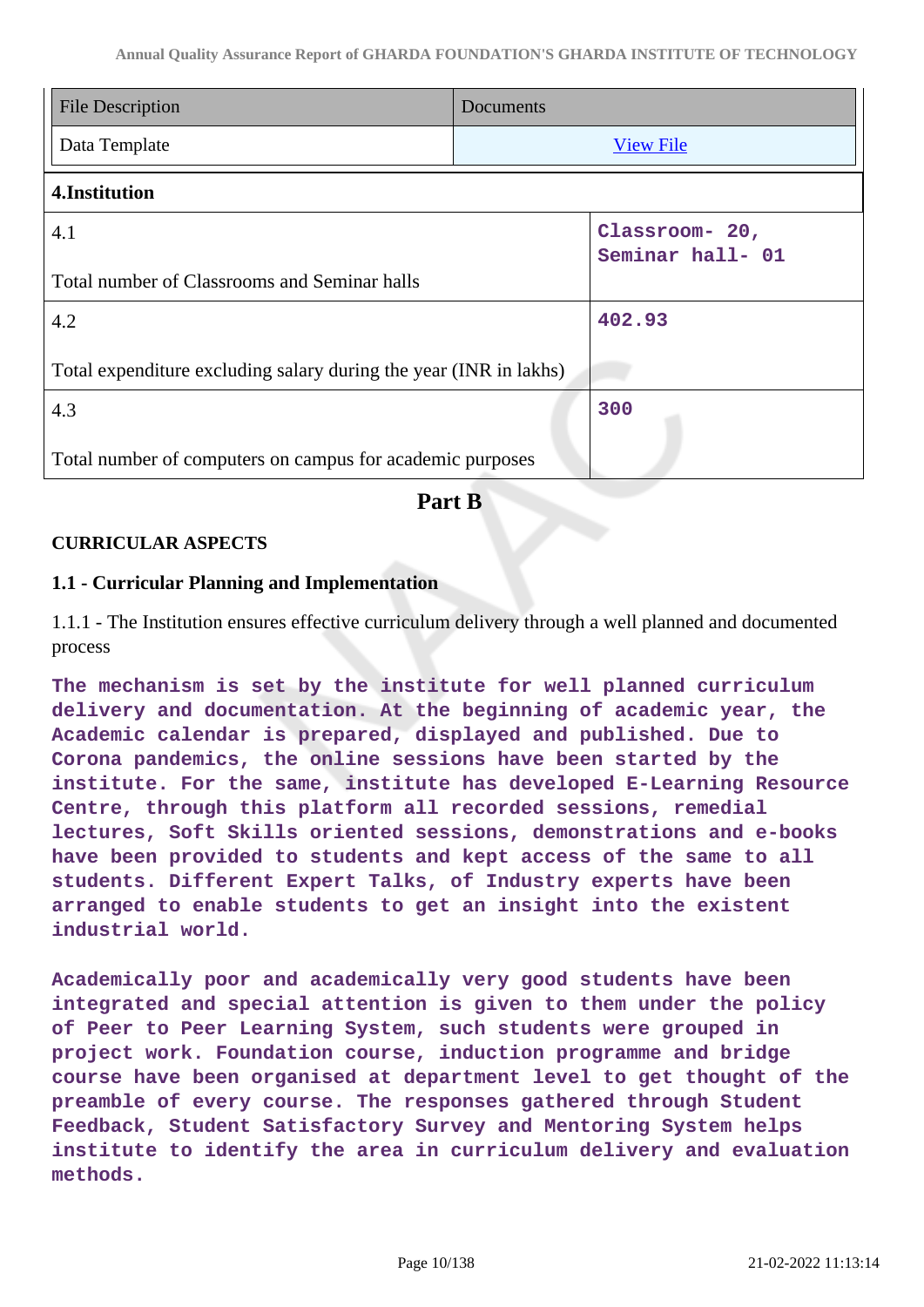**Documentation of curricular, co/extracurricular activities and students' progress is maintained, audited and mapped through decentralised system of governance by various statutory, non statutory committees and centralised examination system.**

| <b>File Description</b>                | Documents                                            |
|----------------------------------------|------------------------------------------------------|
| Upload relevant supporting<br>document | No File Uploaded                                     |
| Link for Additional information        | https://sites.google.com/a/git-<br>india.edu.in/elrc |

1.1.2 - The institution adheres to the academic calendar including for the conduct of Continuous Internal Evaluation (CIE)

**Based on the University Calendar, the institute prepares its Academic Calendar before the commencement of every semester. It includes the planned date of Internal Assessment Examinations, curricular and co/extracurricular activities throughout the year. Accordingly, Departmental Academic Calendar has been prepared, which focuses programme/department specific activities and plans.**

**Assessment of performance is an integral part of the teaching and learning process. The institute adopts continuous Internal Evaluation (CIE) to assess all aspects of a student development on a continuous basis. Students are made aware of the evaluation process through the orientation programs at the beginning of the semester.**

**Two Sessional exams are conducted prior to the University exam in each semester. The time table of the same is displayed prior to one week on departmental notice board. Question paper is prepared by faculty and submitted to the Sessional exam coordinator at a specified time. The Institute has separate centralized exam cell to conduct these examinations. The exam cell is headed by exam cell coordinator supported by Head of the departments, to take care of all activities. A Centralized evaluation system is followed. COE with his team ensures smooth evaluation of answer scripts. Answer scripts are evaluated within 7days after the exam conduction.**

**For practical subjects, there is a continuous evaluation during the semester through assignments and mini projects. In this regard, the faculty evaluate day to day performance of the student for every experiment which includes regularity, procedure, results, viva and promptness in submission of records and the marks obtained are recorded against each experiment in the student record. As part of**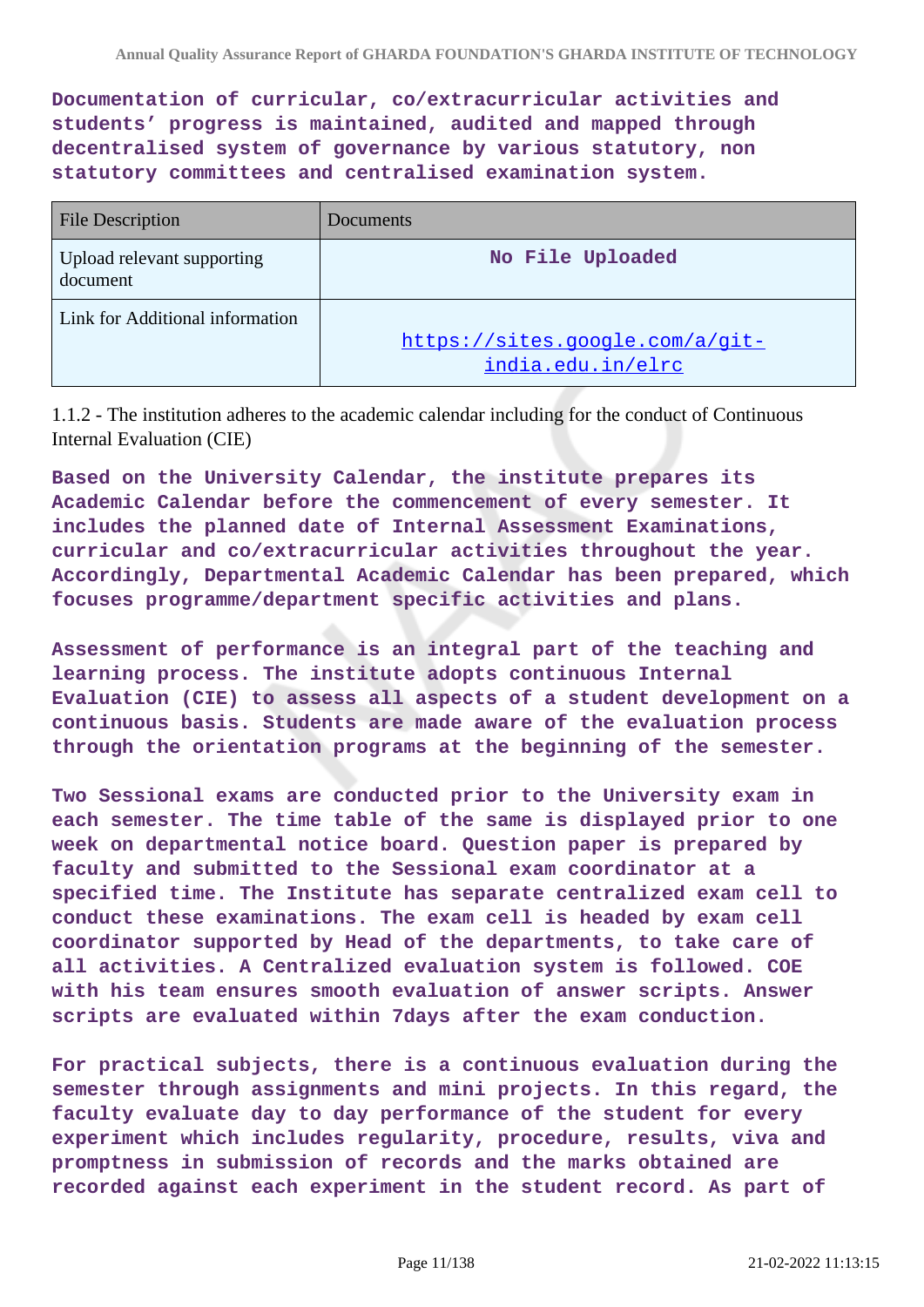**the internal assessment of projects, BE students of each department are divided into groups of 3 or 4 each group fixes the title of their project. Project coordinator and Head of the department assess and approve projects for each group.**

**The institute conducts a Student Satisfaction Survey regarding Teaching-Learning and Evaluation, which helps to upgrade the quality in higher education. Random samples of 165 students selected. These were students are mare aware of the purpose of the survey through orientation program. A student will have to respond to all the questions given in the questionnaire format with her/his sincere effort and thought. Her/his identity will not be revealed. The questionnaire covers Teaching Learning and evaluation Process, Infra Structure, Curricular and Co curricular Activities, Extra Curricular Activities and Best Practices.**

| <b>File Description</b>                 | <b>Documents</b>                                                                                                            |
|-----------------------------------------|-----------------------------------------------------------------------------------------------------------------------------|
| Upload relevant supporting<br>documents | View File                                                                                                                   |
| Link for Additional information         | http://git-india.edu.in/git/pdf/IQAC/AC%20Ja<br>n21-Jun21.pdf http://git-india.edu.in/git/pd<br>f/IOAC/AC%20Jul20-Dec20.pdf |

**1.1.3 - Teachers of the Institution participate in A. All of the above following activities related to curriculum development and assessment of the affiliating University and/are represented on the following academic bodies during the year. Academic council/BoS of Affiliating University Setting of question papers for UG/PG programs Design and Development of Curriculum for Add on/ certificate/ Diploma Courses Assessment /evaluation process of the affiliating University**

| <b>File Description</b>                                                                                         | Documents |
|-----------------------------------------------------------------------------------------------------------------|-----------|
| Details of participation of<br>teachers in various<br>bodies/activities provided as a<br>response to the metric | View File |
| Any additional information                                                                                      | View File |

### **1.2 - Academic Flexibility**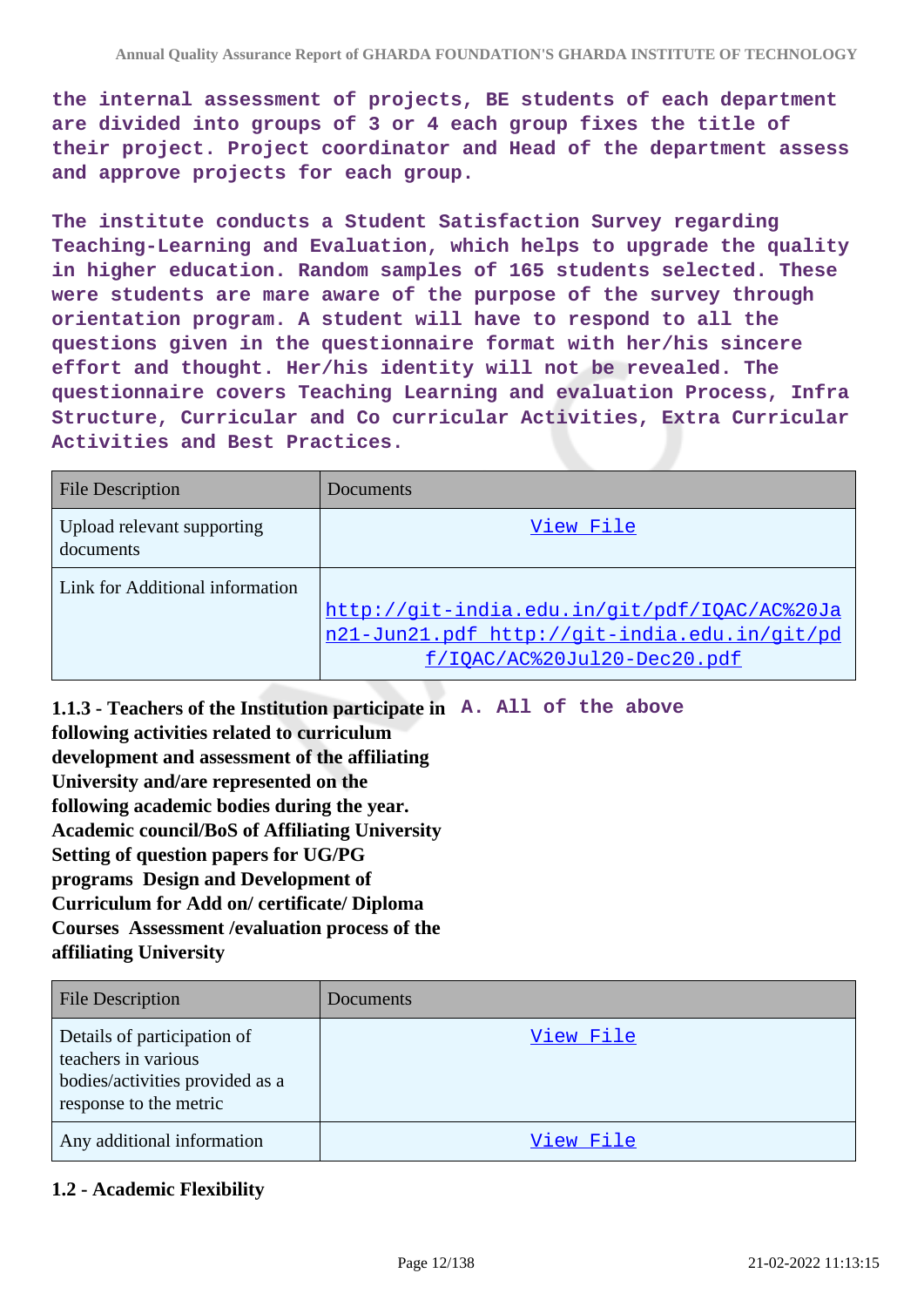# **1.2.1 - Number of Programmes in which Choice Based Credit System (CBCS)/ elective course system has been implemented**

#### **1.2.1.1 - Number of Programmes in which CBCS/ Elective course system implemented**

#### **29**

| <b>File Description</b>                                    | Documents        |
|------------------------------------------------------------|------------------|
| Any additional information                                 | View File        |
| Minutes of relevant Academic<br>Council/BOS meetings       | No File Uploaded |
| Institutional data in prescribed<br>format (Data Template) | View File        |

# **1.2.2 - Number of Add on /Certificate programs offered during the year**

**1.2.2.1 - How many Add on /Certificate programs are added during the year. Data requirement for year: (As per Data Template)**

#### **03**

| <b>File Description</b>                                                       | Documents        |
|-------------------------------------------------------------------------------|------------------|
| Any additional information                                                    | No File Uploaded |
| Brochure or any other document<br>relating to Add on /Certificate<br>programs | View File        |
| List of Add on /Certificate<br>programs (Data Template)                       | View File        |

### **1.2.3 - Number of students enrolled in Certificate/ Add-on programs as against the total number of students during the year**

### **241**

**1.2.3.1 - Number of students enrolled in subject related Certificate or Add-on programs during the year**

#### **229**

| <b>File Description</b>                                                                   | Documents |
|-------------------------------------------------------------------------------------------|-----------|
| Any additional information                                                                | View File |
| Details of the students enrolled in<br>Subjects related to<br>certificate/Add-on programs | View File |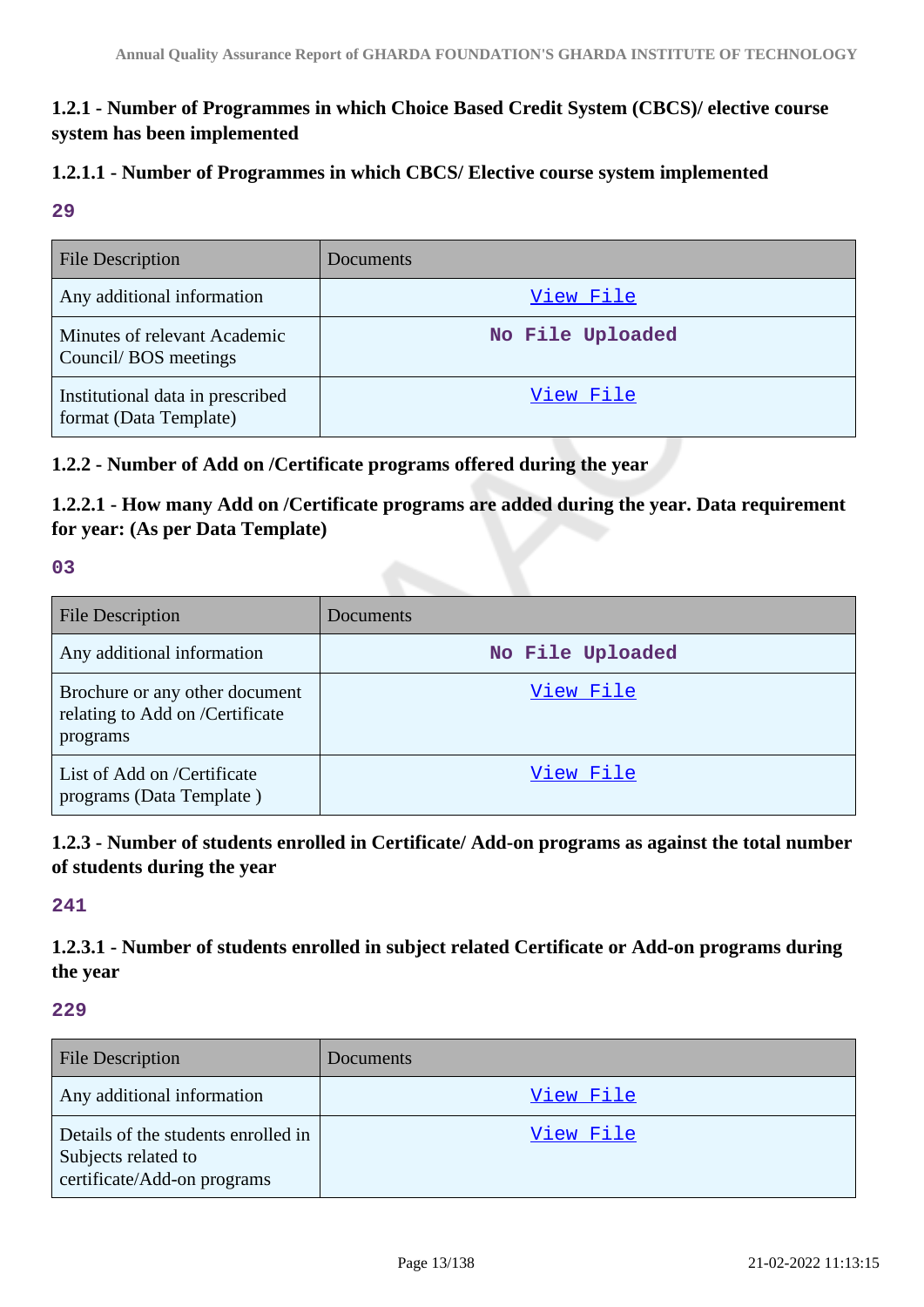### **1.3 - Curriculum Enrichment**

1.3.1 - Institution integrates crosscutting issues relevant to Professional Ethics, Gender, Human Values, Environment and Sustainability into the Curriculum

**In order to integrate the crosscutting issues relevant to gender, environment and sustainability, human values and professional ethics, The institute has imbibed different types of courses in the curriculum, some enhance professional competencies while others aim to inculcate general competencies like social and human values, environment sensitivity etc., thereby leading to the holistic progress of students. The courses on Human Values, Professional Communication and Ethics, Human Resources & Management and Environmental Engineering are embedded in the curriculum of all programmes.**

#### **Human Values:**

**The importance and effectiveness of Human Values has been introduced in the Induction Programme to be offered to First year students. It emphasises on Universal Human Values which attain the student to explore oneself and experience the joy of learning, prepares one to stand up to peer pressure and take decisions with courage, be aware of relationships and be sensitive to others, understand the role of money in life and experience the feeling of prosperity. Need for character building has been underlined by many thinkers, universal human values provide the base. As an integral part of student engagement in social activities during their programme of study, the institute also appeals the students to enrol as NSS Volunteers. It aims at inculcating values, ethics and socially responsible qualities. Students organize street plays, awareness campaigns, Debates, Blood Donation Camps etc. during NSS activities.**

| File Description                                                                                                                                                          | Documents |
|---------------------------------------------------------------------------------------------------------------------------------------------------------------------------|-----------|
| Any additional information                                                                                                                                                | View File |
| Upload the list and description of<br>courses which address the<br>Professional Ethics, Gender,<br>Human Values, Environment and<br>Sustainability into the<br>Curriculum | View File |

**Note: Additonal information is uploaded separately.**

### **1.3.2 - Number of courses that include experiential learning through project work/field work/internship during the year**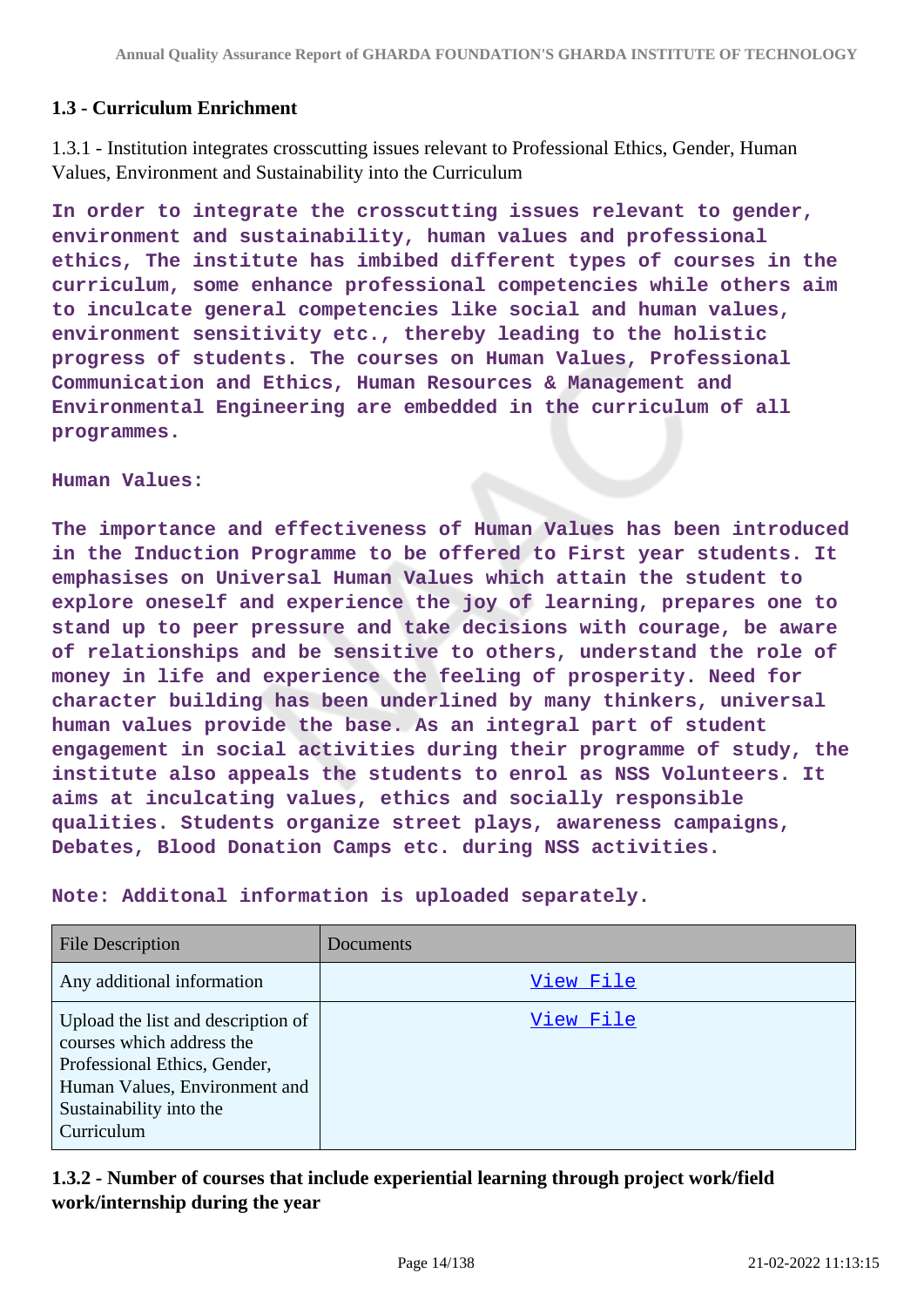| <b>File Description</b>                                                                                                  | Documents        |
|--------------------------------------------------------------------------------------------------------------------------|------------------|
| Any additional information                                                                                               | No File Uploaded |
| Programme / Curriculum/<br>Syllabus of the courses                                                                       | View File        |
| Minutes of the Boards of Studies/<br>Academic Council meetings with<br>approvals for these courses                       | No File Uploaded |
| MoU's with relevant<br>organizations for these courses, if<br>any                                                        | View File        |
| Number of courses that include<br>experiential learning through<br>project work/field<br>work/internship (Data Template) | View File        |

# **1.3.3 - Number of students undertaking project work/field work/ internships**

#### **354**

| <b>File Description</b>                                                                                             | Documents        |
|---------------------------------------------------------------------------------------------------------------------|------------------|
| Any additional information                                                                                          | No File Uploaded |
| List of programmes and number<br>of students undertaking project<br>work/field work//internships<br>(Data Template) | View File        |

### **1.4 - Feedback System**

**1.4.1 - Institution obtains feedback on the syllabus and its transaction at the institution from the following stakeholders Students Teachers Employers Alumni**

#### **A. All of the above**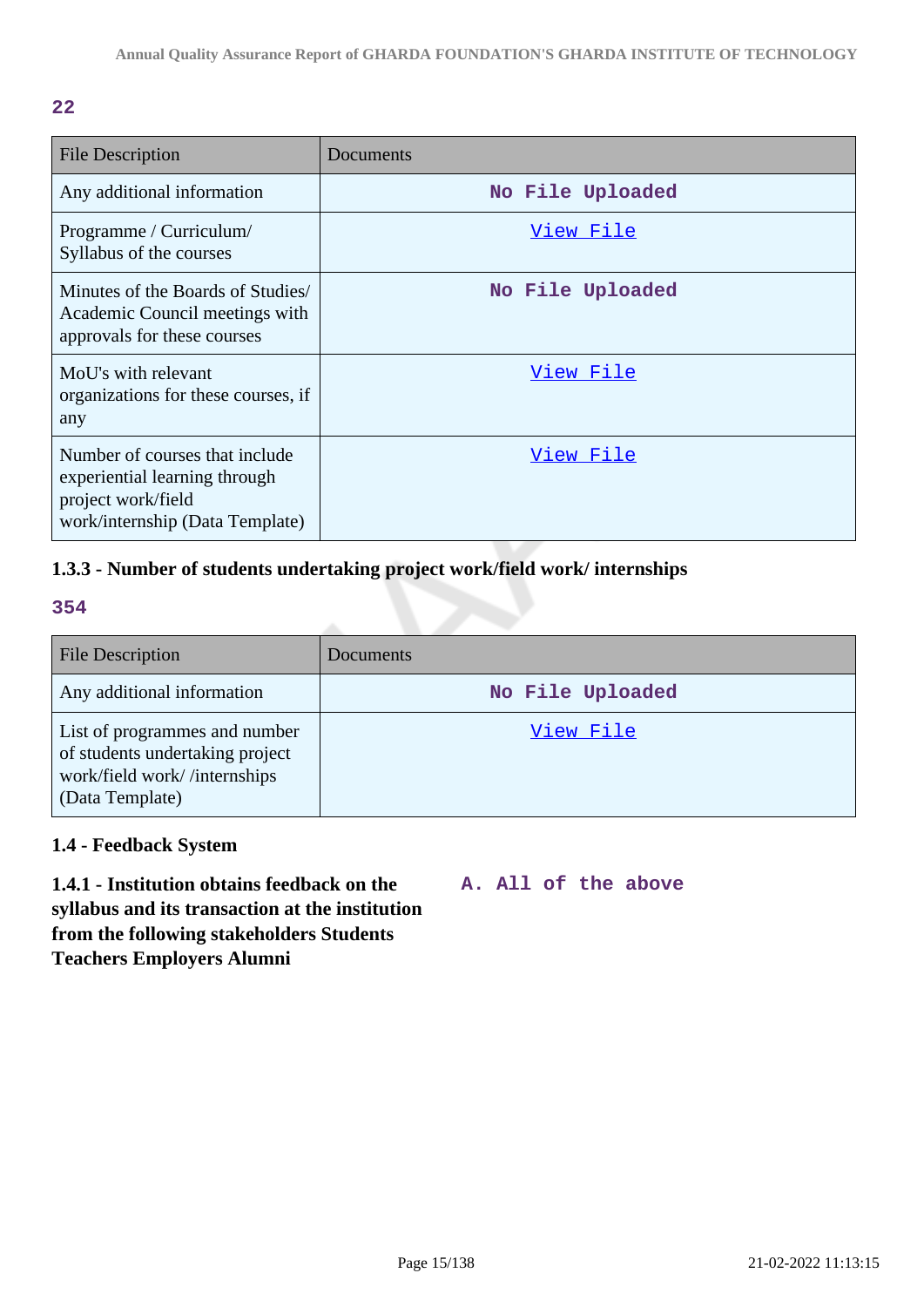| File Description                                                                                                                                                 | Documents        |
|------------------------------------------------------------------------------------------------------------------------------------------------------------------|------------------|
| URL for stakeholder feedback<br>report                                                                                                                           | View File        |
| Action taken report of the<br>Institution on feedback report as<br>stated in the minutes of the<br>Governing Council, Syndicate,<br>Board of Management (Upload) | View File        |
| Any additional<br>information(Upload)                                                                                                                            | No File Uploaded |

### **1.4.2 - Feedback process of the Institution may A. Feedback collected, analyzed be classified as follows**

**and action taken and feedback available on website**

| <b>File Description</b>              | Documents                                                                                                                                                      |
|--------------------------------------|----------------------------------------------------------------------------------------------------------------------------------------------------------------|
| Upload any additional<br>information | View File                                                                                                                                                      |
| URL for feedback report              | https://docs.google.com/forms/d/e/1FAIpQLSdJ<br>N5EvwWxNiBvJj0jFyH2iLzbmemtX1tGGb7xDPRh8h70j<br>60/viewform?usp=sf link<br>https://forms.gle/UsqpYeRWDLvFc86d6 |

# **TEACHING-LEARNING AND EVALUATION**

### **2.1 - Student Enrollment and Profile**

### **2.1.1 - Enrolment Number Number of students admitted during the year**

### **2.1.1.1 - Number of sanctioned seats during the year**

### **345**

| <b>File Description</b>                    | <b>Documents</b> |
|--------------------------------------------|------------------|
| Any additional information                 | View File        |
| Institutional data in prescribed<br>format | View File        |

**2.1.2 - Number of seats filled against seats reserved for various categories (SC, ST, OBC, Divyangjan, etc. as per applicable reservation policy during the year (exclusive of supernumerary seats)**

**2.1.2.1 - Number of actual students admitted from the reserved categories during the year**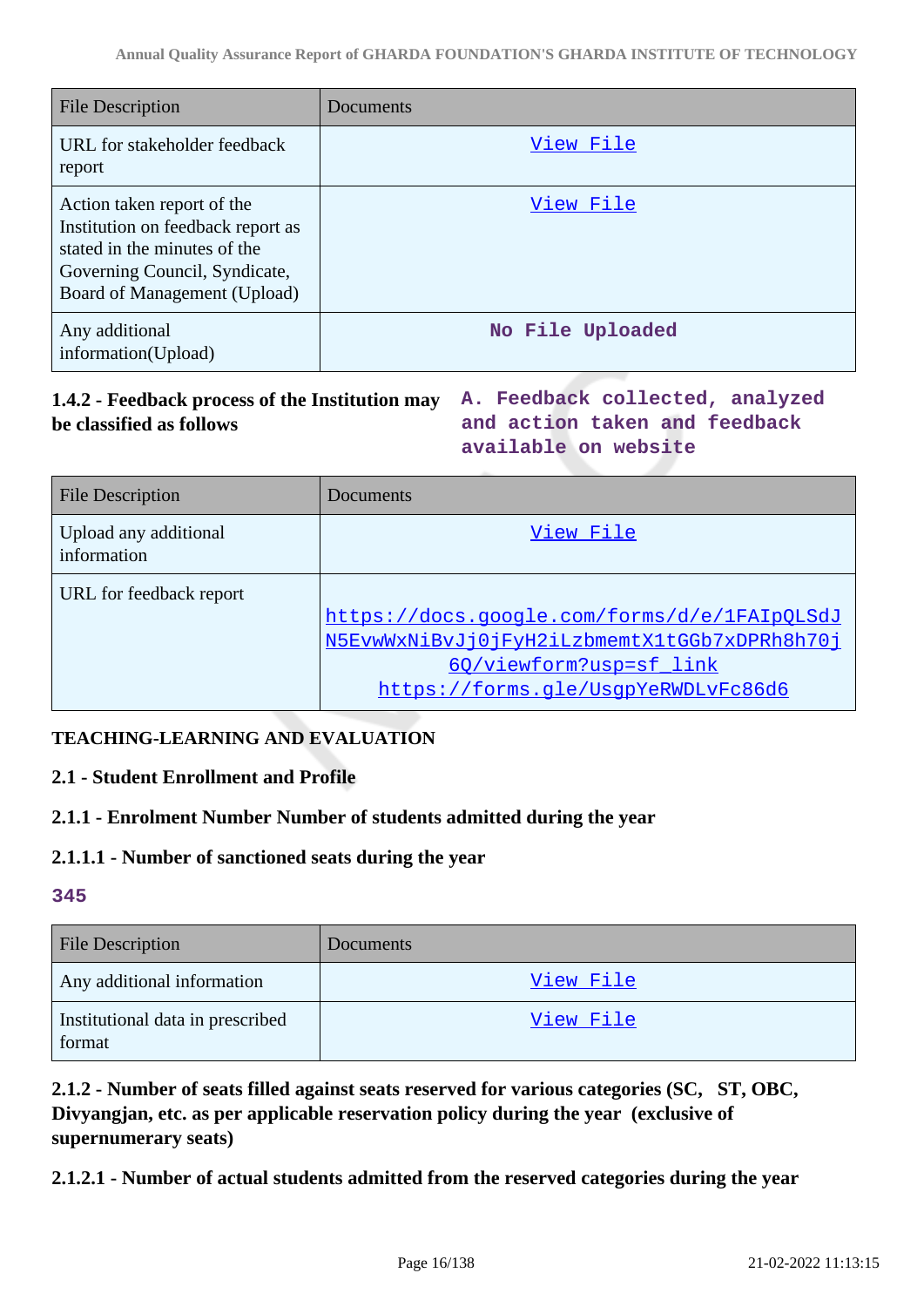#### **107**

| <b>File Description</b>                                          | Documents        |
|------------------------------------------------------------------|------------------|
| Any additional information                                       | No File Uploaded |
| Number of seats filled against<br>seats reserved (Data Template) | View File        |

#### **2.2 - Catering to Student Diversity**

2.2.1 - The institution assesses the learning levels of the students and organizes special Programmes for advanced learners and slow learners

**Performance of advanced and slow learners is monitored to assess the improvement and progress in their academic performance.**

#### **Advanced learner**

- **At entry level, advanced and slow learners are identified from performance in diagnostic test, performance and punctuality during lectures/practical and observations of course coordinators in first semester.**
- **They are encouraged to appear for competitive examinations. Lectures on advanced topics in their branches are arranged with reputed professionals in the field.**
- **Interaction with industrial and research expert is facilitated through seminars, conferences, guest lectures, competitions.**
- **They are motivated to study diverse technical topics; which**  $\bullet$ **are in recent discussion on the global platform. They are also encouraged to use this study, to present at different platforms.**
- **Outreach activities, industrial visits help students in increasing the competitiveness.**

#### **Slow learner**

- **Teachers are available all the time through online or offline**  $\bullet$ **mode for addressing the issues of slow learners.**
- **They are encouraged to get clarified doubts from teachers.**
- **Teacher repeatedly teaches the content as per requirement of**  $\bullet$ **slow learners. Teacher informs the parents regarding improvement in the performance of their ward on regular basis.**
- **Teacher uploads notes on E-learning resource centre to understand the content easily.**
- **Teachers sincerely take efforts to give personal attention to**  $\bullet$ **these students.**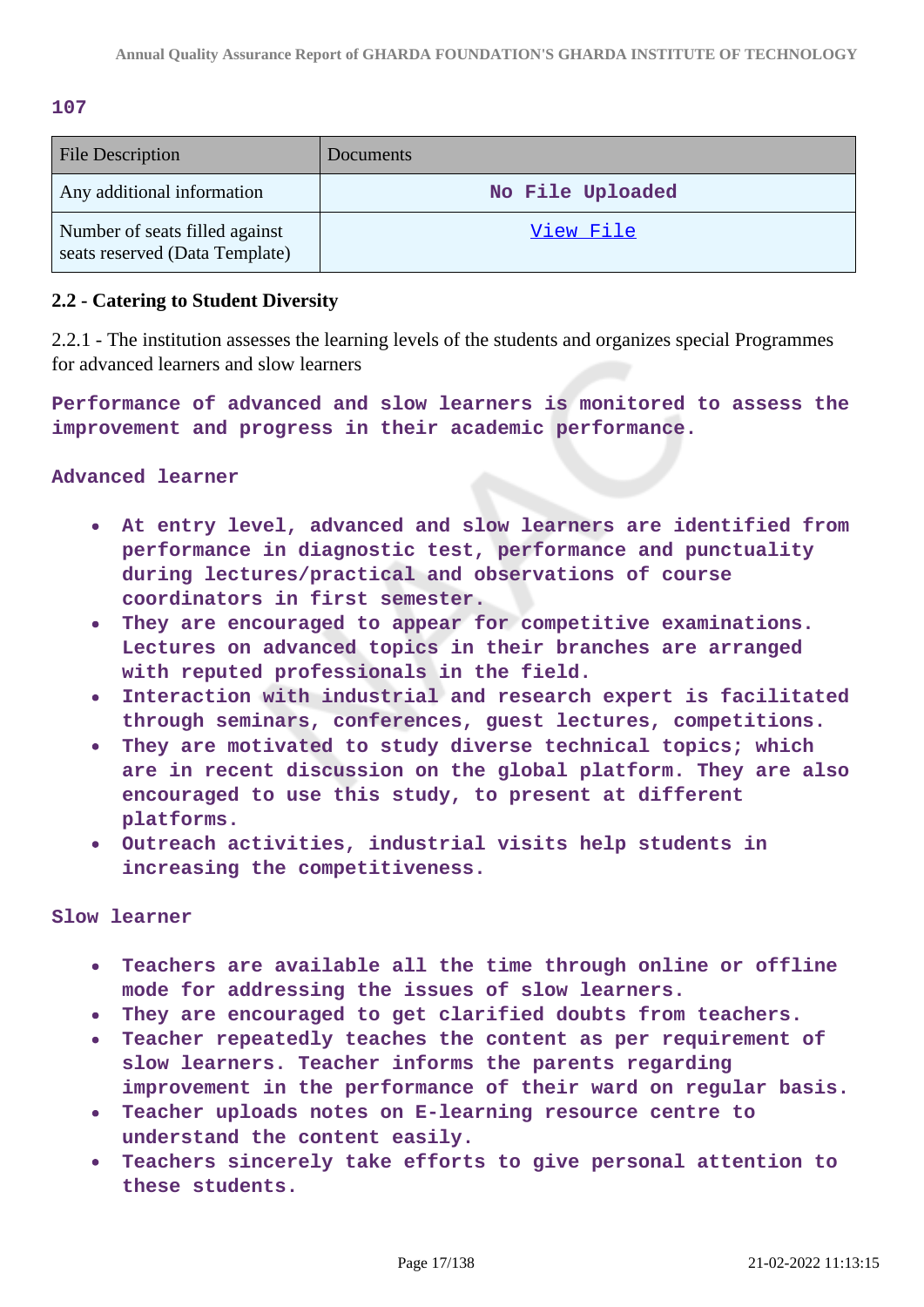| <b>File Description</b>              | Documents                                            |
|--------------------------------------|------------------------------------------------------|
| Link for additional Information      | https://sites.google.com/a/git-<br>india.edu.in/elrc |
| Upload any additional<br>information | View File                                            |

#### **2.2.2 - Student- Full time teacher ratio (Data for the latest completed academic year)**

| Number of Students         |           | Number of Teachers |
|----------------------------|-----------|--------------------|
| 1086                       |           | 62                 |
| <b>File Description</b>    | Documents |                    |
| Any additional information |           | View File          |

### **2.3 - Teaching- Learning Process**

2.3.1 - Student centric methods, such as experiential learning, participative learning and problem solving methodologies are used for enhancing learning experiences

**Experiential learning is facilitated through internships, industrial trainings, and industrial projects involving problem solving methods. These projects are based on industrial problems and hence increase problem solving abilities of the students. Participative learning through project and mini project work, participation in various conferences, seminars, and project meetings increase the interaction among students and staff. Students organize technical events including competitions based on problem solving, quiz competitions, paper presentations and excel in these activities.**

**In addition to this, collaborative learning includes the guest lectures, workshops, seminars by resources persons from eminent institutes and industries. It helps to gain industrial knowledge and facilitates sharing of valuable experience. Projects are allotted based on interest and inclination of the students towards certain area of interest or subject. Thorough understanding of the subject is ensured during practical. Participative learning is ensured through project review meetings where students can interact on specific topics and exchange their work/knowledge with each other and with teachers.**

**Mini projects are allotted to the students of second year to ensure continuous experiential learning. The project topics are based on innovative ideas and methodologies. Also, many projects based on the**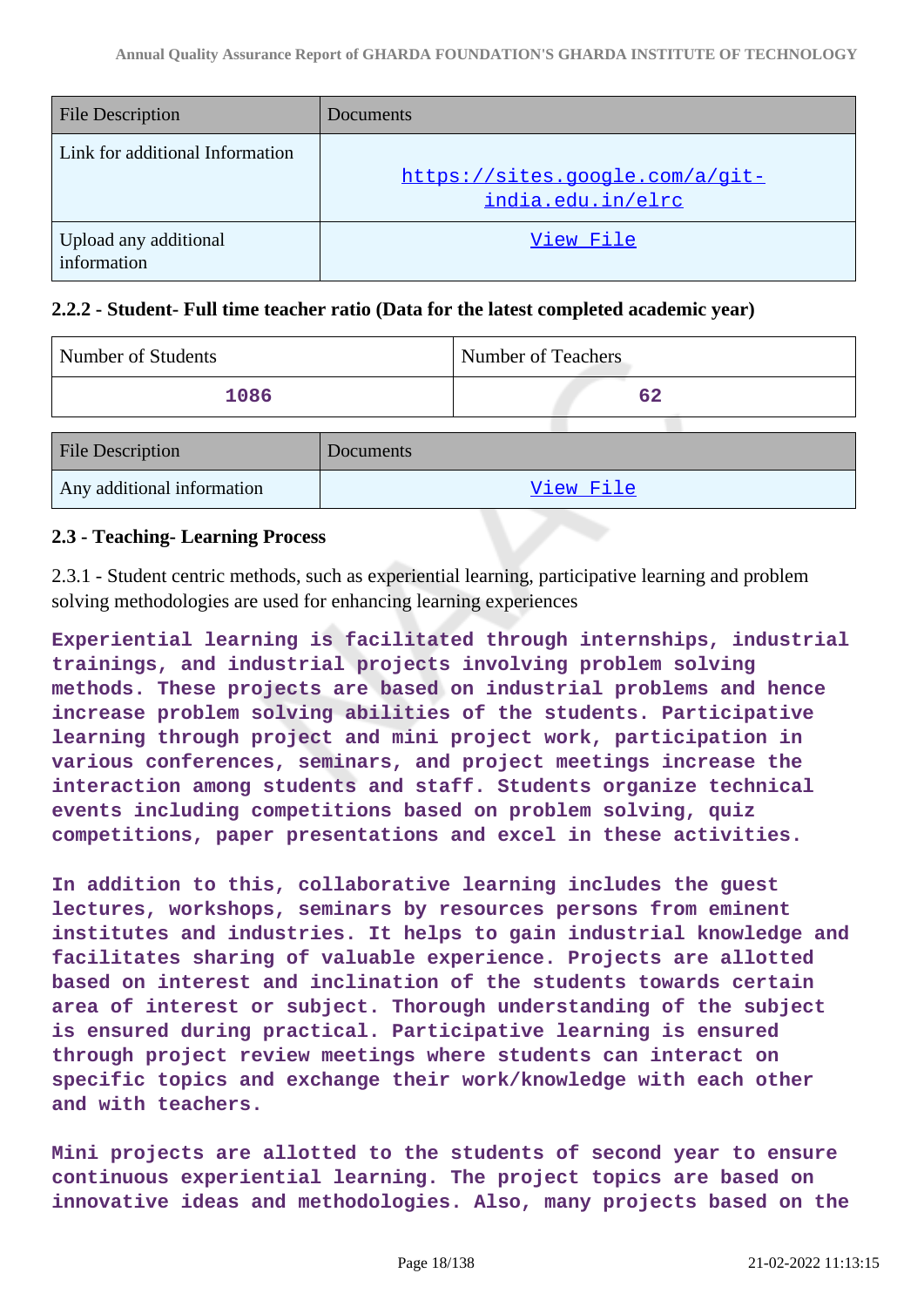**environmental issues, water reuse and recycling and other sustainable practices are carried out by the students. College promotes activities of professional associations which enhance participative learning.**

| <b>File Description</b>              | Documents                                                                              |
|--------------------------------------|----------------------------------------------------------------------------------------|
| Upload any additional<br>information | View File                                                                              |
| Link for additional information      | https://drive.google.com/file/d/1N-apsPTUeYH<br>aY PJAzhb8Rb2KLq0TNDl/view?usp=sharinq |

2.3.2 - Teachers use ICT enabled tools for effective teaching-learning process. Write description in maximum of 200 words

- **Teachers use and share online tools like video links to their and other expert lectures. All the lectures are recorded and made available to the students through ELRC (E-Learning Resource Centre) platform during the lockdown period.**
- **Online platforms are used to conducts quizzes and tests.**
- **For absent student's links for the lectures are provided.**
- **E learning is facilitated through the e learning platforms.**
- **Teachers and teachers participate in online courses of NPTEL, SWAYAM, and Coursera etc.**
- **Advanced Information and communication technologiesare promoted by providing and maintaining internet and Wi-Fi facilities in the campus.**
- **E-books, e journals are made available in central library.**
- **The institute is equipped with ICT based classrooms (18),**  $\bullet$ **Multimedia Hall (1), Seminar Hall (1), Conference Hall (1) and Auditorium (1) for effective use in teaching learning process. These sections have the facilities like; Smart-board, LCD Projector, LAN, Wi-Fi, Amplifier, Mixer, Mike and Speaker set wherever required.**

| <b>File Description</b>                                                                                    | Documents                                            |
|------------------------------------------------------------------------------------------------------------|------------------------------------------------------|
| Upload any additional<br>information                                                                       | View File                                            |
| Provide link for webpage<br>describing the ICT enabled tools<br>for effective teaching-learning<br>process | https://sites.google.com/a/git-<br>india.edu.in/elrc |

**2.3.3 - Ratio of mentor to students for academic and other related issues (Data for the latest completed academic year )**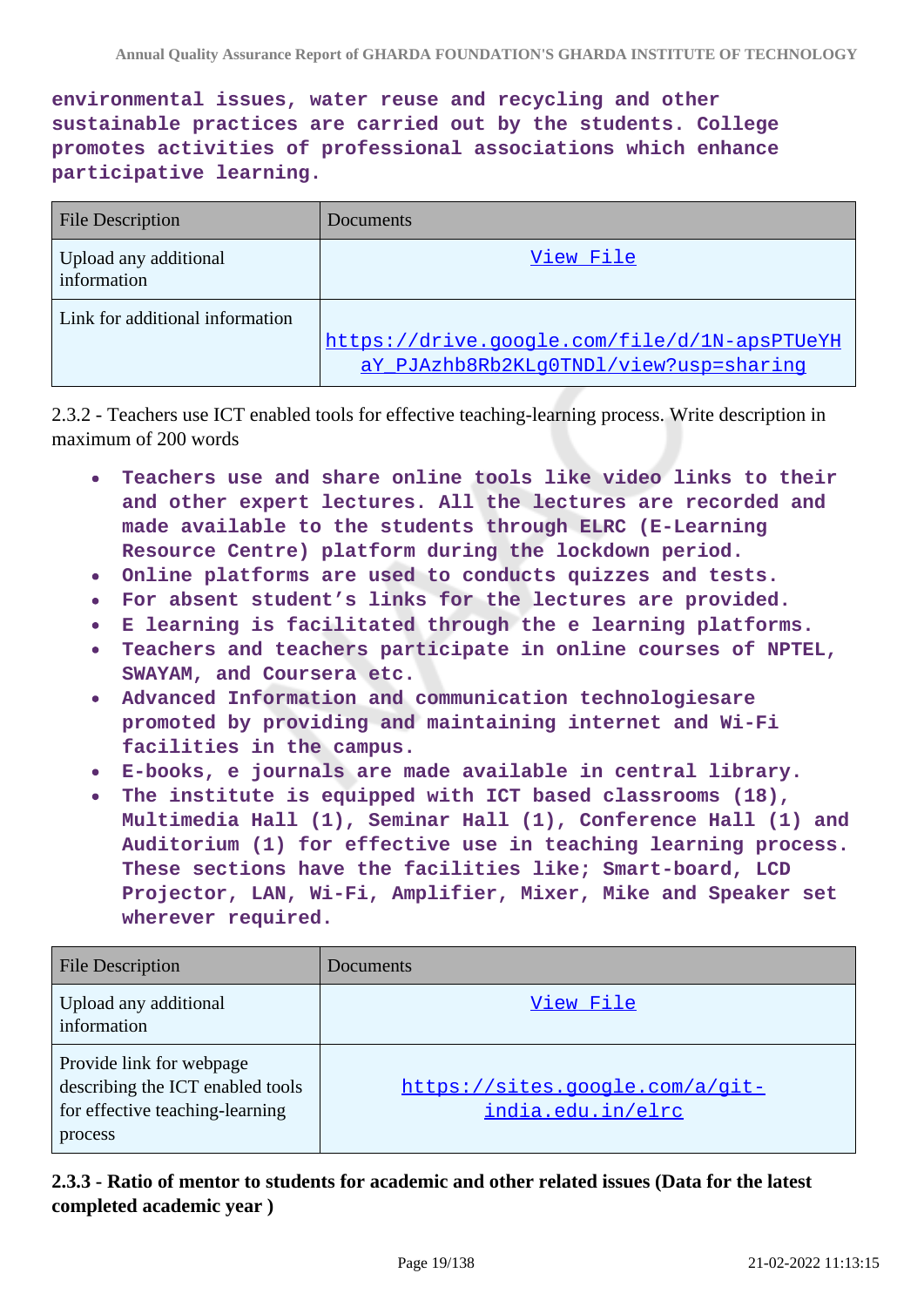### **2.3.3.1 - Number of mentors**

#### **53**

| <b>File Description</b>                                                   | Documents |
|---------------------------------------------------------------------------|-----------|
| Upload, number of students<br>enrolled and full time teachers on<br>roll. | View File |
| Circulars pertaining to assigning<br>mentors to mentees                   | View File |
| mentor/mentee ratio                                                       | View File |

#### **2.4 - Teacher Profile and Quality**

#### **2.4.1 - Number of full time teachers against sanctioned posts during the year**

#### **62**

| <b>File Description</b>                                             | <b>Documents</b> |
|---------------------------------------------------------------------|------------------|
| Full time teachers and sanctioned<br>posts for year (Data Template) | View File        |
| Any additional information                                          | No File Uploaded |
| List of the faculty members<br>authenticated by the Head of HEI     | View File        |

**2.4.2 - Number of full time teachers with Ph. D. / D.M. / M.Ch. /D.N.B Superspeciality / D.Sc. / D.Litt. during the year (consider only highest degree for count)**

# **2.4.2.1 - Number of full time teachers with Ph. D. / D.M. / M.Ch. /D.N.C Superspeciality / D.Sc. / D.Litt. during the year**

### **18**

| <b>File Description</b>                                                                                                                                                          | Documents |
|----------------------------------------------------------------------------------------------------------------------------------------------------------------------------------|-----------|
| Any additional information                                                                                                                                                       | View File |
| List of number of full time<br>teachers with Ph. D. / D.M. /<br>M.Ch./ D.N.B Super specialty /<br>D.Sc. / D.Litt. and number of full<br>time teachers for year(Data<br>Template) | View File |

**2.4.3 - Number of years of teaching experience of full time teachers in the same institution (Data for the latest completed academic year)**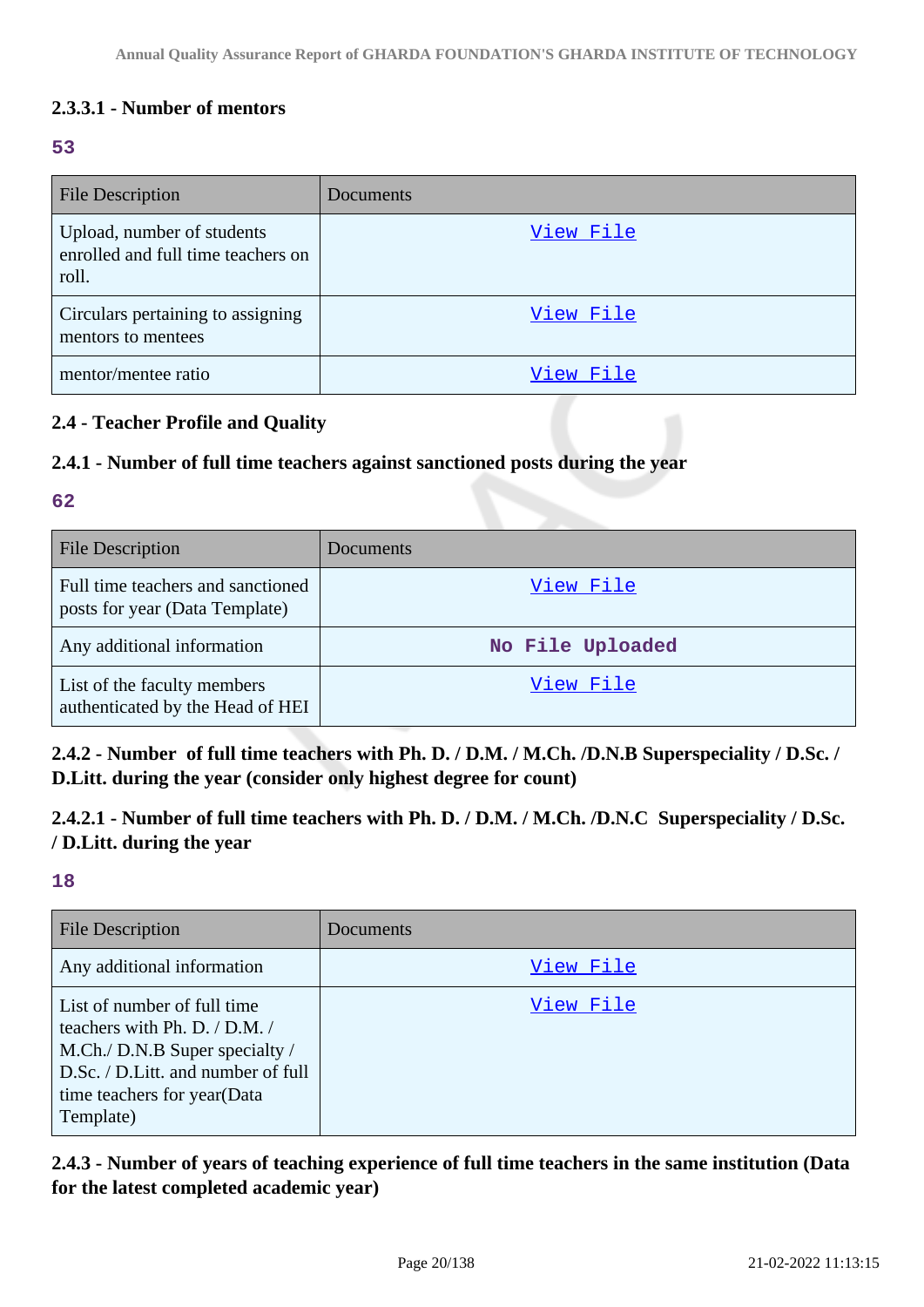### **2.4.3.1 - Total experience of full-time teachers**

#### **576**

| <b>File Description</b>                                                                                 | <b>Documents</b> |
|---------------------------------------------------------------------------------------------------------|------------------|
| Any additional information                                                                              | No File Uploaded |
| List of Teachers including their<br>PAN, designation, dept. and<br>experience details(Data<br>Template) | View File        |

#### **2.5 - Evaluation Process and Reforms**

2.5.1 - Mechanism of internal assessment is transparent and robust in terms of frequency and mode. Write description within 200 words.

**Continuous internal evaluation (CIE) has been adopted by the institute to assess all facets of students' progress. Students are made aware of the evaluation process through the orientation programmes at the beginning of the semester. The planned dates of various academic sessions have been declared through academic calendar prior to the commencement of it. The schedule and mechanism of internal assessment tests has been prepared as per the university guidelines and same is communicated to students well in advance.**

**CIE has been parted into three different heads of evaluation i. e. evaluation of theory, Practical and/or Oral and Project works. For theory subjects; internal theory examinations have been conducted twice in a semester before the commencement of University Theory examination and assessment of the same has been completed within 7 days by course coordinator/s. The evaluation of Practical/Oral and Project works has been conducted at the end of the semester by internal and/or external examiners respectively. Under the project work; students have been divided into groups of 3 to 4 each. The evaluation of the same has been coordinated by project coordinator/s. The whole evaluation mechanism has been supervised and controlled by departmental examination coordinators headed by Controller of Examination at central level.**

| <b>File Description</b>         | <b>Documents</b> |
|---------------------------------|------------------|
| Any additional information      | View File        |
| Link for additional information | <u>NIL</u>       |
|                                 |                  |

2.5.2 - Mechanism to deal with internal examination related grievances is transparent, time- bound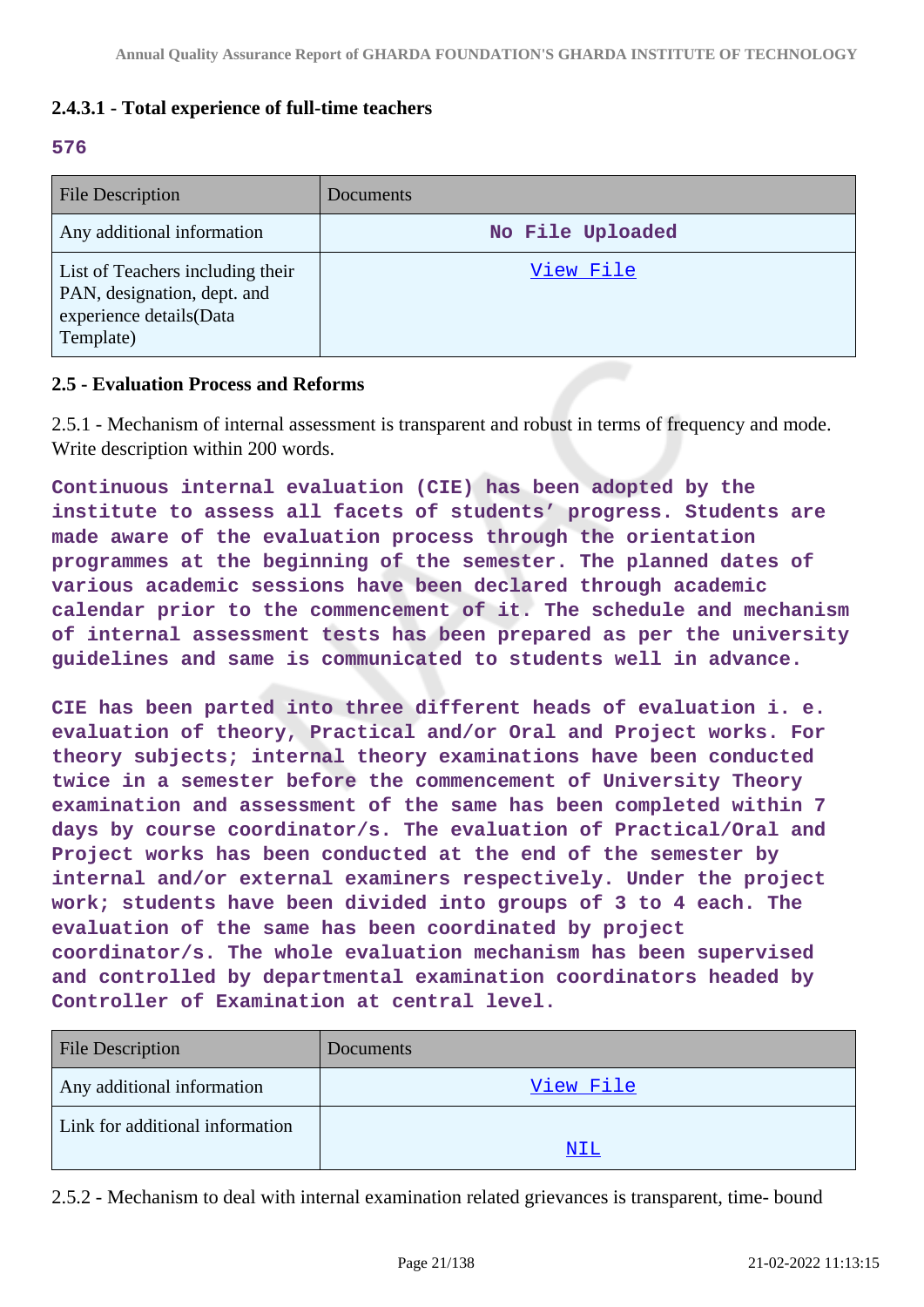and efficient

**As per university norms; various methods regarding internal examination grievance redressal have been implemented.**

**To avoid unfair means in the Internal Assessment I and II; the institute has the provision of active and vigilant Internal Squad which includes five senior faculty members. All the students have been monitored by the squad. The Unfair Means Committee has been appointed to take care of the unfair means. Along with all the procedures, students have following rights in line with the internal examination related grievances:**

- **1. Right to apply verification of answer book**
- **2. Right to apply for verification with photocopy of answer book**
- **3. Right to apply for Revaluation of answer book**

**In view of the right for verification with photocopy of answer book; the application is made available at examination cell, which should be duly filled and signed by applicant is to be submitted Chief Conductor within 7 days (both days inclusive) from the date of declaration of general result of the respective course.**

**In the view of application received from students regarding 'Revaluation of the answer book'; Chief Conductor appoints the panel of external examiners. The panel revaluates the answer book and submits marks to examination Cell accordingly. The same process has been carried out within 15 days.**

| <b>File Description</b>         | Documents |
|---------------------------------|-----------|
| Any additional information      | View File |
| Link for additional information |           |
|                                 | NIL       |

#### **2.6 - Student Performance and Learning Outcomes**

2.6.1 - Teachers and students are aware of the stated Programme and course outcomes of the Programmes offered by the institution.

**In strict compliance with the objectives of Outcome Based Education (OBE), the Program Outcomes (POs), Program Specific Outcomes (PSOs) and Course Outcomes (COs) are framed by the departments offering the concerned program after rigorous consultation with all faculty. After attainment of consensus, the same are widely propagated and publicized through various means such as display and/or communication specified as:**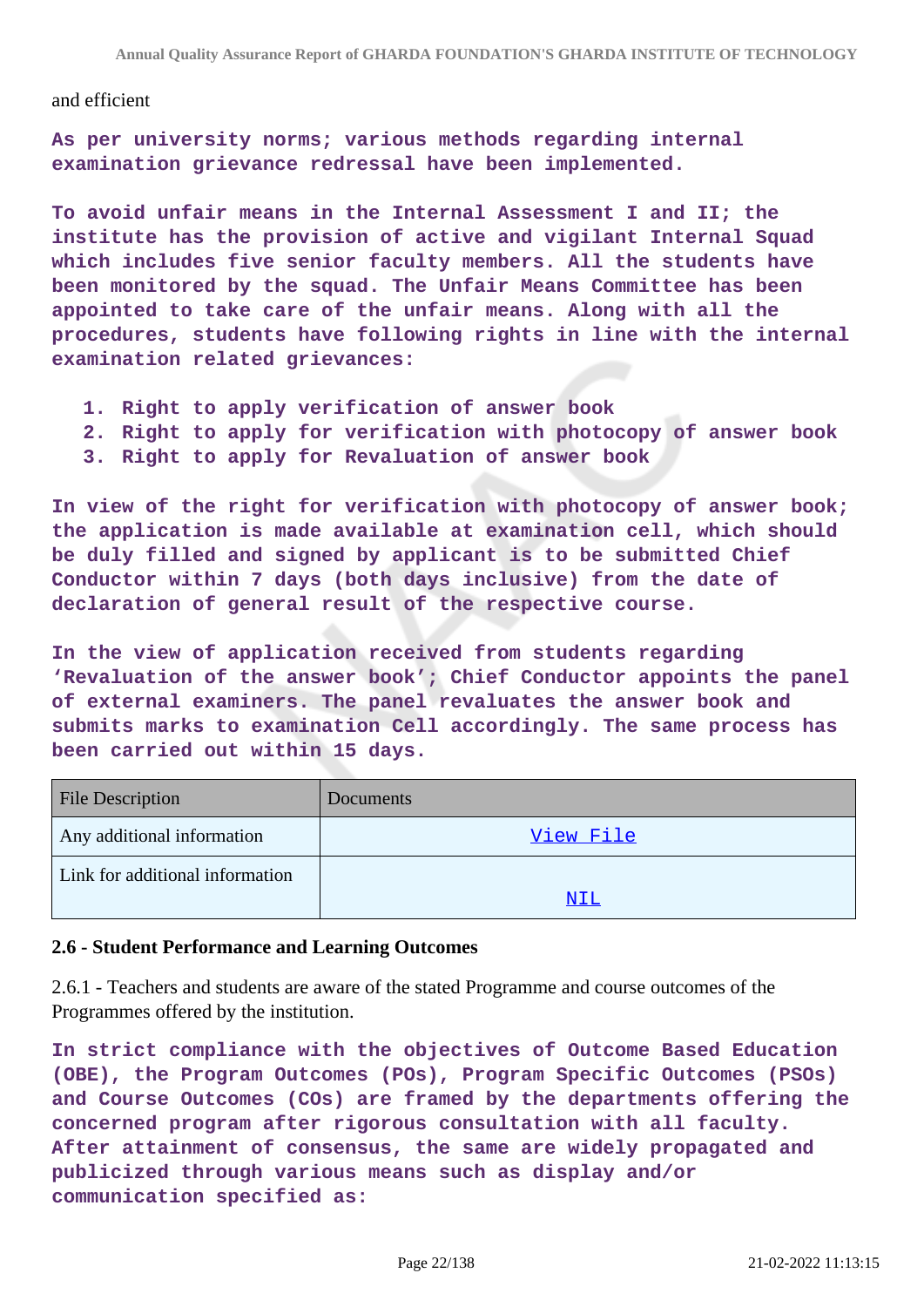- **Website**  $\bullet$
- **Class rooms**
- **Laboratories**  $\bullet$
- **Student Induction Programmes**  $\bullet$
- **E Learning Resource Centre**
- **Faculty meetings**  $\bullet$
- **Faculty Course Files**
- $\bullet$ **Laboratory Manual**

**While addressing the students, the HODs create awareness on POs, PSOs and COs. The faculty members, course coordinators, programme coordinators also inform the students and create awareness and emphasize the need to attain the outcomes.**

**Course outcomes (COs) are direct statements that describe the essential and enduring disciplinary knowledge, abilities that students should possess and the depth of learning that is expected upon completion of a course. They are clearly specified and communicated during the lecture hours.**

**The Course Outcomes are prepared by the course coordinator by discussing with senior faculty while referring to syllabus. Finally, they are discussed in the concerned department's meeting course-wise and approved.**

**Program Outcomes (POs) are broad statements that describe the professional accomplishments which the program aims at, and these are to be attained by the students by the time they complete the program. POs incorporate many areas of inter-related knowledge, skills and personality traits that are to be acquired by the students during their graduation.**

**Program specific outcomes (PSOs) are the specific skill requirements and accomplishments to be fulfilled by the students at micro level and by the end of the program. The Programme Co-ordinators/HODs prepare the PSOs, usually two to four in number, in consultation with faculty.**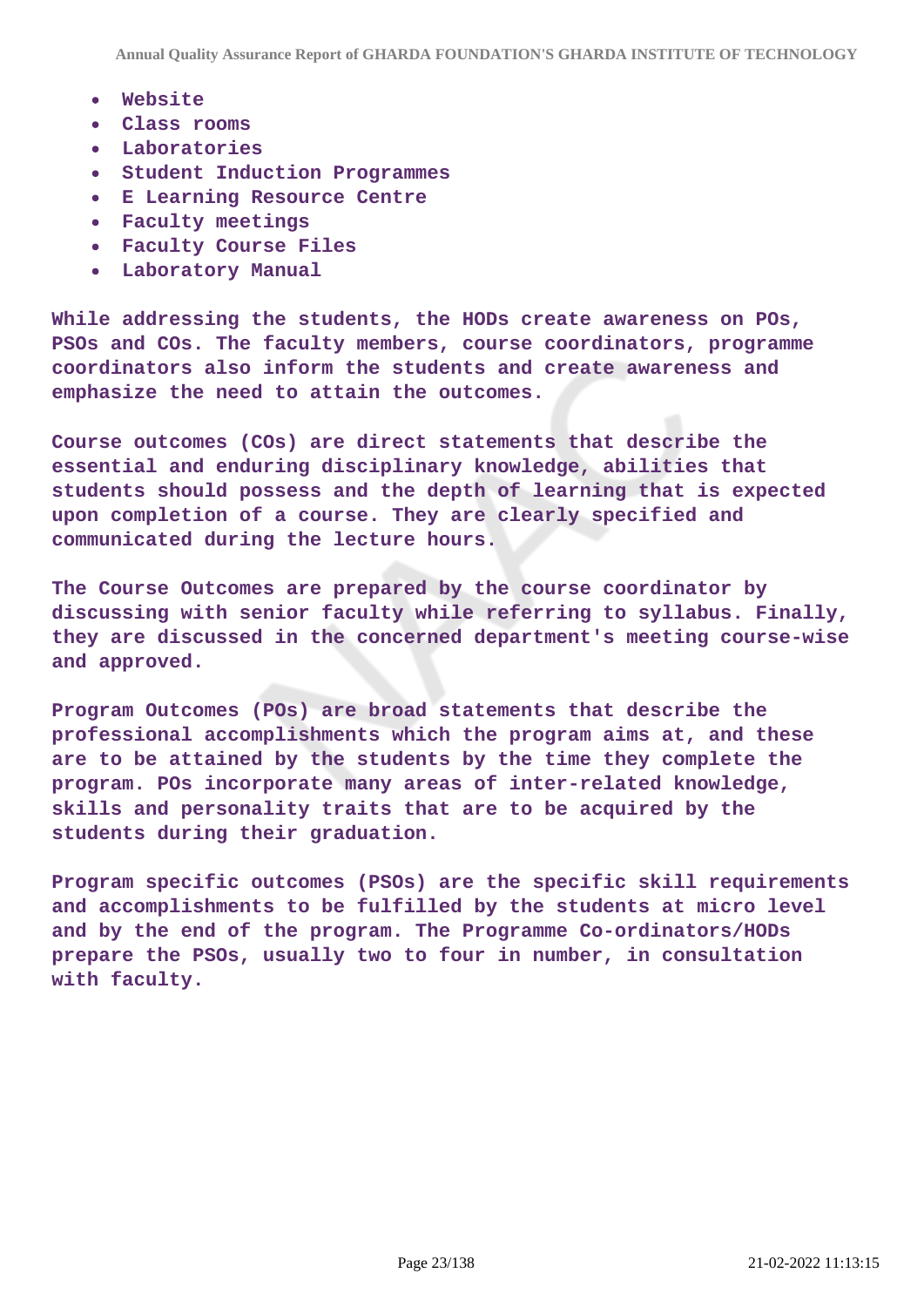| <b>File Description</b>                                 | Documents                                                       |
|---------------------------------------------------------|-----------------------------------------------------------------|
| Upload any additional<br>information                    | No File Uploaded                                                |
| Paste link for Additional<br>information                | http://git-india.edu.in/git/pdf/IOAC/CO%20&%<br>20P0%202020.pdf |
| Upload COs for all courses<br>(exemplars from Glossary) | View File                                                       |

2.6.2 - Attainment of Programme outcomes and course outcomes are evaluated by the institution.

**Each course has a defined set of course outcomes and corresponding evaluation criteria. The course outcomes are mapped to the program outcomes which are used to provide the quantitative measurement of how well the program outcomes are achieved. The performance of the students in the examinations during the semester in each course is used to compute the level of attainment of the POs and PSOs through the mapping of questions to COs and COs to POs and PSOs. CO-PO & PSO mapping for all the courses in the program is prepared by the program coordinator in consultation with other faculty members.**

#### **CO Attainment**

**Assessment methods include direct and indirect methods. The process of course outcome assessment by direct method is based on mid examinations, semester end examination. Each question in mid/semester end/assignment/quiz is tagged to the corresponding CO and the overall attainment of that CO is based on average mark set as target for final attainment.**

- **1. Internal Testsare conducted twice a semester and each of them covers the evaluation of the entire relevant COs attainment.**
- **2. End Semester Examinationis based on descriptive and MCQ, and a metric for assessing whether the entire COs are attained.**

**The indirect assessment is done through the Course Exit Survey.**

#### **Rubrics**

**Rubrics are formulated for the assessment of Laboratory, Mini Project, Major Project, Seminar and Internship courses. The attainment of Course Outcomes of all courses with respect to set attainment levels are given under.**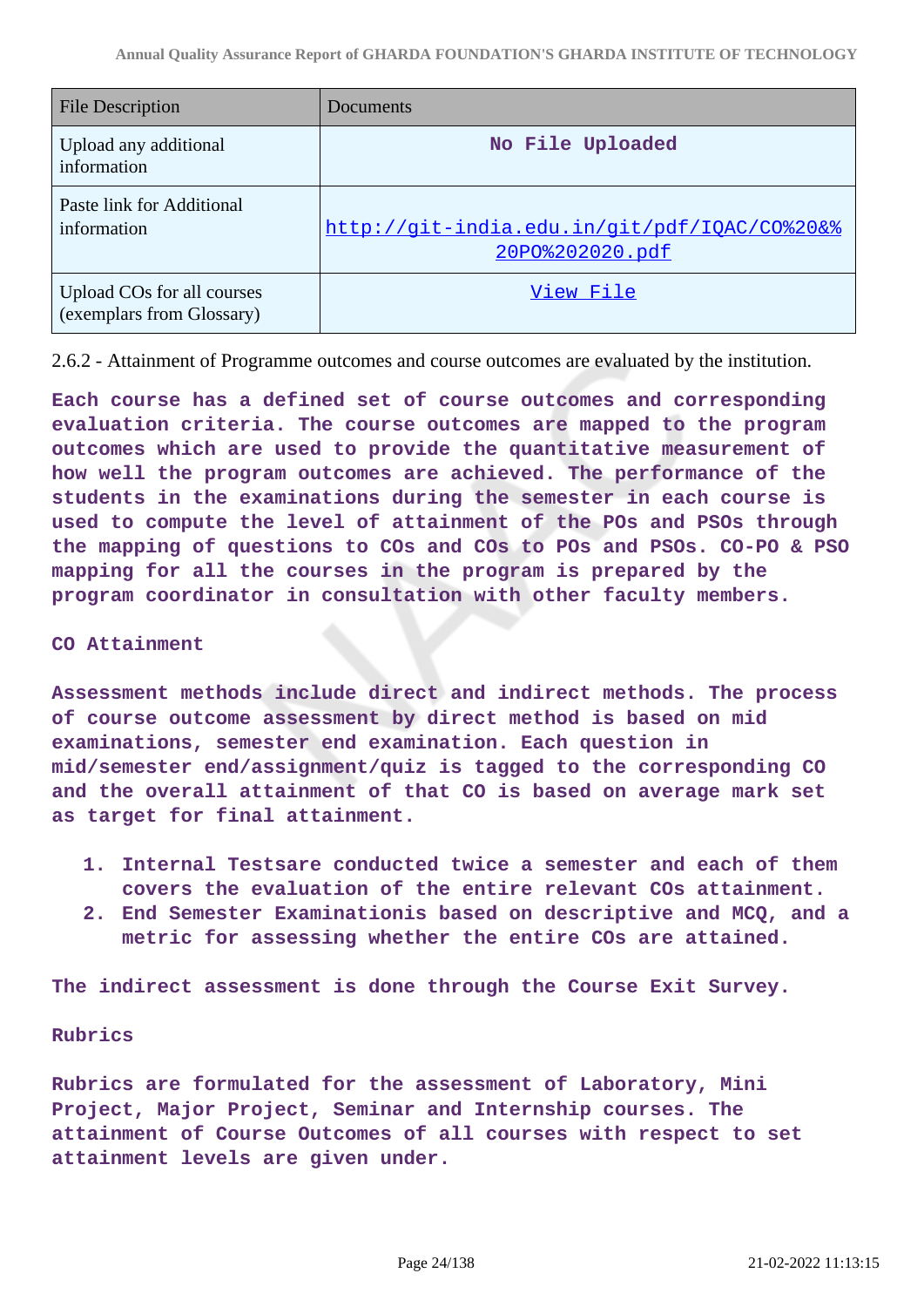**The attainment of each CO is computed by setting the target. The COs of each course is mapped to POs & PSOs with weightages of 3 to 1.**

| <b>File Description</b>                  | Documents                                                       |
|------------------------------------------|-----------------------------------------------------------------|
| Upload any additional<br>information     | View File                                                       |
| Paste link for Additional<br>information | http://git-india.edu.in/git/pdf/IOAC/CO%20&%<br>20P0%202020.pdf |

#### **2.6.3 - Pass percentage of Students during the year**

### **2.6.3.1 - Total number of final year students who passed the university examination during the year**

#### **301**

| <b>File Description</b>                                                                                                     | Documents                                                                              |
|-----------------------------------------------------------------------------------------------------------------------------|----------------------------------------------------------------------------------------|
| Upload list of Programmes and<br>number of students passed and<br>appeared in the final year<br>examination (Data Template) | View File                                                                              |
| Upload any additional<br>information                                                                                        | View File                                                                              |
| Paste link for the annual report                                                                                            | https://drive.google.com/file/d/1FZBpZpN1f8z<br>UE-UEhmOmAsnjso2TkHYy/view?usp=sharing |

#### **2.7 - Student Satisfaction Survey**

**2.7.1 - Student Satisfaction Survey (SSS) on overall institutional performance (Institution may design its own questionnaire) (results and details need to be provided as a weblink)**

<http://git-india.edu.in/git/pdf/SSSA.pdf>

#### **RESEARCH, INNOVATIONS AND EXTENSION**

**3.1 - Resource Mobilization for Research**

**3.1.1 - Grants received from Government and non-governmental agencies for research projects / endowments in the institution during the year (INR in Lakhs)**

**3.1.1.1 - Total Grants from Government and non-governmental agencies for research projects / endowments in the institution during the year (INR in Lakhs)**

**0.75**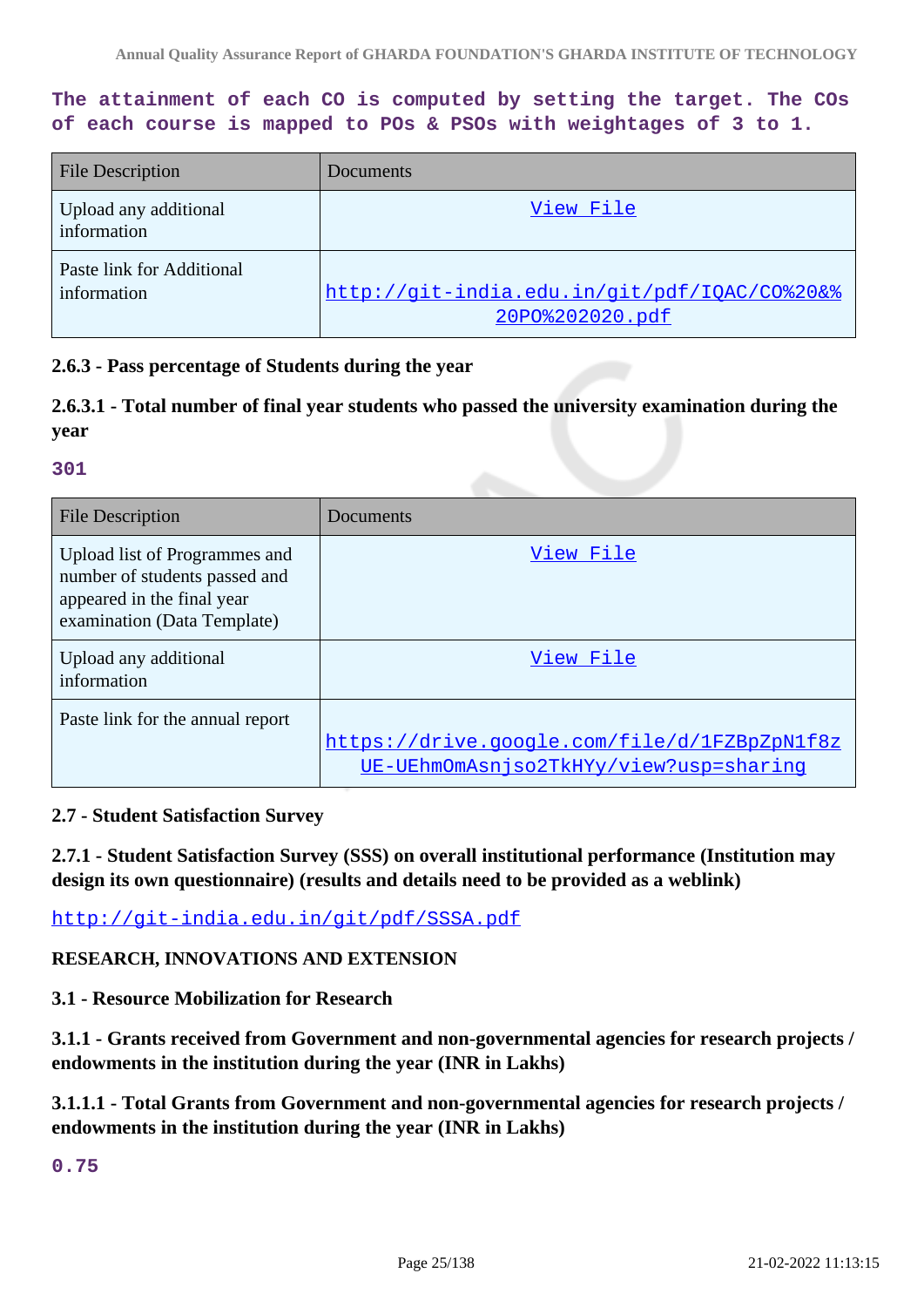| <b>File Description</b>                                                              | Documents        |
|--------------------------------------------------------------------------------------|------------------|
| Any additional information                                                           | No File Uploaded |
| e-copies of the grant award<br>letters for sponsored research<br>projects/endowments | View File        |
| List of endowments / projects<br>with details of grants (Data<br>Template)           | View File        |

**3.1.2 - Number of departments having Research projects funded by government and non government agencies during the year**

# **3.1.2.1 - Number of departments having Research projects funded by government and nongovernment agencies during the year**

**02**

| File Description                                                 | Documents         |
|------------------------------------------------------------------|-------------------|
| List of research projects and<br>funding details (Data Template) | View File         |
| Any additional information                                       | No File Uploaded  |
| Supporting document from<br><b>Funding Agency</b>                | View File         |
| Paste link to funding agency<br>website                          | https://mu.ac.in/ |

### **3.1.3 - Number of Seminars/conferences/workshops conducted by the institution during the year**

**3.1.3.1 - Total number of Seminars/conferences/workshops conducted by the institution during the year**

#### **19**

| <b>File Description</b>                                              | Documents        |
|----------------------------------------------------------------------|------------------|
| Report of the event                                                  | View File        |
| Any additional information                                           | No File Uploaded |
| List of workshops/seminars<br>during last 5 years (Data<br>Template) | View File        |

### **3.2 - Research Publications and Awards**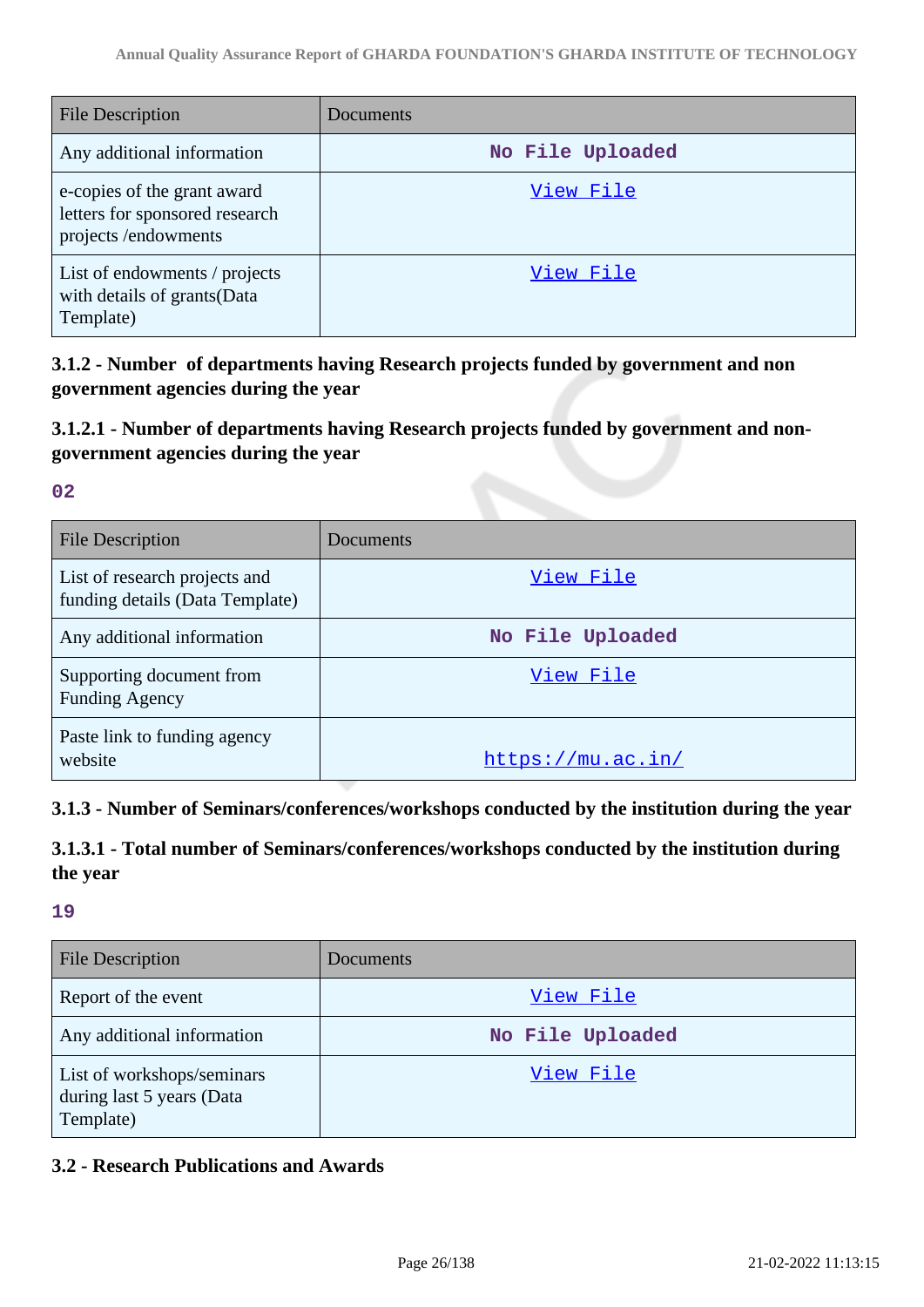# **3.2.1 - Number of papers published per teacher in the Journals notified on UGC website during the year**

# **3.2.1.1 - Number of research papers in the Journals notified on UGC website during the year**

#### **16**

| <b>File Description</b>                                                                                     | <b>Documents</b> |
|-------------------------------------------------------------------------------------------------------------|------------------|
| Any additional information                                                                                  | No File Uploaded |
| List of research papers by title,<br>author, department, name and<br>year of publication (Data<br>Template) | View File        |

**3.2.2 - Number of books and chapters in edited volumes/books published and papers published in national/ international conference proceedings per teacher during the year**

**3.2.2.1 - Total number of books and chapters in edited volumes/books published and papers in national/ international conference proceedings during the year**

#### **2 Books and 9 Papers**

| <b>File Description</b>                                                      | Documents        |
|------------------------------------------------------------------------------|------------------|
| Any additional information                                                   | No File Uploaded |
| List books and chapters edited<br>volumes/books published (Data<br>Template) | View File        |

### **3.3 - Extension Activities**

3.3.1 - Extension activities are carried out in the neighborhood community, sensitizing students to social issues, for their holistic development, and impact thereof during the year

**NSS unit of the institute has organised various activities in line with the awareness of Covid 19 and vaccination process. For the same, the 'Quiz on Corona Awareness' has been organized along with it the online session on the Use of 'Arogya Setu App' has been delivered by the students. All the students have started to use the app and also their parents were given the same information and tried to create their awareness. The students have great sensitivity regarding the poor people from slum area. During lockdown period, students have visited certain slum areas and offered food and other required help to such people at Mahad Bus Stand (Dist: Raigad).**

**During the flood conditions occurred at Chiplun (Dist: Ratnagiri), NSS unit distributed food packets and flood relief material**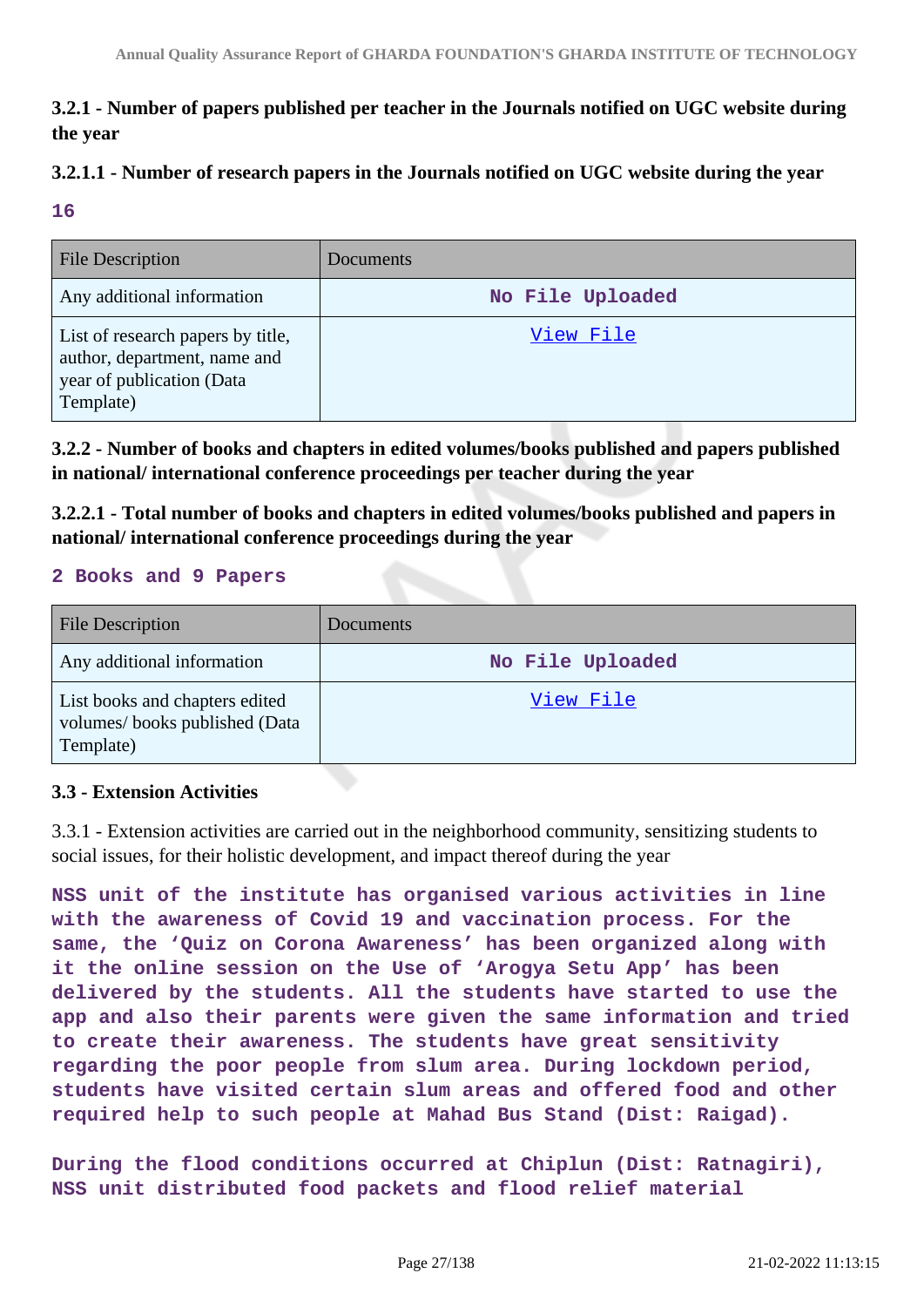**including routine things in the flood affected areas of Chiplun region. Through such activities students came to know the importance of helping hands and developed their sensitivity for the same.**

**In Konkan region the problem of water storage in summer is the main social obstacle. To provide the solution within less expense, the students of the Department of Civil Engineering have constructed Water Tank by the 'Use of Ferrocement Technology' at Anari (storage capacity: 25000 Litters) and Kalambaste villages (Dist: Ratnagiri) (storage capacity: 15000 Litters) in collaboration with Jalvardhini Pratishthan NGO, Mumbai. Around 1200 people are facilitated with the provision of drinking water in their area.**

**Through such activities, the problem solving approach among the students has been developed. And the experience definitely helps them to bridge the gap between practical and theoretical knowledge and to widen the social consciousness with holistic maturity of the students.**

| <b>File Description</b>                  | Documents                    |
|------------------------------------------|------------------------------|
| Paste link for additional<br>information | https://youtu.be/hFRQi55cUNI |
| Upload any additional<br>information     | View File                    |

**3.3.2 - Number of awards and recognitions received for extension activities from government / government recognized bodies during the year**

**3.3.2.1 - Total number of awards and recognition received for extension activities from Government/ government recognized bodies during the year**

#### **06**

| <b>File Description</b>                                                       | <b>Documents</b> |
|-------------------------------------------------------------------------------|------------------|
| Any additional information                                                    | No File Uploaded |
| Number of awards for extension<br>activities in last 5 year(Data<br>Template) | View File        |
| e-copy of the award letters                                                   | View File        |

**3.3.3 - Number of extension and outreach programs conducted by the institution through NSS/NCC/Red cross/YRC etc., ( including the programmes such as Swachh Bharat, AIDS**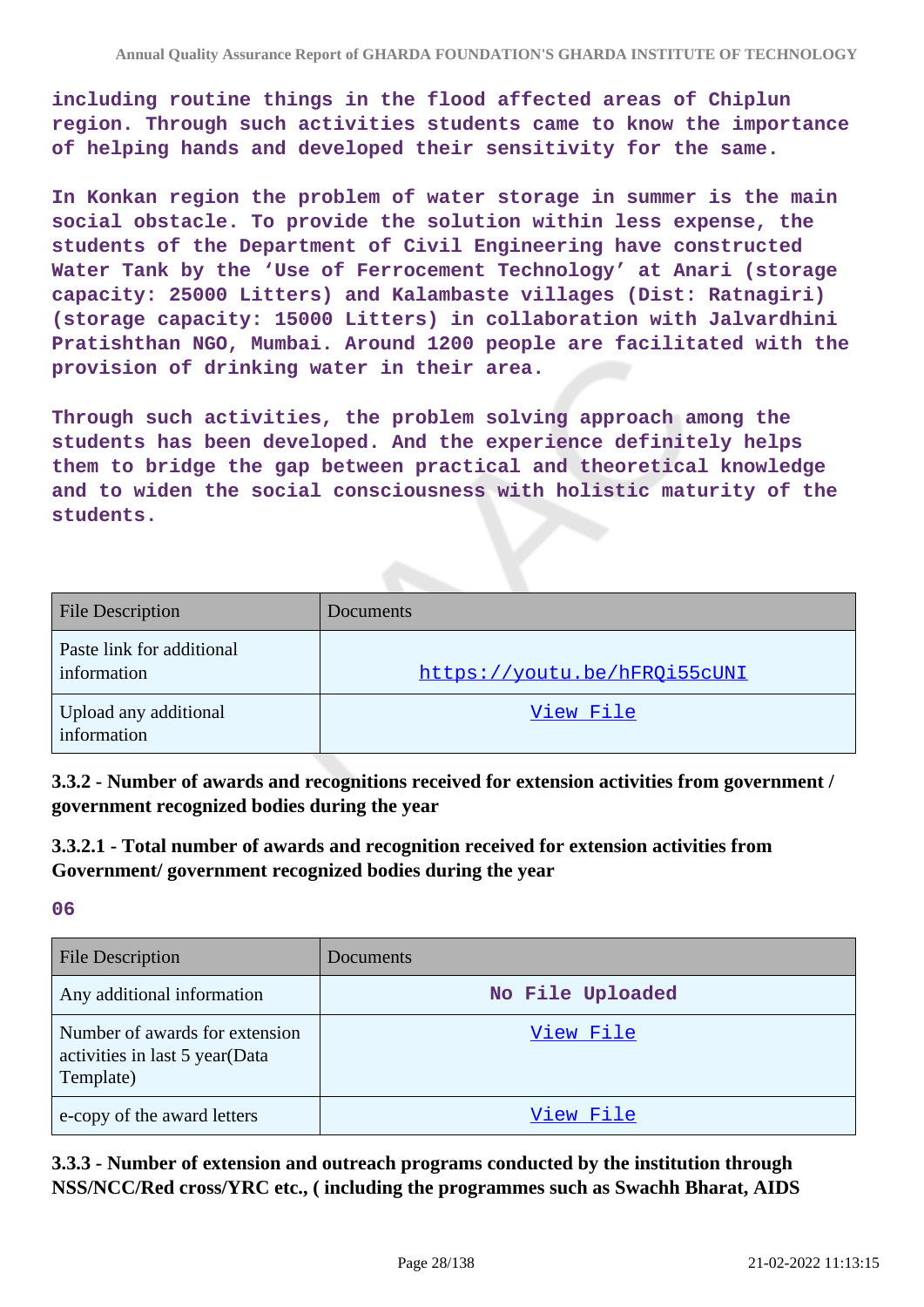**awareness, Gender issues etc. and/or those organized in collaboration with industry, community and NGOs ) during the year**

**3.3.3.1 - Number of extension and outreach Programs conducted in collaboration with industry, community and Non- Government Organizations through NSS/ NCC/ Red Cross/ YRC etc., during the year**

#### **28**

| <b>File Description</b>                                                                                                       | Documents        |
|-------------------------------------------------------------------------------------------------------------------------------|------------------|
| Reports of the event organized                                                                                                | View File        |
| Any additional information                                                                                                    | No File Uploaded |
| Number of extension and<br>outreach Programmes conducted<br>with industry, community etc for<br>the last year (Data Template) | View File        |

### **3.3.4 - Number of students participating in extension activities at 3.3.3. above during the year**

**3.3.4.1 - Total number of Students participating in extension activities conducted in collaboration with industry, community and Non- Government Organizations through NSS/ NCC/ Red Cross/ YRC etc., during the year**

#### **1897**

| <b>File Description</b>                                                                              | Documents        |
|------------------------------------------------------------------------------------------------------|------------------|
| Report of the event                                                                                  | View File        |
| Any additional information                                                                           | No File Uploaded |
| Number of students participating<br>in extension activities with Govt.<br>or NGO etc (Data Template) | View File        |

### **3.4 - Collaboration**

**3.4.1 - The Institution has several collaborations/linkages for Faculty exchange, Student exchange, Internship, Field trip, On-the- job training, research etc during the year**

**34**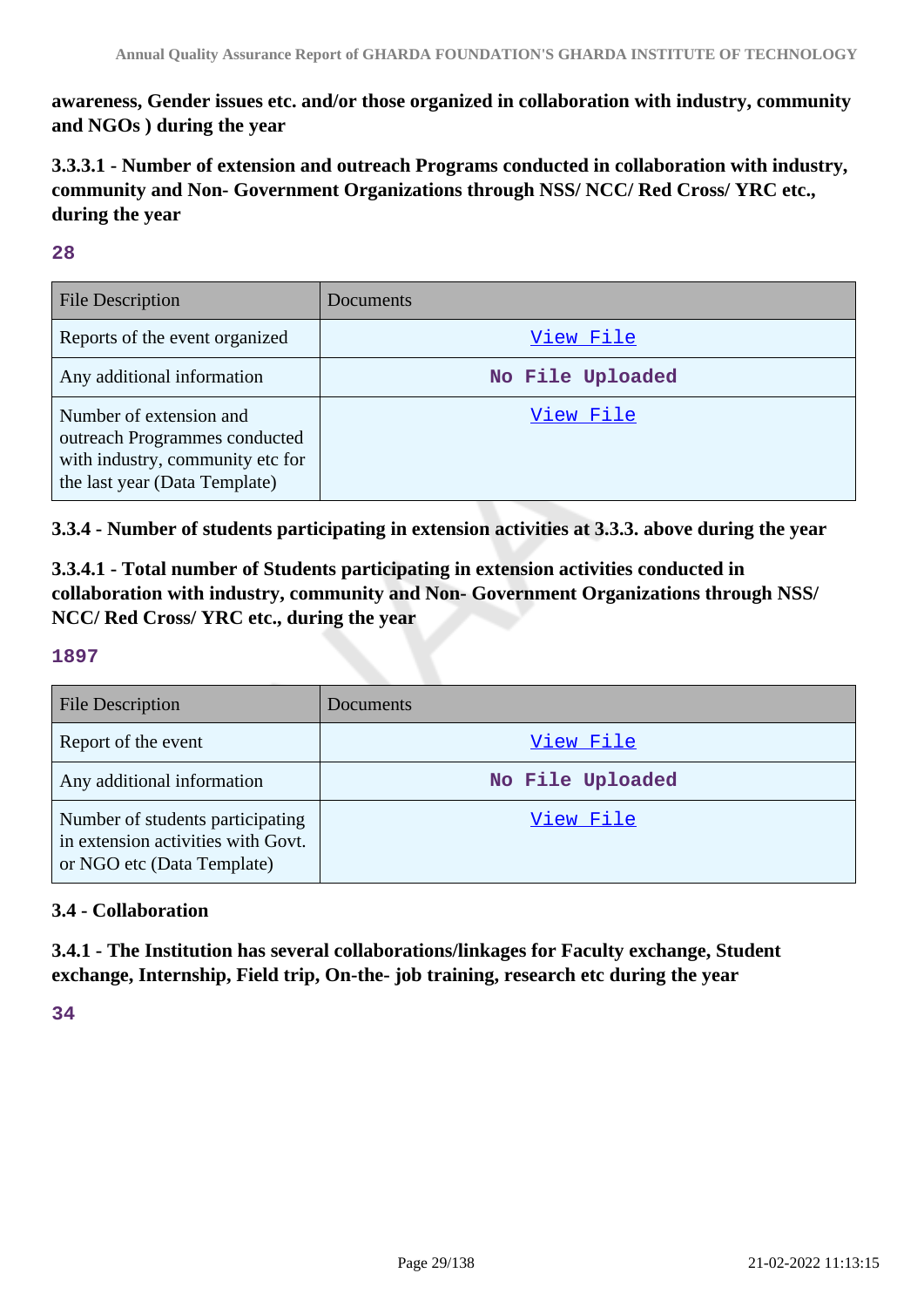| <b>File Description</b>                                                               | Documents        |
|---------------------------------------------------------------------------------------|------------------|
| e-copies of linkage related<br>Document                                               | View File        |
| Details of linkages with<br>institutions/industries for<br>internship (Data Template) | View File        |
| Any additional information                                                            | No File Uploaded |

**3.4.2 - Number of functional MoUs with national and international institutions, universities, industries, corporate houses etc. during the year**

**3.4.2.1 - Number of functional MoUs with Institutions of national, international importance, other universities, industries, corporate houses etc. during the year**

**10**

| <b>File Description</b>                                                                                                             | Documents        |
|-------------------------------------------------------------------------------------------------------------------------------------|------------------|
| e-Copies of the MoUs with<br>institution./industry/corporate<br>houses                                                              | View File        |
| Any additional information                                                                                                          | No File Uploaded |
| Details of functional MoUs with<br>institutions of national,<br>international importance, other<br>universities etc during the year | View File        |

### **INFRASTRUCTURE AND LEARNING RESOURCES**

### **4.1 - Physical Facilities**

4.1.1 - The Institution has adequate infrastructure and physical facilities for teaching- learning. viz., classrooms, laboratories, computing equipment etc.

**The institute is well equipped with adequate infrastructure and physical facilities required for teaching learning processes. All the physical facilities are as per the AICTE and Mumbai University norms. Adequate numbers of classrooms are available for lectures, seminars and tutorials. The institute has a different facility like IT resources, ELRC portal, laboratory equipments, library resources, internet connectivity, sports ground, hostels, medical center, stores, canteen, gymnasium, transport for students and staff, CCTV and round the clock security. The whole campus is covered under the fire hydrated system, the facility of Bank and ATM is provided on campus. Besides curricular activities, students are engaged in cocurricular and extracurricular activities. Such activities have been**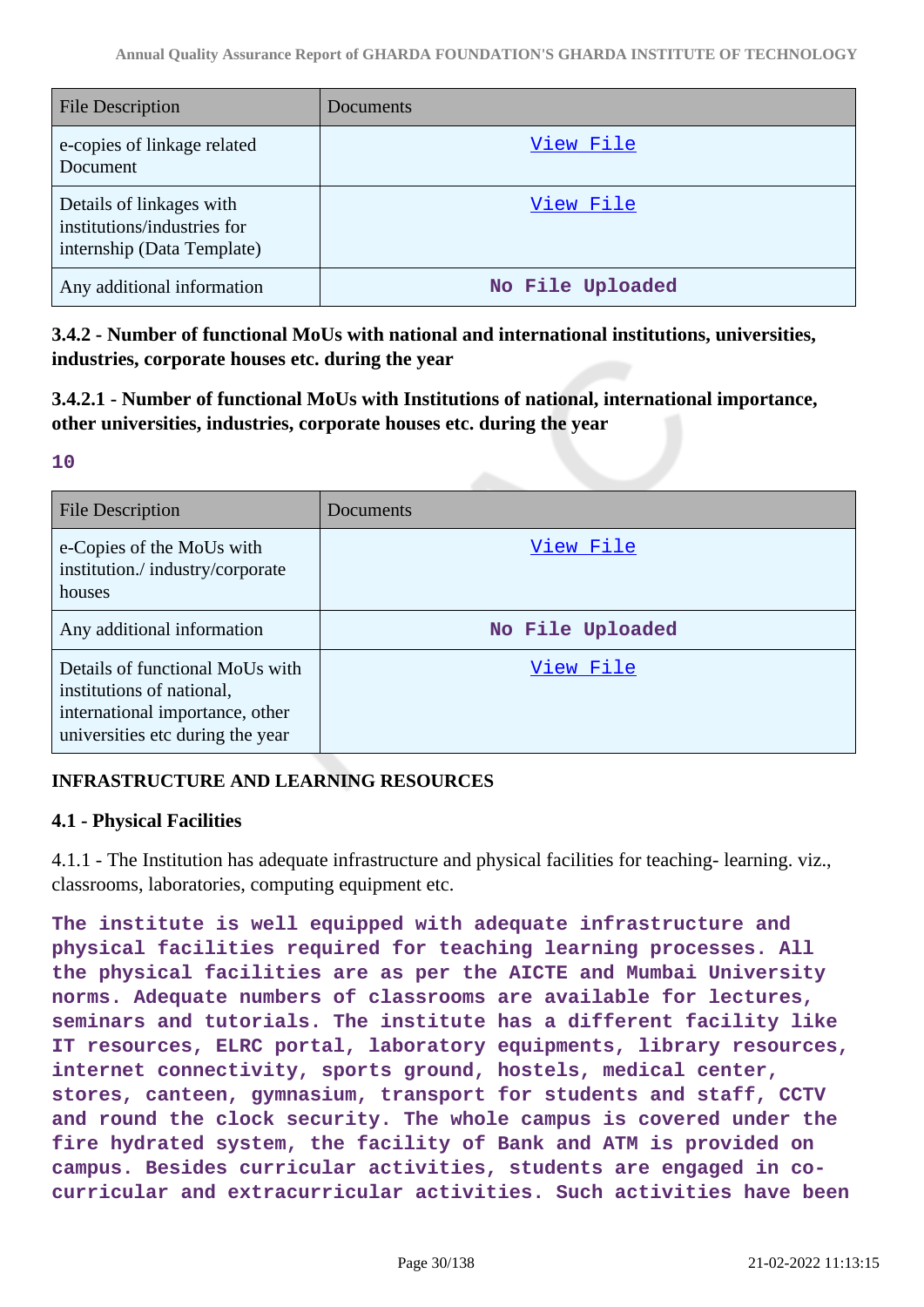**run throughout the year by students' associations and student chapters.**

**All co-curricular and extracurricular activities have been conducted by the use of variety of infrastructural facilities and/or open spaces like grounds etc. Academic areas are well designed to get proper ventilation, ample light and acoustics. The facility of Wi-Fi is provided in the campus. Office space is designed ergonomically. Classroom and Laboratory area is more specious than recommended norms prescribed by regulatory agencies. Every section and department has Audio systems at their places. Cafeteria is located at convenient location with the facility of Wi-Fi. A stand by 250 KVA / 200 KW Generator is provided.**

| <b>File Description</b>                  | Documents                                                                                                                                         |
|------------------------------------------|---------------------------------------------------------------------------------------------------------------------------------------------------|
| Upload any additional<br>information     | No File Uploaded                                                                                                                                  |
| Paste link for additional<br>information | https://sites.google.com/a/git-<br>india.edu.in/elrc https://drive.google.com/d<br>rive/folders/1C2TB-<br>EUOSaYONrvUMH01HKs1cfwhkna7?usp=sharinq |

4.1.2 - The Institution has adequate facilities for cultural activities, sports, games (indoor, outdoor), gymnasium, yoga centre etc.

**The institute conducts the cultural activities like Independence Day celebration, Republic Day celebration, Ganesh festival, Navratri celebration, farewell to final year students, and fresher's welcome ceremony. The institute organizes cultural activity named as Synergy every year in the month of February to promote and cultivate various skills, competencies and foster holistic development. The event covers the activity like Funfair, Drama, Dance, Antakshari, Singing, Orchestra, Anchoring, Quiz, Debate, Group Discussion, Swar-Gandha, Art Exhibition, Funny games, One-minute show, Fashion Show etc.**

#### **Sports grounds**

**Institute has multiple (in all three) grass grounds (11,617 Sqm), mostly suitable for playing football, cricket, Volley ball, Kho-Kho, Kabaddi, and other outdoor games. Ground is protected by boundary wall and surrounded with trees and flowers.**

**Facility: Football poles, cricket pitch, Kho-Kho poles, watering, volley ball net. Dress-code is provided at the time of tournament.**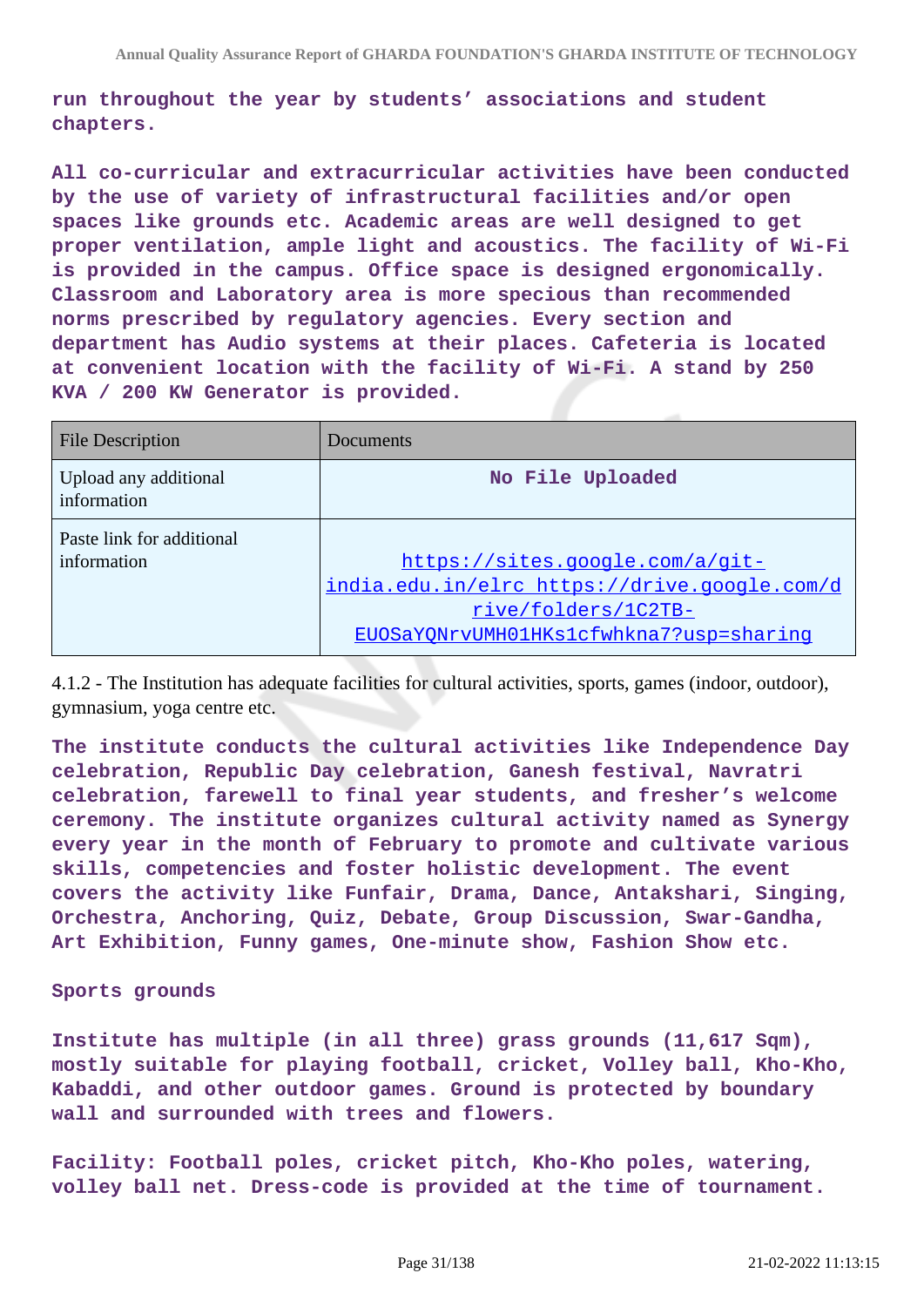**Events: Annual sports are conducted every year have different sports activities being organized by institute.**

**Games: Indoor and outdoor games facility:**

**Tournaments of Foot Ball, Cricket, Volleyball, Kho-Kho, Kabaddi, Badminton, Table Tennis, Chess and Carom are conducted.**

**Institute also has facility of- Gymnasium (1 for boys and 1 for girls).**

**Indoor auditorium and Open auditorium**

**Yoga: Every year institute is conducting program on yoga for the benefit of students and faculty on 21st June as a Yoga Day. This program is conducted with the help of reputed yoga practitioners. Art of Living courses are conducted in institution for meditation of students as well as staff.**

**Note: Due to the affect of Lockdown under the influence of Covid-19, the activities of Synergy and Sports have not been conducted in academic year 2020-21.**

| <b>File Description</b>                  | Documents                                                                                |
|------------------------------------------|------------------------------------------------------------------------------------------|
| Upload any additional<br>information     | No File Uploaded                                                                         |
| Paste link for additional<br>information | https://drive.google.com/drive/folders/15TbV<br>OxJzLPTlXvljRolXhM-PbH90Ct3N?usp=sharing |

**4.1.3 - Number of classrooms and seminar halls with ICT- enabled facilities such as smart class, LMS, etc.**

**20 Classrooms 1-Seminar hall**

**4.1.3.1 - Number of classrooms and seminar halls with ICT facilities**

**19 Classrooms 1-Seminar hall 1- Multimedia hall**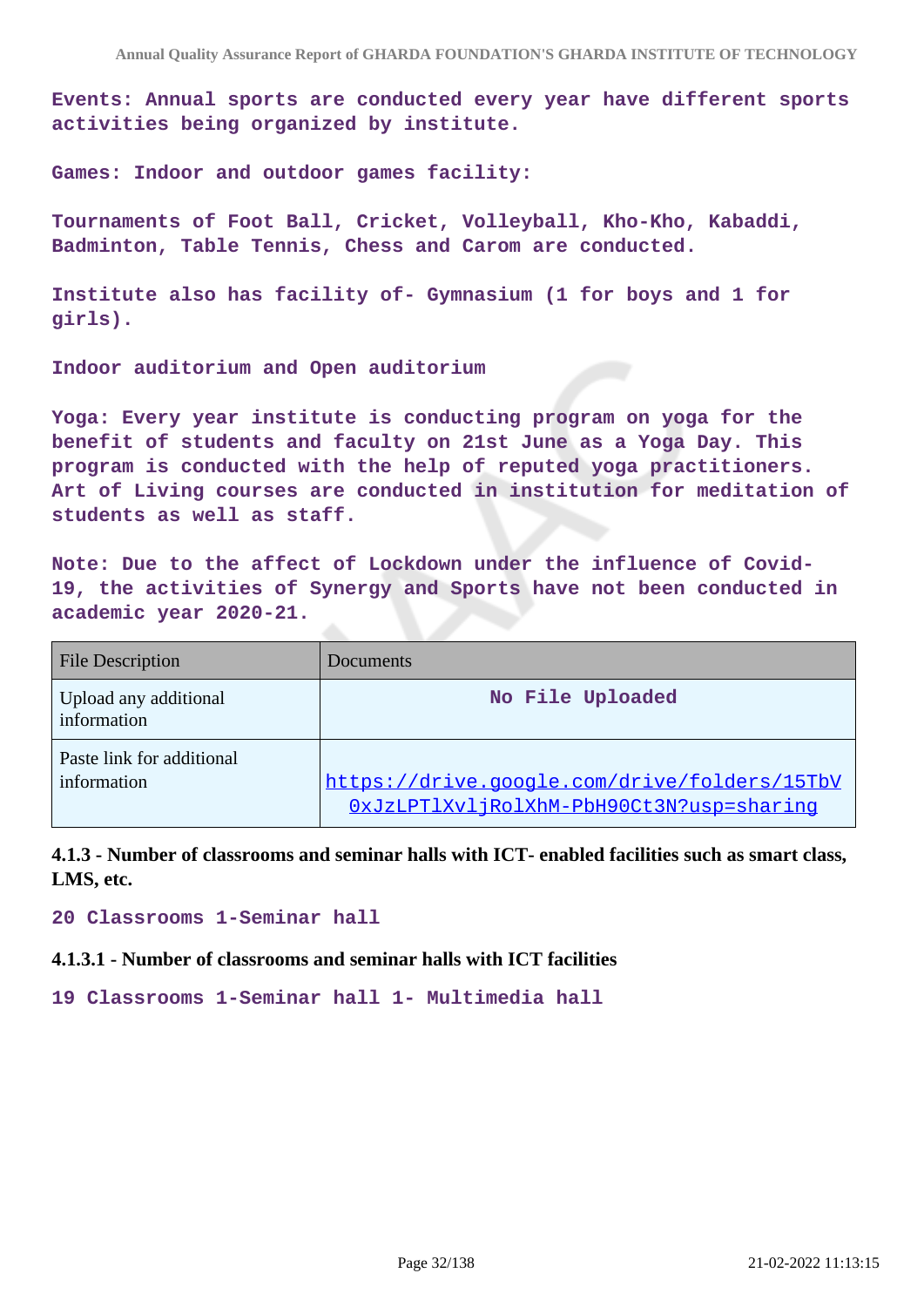| <b>File Description</b>                                                                                   | Documents                                                                                |
|-----------------------------------------------------------------------------------------------------------|------------------------------------------------------------------------------------------|
| Upload any additional<br>information                                                                      | No File Uploaded                                                                         |
| Paste link for additional<br>information                                                                  | https://drive.google.com/drive/folders/1C2TB-<br>EUOSaYONrvUMH01HKs1cfwhkna7?usp=sharing |
| <b>Upload Number of classrooms</b><br>and seminar halls with ICT<br>enabled facilities (Data<br>Template) | View File                                                                                |

**4.1.4 - Expenditure, excluding salary for infrastructure augmentation during the year (INR in Lakhs)**

### **4.1.4.1 - Expenditure for infrastructure augmentation, excluding salary during the year (INR in lakhs)**

#### **402.93**

| <b>File Description</b>                                                                            | Documents        |
|----------------------------------------------------------------------------------------------------|------------------|
| Upload any additional<br>information                                                               | No File Uploaded |
| Upload audited utilization<br>statements                                                           | View File        |
| <b>Upload Details of budget</b><br>allocation, excluding salary<br>during the year (Data Template) | View File        |

#### **4.2 - Library as a Learning Resource**

4.2.1 - Library is automated using Integrated Library Management System (ILMS)

**The institute has the central library which is equiped with Integrated Library Management System.**

**System for Library Information Management (SLIM2):**

**SLIM21 is multi-user, multi-tasking integrated library management software working either on a single machine or in a client-server multi-platform environment. Our library has been using the SLIM 21 software since May, 2011.Currently updated version 3.7.0 is being used.**

**Cataloguing System (+multi media) – Along with books, CDs, Journals can also be cataloged. It is currently only used for books**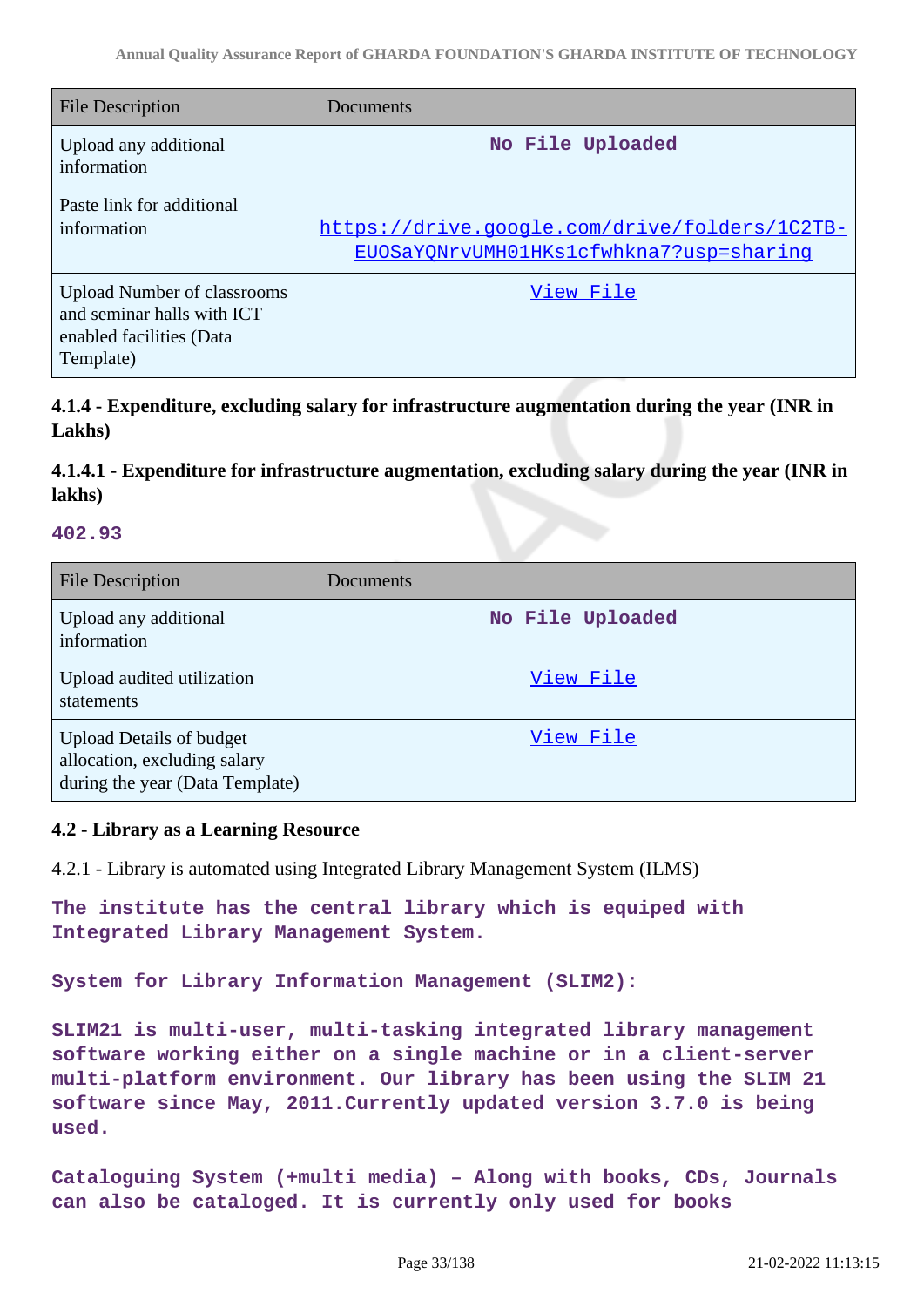**cataloguing.Circulation System – 100% circulation work in the library is being done through this software. After entering the User ID in the circulation window, the complete information is displayed on the screen. Here is the detailed information about the number of books in his name, the date of return, the amount of fine, etc.**

**OPAC/WEB-OPAC – We are currently providing both facilities to the students as well as faculty through the library. Web-OPAC home page displays cover images of newly arrived 10 items in the library. User can see item details by clicking the cover image.**

**OPAC is very useful in making books available to students and faculty in the shortest possible time. SLIM21 software is very useful for creating different types of reports. Accession Register, Daily-monthly-yearly circulation reports, Donated books report, Borrower's book Issue report etc.**

| <b>File Description</b>                  | Documents                                                                |
|------------------------------------------|--------------------------------------------------------------------------|
| Upload any additional<br>information     | View File                                                                |
| Paste link for Additional<br>Information | https://sites.google.com/a/git-<br>india.edu.in/git-central-library/home |

**4.2.2 - The institution has subscription for the following e-resources e-journals e-ShodhSindhu Shodhganga Membership e-A. Any 4 or more of the above**

**books Databases Remote access toe-resources**

| <b>File Description</b>                                                                                       | Documents |
|---------------------------------------------------------------------------------------------------------------|-----------|
| Upload any additional<br>information                                                                          | View File |
| Details of subscriptions like e-<br>journals, e-Shodh Sindhu,<br>Shodhganga Membership etc<br>(Data Template) | View File |

**4.2.3 - Expenditure for purchase of books/e-books and subscription to journals/e- journals during the year (INR in Lakhs)**

**4.2.3.1 - Annual expenditure of purchase of books/e-books and subscription to journals/ejournals during the year (INR in Lakhs)**

**6.43395**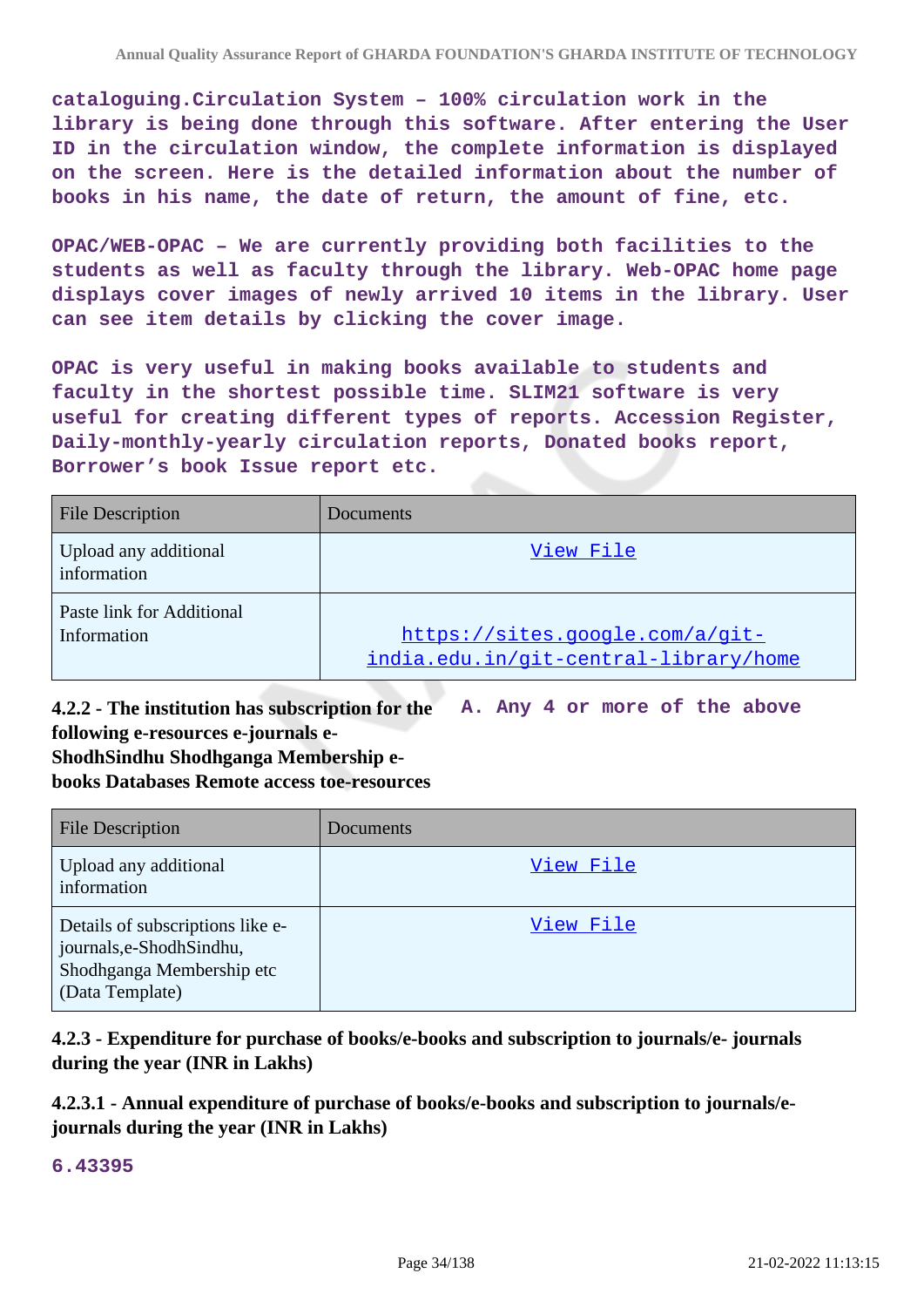| <b>File Description</b>                                                                                                       | Documents        |
|-------------------------------------------------------------------------------------------------------------------------------|------------------|
| Any additional information                                                                                                    | No File Uploaded |
| Audited statements of accounts                                                                                                | View File        |
| Details of annual expenditure for<br>purchase of books/e-books and<br>journals/e- journals during the<br>year (Data Template) | View File        |

**4.2.4 - Number per day usage of library by teachers and students ( foot falls and login data for online access) (Data for the latest completed academic year)**

### **4.2.4.1 - Number of teachers and students using library per day over last one year**

**16**

| <b>File Description</b>                              | <b>Documents</b> |
|------------------------------------------------------|------------------|
| Any additional information                           | No File Uploaded |
| Details of library usage by<br>teachers and students | <u>View File</u> |

### **4.3 - IT Infrastructure**

4.3.1 - Institution frequently updates its IT facilities including Wi-Fi

**Institute always takes care of up-gradation of IT facilities including Wi-Fi. For internet access it is required to train teachers and students and up-gradation like networking, e-Governance.**

**The institute has 580 Desktop computers; all are connected to LAN, and upgraded 50 desktop computers in faculty cabins in view of the need of online teaching learning process. Internet access is available to all faculty and students through LAN and Wi-Fi. The Institute is working as remote Centre to IIT Bombay for advancement of teachers as per the training Schedule. Classrooms have been upgraded to smart classrooms which includes audio video system, projector and smart board. The internet bandwidth is upgraded from 35 to 120 Mbps. The Wi-Fi facility is provided to students in their hostel and in academic campus too. Many students and teachers are enrolled for NPTEL, Coursera and many other Massive Open Online Courses for knowledge up gradation.**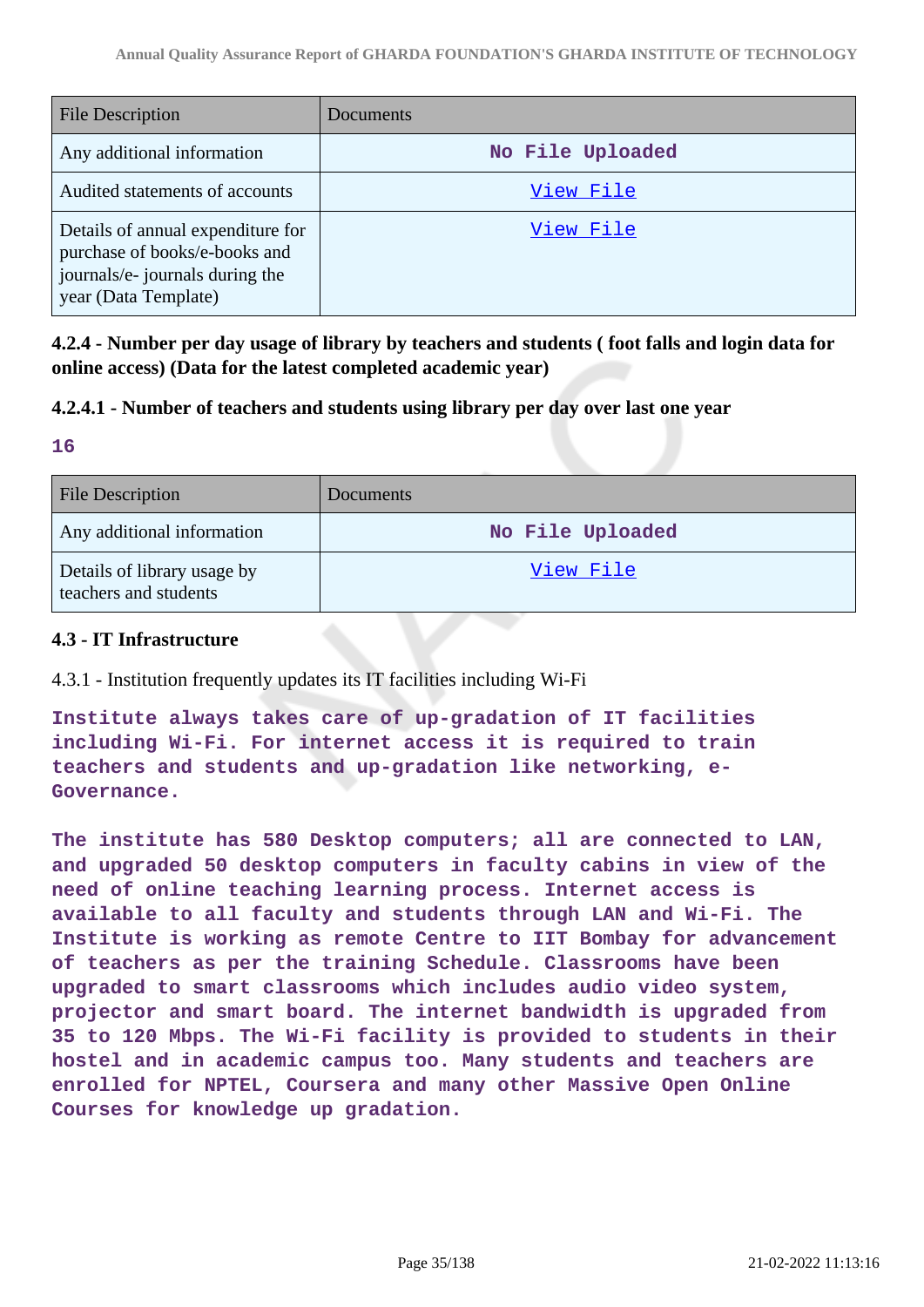| <b>File Description</b>                  | Documents                                                                                                                                                                                   |
|------------------------------------------|---------------------------------------------------------------------------------------------------------------------------------------------------------------------------------------------|
| Upload any additional<br>information     | View File                                                                                                                                                                                   |
| Paste link for additional<br>information | http://10.246.246.222/aap/ https://sites.goo<br>gle.com/a/git-india.edu.in/elrc http://git-<br>india.edu.in/git/services mooc.html http://g<br>it-india.edu.in/git/services facilities.html |

# **4.3.2 - Number of Computers**

#### **580**

| <b>File Description</b>              | Documents |
|--------------------------------------|-----------|
| Upload any additional<br>information | View File |
| Student – computer ratio             | View File |

# **4.3.3 - Bandwidth of internet connection in the A. ? 50MBPS Institution**

| <b>File Description</b>                                                        | <b>Documents</b> |
|--------------------------------------------------------------------------------|------------------|
| Upload any additional<br>Information                                           | No File Uploaded |
| Details of available bandwidth of<br>internet connection in the<br>Institution | View File        |

### **4.4 - Maintenance of Campus Infrastructure**

**4.4.1 - Expenditure incurred on maintenance of infrastructure (physical and academic support facilities) excluding salary component during the year (INR in Lakhs)**

**4.4.1.1 - Expenditure incurred on maintenance of infrastructure (physical facilities and academic support facilities) excluding salary component during the year (INR in lakhs)**

**21.65**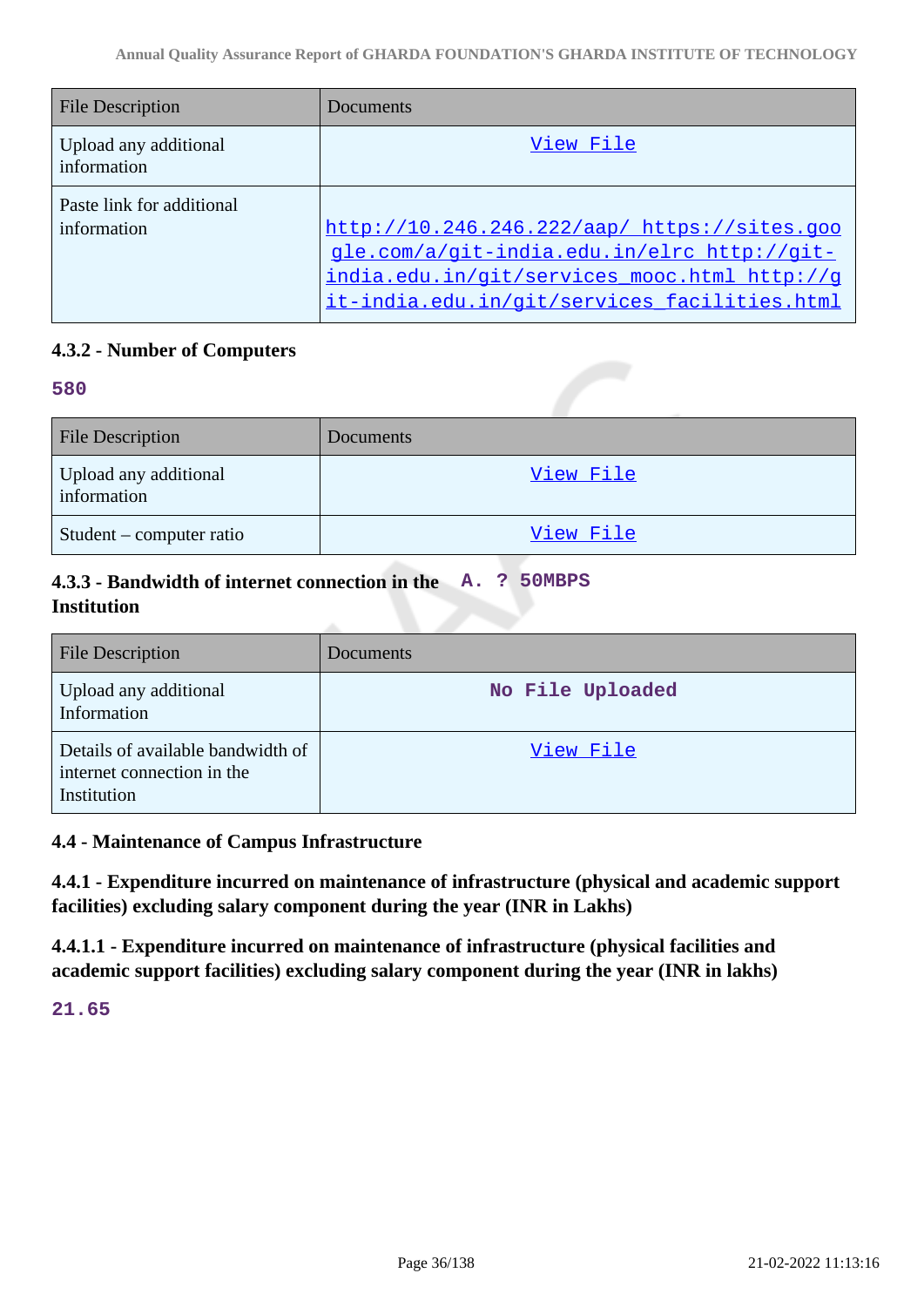| <b>File Description</b>                                                                                                        | Documents        |
|--------------------------------------------------------------------------------------------------------------------------------|------------------|
| Upload any additional<br>information                                                                                           | No File Uploaded |
| Audited statements of accounts.                                                                                                | View File        |
| Details about assigned budget<br>and expenditure on physical<br>facilities and academic support<br>facilities (Data Templates) | View File        |

4.4.2 - There are established systems and procedures for maintaining and utilizing physical, academic and support facilities - laboratory, library, sports complex, computers, classrooms etc.

**Institute runs Single window software based unique system, known as Area Adoption Programme for maintaining Infrastructural facilities in the campus like classrooms, laboratories, library, sports complex, IT Infrastructures computers etc.**

**Particular Area is adopted in this system by Team Leaders & Members for maintenance activity. By the software any person of Institute can file/Launch the issue/Complaint regarding Infrastructural issues through his login. Respected person have to inform about location, issues to concern section or dept. through Software. After that he will get Complaint Registration No. with date for his further reference and to check the status of complaint. Complaint received on same portal to Team Leader. If concern person is not satisfied with his remark, Person can relaunch the complaint for getting satisfactory results/Solution.**

**Team Leader can be area head who is responsible for that area, with team members. He/she can access the software for giving remarks, updating status of work with solution of complaint launch by person on software. Expected Time period of attending & rectification of the complaint lodged in Area Adoption Programme.**

**Depending on availability of man power & material required, complaint in various areas can be solved as in for Civil related 15 to 20 days, Carpentry 5 to 10 days, plumbing related 4 to 8 days, and Electrical related 3 to 5 days.**

**Physical facilities are looked after by Estate supervisor and Registrar with scheduled maintenance and demand-based drives.**

**Sports grounds (Complex)**

**Institute has multiple (in all three) grass grounds (11,617 Sqm),**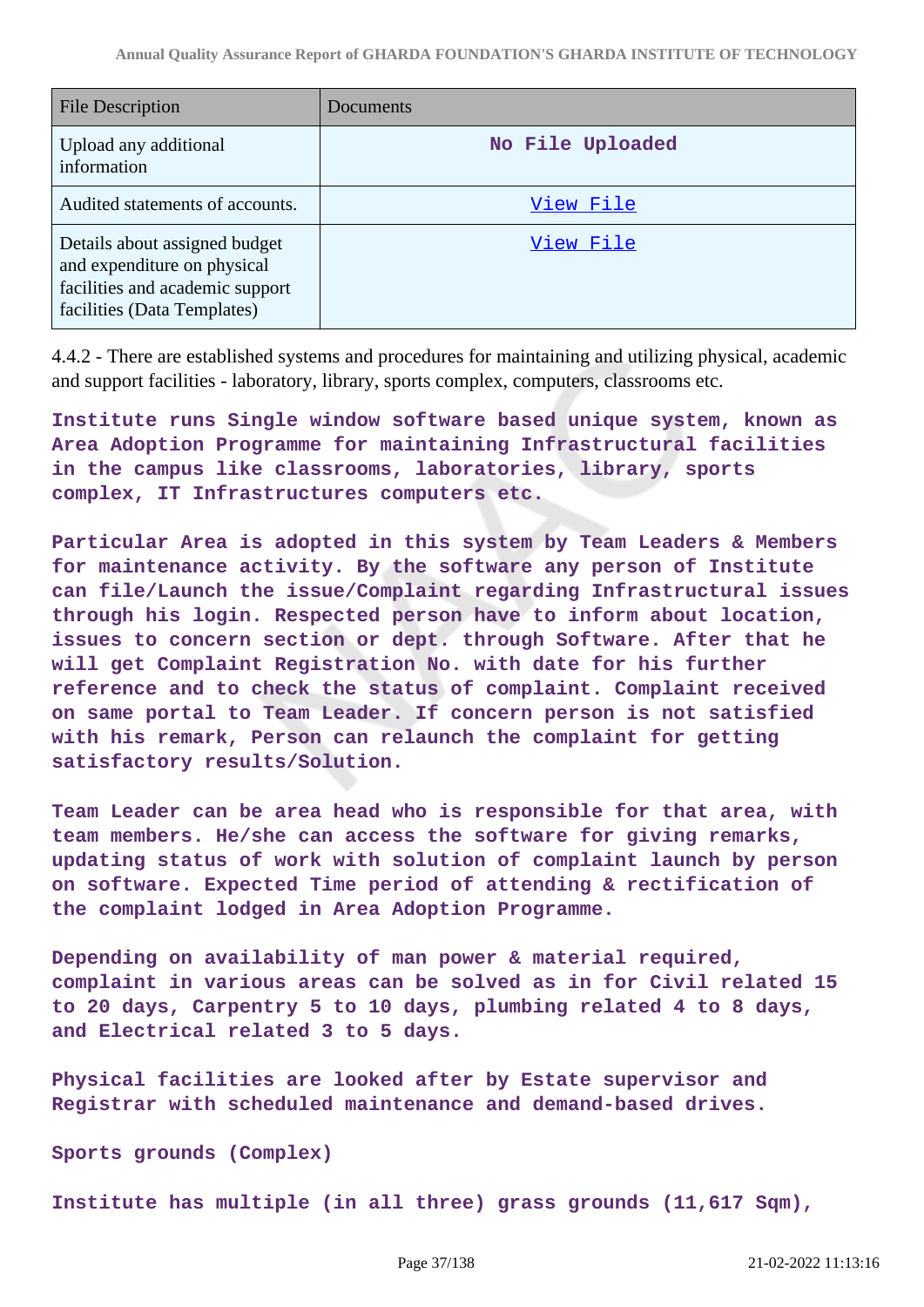**mostly suitable for playing football, cricket, Volley ball, Kho-Kho, Kabaddi, and other outdoor games. Ground is protected by boundary wall and surrounded with trees and flowers.**

**Indoor Sports facilities are provided at hostels and being utilized by students actively. Students actively participate in outdoor games like Cricket, Volleyball, football, Kho- Kho, and Kabaddi .**

**The required kit is made available to students on demand. Outdoor sports competitions are organized during even semester for which sport instructor works with students' coordinators of various games for smooth conduction. The requisite facilities like ground maintenance, sports materials, lighting facility, water availability, first aid medicine with ambulance service in an emergency are provided by the institute. The institute offers the Champions Trophy to the department on the basic of points accumulated through winning various events.**

**Note: Due to the affect of Lockdown under the influence of Covid-19, the activities of Synergy and Sports have not been conducted in academic year 2020-21.**

**Central Library comprises of sections for stacking, Reference, Circulation, Reading, Periodical, Photocopy along with Digital Library facility. The library has a collection of 6382 titles and 22273 volumes of books amounting to Rs. 91.64,837/- whereas the reference section has 1860 books. The library has subscribed to the 80 print journals and magazines along with a subscription of 2400 online journals costing Rs. 7,28,175/. News Papers Section provides 13 daily newspapers which can be accessed by all.**

**Learning and Information Center at the library offers quality library resources and services to the end users. Higher book utilization is ensured by increasing book issue count up to 5 books per student. The central library also provides Rental Book Bank Facility for FE students. The regular library timings are 9.00 AM to 7.00 PM which is extended from 8.00 AM to 11.00 PM during examination period. The library is fully computerized with SLIM21 software which is an integrated multiuser library management system supporting all in house operations of the library.**

**Allied facilities: The central library also houses Wi-Fi facility along with Coffee Vending Machine with self-service facility whereas whole premises in the institute are secured by CCTV Surveillance**

**IT Infrastructure: The institute houses 580 desktop PCs with**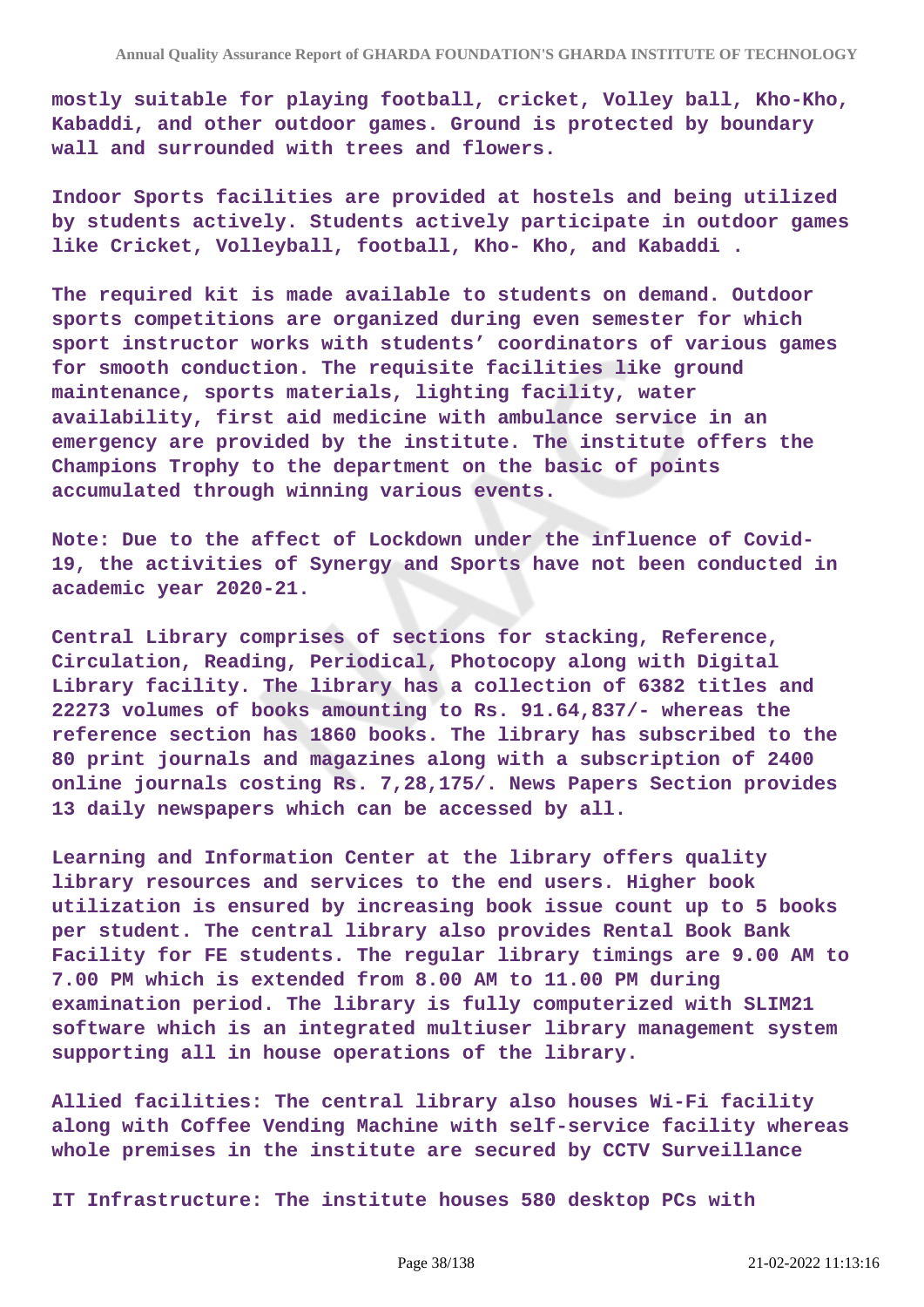**internet connectivity to all locations. The Computer department holds 4 computer labs, EXTC holds 3 labs, Mechanical holds 2 Labs, Chemical, Civil and FE department holds 1 lab of computers with each lab having 20 numbers of computers. Central Computer Center is having 50 computers provided with Internet facility and a centralized printer facility which can be accessed by any student. All HODs and faculty members are provided with desktop with Wi-Fi/LAN facility. And regular maintenance of IT facility is done by system admit personals.**

**Power: To prevent interruption during practical sessions or teachinglearning process, All Computers provided with UPS back along with backup generator supply of 250 KVA. I**

**Internet facility: 120 Mbps leased line of three different vendors. Wi-Fi facility is also provided in hostels, residential quarters along with institute campus. The internet access is secured and managed through the Cyberoam UTM firewall.**

**Communication: The central seminar hall is equipped with a video conferencing facility (Polycom Device) and a view facility to conduct workshops and seminars. We have Hipbath 3800 EPABX System with 8 digital and 160 Analog Connections for internal communication.**

| <b>File Description</b>                  | Documents                                                                                |
|------------------------------------------|------------------------------------------------------------------------------------------|
| Upload any additional<br>information     | No File Uploaded                                                                         |
| Paste link for additional<br>information | https://drive.google.com/drive/folders/1C2TB-<br>EUOSaYONrvUMH01HKs1cfwhkna7?usp=sharing |

## **STUDENT SUPPORT AND PROGRESSION**

### **5.1 - Student Support**

**5.1.1 - Number of students benefited by scholarships and free ships provided by the Government during the year**

**5.1.1.1 - Number of students benefited by scholarships and free ships provided by the Government during the year**

**851**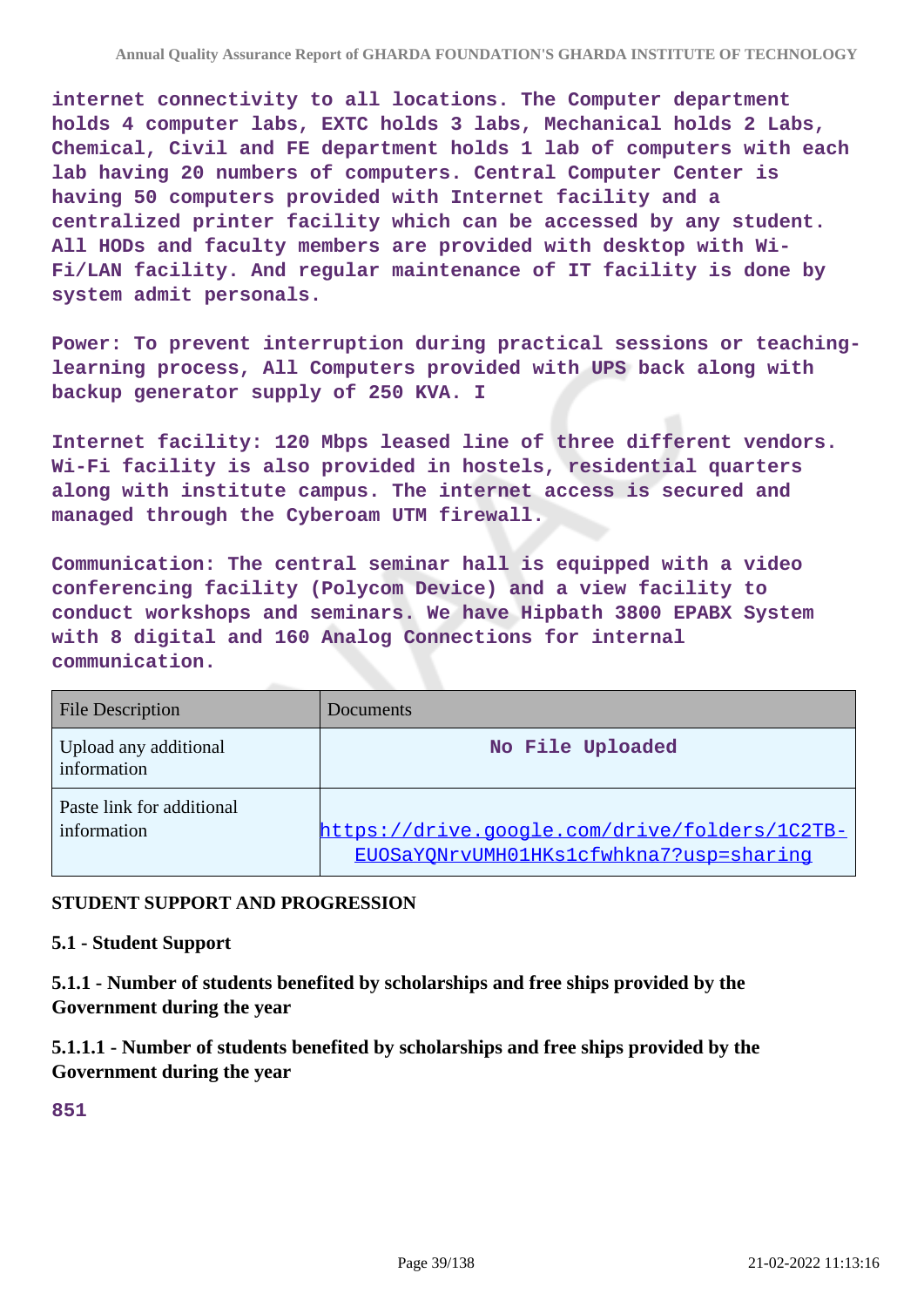| <b>File Description</b>                                                                                                         | Documents        |
|---------------------------------------------------------------------------------------------------------------------------------|------------------|
| Upload self attested letter with<br>the list of students sanctioned<br>scholarship                                              | View File        |
| Upload any additional<br>information                                                                                            | No File Uploaded |
| Number of students benefited by<br>scholarships and free ships<br>provided by the Government<br>during the year (Data Template) | View File        |

**5.1.2 - Number of students benefitted by scholarships, free ships etc. provided by the institution / non- government agencies during the year**

**5.1.2.1 - Total number of students benefited by scholarships, free ships, etc provided by the institution / non- government agencies during the year**

## **101**

| <b>File Description</b>                                                                                                                       | <b>Documents</b> |
|-----------------------------------------------------------------------------------------------------------------------------------------------|------------------|
| Upload any additional<br>information                                                                                                          | No File Uploaded |
| Number of students benefited by<br>scholarships and free ships<br>institution / non-government<br>agencies in last 5 years (Date<br>Template) | View File        |

**5.1.3 - Capacity building and skills enhancement initiatives taken by the institution include the following: Soft skills Language and communication skills Life skills (Yoga, physical fitness, health and hygiene) ICT/computing skills**

**A. All of the above**

| <b>File Description</b>                                                                 | Documents                                                                              |
|-----------------------------------------------------------------------------------------|----------------------------------------------------------------------------------------|
| Link to institutional website                                                           | https://drive.google.com/file/d/1qpaqwW1Y7vz<br>zuSBeWYlnMZyOH-XjvhNd/view?usp=sharinq |
| Any additional information                                                              | View File                                                                              |
| Details of capability building and<br>skills enhancement initiatives<br>(Data Template) | View File                                                                              |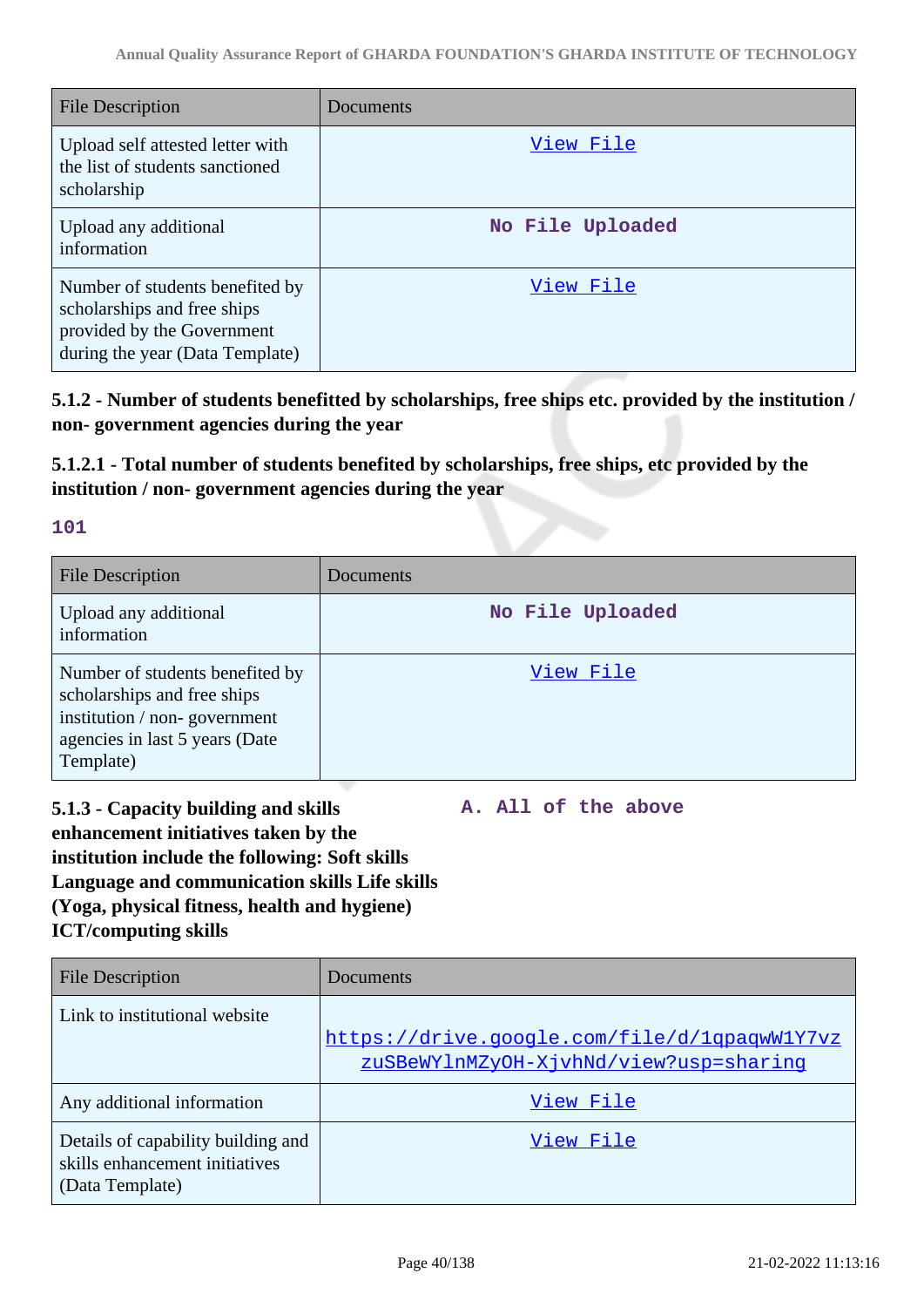# **5.1.4 - Number of students benefitted by guidance for competitive examinations and career counseling offered by the institution during the year**

### **501**

**5.1.4.1 - Number of students benefitted by guidance for competitive examinations and career counseling offered by the institution during the year**

### **501**

| <b>File Description</b>                                                                                                                 | <b>Documents</b> |
|-----------------------------------------------------------------------------------------------------------------------------------------|------------------|
| Any additional information                                                                                                              | No File Uploaded |
| Number of students benefited by<br>guidance for competitive<br>examinations and career<br>counseling during the year (Data<br>Template) | View File        |

**A. All of the above**

**5.1.5 - The Institution has a transparent mechanism for timely redressal of student grievances including sexual harassment and ragging cases Implementation of guidelines of statutory/regulatory bodies Organization wide awareness and undertakings on policies with zero tolerance Mechanisms for submission of online/offline students' grievances Timely redressal of the grievances through appropriate committees**

| <b>File Description</b>                                                                                                                  | Documents |
|------------------------------------------------------------------------------------------------------------------------------------------|-----------|
| Minutes of the meetings of<br>student redressal committee,<br>prevention of sexual harassment<br>committee and Anti Ragging<br>committee | View File |
| Upload any additional<br>information                                                                                                     | View File |
| Details of student grievances<br>including sexual harassment and<br>ragging cases                                                        | View File |

# **5.2 - Student Progression**

## **5.2.1 - Number of placement of outgoing students during the year**

# **5.2.1.1 - Number of outgoing students placed during the year**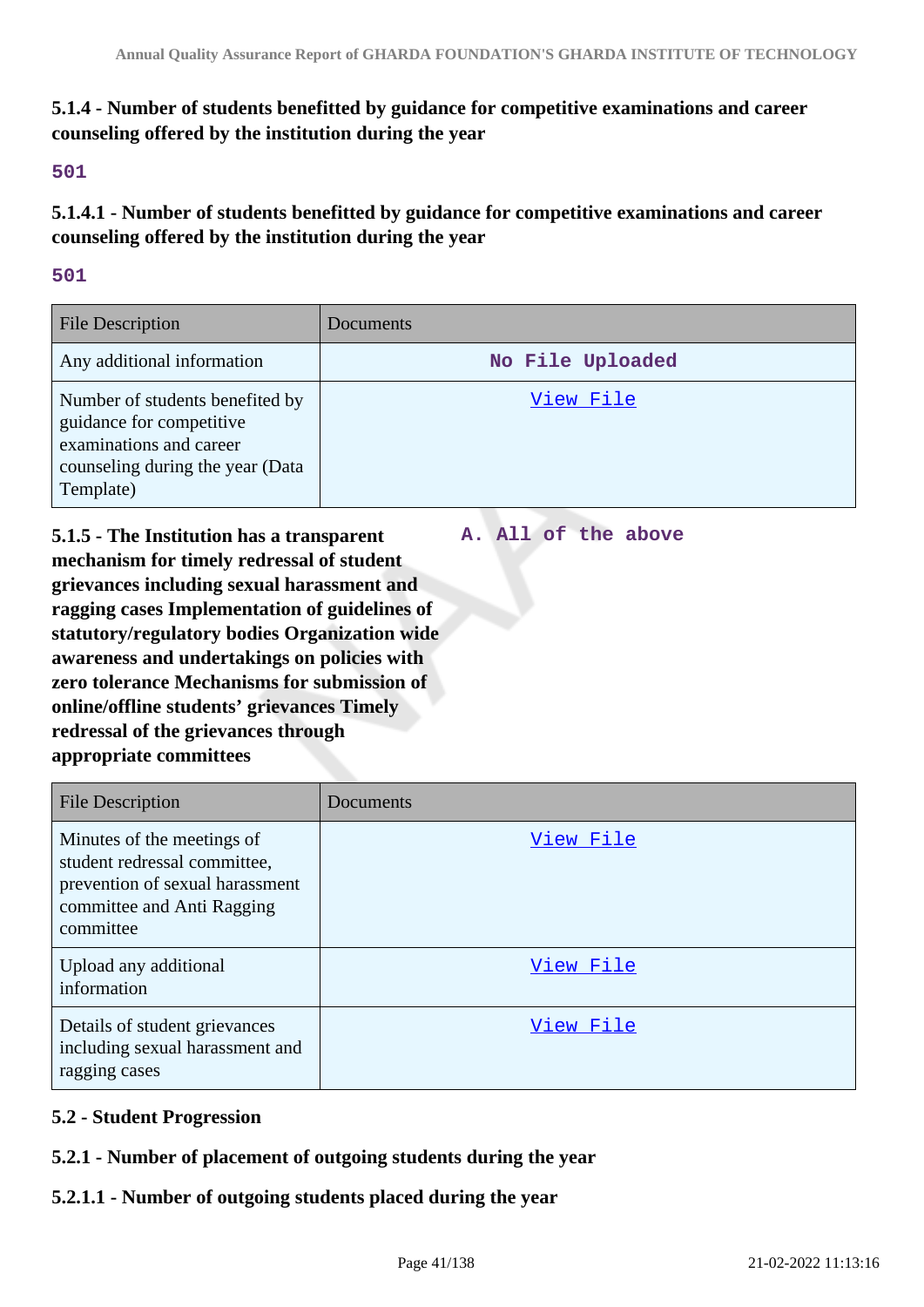**43**

| <b>File Description</b>                  | Documents        |
|------------------------------------------|------------------|
| Self-attested list of students<br>placed | View File        |
| Upload any additional<br>information     | No File Uploaded |

# **5.2.2 - Number of students progressing to higher education during the year**

# **5.2.2.1 - Number of outgoing student progression to higher education**

**10**

| <b>File Description</b>                               | Documents        |
|-------------------------------------------------------|------------------|
| Upload supporting data for<br>student/alumni          | View File        |
| Any additional information                            | No File Uploaded |
| Details of student progression to<br>higher education | View File        |

**5.2.3 - Number of students qualifying in state/national/ international level examinations during the year (eg: JAM/CLAT/GATE/ GMAT/CAT/GRE/ TOEFL/ Civil Services/State government examinations)**

**5.2.3.1 - Number of students qualifying in state/ national/ international level examinations (eg: JAM/CLAT/NET/ SLET/ GATE/ GMAT/CAT/GRE/ TOEFL/ Civil Services/ State government examinations) during the year**

**02**

| <b>File Description</b>                | Documents        |
|----------------------------------------|------------------|
| Upload supporting data for the<br>same | View File        |
| Any additional information             | <u>View File</u> |

# **5.3 - Student Participation and Activities**

**5.3.1 - Number of awards/medals for outstanding performance in sports/cultural activities at university/state/national / international level (award for a team event should be counted as one) during the year**

**5.3.1.1 - Number of awards/medals for outstanding performance in sports/cultural activities at university/state/ national / international level (award for a team event should be counted as one) during the year.**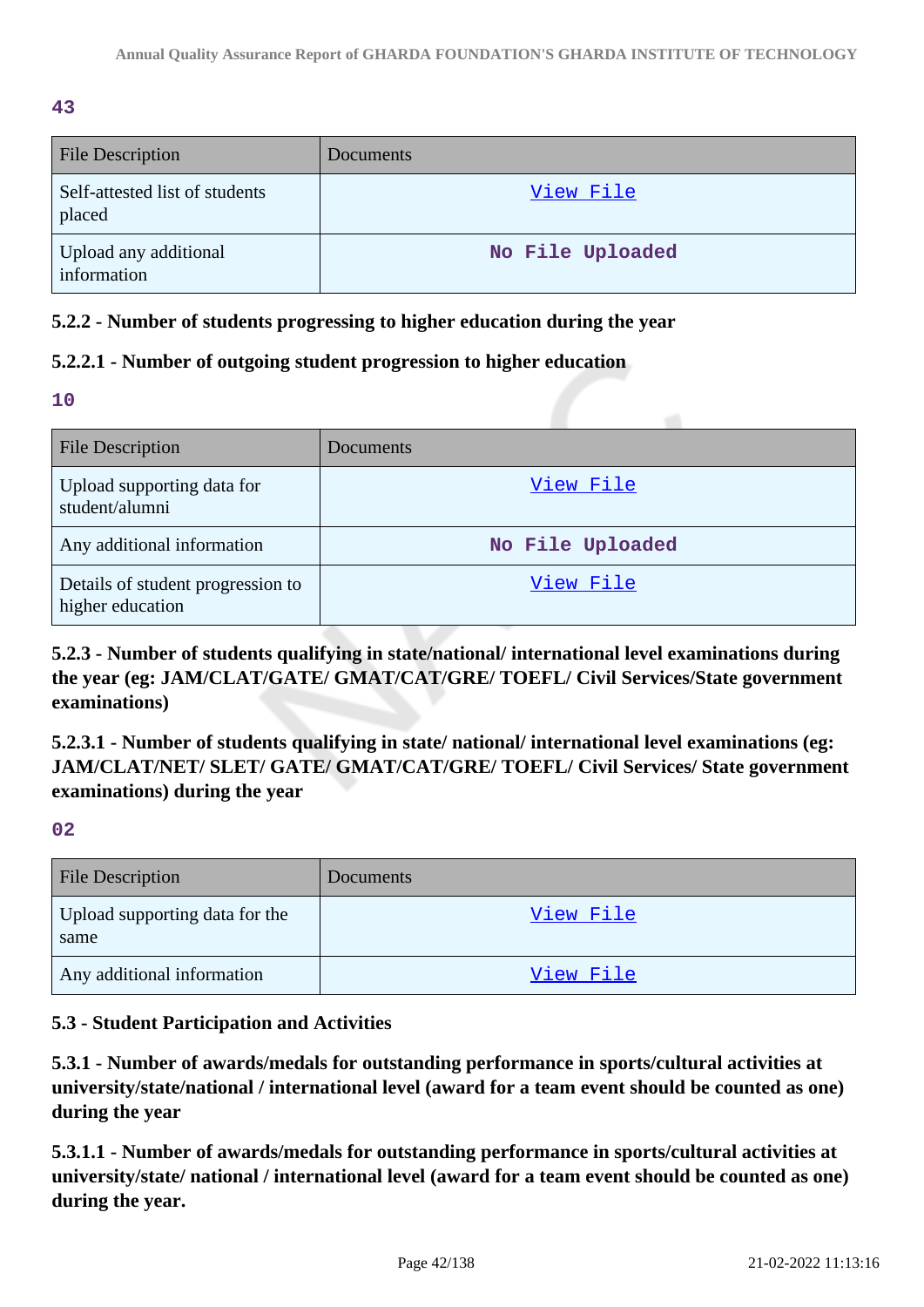| <b>File Description</b>                                                                                                                                                              | Documents        |
|--------------------------------------------------------------------------------------------------------------------------------------------------------------------------------------|------------------|
| e-copies of award letters and<br>certificates                                                                                                                                        | View File        |
| Any additional information                                                                                                                                                           | No File Uploaded |
| Number of awards/medals for<br>outstanding performance in<br>sports/cultural activities at univer<br>sity/state/national/international<br>level (During the year) (Data<br>Template) | View File        |

5.3.2 - Institution facilitates students' representation and engagement in various administrative, cocurricular and extracurricular activities (student council/ students representation on various bodies as per established processes and norms )

**The institute conducts the process of selection of Students Representative Council with due respect to norms given by University of Mumbai, time to time.The Students Representative Council (SRC) takes care of co-curricular and extracurricular activities of students which are required for betterment of the students' development in all respects. They take part in department level student associations in organizing different technical activities like webinars, workshops, expert talk, industrial visit etc. every year. Department level associations take lead and organize activities at the department level. In the academic year 2020-21 the different events organized by different associations include teacher's day celebration, quiz competitions, expert talks, felicitation ceremonies, alumni talks, career counselling.**

**Along with the SRC, students also have their representation in various statutory committees like Women's Development Committee, Internal Complaint Committee, Student Grievance Redressal Committee and Anti ragging Committee and Internal Quality Assurance Cell. Activities under NSS, Sports and Cultural department s have been organised by students. Students have participated and won the prizes in Singing Competition at University of Mumbai Youth Festival. Also students play an important role in the organization and celebration of Independence Day, Republic Day, Navratri Utsav, Shiv Jayanti, Dr. Ambedkar Jayanti and various other technical and cultural events throughout the year.**

**To promote and showcase the students' different skills and activities, the institute publishes the college magazine entitled,**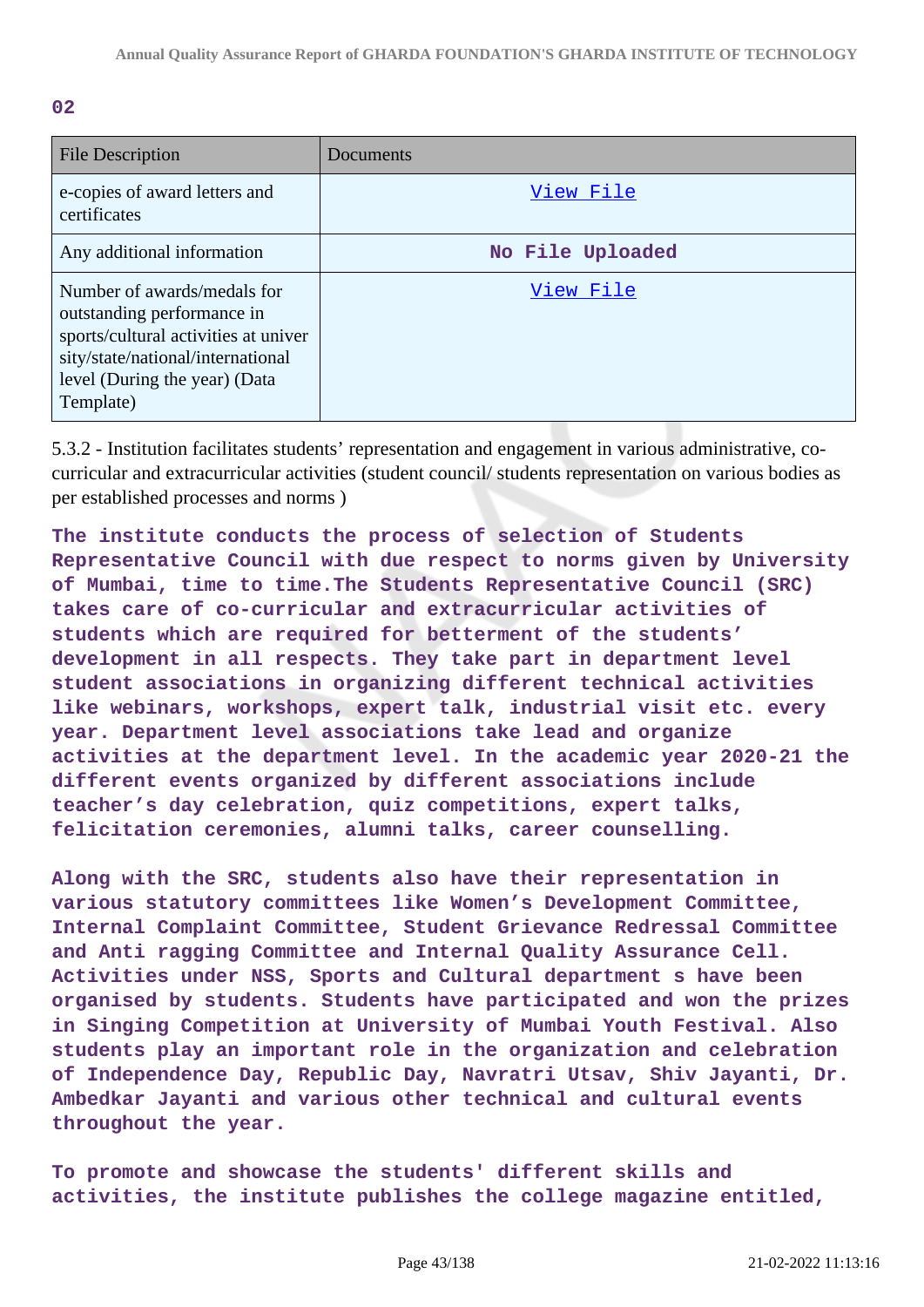**'The GITian' every year. The collection of literature, selection, edition and other work is carried out by the students under the guidance of faculty members.**

| <b>File Description</b>                  | Documents                                                                                                                                                                         |
|------------------------------------------|-----------------------------------------------------------------------------------------------------------------------------------------------------------------------------------|
| Paste link for additional<br>information | https://drive.google.com/file/d/17g8mWZn2m1R<br>OrG41sz WswycLLvm1s4z/view?usp=sharing https<br>://drive.google.com/file/d/15rXHCSRa-<br>VigXsDLFfKM61EMds5H66bF/view?usp=sharing |
| Upload any additional<br>information     | No File Uploaded                                                                                                                                                                  |

**5.3.3 - Number of sports and cultural events/competitions in which students of the Institution participated during the year (organized by the institution/other institutions)**

**5.3.3.1 - Number of sports and cultural events/competitions in which students of the Institution participated during the year**

**04**

| <b>File Description</b>                                                                                                                                                                                | Documents        |
|--------------------------------------------------------------------------------------------------------------------------------------------------------------------------------------------------------|------------------|
| Report of the event                                                                                                                                                                                    | View File        |
| Upload any additional<br>information                                                                                                                                                                   | No File Uploaded |
| Number of sports and cultural<br>events/competitions in which<br>students of the Institution<br>participated during the year<br>(organized by the<br>institution/other institutions<br>(Data Template) | View File        |

## **5.4 - Alumni Engagement**

5.4.1 - There is a registered Alumni Association that contributes significantly to the development of the institution through financial and/or other support services

**The institute has active registered Alumni Association (Maharashtra/5523/Ratnagiri), registered with the authority of Registrar of Societies, Ratnagiri. Alumni Meet and Convocation Ceremony are the two occasions on which alumni meets and interacts with institute. The institute carries the feedback twice through which suggestions and recommendations provided by alumni take into consideration.**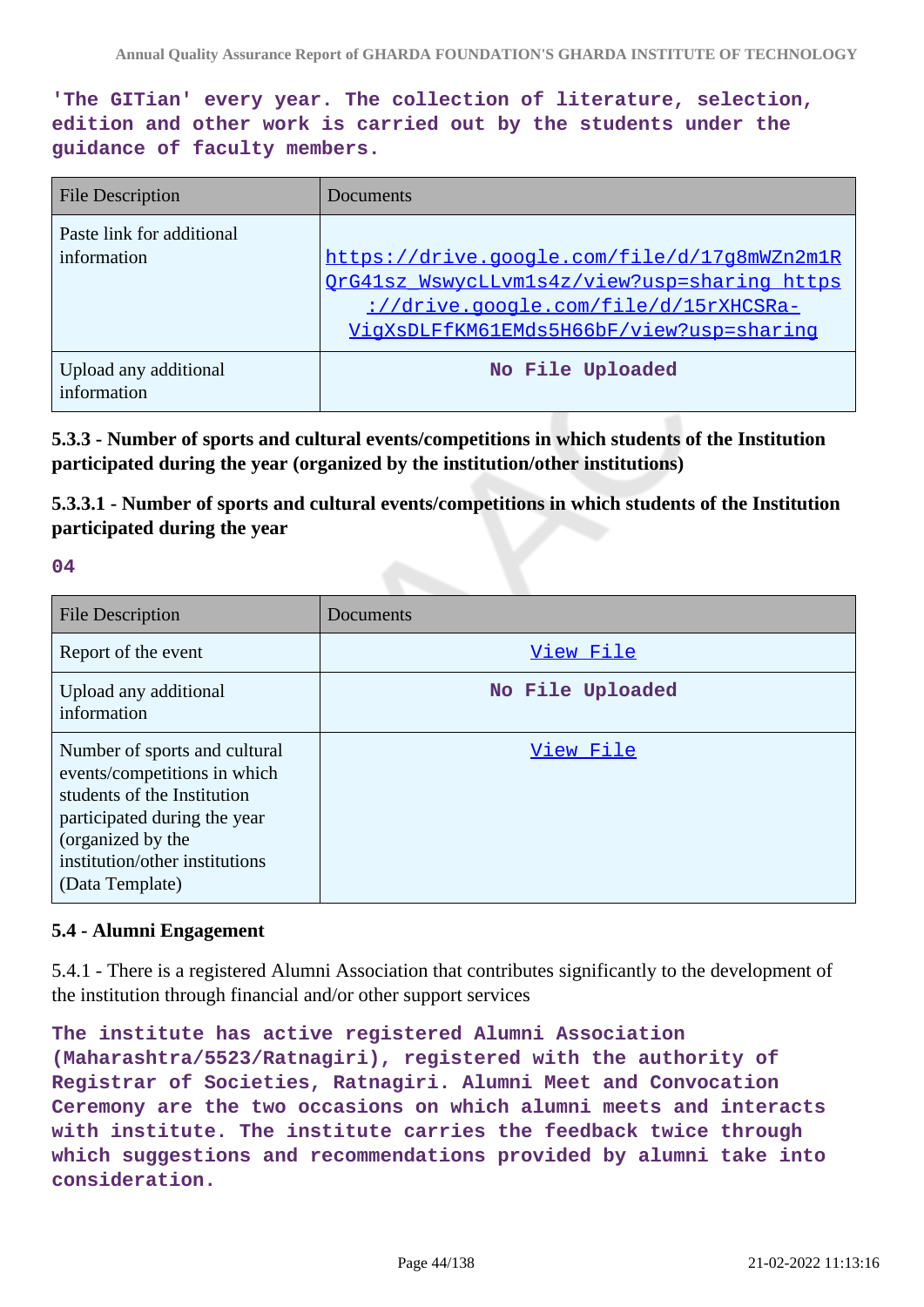**In the academic year 2020-21 various online sessions have been organized at department level in which distinguished alumni have delivered brainstorm sessions to the in-house students for their progress.**

**Through the same alumni get an opportunity to reflect the memories, explore placement opportunities for the students of institute. The alumni enthusiastically provide their support to the Institute in future in all the developmental activities such as Admissions, Placements, Visiting Lectures and any other activity whenever called for. They also assured that they will provide assistance to the Institute as an extended hand. The Mock Interviews of final year students have been conducted by alumni in line with the sector/industry requirement.**

| <b>File Description</b>                  | Documents                                                                                                   |
|------------------------------------------|-------------------------------------------------------------------------------------------------------------|
| Paste link for additional<br>information | https://docs.google.com/forms/d/e/1FAIpQLSdJ<br>N5EvwWxNiBvJj0jFyH2iLzbmemtX1tGGb7xDPRh8h70j<br>60/viewform |
| Upload any additional<br>information     | View File                                                                                                   |

#### **5.4.2 - Alumni contribution during the year (INR in Lakhs) A. ? 5Lakhs**

| <b>File Description</b>              | Documents |
|--------------------------------------|-----------|
| Upload any additional<br>information | View File |

### **GOVERNANCE, LEADERSHIP AND MANAGEMENT**

### **6.1 - Institutional Vision and Leadership**

6.1.1 - The governance of the institution is reflective of and in tune with the vision and mission of the institution

**The Institute is established with an aim of providing quality education at par with international standards. The institute is committed to develop as a centre of excellence in the field of engineering and technology. This commitment is translated into practice through continuous augmentation, renewal of infrastructure and facilities in line with the policy changes. The institute has the Local Managing Committee (LMC) consisting of representatives from management, teaching and non-teaching staff along with the Principal. It acts under overall guidance of governing body.**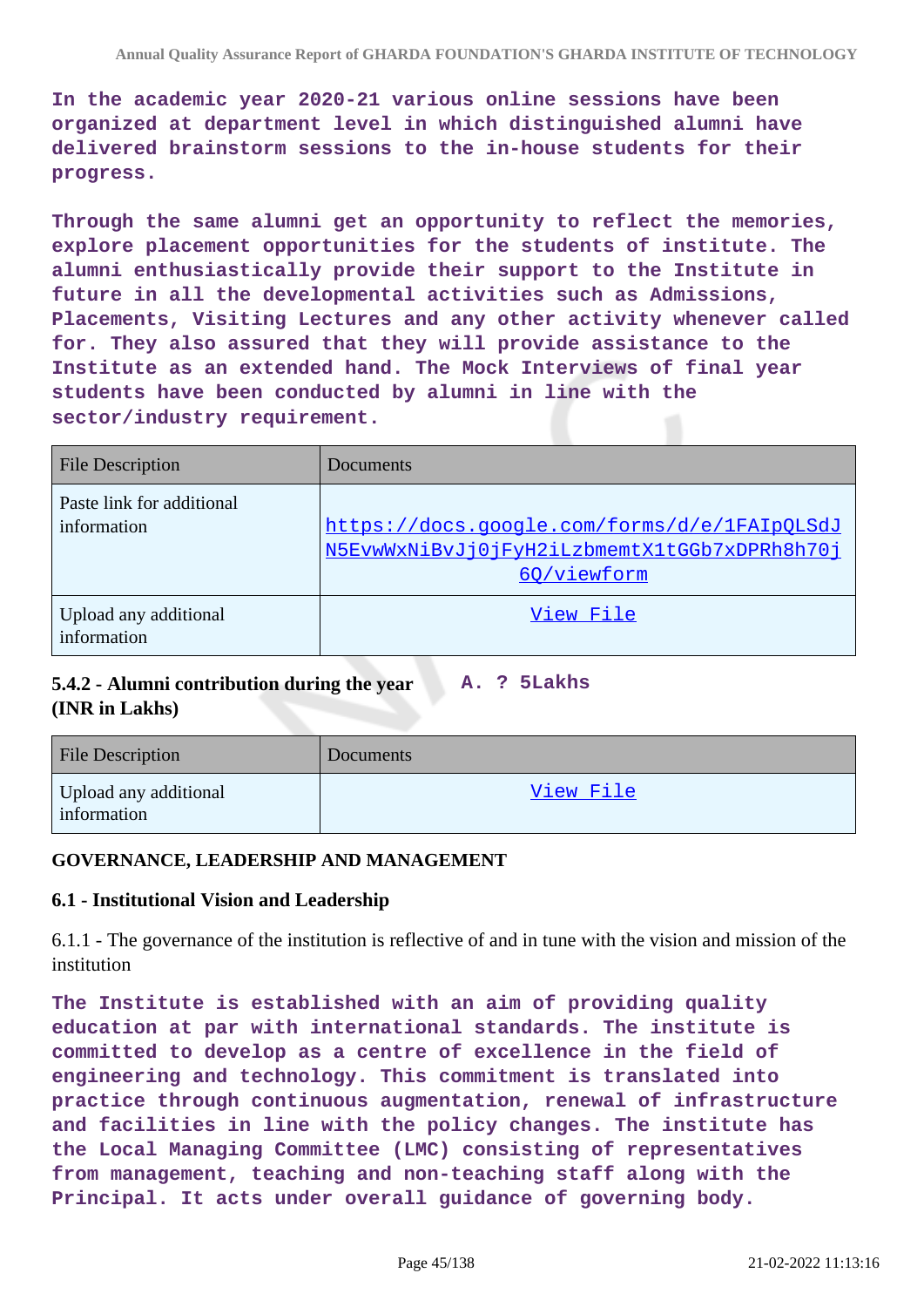**Institute has department head for each department and a class tutor for each class. The non-teaching staffs assist in lab, examination and documentation. T&P division handles the training and placement of the students. There is hostel facility available for boys and girls. The Hostel Managing committee deals with matters relating to the affairs of the hostels. SWOT analysis is done every year with the involvement of the Management, Teaching Staff, Administrative Staff, Students, Parents and other stake holders in formulating policies. University academic and administrative auditing happens every year to make sure the policies are met. Faculty members are involved in various academic, administrative and other non-statutory committees to evaluate the progress discuss the changes in the process and policies need to make each semester. Regular training programmes are provided to the faculty to take up responsibilities. Mentorship is introduced in all the departments and it is effectively monitored by the Principal. The governing body gives the freedom and flexibility to the academic council to lead all academic activities of the college.**

| <b>File Description</b>                  | Documents                                                   |
|------------------------------------------|-------------------------------------------------------------|
| Paste link for additional<br>information | $http://qit-$<br>india.edu.in/git/about_vision_mission.html |
| Upload any additional<br>information     | View File                                                   |

6.1.2 - The effective leadership is visible in various institutional practices such as decentralization and participative management.

**All the staff members are involved in all activities in the college and college administration is done through decentralized manner and usually decisions are taken in democratic manner with the help of various committees. The senior staff members are appointed as conveners of various committees and are given full autonomy in decision making. The constitution of committees is prepared and faculty of different levels and across departments has been appointed as active members in the same accordingly. Various cocurricular and extracurricular activities have been conducted through dynamic involvement of faculty and students. The college grooms leadership among the faculty members by providing opportunity to work as heads or member of various committees involved in academic, curricular and co-curricular activities.**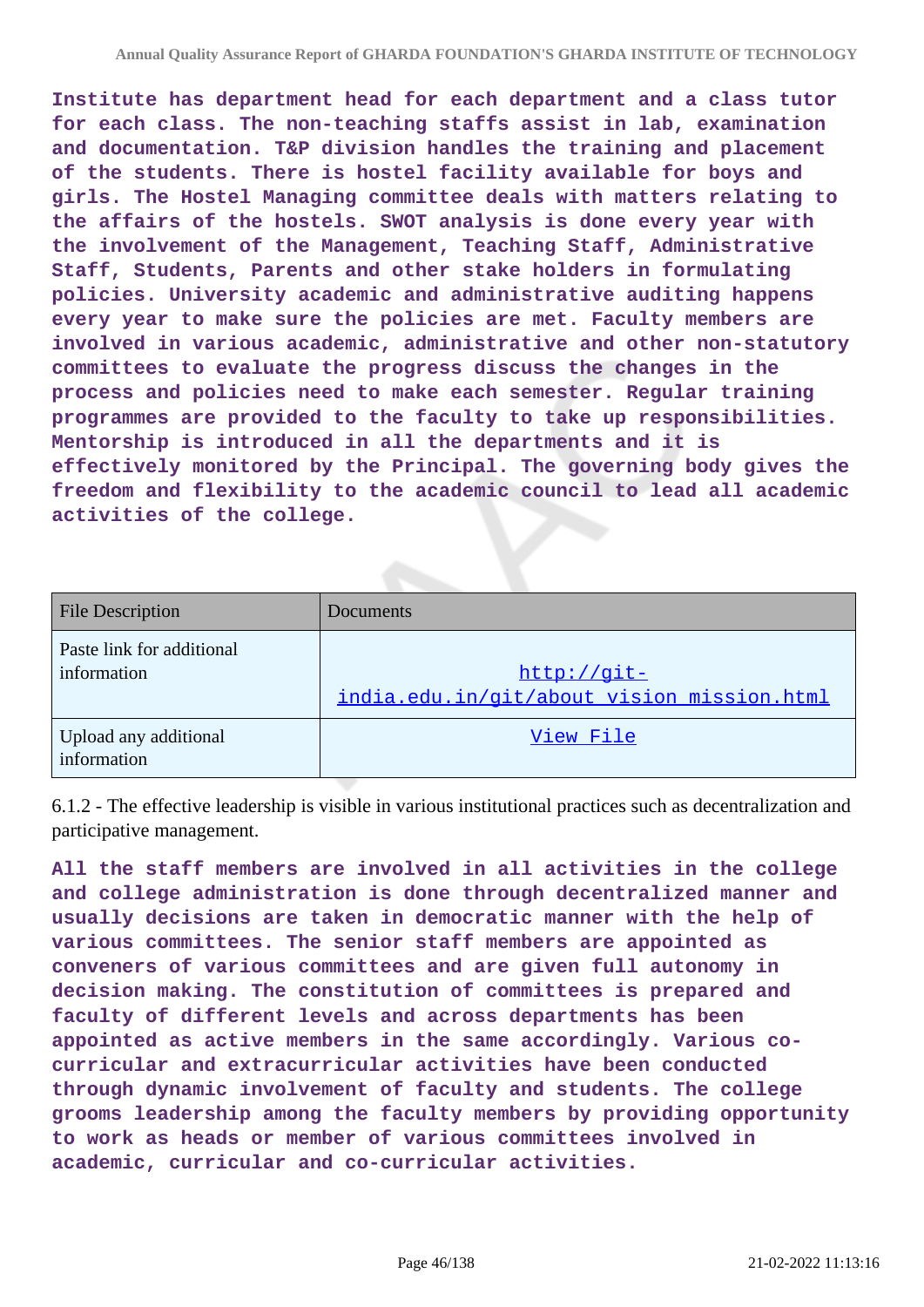**Students, parents and industry persons (recruiters) are the important stake holders of the institute. They have been incorporated in the decision making procedure. Students, parents and industry people have their representation in Students' Representatives Committee (SRC), Internal Quality Assurance Cell (IQAC) and College Development Committee (CDC) along with other statutory and non statutory committees respectively.**

| <b>File Description</b>                  | Documents                                                   |
|------------------------------------------|-------------------------------------------------------------|
| Paste link for additional<br>information | $http://qit-$<br>india.edu.in/git/about_vision_mission.html |
| Upload any additional<br>information     | View File                                                   |

### **6.2 - Strategy Development and Deployment**

### 6.2.1 - The institutional Strategic/ perspective plan is effectively deployed

**The institute has perspective plans along with strategies to improve overall academic performance, and to build better lives with required Life Skills in the students. The academic Calendar has been prepared in line with University Academic Calendar to implement all academic, curricular, co-curricular and extra-curricular activities. To improve teaching-learning processes, the institute organises National and International seminars and workshops on several topics. Teachers and students are encouraged to attend and present papers in reputed journals, national or international seminars etc. The college encourages the students for different visits to industries for research, internship, extension activities and also to extract finance from industries under corporate social responsibilities. An example or case study as per the strategic plan is that our college provides health, psychological and placements counselling for our students which make them to stand on their own individuality.**

**Under health and hygiene related counselling the college takes the help of its sister institutes i.e., Bai Ratanbai Gharda Hospital. The institute has appointed full time Counsellor on regular basis to take care of students' mental stress and abnormal psychosomatic states of mind. Students get benefitted directly or indirectly and tried to overcome the stress in adverse situations.**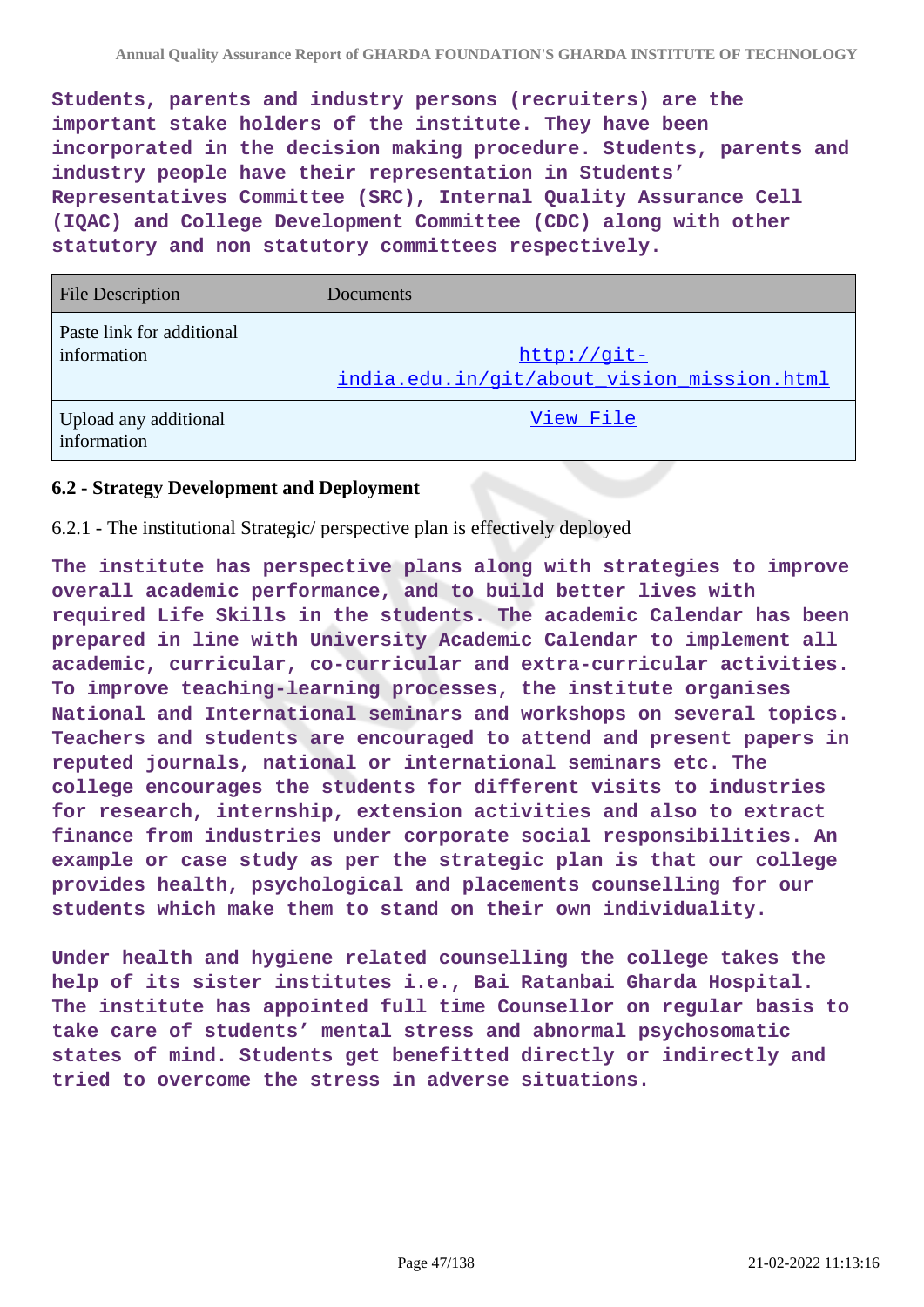| <b>File Description</b>                                   | Documents                                                                              |
|-----------------------------------------------------------|----------------------------------------------------------------------------------------|
| Strategic Plan and deployment<br>documents on the website | View File                                                                              |
| Paste link for additional<br>information                  | https://drive.google.com/file/d/14 Hyl4CXDhD<br>7Pifs2pV0QVBxXG38P7VX/view?usp=sharing |
| Upload any additional<br>information                      | No File Uploaded                                                                       |

6.2.2 - The functioning of the institutional bodies is effective and efficient as visible from policies, administrative setup, appointment and service rules, procedures, etc.

**Organization structure is shown below. The decision making process based on the organizational structure is as follows:**

**The boards of trustees are involved in long term planning of the institute for finance, land, development, institute visioning and growth. Sanction of budget, quality policies of the institute fall under the purview of board of trustees.**

**College governing body looks after the overall development of academic activities including addition and deletion of programmes, expansion activities of the campus, review of academic and development activities.**

**Chairman and Secretary/managing Trustee of the Gharda foundation look after the final approvals and accords submitted through the board of trustees, governing body and local managing committee**

**Principal is head of the institute. Overall responsibility of running the institute, preparing and proposing the budget, complying with statutory requirements of university/ AICTE/ DTE is held by the Principal.**

**Academic and non-academic staff reports to Principal. Based on the academic calendar proposed by university, institute prepares the academic calendar and allocates the resources. The implementation of the academic, curricular, co-curricular and extra-curricular activities is done by heads of the departments.**

**There are various sections such as examination, library, establishment, T&P, R&D, VTP, hostel, accounts, stores and security which are the support units and they have been given adequate decision making authority. All units report to Principal.**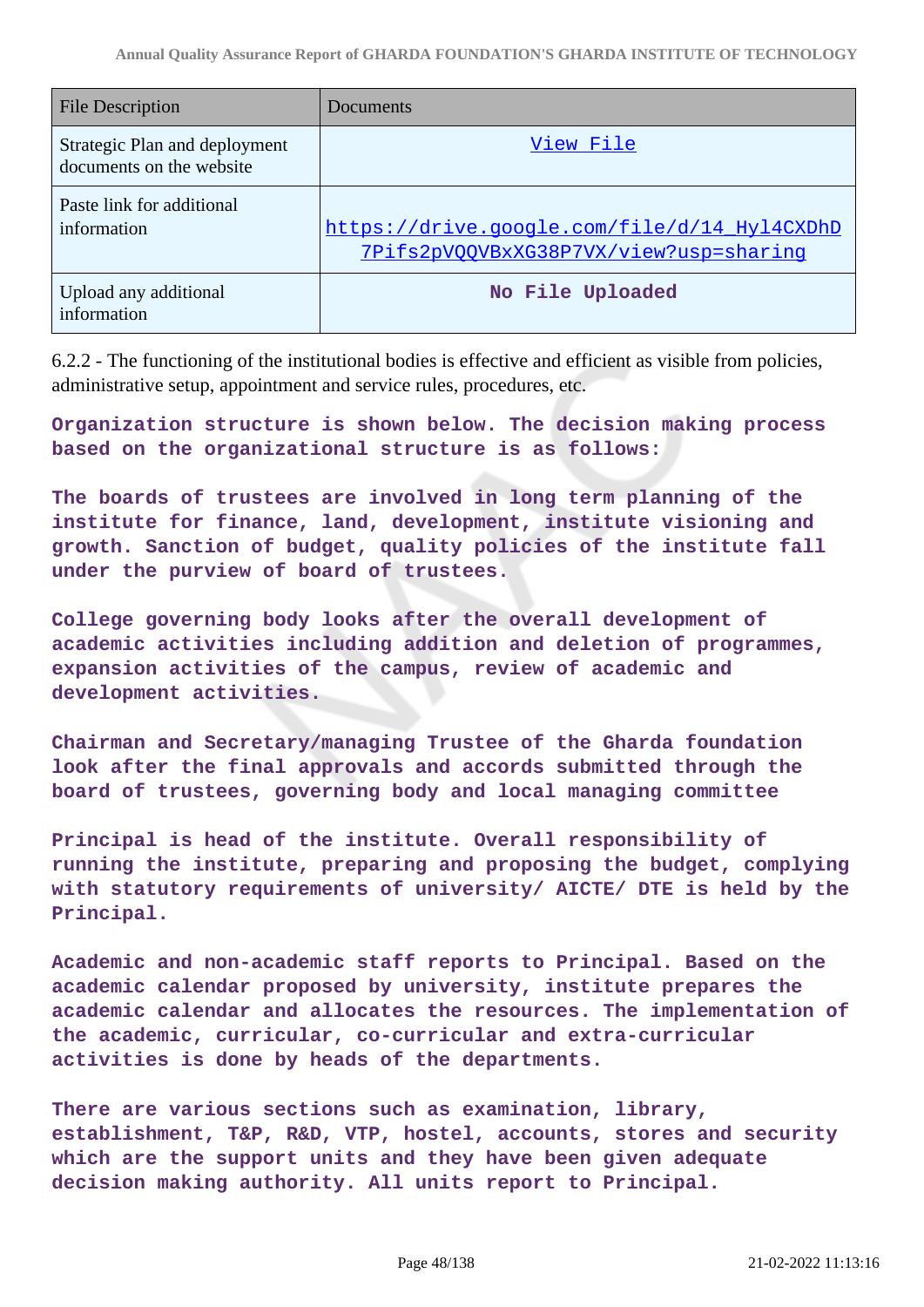**Institute follows the norms and regulations regarding staff appointments, service rules, and human resource development related policies prescribed by AICTE, UGC, DTE, University of Mumbai and competent authority of State Government.**

| <b>File Description</b>                          | <b>Documents</b>                          |
|--------------------------------------------------|-------------------------------------------|
| Paste link for additional<br>information         | NIL                                       |
| Link to Organogram of the<br>Institution webpage | http://qit-india.edu.in/qit/about oc.html |
| Upload any additional<br>information             | No File Uploaded                          |

### **6.2.3 - Implementation of e-governance in areas of operation Administration Finance and Accounts Student Admission and Support Examination A. All of the above**

| <b>File Description</b>                                                                                       | Documents        |
|---------------------------------------------------------------------------------------------------------------|------------------|
| <b>ERP</b> (Enterprise Resource)<br>Planning)Document                                                         | No File Uploaded |
| Screen shots of user interfaces                                                                               | View File        |
| Any additional information                                                                                    | No File Uploaded |
| Details of implementation of e-<br>governance in areas of operation,<br>Administration etc (Data<br>Template) | View File        |

## **6.3 - Faculty Empowerment Strategies**

6.3.1 - The institution has effective welfare measures for teaching and non- teaching staff

**Welfare schemes available for teaching and non-teaching staff are as follows:**

**Leave: The Institute has various leaves like casual leave, sick leave, earned leave, maternity leave and compensatory leave, quarantine leave.**

**EPF: The scheme is implemented for all teaching and non-teaching staff members.**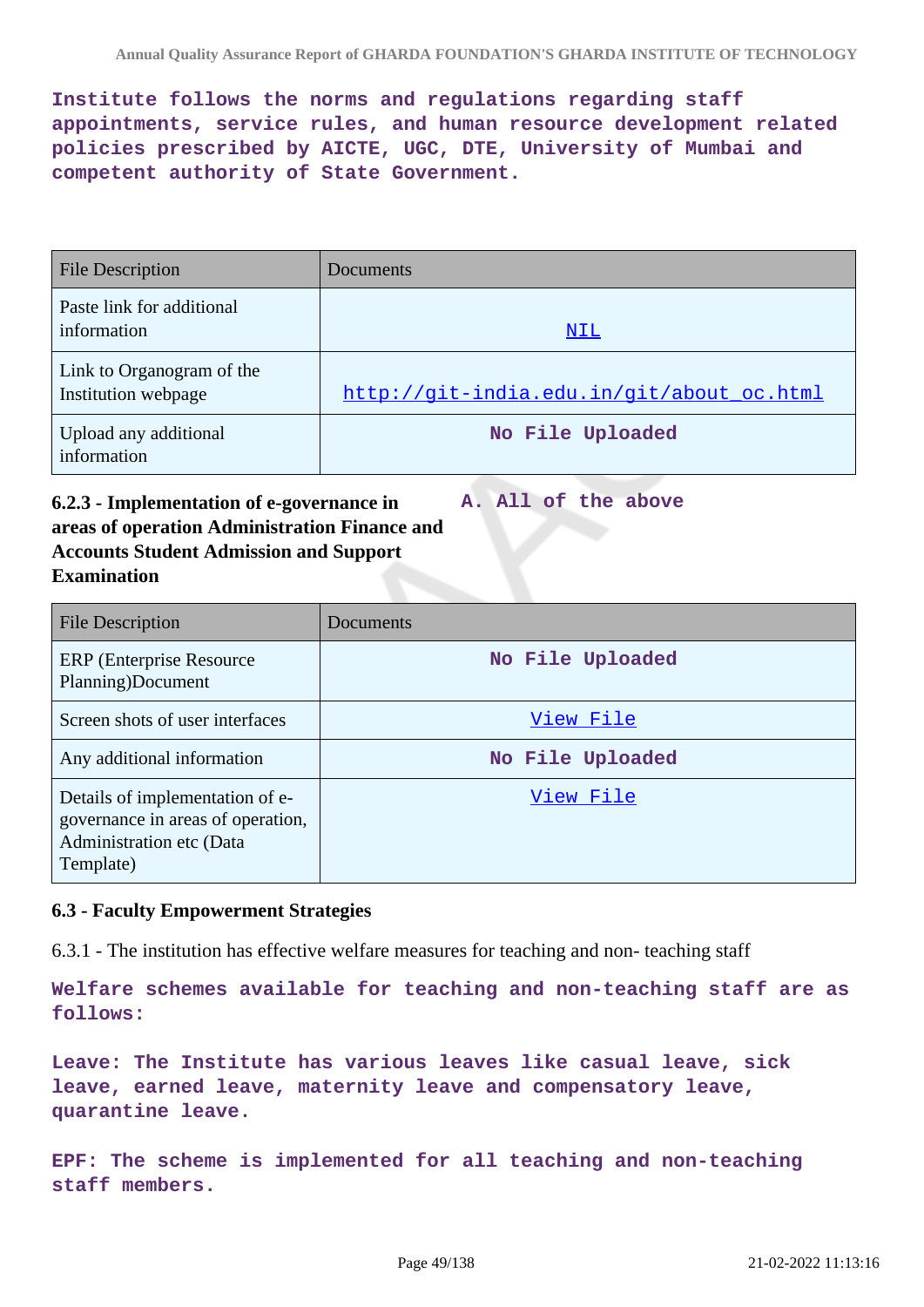**Recreational Activities, Sports & Gymkhana: To maintain a work-life balance, the Institute has a full-fledged Gymkhana offering recreational facilities with state of the art indoor and outdoor sports facility available free of cost to faculty and staff.**

**Group Medical insurance and Group accidental policy: The scheme is implemented for all teaching and non-teaching staff members and their family members.**

**Gratuity: The scheme is implemented for all teaching and nonteaching staff members.**

**Institute encourages employees to be a member of state, national and international professional bodies. Institute has given opportunities to staff to conduct/attend webinars, courses of IIT Bombay remote center, IEEE, Coursera, NPTEL, Spoken Tutorial and AICTE to learn/share knowledge about recent/current changes, developments in different sectors. The institute offers financial assistance to staff to attend various National, International level conferences, seminars, symposiums, faculty development programmes, refresher courses, Orientation courses and short term training programmes.**

| <b>File Description</b>                  | Documents                                                                              |
|------------------------------------------|----------------------------------------------------------------------------------------|
| Paste link for additional<br>information | https://drive.google.com/file/d/1MCbqvZokZxk<br>40eMOmah9MEycSHkSZwjr/view?usp=sharing |
| Upload any additional<br>information     | No File Uploaded                                                                       |

**6.3.2 - Number of teachers provided with financial support to attend conferences/ workshops and towards membership fee of professional bodies during the year**

**6.3.2.1 - Number of teachers provided with financial support to attend conferences/workshops and towards membership fee of professional bodies during the year**

**09**

| <b>File Description</b>                                                                                                          | Documents        |
|----------------------------------------------------------------------------------------------------------------------------------|------------------|
| Upload any additional<br>information                                                                                             | No File Uploaded |
| Details of teachers provided with<br>financial support to attend<br>conference, workshops etc during<br>the year (Data Template) | View File        |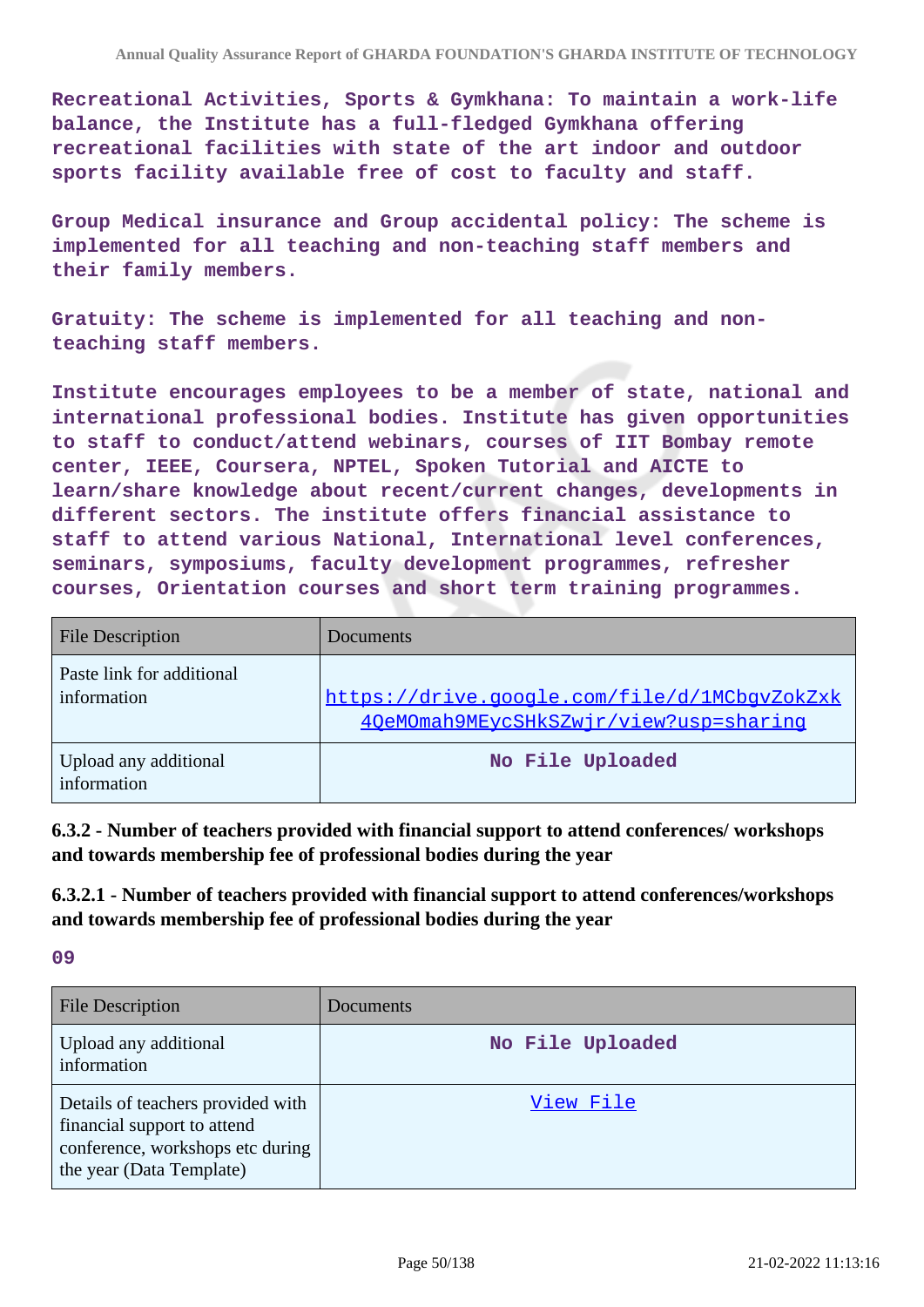**6.3.3 - Number of professional development /administrative training programs organized by the institution for teaching and non-teaching staff during the year**

**6.3.3.1 - Total number of professional development /administrative training Programmes organized by the institution for teaching and non teaching staff during the year**

### **05**

| <b>File Description</b>                                                                                                                                                 | Documents        |
|-------------------------------------------------------------------------------------------------------------------------------------------------------------------------|------------------|
| Reports of the Human Resource<br>Development Centres (UGCASC<br>or other relevant centres).                                                                             | No File Uploaded |
| <b>Reports of Academic Staff</b><br>College or similar centers                                                                                                          | View File        |
| Upload any additional<br>information                                                                                                                                    | No File Uploaded |
| Details of professional<br>development / administrative<br>training Programmes organized<br>by the University for teaching<br>and non teaching staff (Data<br>Template) | View File        |

**6.3.4 - Number of teachers undergoing online/face-to-face Faculty development Programmes (FDP) during the year (Professional Development Programmes, Orientation / Induction Programmes, Refresher Course, Short Term Course etc.)**

**6.3.4.1 - Total number of teachers attending professional development Programmes viz., Orientation / Induction Programme, Refresher Course, Short Term Course during the year**

**179**

| <b>File Description</b>                                                                                    | Documents        |
|------------------------------------------------------------------------------------------------------------|------------------|
| <b>IQAC</b> report summary                                                                                 | View File        |
| Reports of the Human Resource<br>Development Centres (UGCASC<br>or other relevant centers)                 | No File Uploaded |
| Upload any additional<br>information                                                                       | No File Uploaded |
| Details of teachers attending<br>professional development<br>programmes during the year<br>(Data Template) | View File        |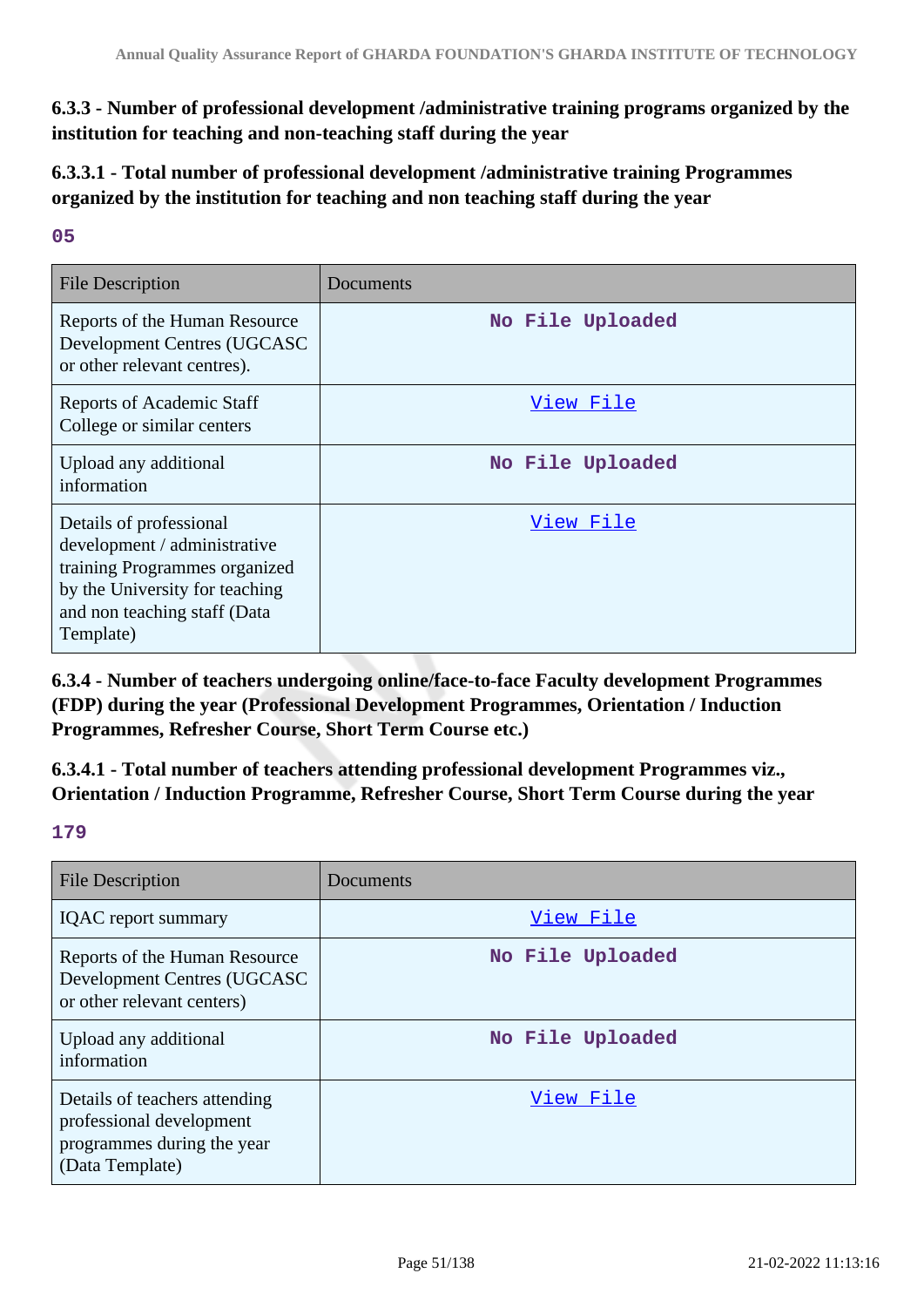### 6.3.5 - Institutions Performance Appraisal System for teaching and non- teaching staff

**Performance Based Appraisal System (PBAS) based on Academic Performance Indicators (APIs) in recruitments and Career Advancement Scheme (CAS) for the promotions of University/College Teachers is implemented and carried out.**

**The teacher and Head of the department is required to give scores based on one's self assessment for (a) teaching learning and evaluation related activities (125 marks), (b) Co Curricular, Extension and Professional Development related activities (50 marks), (c) contribution to research and professional/qualification up-gradation (d) contribution to administration and social/extension and outreach activities, (e) Students' feedback, Result Analysis and Attainment of Course Outcomes. It also included administrative works done by the staff member.**

**Once this part is filled, the respective faculty goes through the feedback given by their head of the department and Academic Auditor and finally signs beneath the second part as an indication of acceptance.**

**In the last part the Principal expresses agreement or disagreement with the overall assessment done by Head of the department.**

| <b>File Description</b>                  | Documents  |
|------------------------------------------|------------|
| Paste link for additional<br>information | <u>NIL</u> |
| Upload any additional<br>information     | View File  |

### **6.4 - Financial Management and Resource Mobilization**

6.4.1 - Institution conducts internal and external financial audits regularly Enumerate the various internal and external financial audits carried out during the year with the mechanism for settling audit objections within a maximum of 200 words

**The institute undergoes two types of Financial Audit each year viz. Internal Audit and Statutory Audit. The Board of Trustees appoints the Internal Auditor and Statutory Auditor. The Internal Audit is carried quarterly and Statutory Audit is carried out six monthly. After the Fourth quarter audit, the Final audit is done by Statutory Auditors. The appointed Auditor visits the campus for Audit. The data as per standards and requirements are placed before the Auditors. The auditors go through the records for the purpose of audit and submit the report to the trustee. The queries are compiled**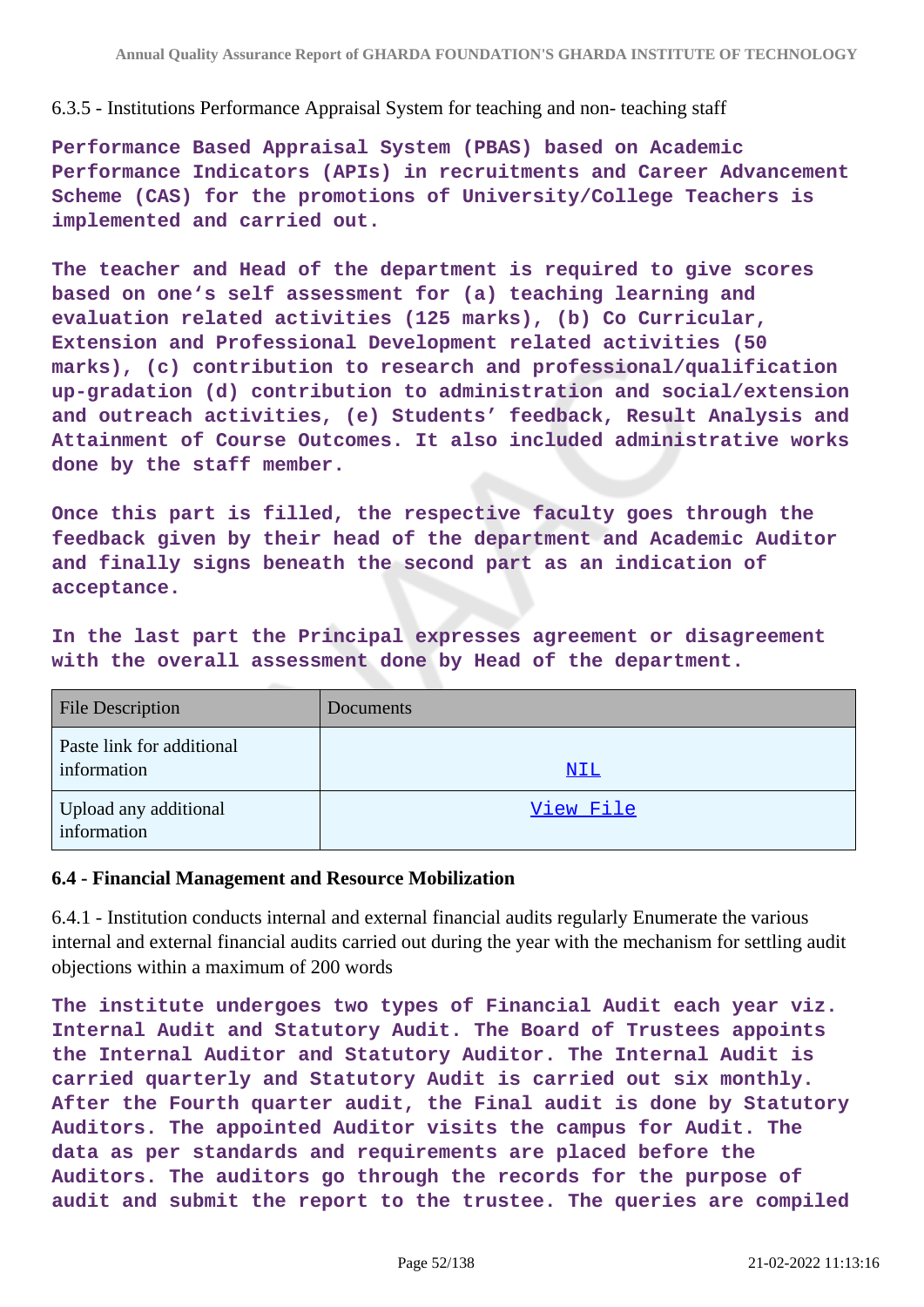### **if any as per the directives received from the auditor.**

| <b>File Description</b>                  | Documents                                                                              |
|------------------------------------------|----------------------------------------------------------------------------------------|
| Paste link for additional<br>information | https://drive.google.com/file/d/15kvwf7A 109<br>ScysY xM qaP008GbvykL/view?usp=sharinq |
| Upload any additional<br>information     | View File                                                                              |

**6.4.2 - Funds / Grants received from non-government bodies, individuals, philanthropers during the year (not covered in Criterion III)**

# **6.4.2.1 - Total Grants received from non-government bodies, individuals, Philanthropers during the year (INR in Lakhs)**

#### **20.00**

| File Description                                                                                                                               | Documents        |
|------------------------------------------------------------------------------------------------------------------------------------------------|------------------|
| Annual statements of accounts                                                                                                                  | View File        |
| Any additional information                                                                                                                     | No File Uploaded |
| Details of Funds / Grants<br>received from of the non-<br>government bodies, individuals,<br>Philanthropers during the year<br>(Data Template) | View File        |

6.4.3 - Institutional strategies for mobilization of funds and the optimal utilization of resources

**In the beginning of every financial year, budget is obtained by all departments along with Central Library, and sports section.**

**Budget for the departments is prepared by concerned HODs, in consultation with the department laboratory in-charge faculty. Then it is submitted to the Principal.**

**The departmental budgets are discussed by the Principal at HODs'meeting and then placed before the Collage Devlopment committefor review and recommendations to Governing Council.**

**Governing Council finally approves the budget and concerned are informed accordingly.**

**While preparing the institutional budget, at first, a provision is**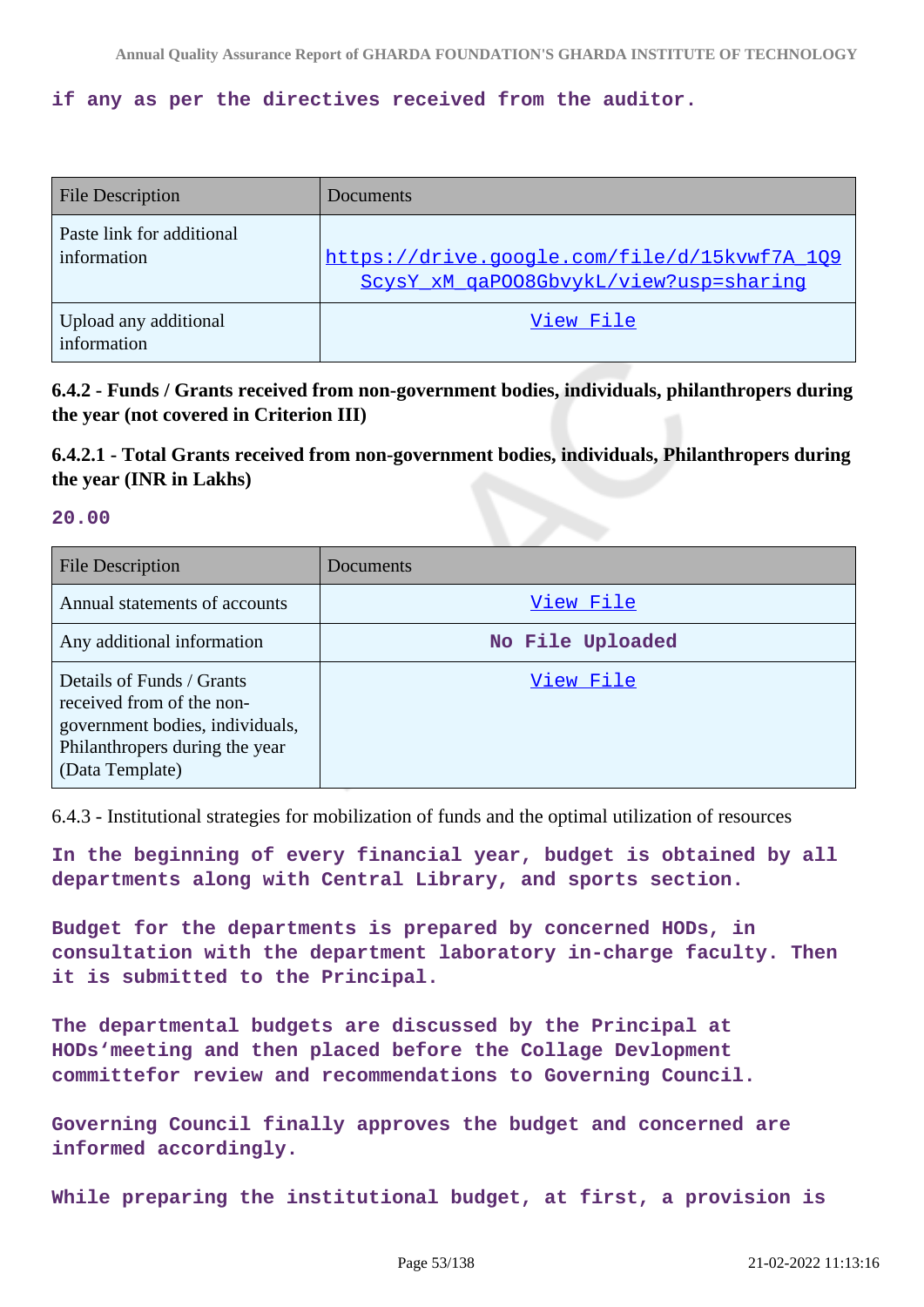**made for Staff Salaries and Allowances. A provision is made for administrative & maintenance expenses such as electricity, water, telephone, postage etc.**

**Provision is made for the departments 'priorities, needs & requirements of various committees and development/up-gradation of department.**

| <b>File Description</b>                  | Documents                                                                              |
|------------------------------------------|----------------------------------------------------------------------------------------|
| Paste link for additional<br>information | https://drive.google.com/file/d/15kvwf7A 109<br>ScysY_xM_qaP008GbvykL/view?usp=sharing |
| Upload any additional<br>information     | View File                                                                              |

### **6.5 - Internal Quality Assurance System**

6.5.1 - Internal Quality Assurance Cell (IQAC) has contributed significantly for institutionalizing the quality assurance strategies and processes

**Internal Quality Assurance Cell (IQAC) monitors the academic quality regularly. The institution takes up academic audit to accomplish both accountability and quality improvement. The administrators and staff practiced self-assessment, etc to achieve the quality in education. The academic audit committee consists of three senior faculty members. To bring out improvements, the committee interacts with the faculties to assess the progress and suggestions are placed before IQAC for further action.**

**Best practices**

**Academic Audit:**

**University creates academic calendar before the commencement of each academic year. Based on the academic calendar issued by the University, AICTE & DTE norms, Institute define the schedule for the academic year and publish academic calendar. In addition to above, Head of the department adds schedule as per the department plan. The HOD define timetable of each semester in the academic year. The faculty creates course outcomes (CO) and lesson plan of the concerned course. Based on the course outcomes defined, the faculty maps the CO with the program outcomes (PO) and defines levels. Academic auditing will be done by the head of the department each week and once in a month by the institution. This process ensures that the teaching and learning is happening in the proper way and**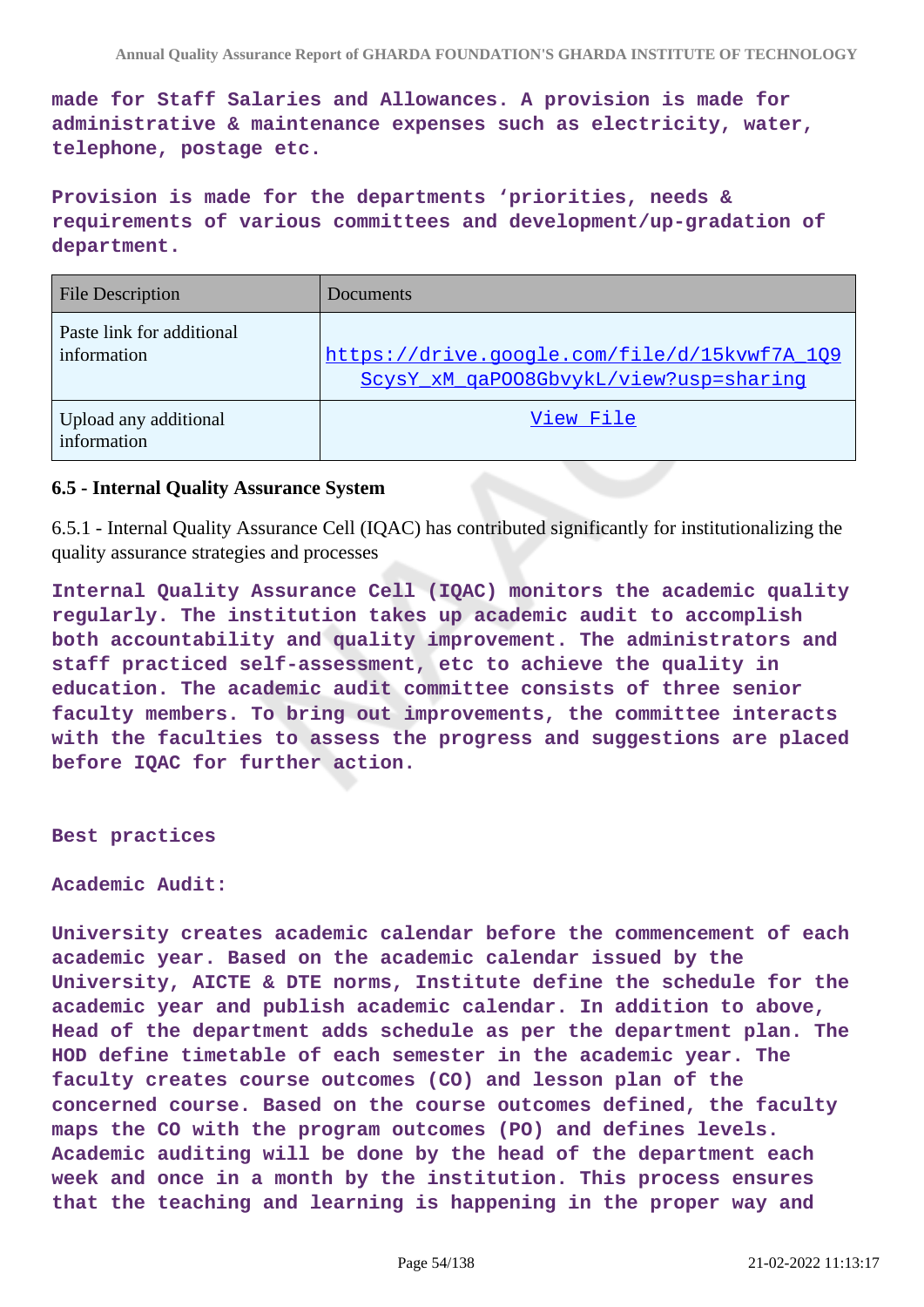**corrective actions can be taken if there are any issues. As a result the academic audit improves the quality of education and result.**

#### **Counselling to Students and Staff**

**In the academic state of affairs, students need to counsel on their numerous issues. Proper counselling can prevent several suicides, stressful events in the life of the students. Hence, psychological counselling on sensitive issues of students should be provided by the educational institutes for the stress free development of the students. National agencies like UGC, AICTE and various others recommended that all higher educational institutes should recruit a full time counsellor.**

**The institute has given priority to the quality practices and enhancement of values through perspective plans and strategies. The best example of the same is the full time active and serviceable Counsellor is available for students, parents and for staff. By the use of psychological and behavioural therapies and conversational sessions, the Counsellor fulfilled the need of students encompassing several dimensions and aspects of life. During lockdown period (2020-21) students have been provided online counselling sessions on various issues like depression, anxiety, nervousness and health and hygiene.**

| <b>File Description</b>                  | Documents                                                                              |
|------------------------------------------|----------------------------------------------------------------------------------------|
| Paste link for additional<br>information | https://drive.google.com/file/d/1onuAw8vVpbs<br>Cil6LuwPkUCAXMOSH28Rs/view?usp=sharing |
| Upload any additional<br>information     | No File Uploaded                                                                       |

6.5.2 - The institution reviews its teaching learning process, structures & methodologies of operations and learning outcomes at periodic intervals through IQAC set up as per norms and recorded the incremental improvement in various activities

**Faculty and Student Development under MOOCs**

**The professional development of teacher is the continuous process of strengthen the professional attainment, enlargement of academic knowledge, enhancement of proficient skills and to improve teaching ability. With the reform of the development of Information and Communication Technology (ICT), the traditional mode of teaching learning process has been equipped with the facility of Massive Open**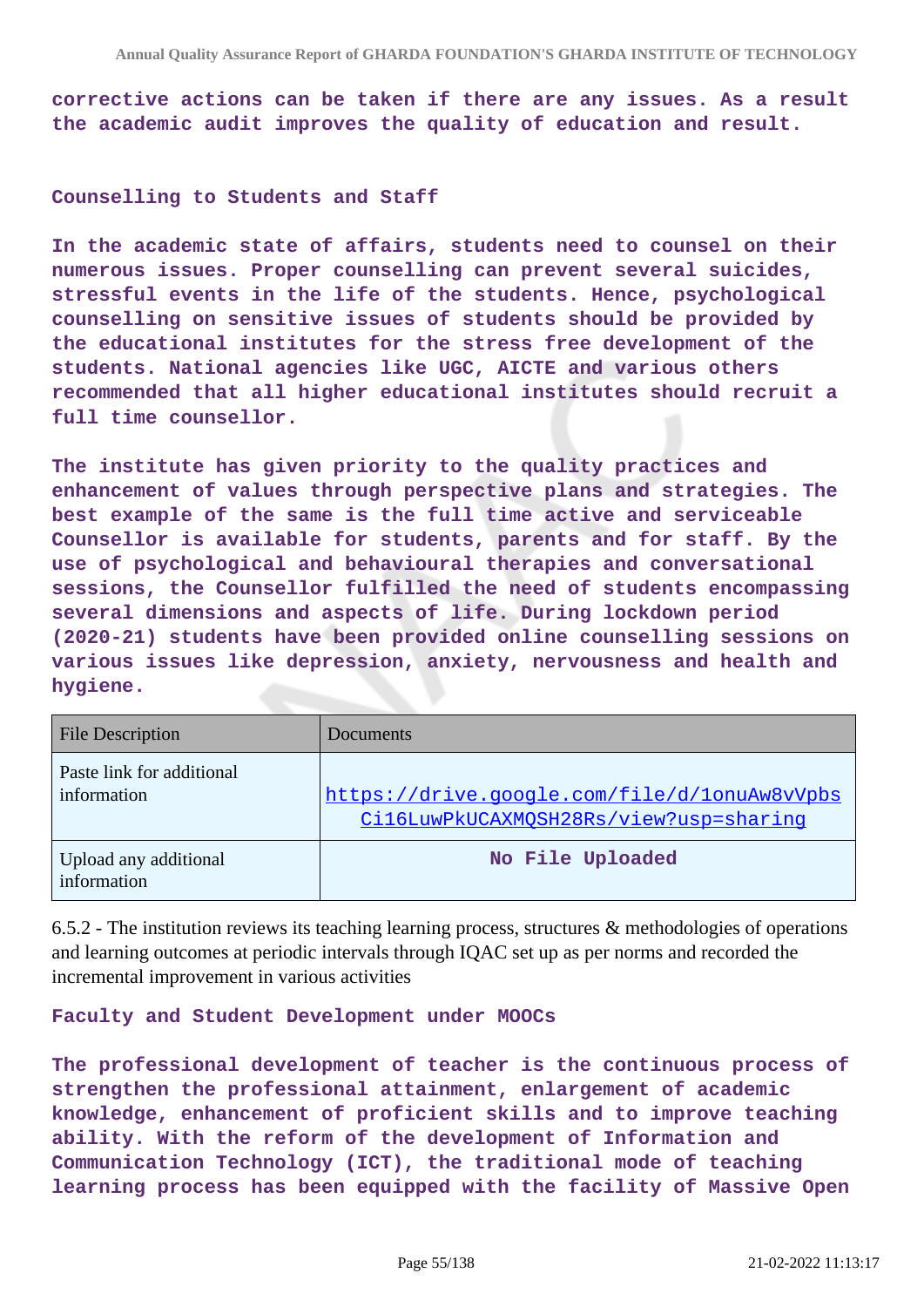**Online Courses (MOOCs). The institute has taken the initiative in the same and formed Local Chapter of National Programme on Technology Enhanced Learning (NPTEL), which is an educational initiative with the active involvement of seven IITs in India. Along with the same, institute has also officially tied up with Coursera; American MOOCs provider, under which institute received free subscription for different courses. During lockdown period, end number of students and staff members has completed various courses by using these online platforms. Along with MOOCs, various online Orientation Programmes, Faculty Development Programmes, Short Term Training Programmes, Conferences, Workshops, Webinars and Symposiums have been attended by the staff members and efforts have been taken to develop over all teaching learning process accordingly.**

**The Internal Quality Assurance Cell has taken periodic review of the status of staff and students' participation in several MOOCs and recommended actions regarding the same.**

**Quality Enrichment through Qualification Up-gradation by Staff**

**During the first cycle of NAAC Accreditation Process (2016-17), the institute had only 3 staff members who had obtained the Doctorate Degree. Afterwords, Internal Quality Assurance Cell started implement several policies that help to promote research activities and provided academic flexibilities to staff for the same. During the periodic meetings the follow up of the status of research activity has been taken by Internal Quality Assurance Cell and further recommendations are given to staff. All the staff members have been positively and hopefully tried to up-grade their research profile during the same. As a result of the same, today the institute has more than 18 staff members with Ph.D. qualification. Also, few non teaching staff members have up graded their qualification from Diploma to Graduate and from Graduate to Post Graduate levels. The qualification up-gradation can be one of the ways to quality improvement. The upgraded knowledge of these staff members percolates to students through teaching learning process.**

| <b>File Description</b>                  | Documents                                                                              |
|------------------------------------------|----------------------------------------------------------------------------------------|
| Paste link for additional<br>information | https://drive.google.com/file/d/1onuAw8vVpbs<br>Cil6LuwPkUCAXMOSH28Rs/view?usp=sharinq |
| Upload any additional<br>information     | View File                                                                              |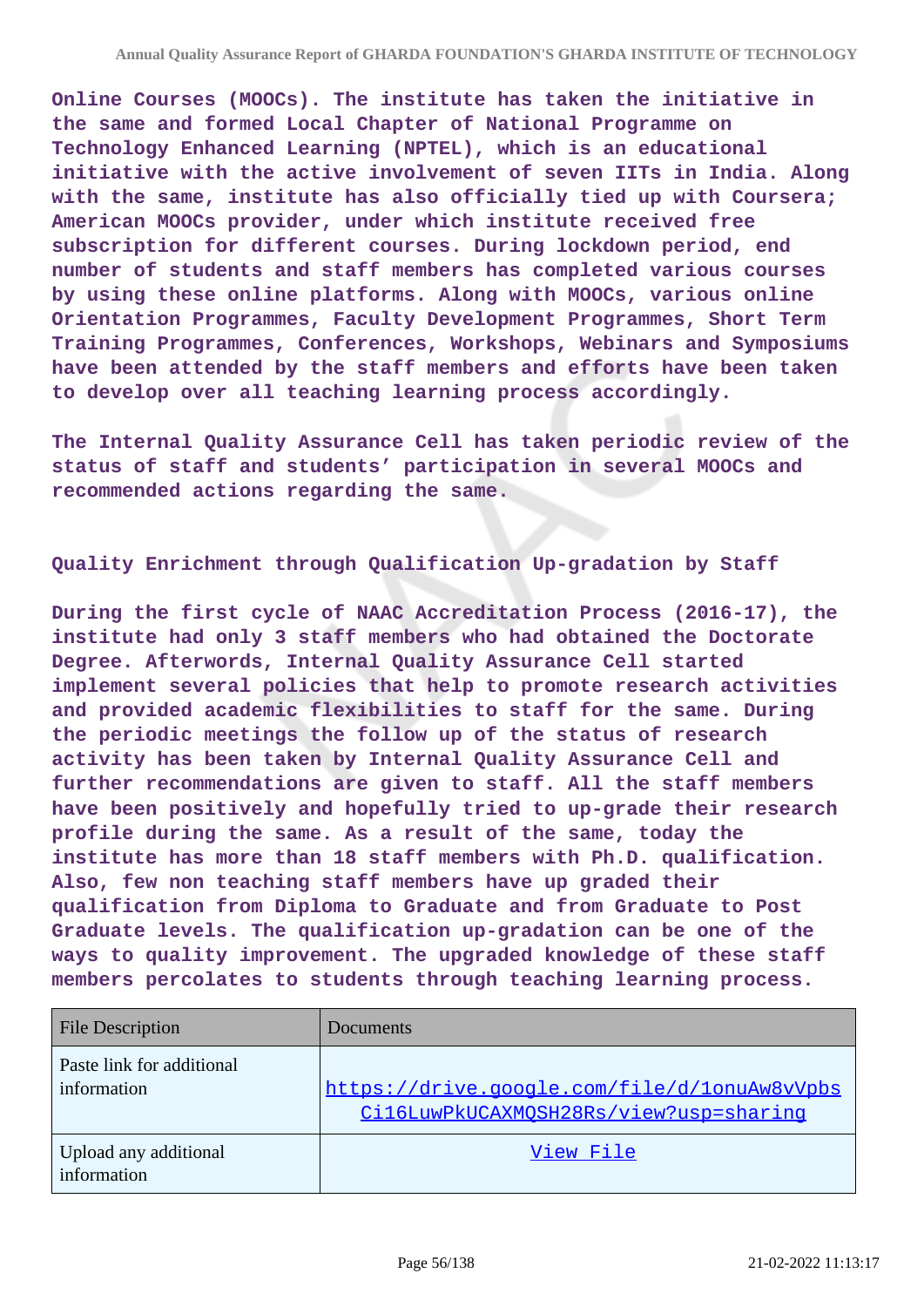**6.5.3 - Quality assurance initiatives of the institution include: Regular meeting of Internal Quality Assurance Cell (IQAC); Feedback collected, analyzed and used for improvements Collaborative quality initiatives with other institution(s) Participation in NIRF any other quality audit recognized by state, national or international agencies (ISO Certification, NBA)**

**B. Any 3 of the above**

| <b>File Description</b>                                                                         | Documents                                                                              |
|-------------------------------------------------------------------------------------------------|----------------------------------------------------------------------------------------|
| Paste web link of Annual reports<br>of Institution                                              | https://drive.google.com/file/d/1onuAw8vVpbs<br>Cil6LuwPkUCAXMQSH28Rs/view?usp=sharing |
| Upload e-copies of the<br>accreditations and certifications                                     | View File                                                                              |
| Upload any additional<br>information                                                            | No File Uploaded                                                                       |
| <b>Upload details of Quality</b><br>assurance initiatives of the<br>institution (Data Template) | View File                                                                              |

## **INSTITUTIONAL VALUES AND BEST PRACTICES**

### **7.1 - Institutional Values and Social Responsibilities**

7.1.1 - Measures initiated by the Institution for the promotion of gender equity during the year

**Safety and Security: The institute is very keen regarding safety and security of the girl students and women faculties. The college has Internal Complaint Committee for continuous monitoring the safety and security on the campus. The complaints related to the violation of disciplines are reported to the concerned staff and placed before the Principal and the members of the discipline committee. The confidence building is done by organizing workshops and programs under Women Development Committee. The college campus is fully covered with sufficient light. The institute has Anti-Sexual Harassment committee to take necessary action on sensitive issues of the girl students which helps to ensure their vibrant presence. The entire campus is covered under CCTV cameras. The footage of the recording is often seen and necessary actions are taken, if any suspicious activity is observed. The internal complaint committee is set up to resolve the issues. The institute organizes lectures of eminent personalities to create legal awareness, health and hygiene among the students.**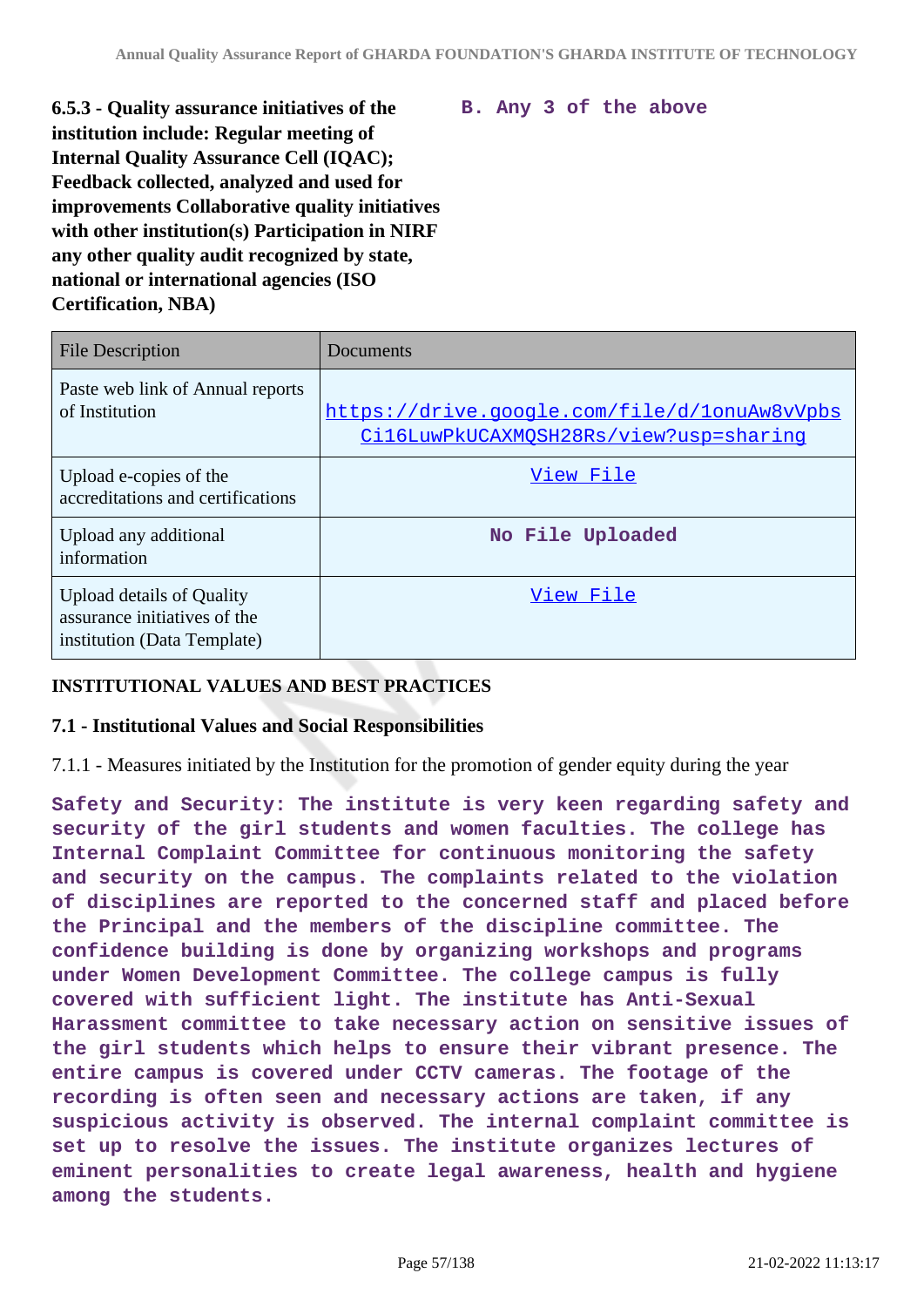#### **Counselling:**

**Women Development Cell of the college organizes all important activities associated with the counselling of the students. Formal and informal counselling is done in the college. Staff members motivate the students to improve their overall personality by participating in various activities organized by the college. The college has Mentorship scheme, which recommends majority of the mentors to select a mentee especially from the disadvantaged and vulnerable category of the girl students. In the scheme the mentor follows the development of the mentee by providing personal counselling at the different stages. The personal problems of the girl students discussed with the committee members are kept confidential.**

#### **Girls Common Room:**

**The institution has provided separate common room for boys and girls. College has girls hostel for the accommodation of rural students. The common rooms have essential amenities.**

**Staff quarters are available in college premises. The accommodation is available in the campus, staff visits the quarters if needed.**

| <b>File Description</b>                                                                                                                                                                         | Documents                                                                                |
|-------------------------------------------------------------------------------------------------------------------------------------------------------------------------------------------------|------------------------------------------------------------------------------------------|
| Annual gender sensitization<br>action plan                                                                                                                                                      | https://drive.google.com/file/d/1-lZug46sjyB<br>RnO1J5Wv7s 5m-YGpAAb-/view?usp=sharing   |
| Specific facilities provided for<br>women in terms of: a. Safety and<br>security b. Counseling c.<br>Common Rooms d. Day care<br>center for young children e. Any<br>other relevant information | https://drive.google.com/drive/folders/15a29<br>1NnbjcwMeVJ2v4zZ_jXtMHcgoZnS?usp=sharing |

**7.1.2 - The Institution has facilities for alternate sources of energy and energy conservation measures Solar energy Biogas plant Wheeling to the Grid Sensorbased energy conservation Use of LED bulbs/ power efficient equipment** 

**A. 4 or All of the above**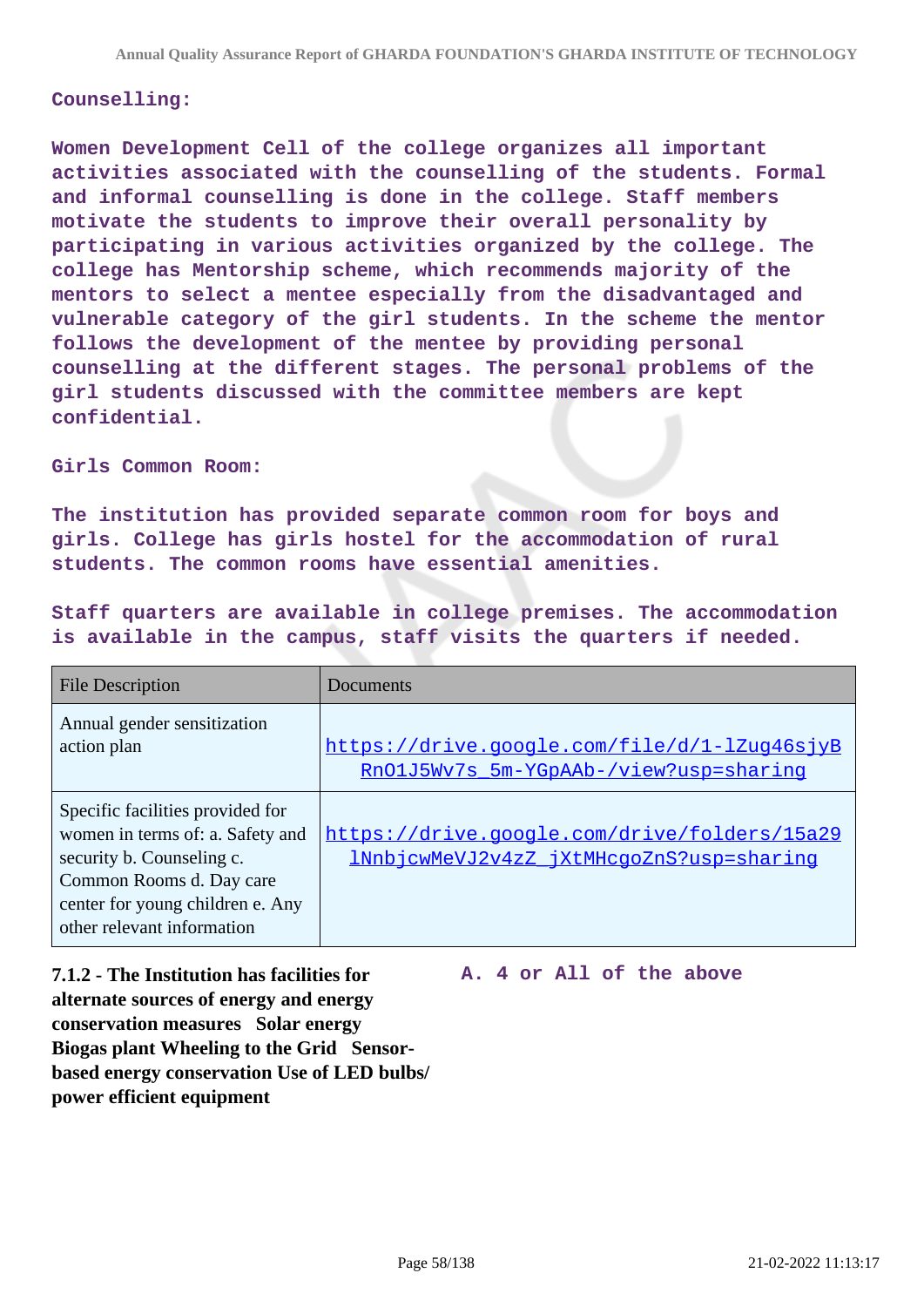| <b>File Description</b>        | Documents        |
|--------------------------------|------------------|
| Geo tagged Photographs         | View File        |
| Any other relevant information | No File Uploaded |

7.1.3 - Describe the facilities in the Institution for the management of the following types of degradable and non-degradable waste (within 200 words) Solid waste management Liquid waste management Biomedical waste management E-waste management Waste recycling system Hazardous chemicals and radioactive waste management

**Solid waste Management: The institute has a sprawling green campus and gives top priority to keep the campus clean and ecofriendly. The faculties and students are regularly advised to reduce waste at lower extent. Students put waste in separate bins kept at different places on the college campus like corridors, faculty cabin, classroom seminar hall, hostels, guest-house, and faculty residence. All the material is collected and destroyed on daily basis. The OWC (Organic Waste Convertor) Plant is set up in the college premise to covert the waste into compost. The same compost is used to the plants in the campus.**

**Liquid Waste Management: Waste water from canteen, mess, hostels and staff quarters is given treatment and supplied to plants in the campus. The college has set up Biofilter Plant in the campus. Hence the campus is green based on ecofriendly initiative.**

**Biomedical Waste Management: The biomedical waste is not generated in the campus. In case of any medical emergency, we send student to Gharda Hospital which is very near from the campus.**

**E-Waste Management: Institute has scrap management committee which looks after E-waste management. E-waste generated in the institute is classified and is sent to the authorized E-waste treatment Plant.**

**Water Recycling System: For treating waste water generated by hostel, toilet, bathrooms and kitchens a Biofilter Plant is established having area 520 sq. ft. Treated water is reused for irrigation purpose.**

**Hazardous Chemical and Radioactive waste management:**

**a) Management of hazardous waste in academic area: Staff and students wear a lab coat with sleeves rolled down, chemical splash goggles and nitrile disposable gloves when working with concentrated acids, alkali, poisonous chemicals in the laboratories. While working with diluted concentrations, nitrile gloves are always used.**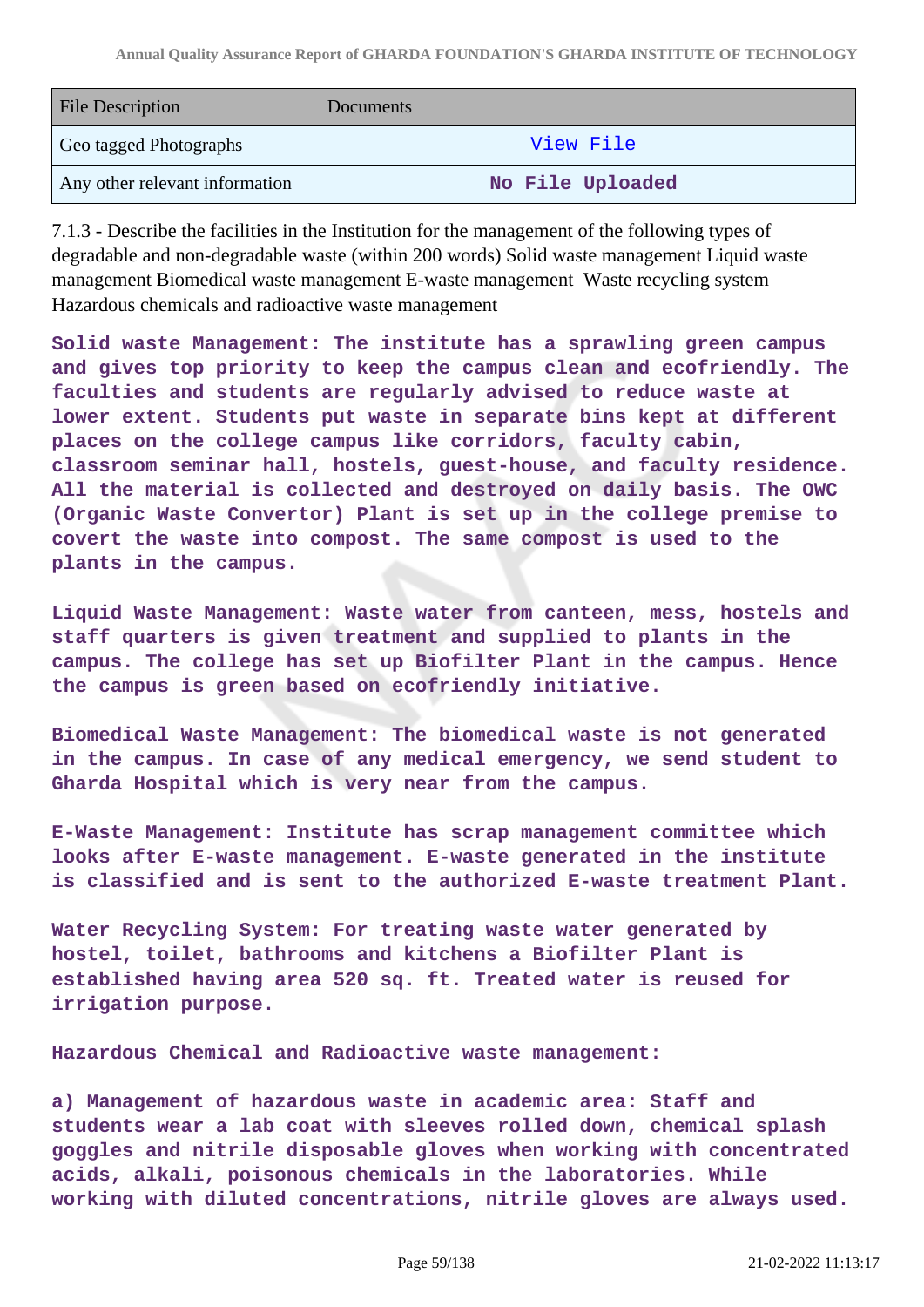**The laboratory is equipped with exhaust fan, fuming cupboard to expel fumes and gases formed during experimentation. To prevent the spread of chemicals outside the lab, users wash their hands thoroughly with soap and water. The gels containing poisonous chemicals are collected separately in a sealable disposable plastic containers or airtight container. The hazardous chemicals are under the custody of store keeper and used under strict supervision. Camera is used to take a photograph as well as face-shield specially to avoid contact of UV light. In emergency eyewash fountain and shower are immediately accessible.**

**b) Management of hazardous waste in residential area:**

**Institute has a bio-filtration plant. Wastewater discharged from the hostel is used in this plant. This waste water is circulated for gardening purpose. Different parameters of water such as pH, TDS, COD, BOD and DO are measured and maintained as stipulated.**

**Institute has composting plant where waste food from canteen and hostel mess is used as an input.**

| <b>File Description</b>                                                                      | Documents                                                                                |
|----------------------------------------------------------------------------------------------|------------------------------------------------------------------------------------------|
| Relevant documents like<br>agreements/MoUs with<br>Government and other approved<br>agencies | View File                                                                                |
| Geo tagged photographs of the<br>facilities                                                  | https://drive.google.com/drive/folders/1nWyH<br>IIiKMcX08biHTj7nX905UUbGrBN-?usp=sharing |
| Any other relevant information                                                               | View File                                                                                |

**7.1.4 - Water conservation facilities available in the Institution: Rain water harvesting Bore well /Open well recharge Construction of tanks and bunds Waste water recycling Maintenance of water bodies and distribution system in the campus A. Any 4 or all of the above**

| <b>File Description</b>                              | <b>Documents</b> |
|------------------------------------------------------|------------------|
| Geo tagged photographs / videos<br>of the facilities | View File        |
| Any other relevant information                       | No File Uploaded |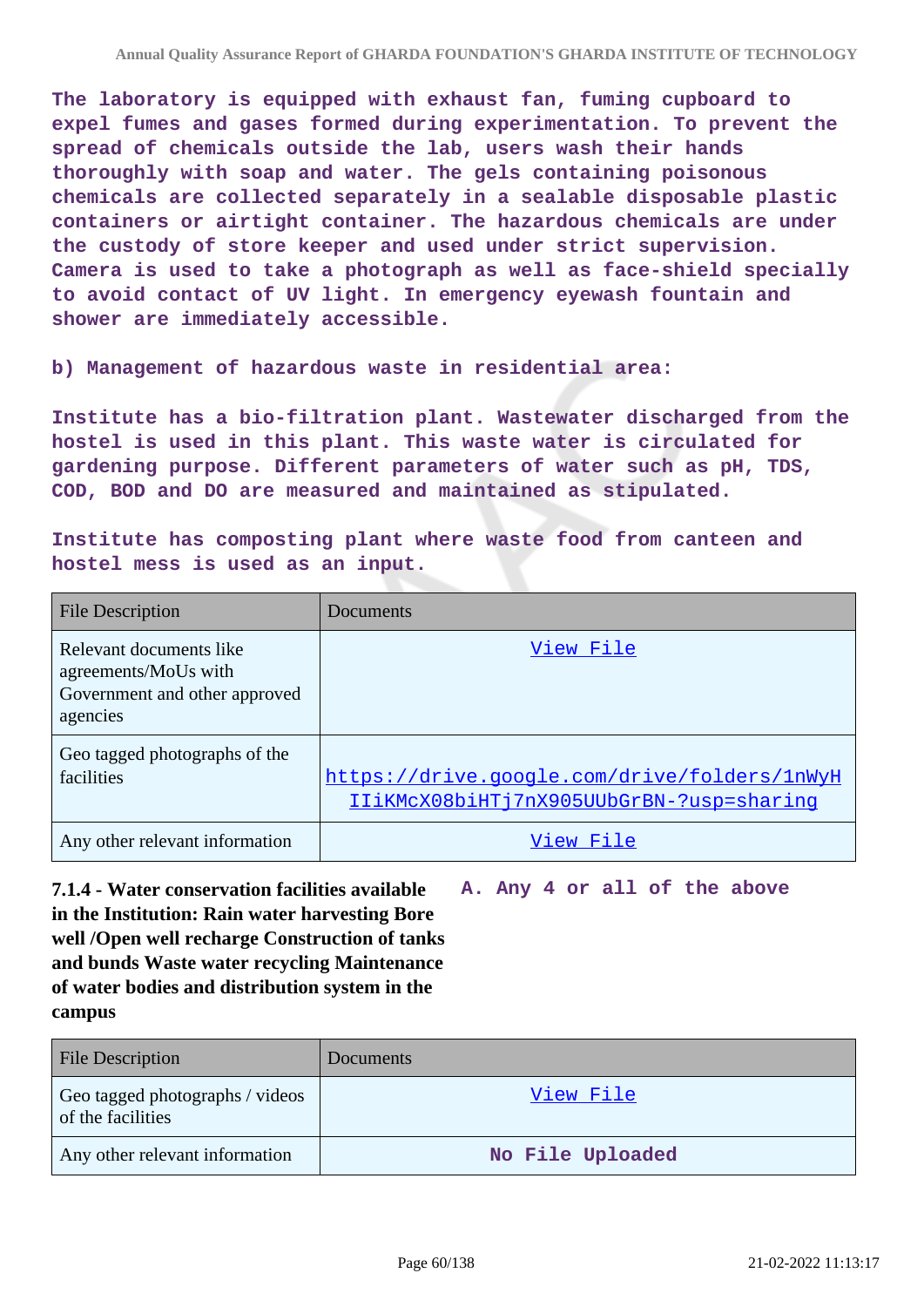# **7.1.5 - Green campus initiatives include**

**7.1.5.1 - The institutional initiatives for greening the campus are as follows:**

- **1.Restricted entry of automobiles**
- **2.Use of Bicycles/ Battery powered vehicles**
- **3.Pedestrian Friendly pathways**
- **4.Ban on use of Plastic**
- **5.landscaping with trees and plants**

| <b>File Description</b>                         | <b>Documents</b> |
|-------------------------------------------------|------------------|
| Geo tagged photos / videos of the<br>facilities | View File        |
| Any other relevant documents                    | No File Uploaded |

## **7.1.6 - Quality audits on environment and energy are regularly undertaken by the institution**

**7.1.6.1 - The institutional environment and energy initiatives are confirmed through the following 1.Green audit 2. Energy audit 3.Environment audit 4.Clean and green campus recognitions/awards 5. Beyond the campus environmental promotional activities**

**B. Any 3 of the above**

| <b>File Description</b>                                                         | Documents        |
|---------------------------------------------------------------------------------|------------------|
| Reports on environment and<br>energy audits submitted by the<br>auditing agency | View File        |
| Certification by the auditing<br>agency                                         | View File        |
| Certificates of the awards<br>received                                          | View File        |
| Any other relevant information                                                  | No File Uploaded |

**7.1.7 - The Institution has disabled-friendly, barrier free environment Built environment with ramps/lifts for easy access to classrooms. Disabled-friendly washrooms Signage including tactile path, lights, display boards and signposts Assistive technology and facilities for persons with disabilities (Divyangjan) accessible website, screen-**

#### **A. Any 4 or all of the above**

**A. Any 4 or All of the above**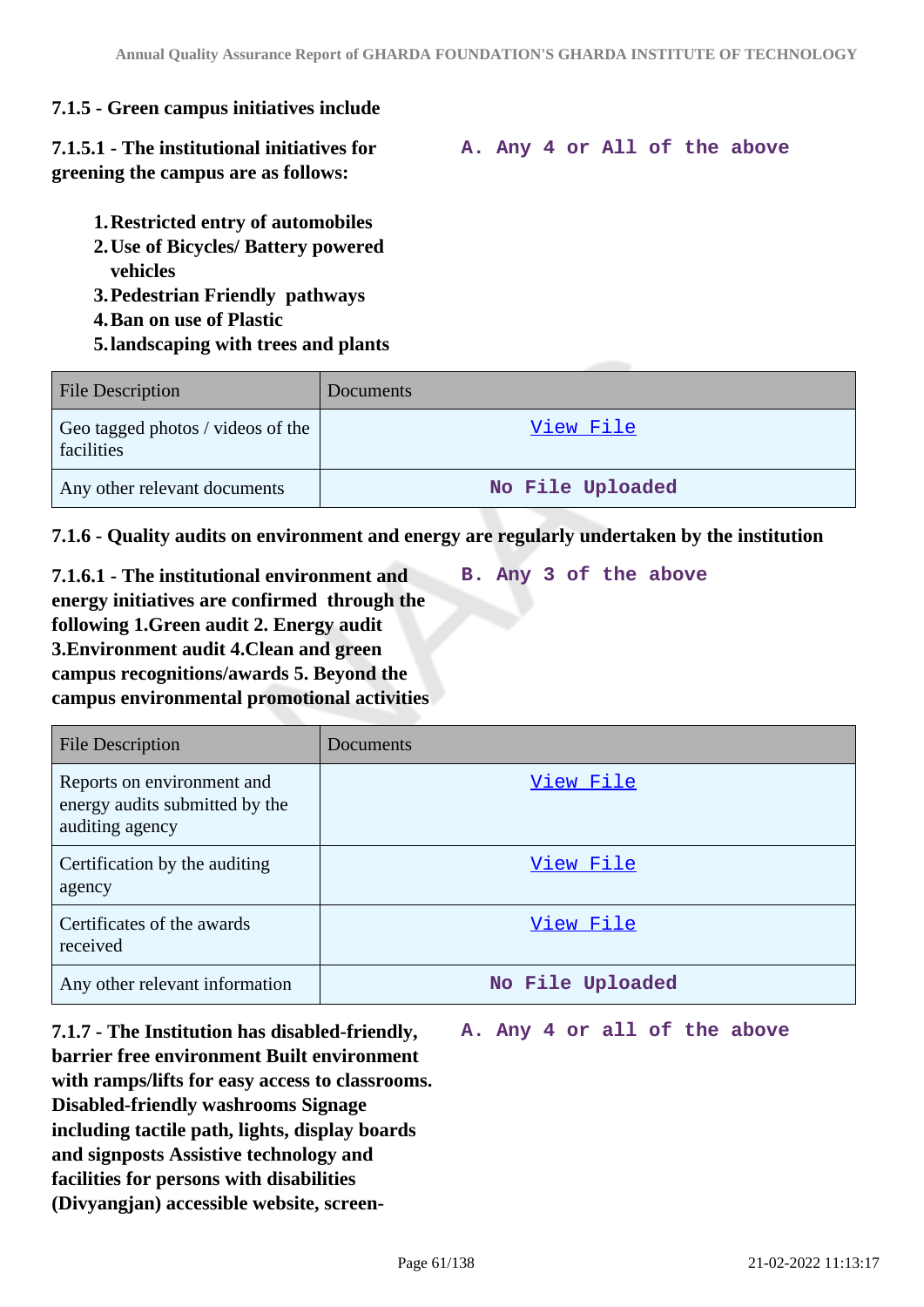# **reading software, mechanized equipment 5. Provision for enquiry and information : Human assistance, reader, scribe, soft copies of** reading material, screen reading

| File Description                                                               | Documents        |
|--------------------------------------------------------------------------------|------------------|
| Geo tagged photographs / videos<br>of the facilities                           | View File        |
| Policy documents and<br>information brochures on the<br>support to be provided | View File        |
| Details of the Software procured<br>for providing the assistance               | View File        |
| Any other relevant information                                                 | No File Uploaded |

7.1.8 - Describe the Institutional efforts/initiatives in providing an inclusive environment i.e., tolerance and harmony towards cultural, regional, linguistic, communal socioeconomic and other diversities (within 200 words).

**This is the only Engineering College in the Chiplun and Khed area. Most of the students taking admissions in the college are local and belong to the nearby villages. As per government rules the admission process is carried out. Hence specific category-wise earmarked seats of each category are filled up automatically.**

**Every year college organizes a cultural festival Synergy to give a platform to the students to showcase their skills. Cultural days are celebrated for about a week time. Every year Sport Festival is also arranged for 3 days. These are the two events through which Institute provide inclusive environment towards cultural, regional, linguistic diversities.**

**Institute has code of ethics for students and teachers and other employees which have to be followed by each one of them irrespective of their cultural, regional, linguistic, communal socioeconomic and other diversities.**

**Our Institution is selected under Unnat Bharat Abhiyan, a flagship program of Ministry of Human Resource Development (MHRD)Government of India through a challenge mode application.We have selected the cluster of villages under Unnat Bharat Abhiyan (UBA) in consultation with the District Collectors. The next step is to complete the survey of all the villages adopted under the program.**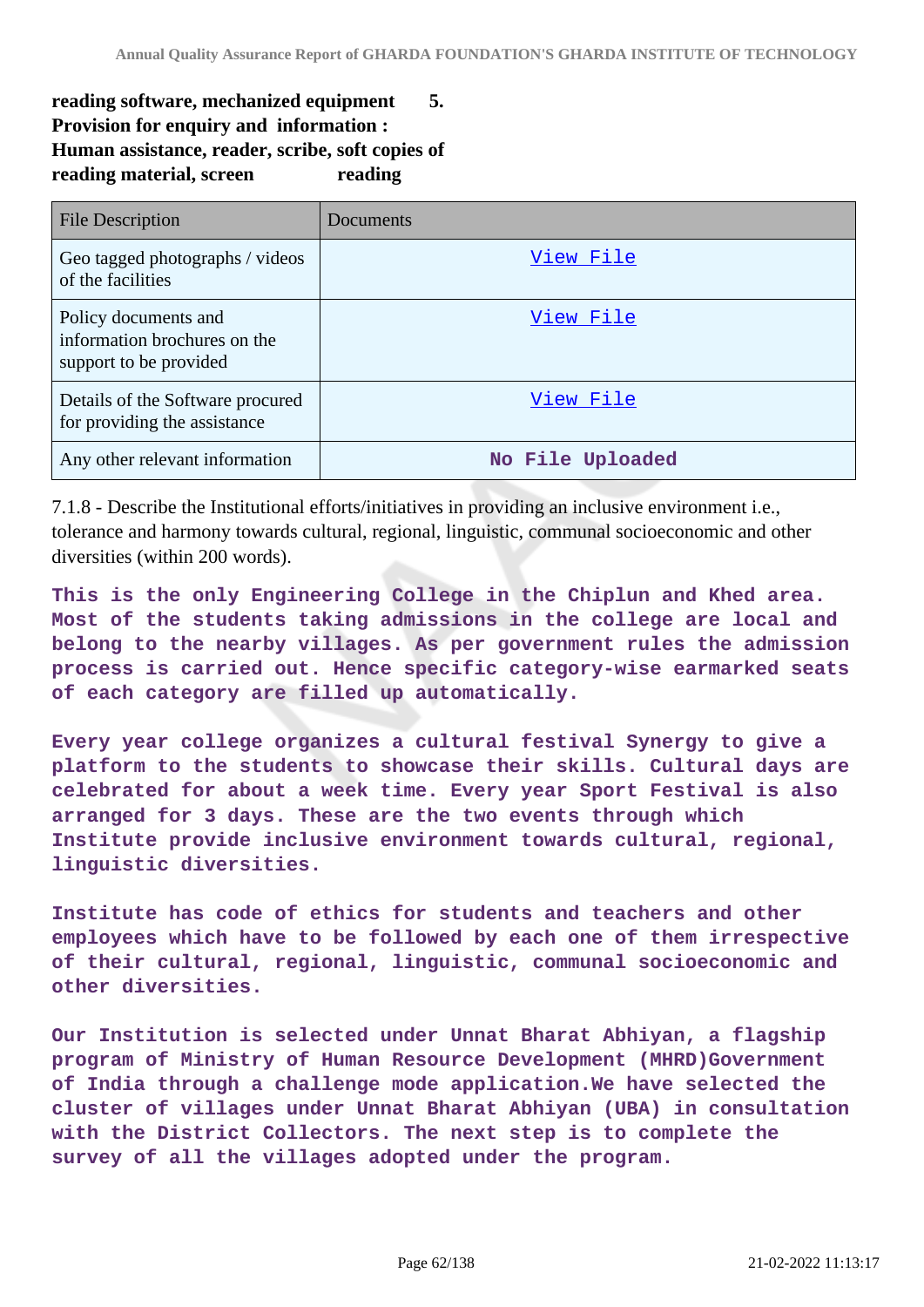**One day Workshop was arranged for Tribal and Schedule Tribes Skill development. This workshop is arranged by the institute in association with CTARA (Centre of Technology Alternatives for Rural Areas) IIT Bombay and supported by Tribal Research and Training Institute, Pune. The motive of this workshop is to gather schedule tribes (ST) in our region and motivate them for attending the courses, which will be designed and trained by our institute. These courses will help ST to earn their livelihoods and develop.**

| <b>File Description</b>                                                                                                                      | Documents        |
|----------------------------------------------------------------------------------------------------------------------------------------------|------------------|
| Supporting documents on the<br>information provided (as<br>reflected in the administrative<br>and academic activities of the<br>Institution) | View File        |
| Any other relevant information                                                                                                               | No File Uploaded |

7.1.9 - Sensitization of students and employees of the Institution to the constitutional obligations: values, rights, duties and responsibilities of citizens

**The institute is a role model of best governance and democracy. Not only the students and employees but every citizen of the village respects the institution for its contribution to social development. The college is recognized in the vicinity as a 'Centre of Social Transformation'.**

**The motto of the Gharda Foundation is "QUALITY EDUCATION AT AFFORDABLE COST". The principle objective of the Gharda Foundation is "To carry on activities for the benefits and development of residents of rural India by application of all suitable means available with focus on issues like health, literacy, non formal education, social awareness, agriculture, technical education etc. Establishment of Gharda Institute of Technology in a typical rural sector is also a step in line with the philosophy of Gharda Foundation. The institute has provided good infrastructure, modern equipments, advanced laboratories, experienced &dedicated teachers, modified syllabus to suit changing environment, hands on workshop by collaborating with foreign universities and arranging for preentrance preparatory workshops. All this provided at a reasonable cost may be with arrangement of loan facilities with subsidized interest rates. Hence the said institute within a couple of years emerged as a premier institute in the eyes of government & businessmen.**

**Our institution had arranged number of programmes under NSS activities and Blood Donation Campus to sensitize students and**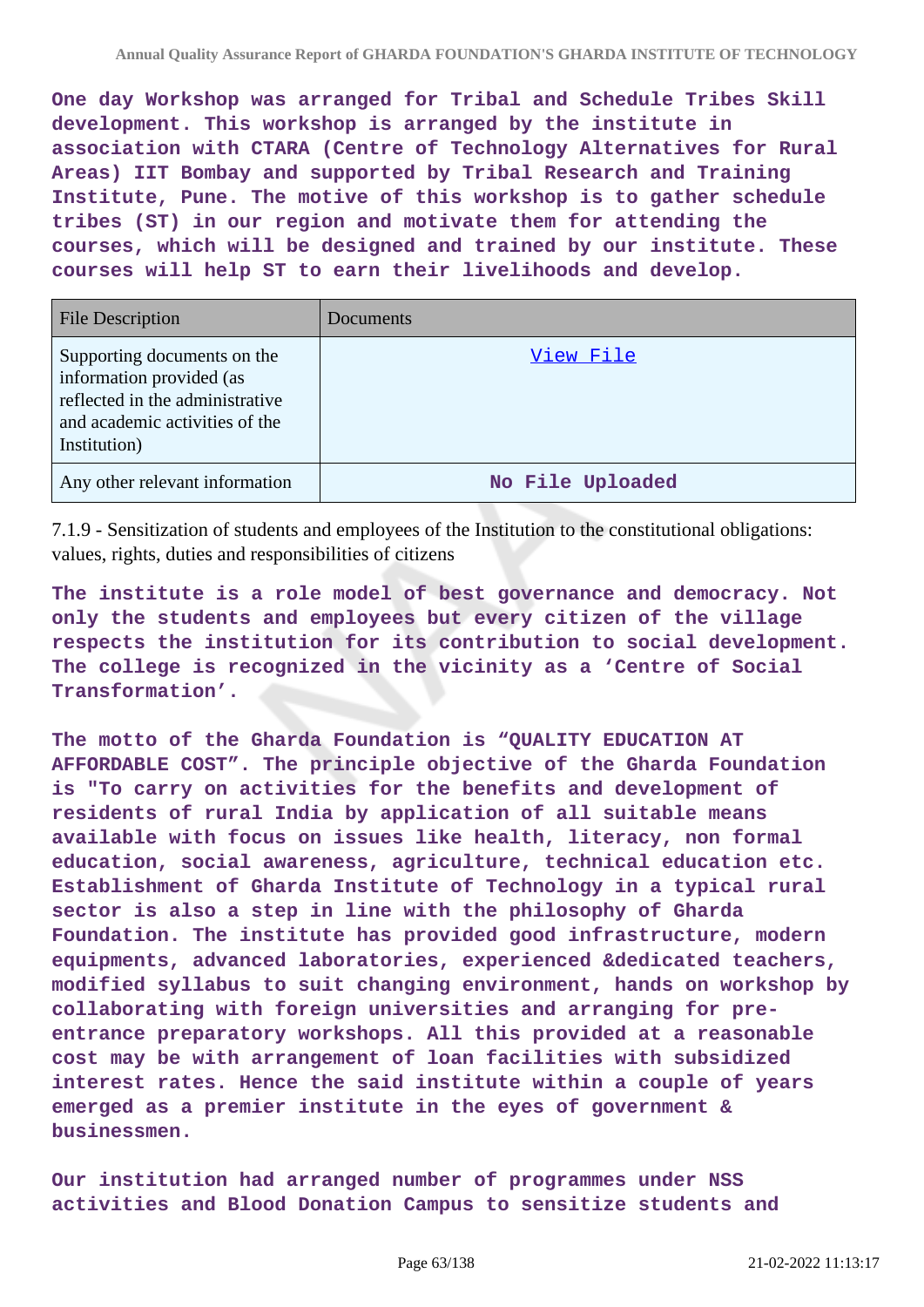**employees of the Institution to the constitutional obligations: values, rights, duties and responsibilities of citizens.**

**SHODH is the arranged every year consisting of various technical activities where student can apply their technical skills to build something for society.**

**Institute has also arranged lectures on Yoga and Meditation. On the occasion of International Yoga Day, Institute has arranged and celebrated YOGA DAY.**

| <b>File Description</b>                                                                                    | Documents        |
|------------------------------------------------------------------------------------------------------------|------------------|
| Details of activities that inculcate<br>values; necessary to render<br>students in to responsible citizens | View File        |
| Any other relevant information                                                                             | No File Uploaded |

**7.1.10 - The Institution has a prescribed code of conduct for students, teachers, administrators and other staff and conducts periodic programmes in this regard. The Code of Conduct is displayed on the website There is a committee to monitor adherence to the Code of Conduct Institution organizes professional ethics programmes for students, teachers, administrators and other staff 4. Annual awareness programmes on Code of Conduct are organized B. Any 3 of the above**

| <b>File Description</b>                                                                                                                                                                                | Documents        |
|--------------------------------------------------------------------------------------------------------------------------------------------------------------------------------------------------------|------------------|
| Code of ethics policy document                                                                                                                                                                         | View File        |
| Details of the monitoring<br>committee composition and<br>minutes of the committee<br>meeting, number of programmes<br>organized, reports on the various<br>programs etc., in support of the<br>claims | View File        |
| Any other relevant information                                                                                                                                                                         | No File Uploaded |

7.1.11 - Institution celebrates / organizes national and international commemorative days, events and festivals

**India is well known for its festivals and cultural diversity. The**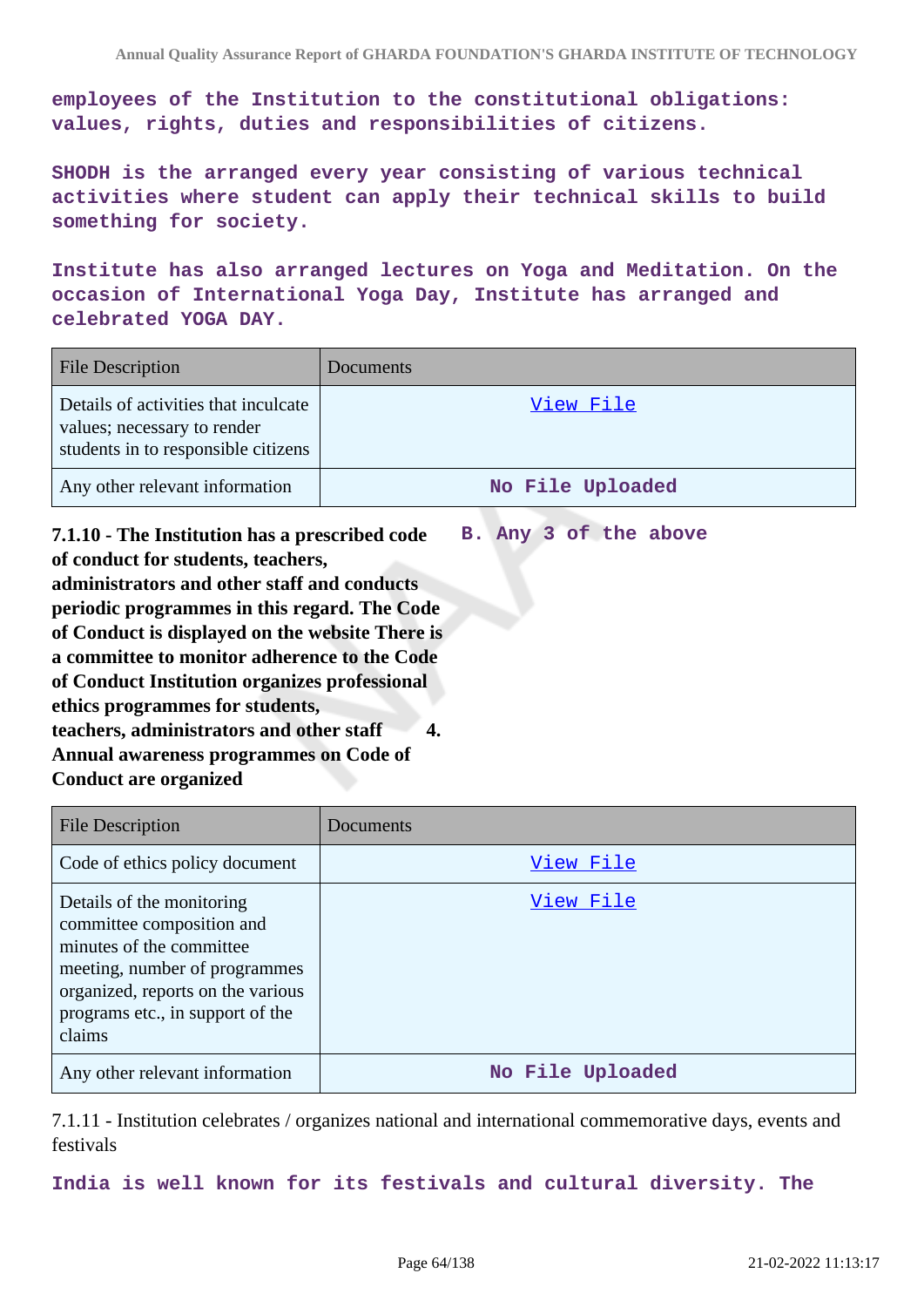**institute helps student to relate with the cultural heritage and connect with their roots, by inculcating the importance of protection, preservation and propagation of Indian culture. It also actively participates in the 'National Flagship Programmes' promoted by the MHRD, UGC, University and the local Govt. offices. International Days are also celebrated with great enthusiasm.**

**Institute pay tribute to all the national heroes on their Birth and d anniversaries. The event is followed either by lecture, rally or the competitions like elocution, singing, wallpaper, and rangoli etc. The institute organizes activities on these days of national importance to recall the events or contribution of our leaders in building the nation and imbibe moral and ethical behaviour of students in their professional and personal lives.**

**Following days are celebrated: International Women's Day- 08th March International Yoga Day- 21st June Shiv- Jayanti- 19th Feb Gokulashtmi & Dahihandi Celebration National Yoga Day – 21 June Republic Day celebration Birth anniversary of Dr. Babasaheb Ambedkar- 14 April Independence Day- 15th August Republic Day celebration Republic Day- 26th Jan Institute Foundation Day- 21st March Teachers' day 05th September- 05/09/2020**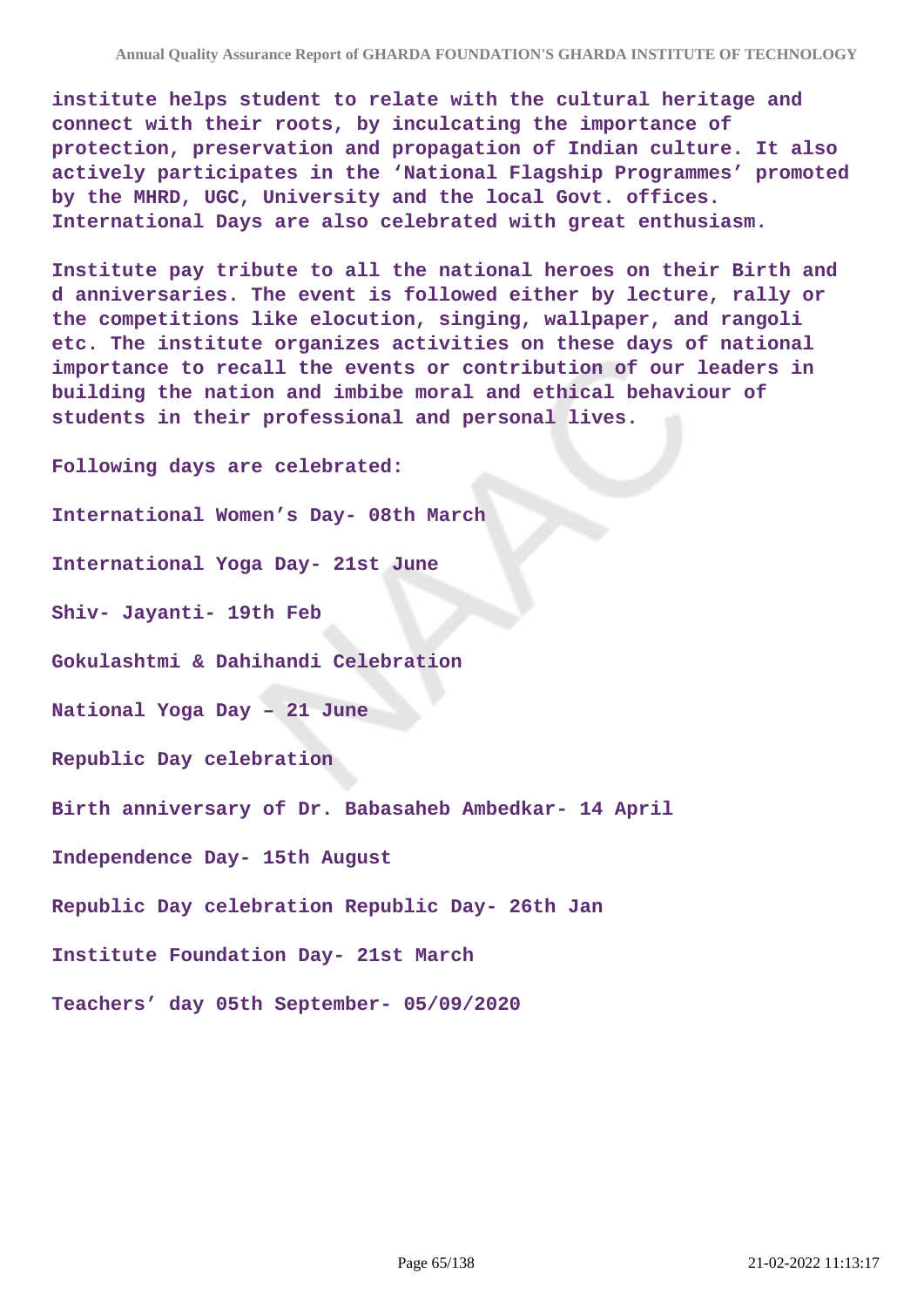| <b>File Description</b>                                                                         | Documents        |
|-------------------------------------------------------------------------------------------------|------------------|
| Annual report of the celebrations<br>and commemorative events for<br>the last (During the year) | View File        |
| Geo tagged photographs of some<br>of the events                                                 | View File        |
| Any other relevant information                                                                  | No File Uploaded |

#### **7.2 - Best Practices**

7.2.1 - Describe two best practices successfully implemented by the Institution as per NAAC format provided in the Manual.

**Practice 1: Area Adoption Program (AAP)**

#### **Objectives:**

**To provide the facility to launch civil and computer work related complaints and to coordinate for the same works in centralized manner, the institute developed the practice of Area Adoption Programme (AAP).**

#### **The Context:**

**Total campus of 23.16 acres is divided into several areas and each is assigned an owner. A group of students, teaching and non-teaching staff is allocated to each area. Responsibility of cleanliness and maintenance of that area is assigned to the concern group. Graphic User Interface based application which can work in intranet is developed in house to receive the complaints. As budgetary provision is done by head of the institute in advance, it is difficult to take decision at institute level for some major complaints. Such cases need to be addressed by the management.**

#### **The Practice:**

**This application works in intranet. The help desk provides username and password to every faculty. Faculties launch their complaints through http://10.246.246.222/aap. After receiving complaint, complaint ID is provided to user to take follow up. Users can also check the status of their complaint using their complaint ID. Institute has project and IT help desk department to take care of their concerned maintenance work.**

**Project Department: This department takes care of all complaints**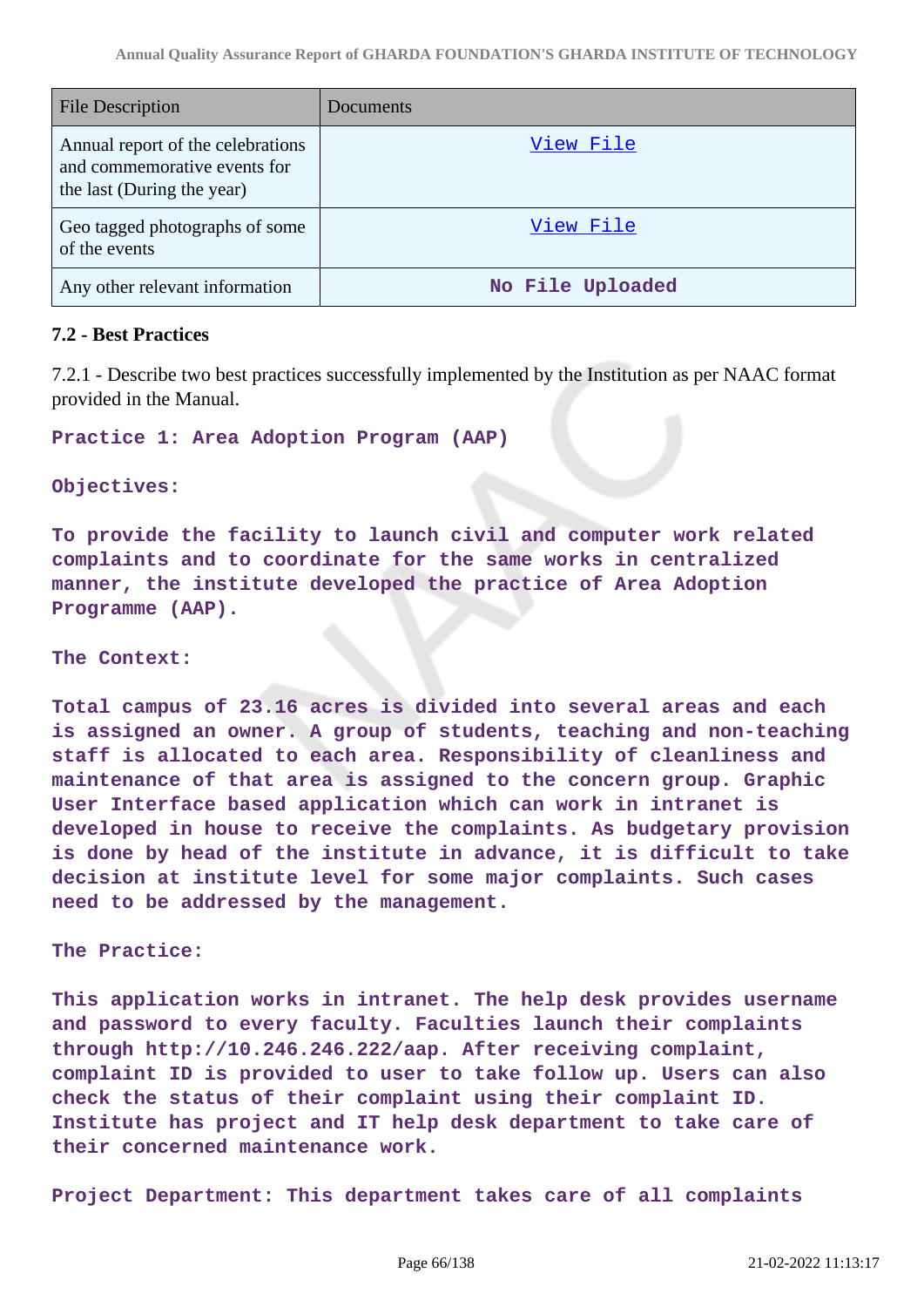**including cleanliness of campus, electrical, plumbing, civil maintenance.**

**IT Help Desk: This department takes care of computer and Intercom related complaints.**

**Project and IT help desk department are having administrator login to view the complaints and give their remarks. Project and IT help desk submit the monthly reporting their Monthly Information System (MIS) to the local managing committee. If any complaint needs budgetary provision, then Local Managing Committee takes a decision.**

**Evidences of Success:**

**Before the implementation of Area Adoption Programme (AAP), institute was facing problems related with computer and civil maintenance. Complaints related with the same were not properly identified. Also they were not sent to concerned department in time. Hence those complaints remain unattended. Also it was difficult to decide the priority of complaints based on their urgency. Introduction of Area Adoption Program has made large impact to overcome such maintenance related problems. AAP helps to distinguish between IT and Civil maintenance work. With the help of AAP, faculty can launch complaint to the concerned department directly. The status of solved and pending issues is discussed in monthly meeting of Local Managing Committee. Concerned persons are called in the meeting to discuss major issues for implementation, if any. AAP has provided single window solution for solving maintenance related problems.**

| Year                |
|---------------------|
| Lodged Complaints   |
| Resolved Complaints |
| $2017 - 18$         |
| 168                 |
| 168                 |
| $2018 - 19$         |
| 99                  |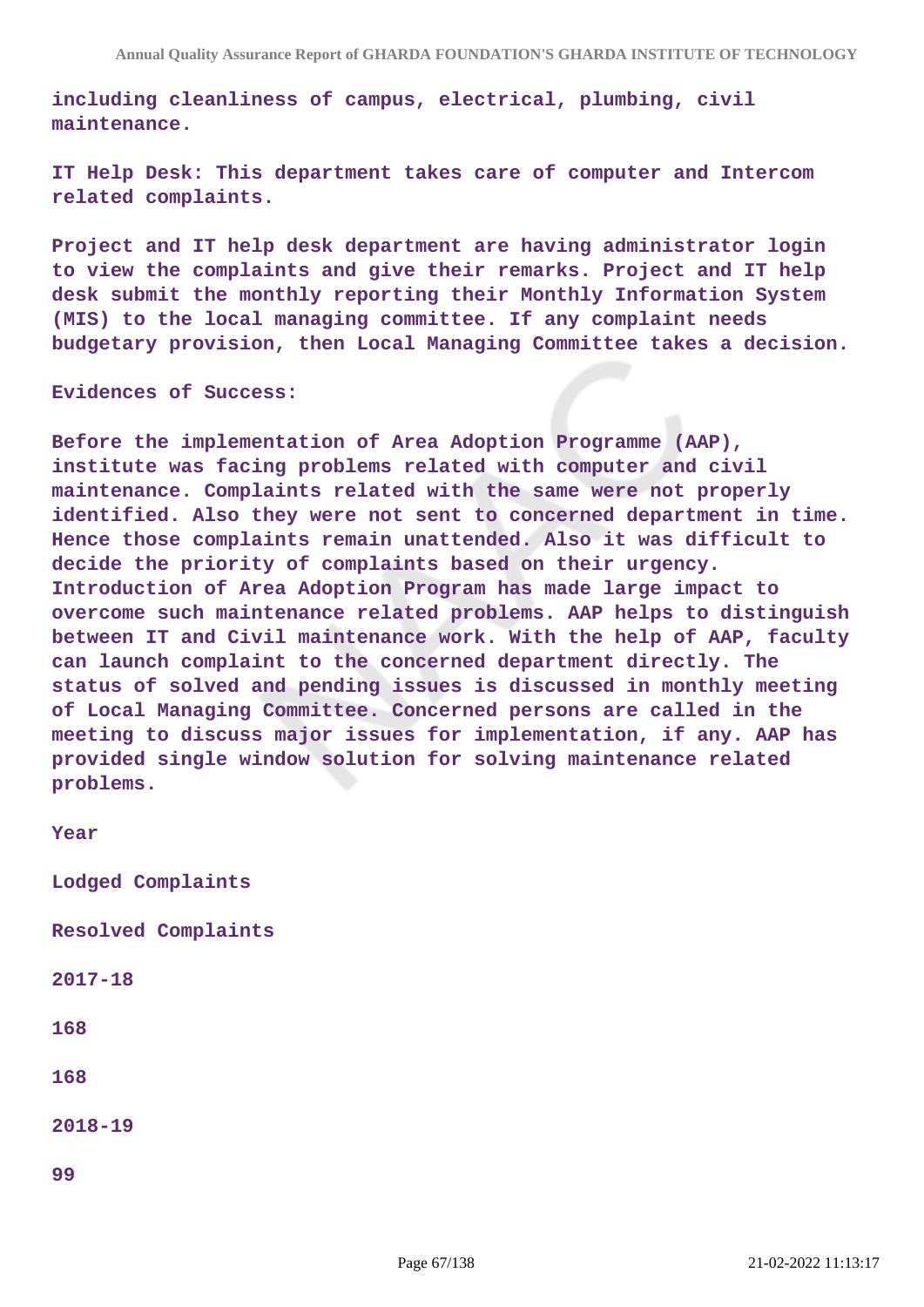**98**

**2019-20**

**110**

**99**

**2020-21**

**34**

**29**

**Problems encountered and resources required:**

**Software designing: This was addressed by faculty members.**

**Software maintenance: The issue was eventually addressed and at present ownership of maintenance lies with IT Help Desk.**

**The programme acceptability: The acceptability of the programme was a problem in the beginning. But after a while usefulness of the scheme was understood by all the users and the programme now has turned out to be very popular.**

**Resources required: Following resources were needed while implementing AAP:**

**IT resources like Intranet, Wi-Fi accessibility and Server of normal specification.**

**Practice 2: E-Learning Resource Center (ELRC)**

**Objectives:**

- **1. Enhance the quality of learning and teaching by providing all kind of multimedia resources of learning under a simple click**
- **2. Bring all possible educational disciplines under a single platform**
- **3. Meet the learning style or needs of students in changing environments.**
- **4. Improve the efficiency and effectiveness of learning activities with user friendly, trustworthy and automated**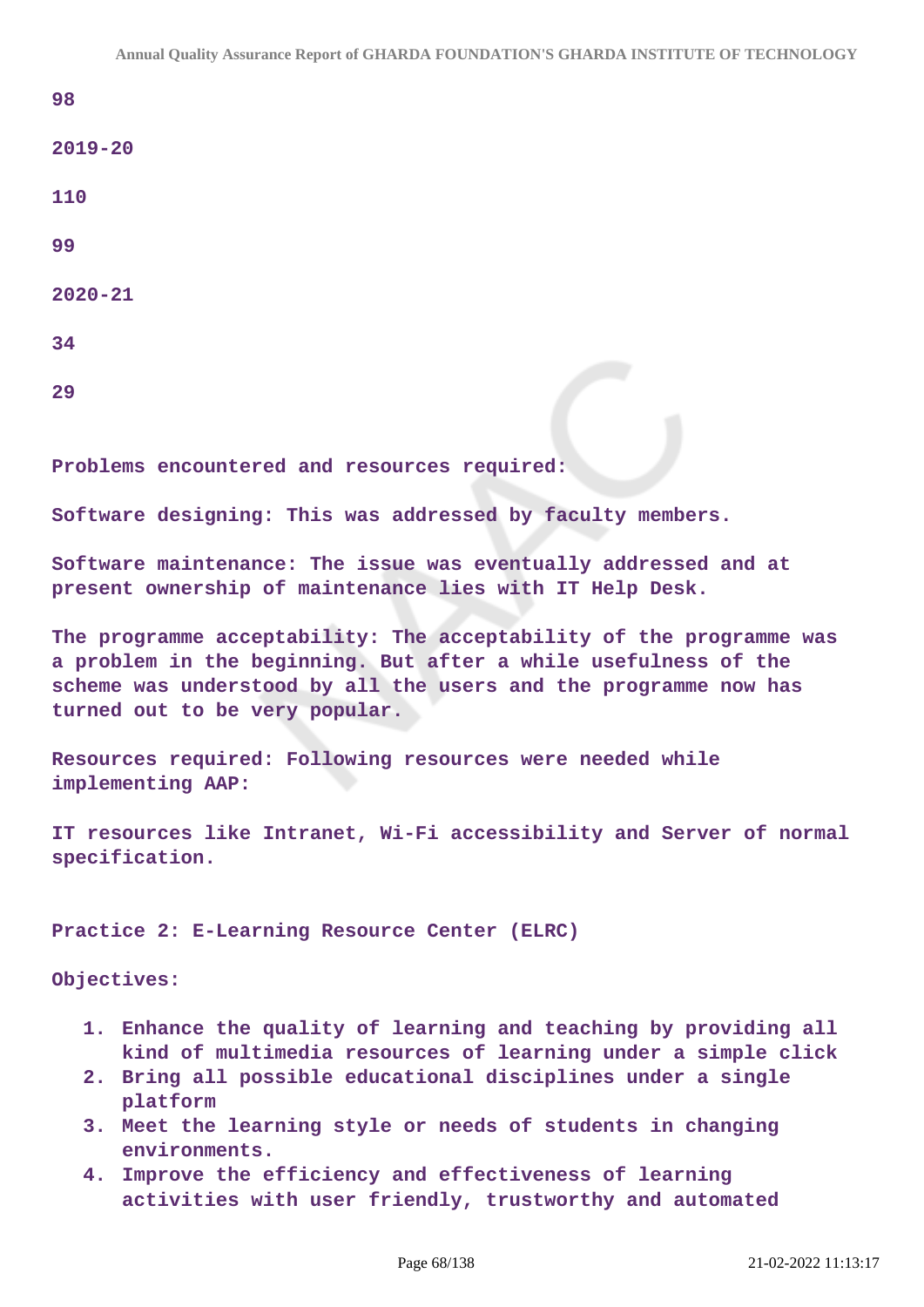#### **environment**

## **5. Improve user-accessibility and time flexibility to engage learners in the learning process**

#### **Context:**

**We live in a world that is constantly changing. The presence of computers has revolutionized the world. Computers have brought in a host of new technologies for education. Learning has changed as well. Starting from the ancient gurukul system to the formal classroom learning in schools to distance education, the process of learning in education has come a long way. E-Education is the process of learning where computers are used at each possible step of the process: enrollment, instruction design, content delivery, evaluation, assessment, and support. The e-learning system designed to enable teaching and learning through the use of intranet & internet technologies.**

#### **The Practice:**

**The eLearning Resource Center established in GIT in the year 2009 as an Online Teaching Assistant (Accessible in LAN only) for all GIT students. From the year 2020 we are making it online in true way. Student can access it from anywhere. Online subject help is provided in the form syllabus, teaching plan, question papers, presentations, e-books, faculty notes, lecture videos, flash animations for all Engineering Subjects in a structured format.**

**Detailed storyboards and prototypes are often made, and the look and feel, graphic design, user-interface and content is determined here. The graphical representation is given as follows. There is separate ink of each type of study resources and students have personal log in to access the material. Faculties can upload the content through their own Google Drive Link.**

#### **Evidence of Success:**

**The need and effectiveness of GIT E-Learning Centre is best evaluated in Lockdown period of Covid-19 Pandemic this year. It is really a key factor which makes us successful to reach more than 80% of our students with our lecture recording and E-Materials. Provision for absent students in regular classes has been made. Students can get the guidance from different instructors. Faculty can update their subject data on their own using subject wise login. Student can give feedback/remark to subject data content through comments (if permitted) Assignments, Notices, Video Lectures can be**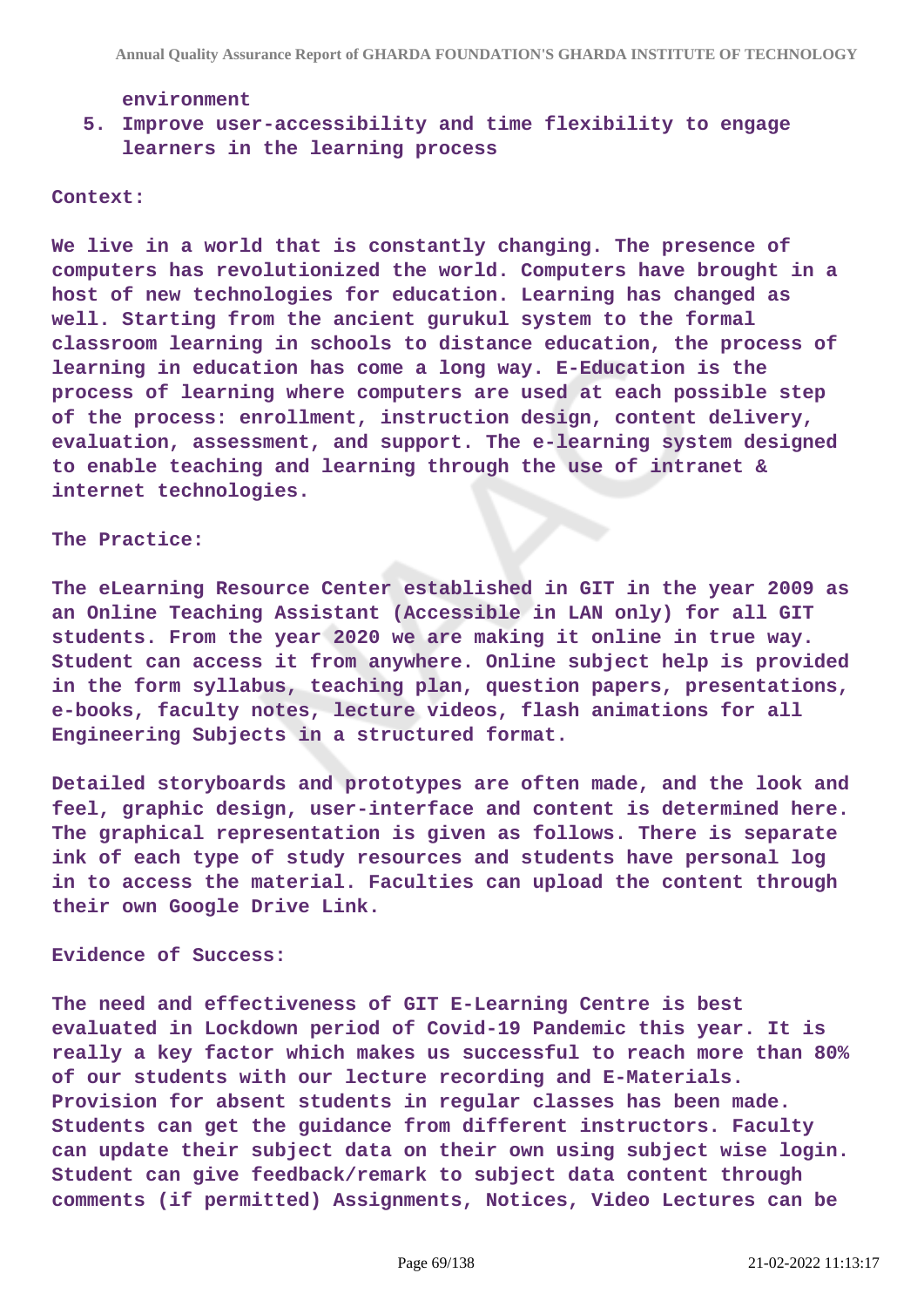**displayed on the same page. Academic, Account, Exam, Library, etc. dept. can post their notices from their page.**

**Following is the address: https://sites.google.com/a/gitindia.edu.in/elrc**

#### **Problems Encountered:**

**Some of the faculty members were unable to upload the material on ELRC due to lack of knowledge. They have been guided properly for the same.**

**Students need to access the same through college domain email id only. For the same all the students have been provided GIT email ids.**

**To maintain the ELRC portal, it requires periodical update/s. Subject wise email ids were created and allocated the same to respective subject teacher.**

**Resources required: Following resources were needed to maintain E-Learning Resource Centre, GIT.**

**IT resources like Intranet, Wi-Fi accessibility and Server of normal specification. No Extra cost to upgrade the same.**

| <b>File Description</b>                         | <b>Documents</b> |
|-------------------------------------------------|------------------|
| Best practices in the Institutional<br>web site | <u>View File</u> |
| Any other relevant information                  | No File Uploaded |

### **7.3 - Institutional Distinctiveness**

7.3.1 - Portray the performance of the Institution in one area distinctive to its priority and thrust within 200 words

**The Institute is running on the path towards achieving the vision focusing on transforming individuals into engineering professionals for the betterment of society. It has various aspects to reach the vision. The thrust area of this vision is the use of knowledge for the benefit of the society. GIT is the first engineering institute in the Konkan region to get approved by Unnat Bharat Abhiyan (UBA) and Unnat Maharashtra Abhiyan (UMA). Various activities related to social benefits are carried out under UMA. The most successful activity of UMA is an assessment of "Jalyukta Shivar Yojana" in Ketaki, Gane and Anari villages. It was done by students of the**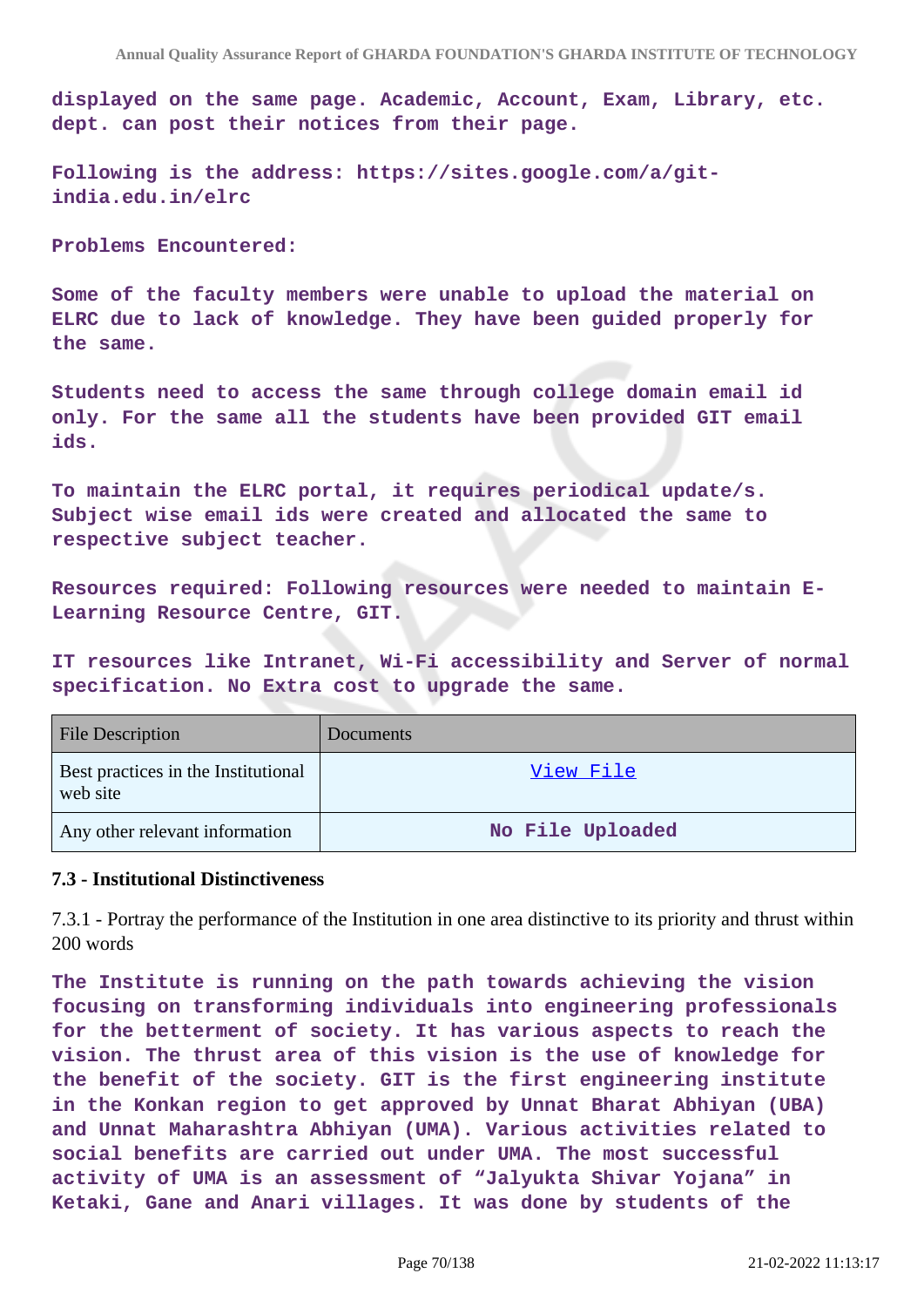**Civil Department under the guidance of faculty. The major concern of the same is to test the structural details and outcomes of implementations to the farmers. On similar lines, various sociofriendly activities like career guidance to 12th Students of nearby Junior Colleges (Approximately 3000 per year), blood donation camps, etc. get carried out every year. Uncommon ideas related to social benefit were presented to district collector though UMA. Students are encouraged to implement a few of these ideas in our own campus on real time basis. One of the most prominent examples of the same is the automation of all washrooms in the institutes by the students.**

**Under UMA scheme our Institute has been selected for carrying out third party audit of the rural water supply schemes of Government of Maharashtra. Our Institute is collaboratively working with CTARA (Centre for Technology Alternatives for Rural Areas), Indian Institute of Technology, Mumbai to carry out this third party audit. One day Workshop was arranged for Tribal and Schedule Tribes Skill development tomorrow 26 July 2019. This workshop is arranged by our institute in association with CTARA (Centre of Technology Alternatives for Rural Areas) IIT Bombay and supported by Tribal Research and Training Institute, Pune, Government of Maharashtra. The motive of this workshop is to gather schedule tribes (ST) in our region and motivate them for attending the courses, which will be designed and trained by our institute. These courses will help ST to earn their livelihoods and develop.It brought people from multidisciplinary on one platform and gave a chance to contribute towards social needs.**

**Innovation Cell is established in year 2019 to foster new ideas, develop product out of them and develop entrepreneurship skills. IDEATHON was the big event hosted in our Institute for Konkan region in which 10 project ideas are selected for final round and waiting for seed funding. In MHRD Innovation Cell contest of project ideas five groups from our Institute got shortlisted. A lecture series was arranged under this cell for promoting product development and entrepreneurship development.**

**Gharda Institute of Technology is ranked 129th in the Times Engineering ranking in the year 2019. College has also applied for NIRF ranking. The institute has signed MOU with Huawei. The Parties further to their discussion intends on the possibility of forming a cooperative relationship for the appointment of Institution as ICT Academy of Huawei. In order to facilitate this intention, the Institution has agreed to enter into the agreement with Huawei Technologies Co., Ltd. This Memorandum of Understanding is signed to**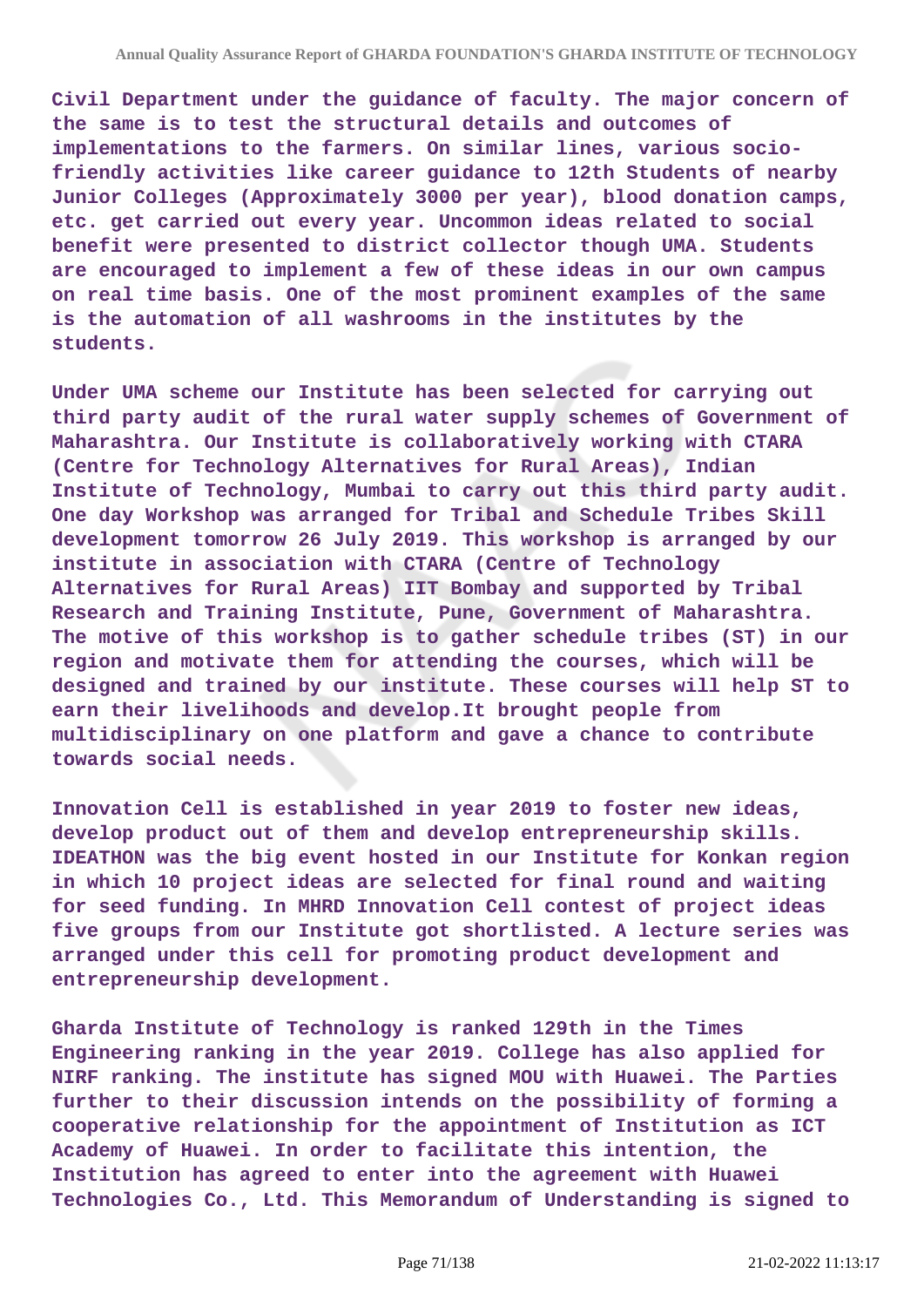**authorize the Institution to start the training batch for their students immediately and also assist the Institute to get support from Huawei for registering under ICT Academy of Huawei.**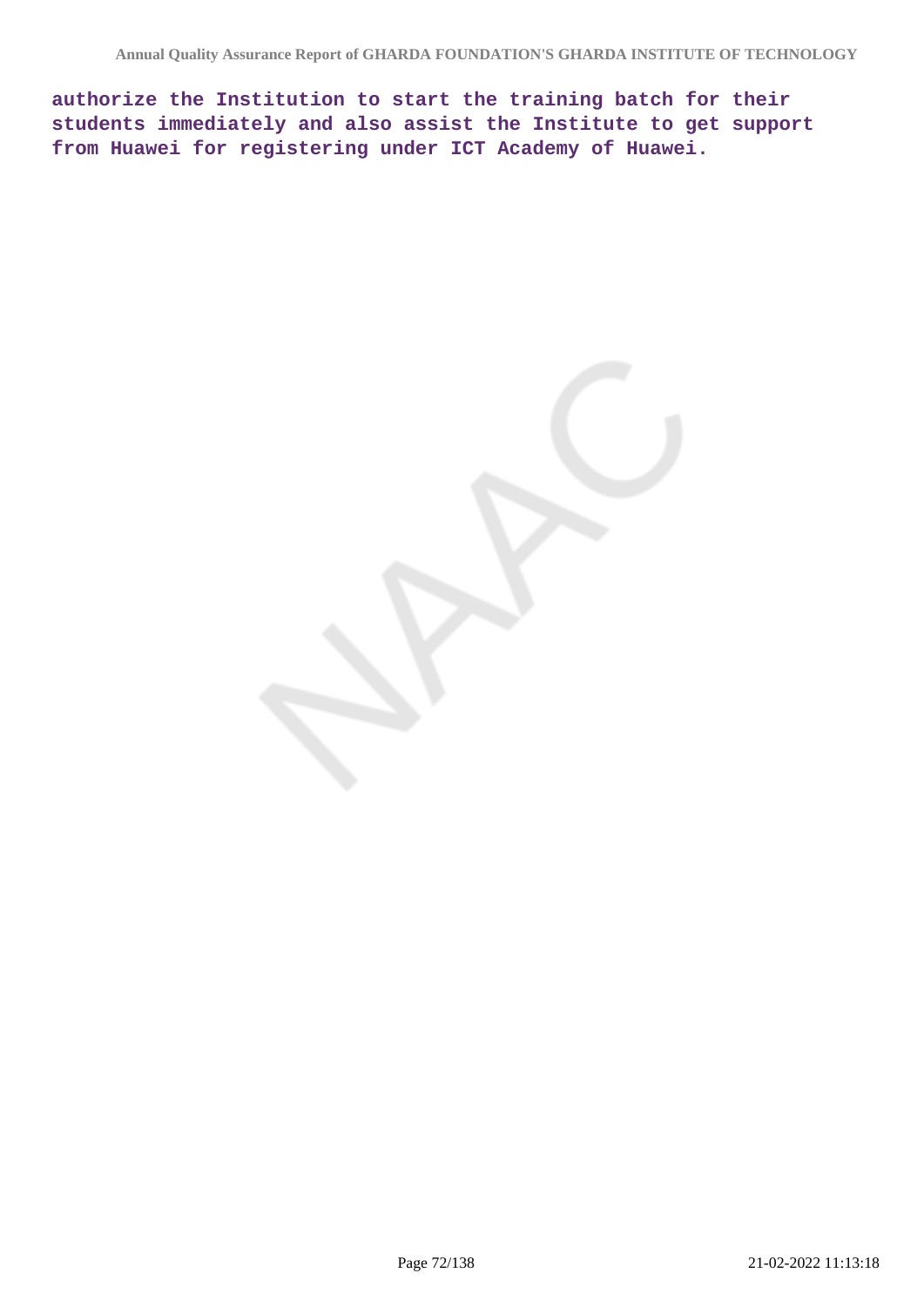# **Part B**

# **CURRICULAR ASPECTS**

# **1.1 - Curricular Planning and Implementation**

1.1.1 - The Institution ensures effective curriculum delivery through a well planned and documented process

**The mechanism is set by the institute for well planned curriculum delivery and documentation. At the beginning of academic year, the Academic calendar is prepared, displayed and published. Due to Corona pandemics, the online sessions have been started by the institute. For the same, institute has developed E-Learning Resource Centre, through this platform all recorded sessions, remedial lectures, Soft Skills oriented sessions, demonstrations and e-books have been provided to students and kept access of the same to all students. Different Expert Talks, of Industry experts have been arranged to enable students to get an insight into the existent industrial world.**

**Academically poor and academically very good students have been integrated and special attention is given to them under the policy of Peer to Peer Learning System, such students were grouped in project work. Foundation course, induction programme and bridge course have been organised at department level to get thought of the preamble of every course. The responses gathered through Student Feedback, Student Satisfactory Survey and Mentoring System helps institute to identify the area in curriculum delivery and evaluation methods.**

**Documentation of curricular, co/extracurricular activities and students' progress is maintained, audited and mapped through decentralised system of governance by various statutory, non statutory committees and centralised examination system.**

| <b>File Description</b>                | Documents                                            |
|----------------------------------------|------------------------------------------------------|
| Upload relevant supporting<br>document | No File Uploaded                                     |
| Link for Additional information        | https://sites.google.com/a/git-<br>india.edu.in/elrc |

1.1.2 - The institution adheres to the academic calendar including for the conduct of Continuous Internal Evaluation (CIE)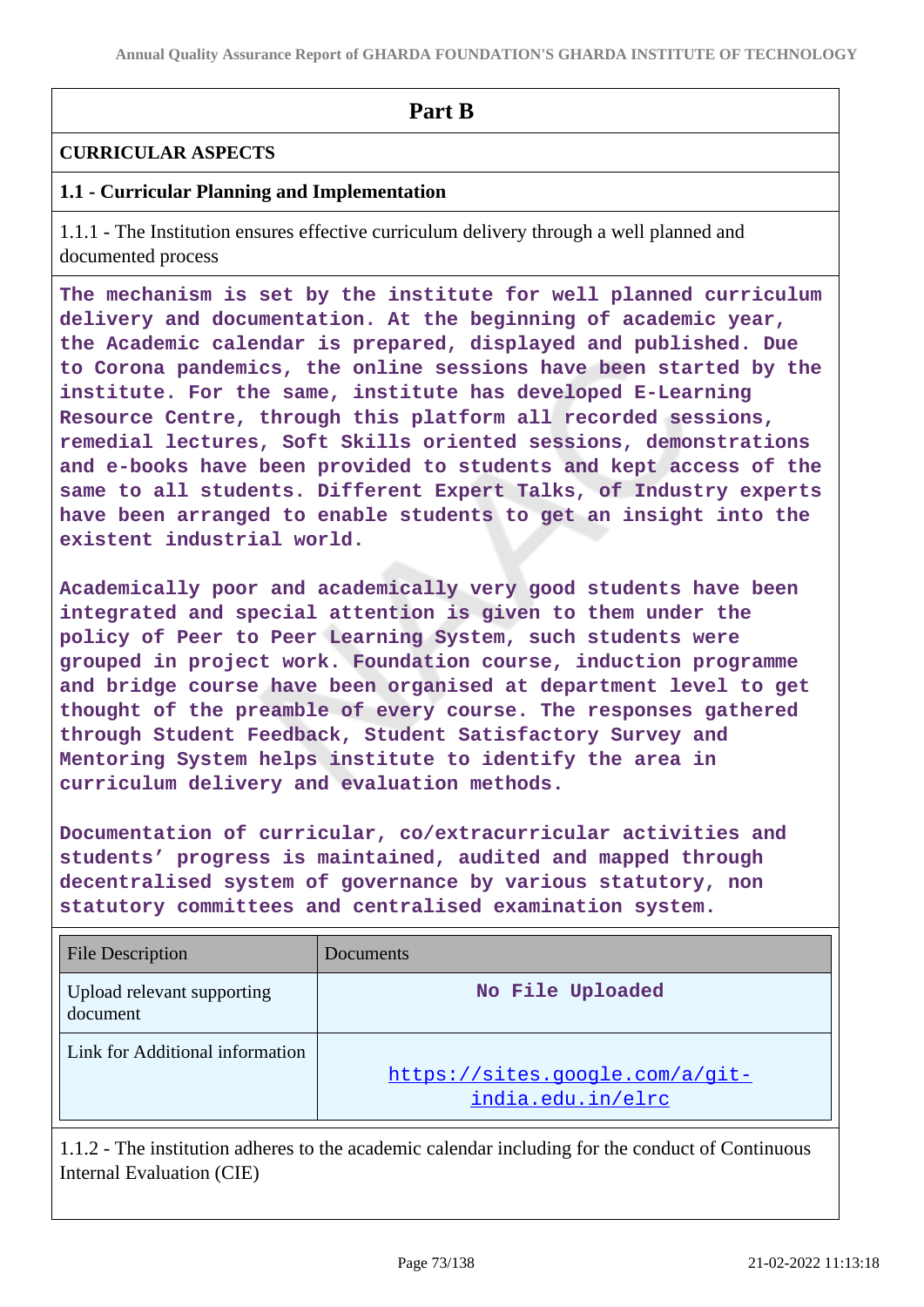**Based on the University Calendar, the institute prepares its Academic Calendar before the commencement of every semester. It includes the planned date of Internal Assessment Examinations, curricular and co/extracurricular activities throughout the year. Accordingly, Departmental Academic Calendar has been prepared, which focuses programme/department specific activities and plans.**

**Assessment of performance is an integral part of the teaching and learning process. The institute adopts continuous Internal Evaluation (CIE) to assess all aspects of a student development on a continuous basis. Students are made aware of the evaluation process through the orientation programs at the beginning of the semester.**

**Two Sessional exams are conducted prior to the University exam in each semester. The time table of the same is displayed prior to one week on departmental notice board. Question paper is prepared by faculty and submitted to the Sessional exam coordinator at a specified time. The Institute has separate centralized exam cell to conduct these examinations. The exam cell is headed by exam cell coordinator supported by Head of the departments, to take care of all activities. A Centralized evaluation system is followed. COE with his team ensures smooth evaluation of answer scripts. Answer scripts are evaluated within 7days after the exam conduction.**

**For practical subjects, there is a continuous evaluation during the semester through assignments and mini projects. In this regard, the faculty evaluate day to day performance of the student for every experiment which includes regularity, procedure, results, viva and promptness in submission of records and the marks obtained are recorded against each experiment in the student record. As part of the internal assessment of projects, BE students of each department are divided into groups of 3 or 4 each group fixes the title of their project. Project coordinator and Head of the department assess and approve projects for each group.**

**The institute conducts a Student Satisfaction Survey regarding Teaching-Learning and Evaluation, which helps to upgrade the quality in higher education. Random samples of 165 students selected. These were students are mare aware of the purpose of the survey through orientation program. A student will have to respond to all the questions given in the questionnaire format with her/his sincere effort and thought. Her/his identity will**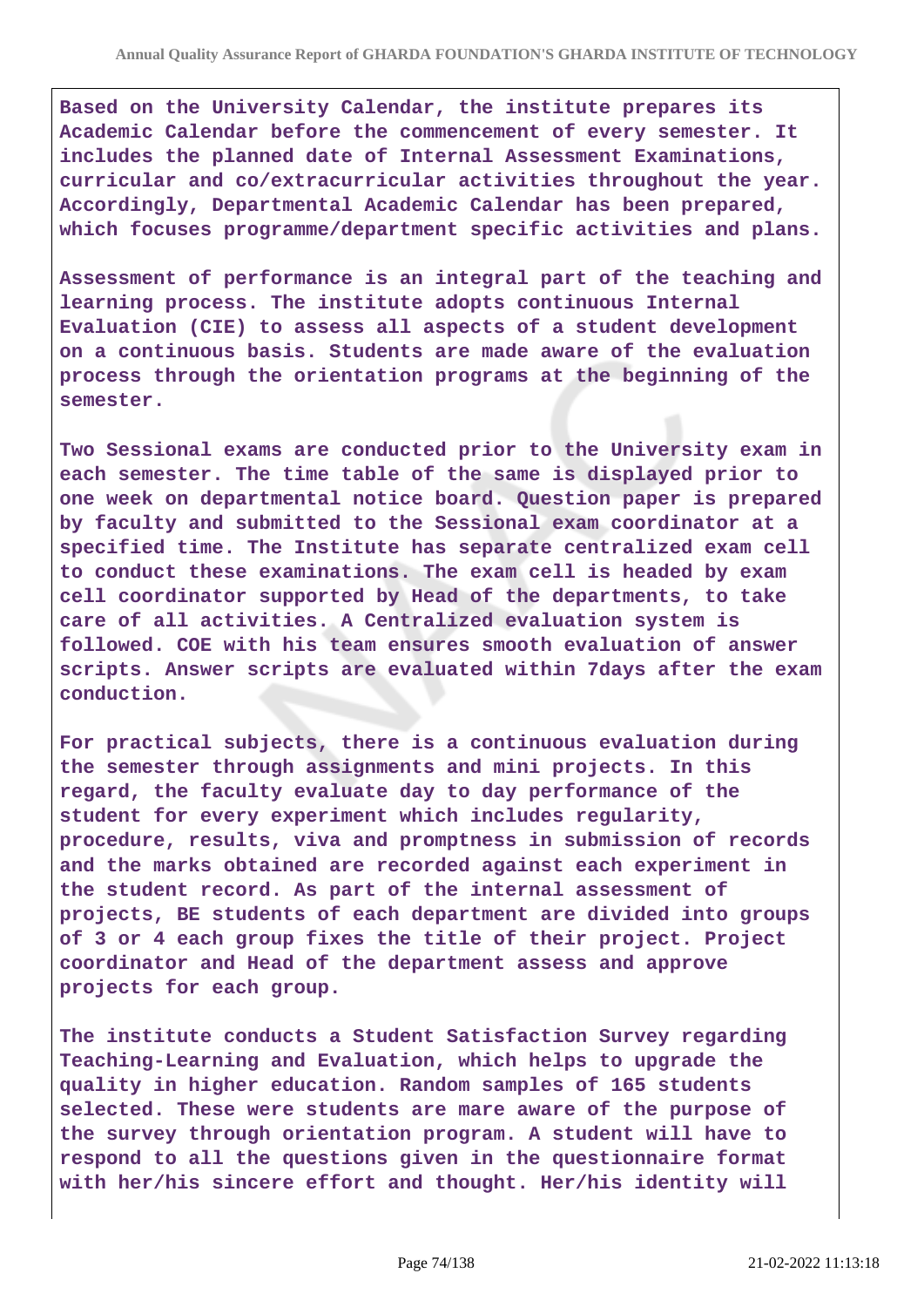# **not be revealed. The questionnaire covers Teaching Learning and evaluation Process, Infra Structure, Curricular and Co curricular Activities, Extra Curricular Activities and Best Practices.**

| <b>File Description</b>                                                                                                                                                                                                                                                                                                                                                                                                                                                                                                                              | Documents                                                                                                                   |  |
|------------------------------------------------------------------------------------------------------------------------------------------------------------------------------------------------------------------------------------------------------------------------------------------------------------------------------------------------------------------------------------------------------------------------------------------------------------------------------------------------------------------------------------------------------|-----------------------------------------------------------------------------------------------------------------------------|--|
| Upload relevant supporting<br>documents                                                                                                                                                                                                                                                                                                                                                                                                                                                                                                              | View File                                                                                                                   |  |
| Link for Additional information                                                                                                                                                                                                                                                                                                                                                                                                                                                                                                                      | http://qit-india.edu.in/qit/pdf/IQAC/AC%20<br>Jan21-Jun21.pdf http://git-india.edu.in/gi<br>t/pdf/IOAC/AC%20Jul20-Dec20.pdf |  |
| A. All of the above<br>1.1.3 - Teachers of the Institution participate<br>in following activities related to curriculum<br>development and assessment of the affiliating<br>University and/are represented on the<br>following academic bodies during the year.<br><b>Academic council/BoS of Affiliating</b><br><b>University Setting of question papers for</b><br><b>UG/PG programs Design and Development</b><br>of Curriculum for Add on/certificate/<br><b>Diploma Courses Assessment /evaluation</b><br>process of the affiliating University |                                                                                                                             |  |
| <b>File Description</b>                                                                                                                                                                                                                                                                                                                                                                                                                                                                                                                              | Documents                                                                                                                   |  |
| Details of participation of<br>teachers in various<br>bodies/activities provided as a<br>response to the metric                                                                                                                                                                                                                                                                                                                                                                                                                                      | View File                                                                                                                   |  |
| Any additional information                                                                                                                                                                                                                                                                                                                                                                                                                                                                                                                           | View File                                                                                                                   |  |
| 1.2 - Academic Flexibility                                                                                                                                                                                                                                                                                                                                                                                                                                                                                                                           |                                                                                                                             |  |
| 1.2.1 - Number of Programmes in which Choice Based Credit System (CBCS)/ elective<br>course system has been implemented                                                                                                                                                                                                                                                                                                                                                                                                                              |                                                                                                                             |  |
|                                                                                                                                                                                                                                                                                                                                                                                                                                                                                                                                                      | 1.2.1.1 - Number of Programmes in which CBCS/ Elective course system implemented                                            |  |
| 29                                                                                                                                                                                                                                                                                                                                                                                                                                                                                                                                                   |                                                                                                                             |  |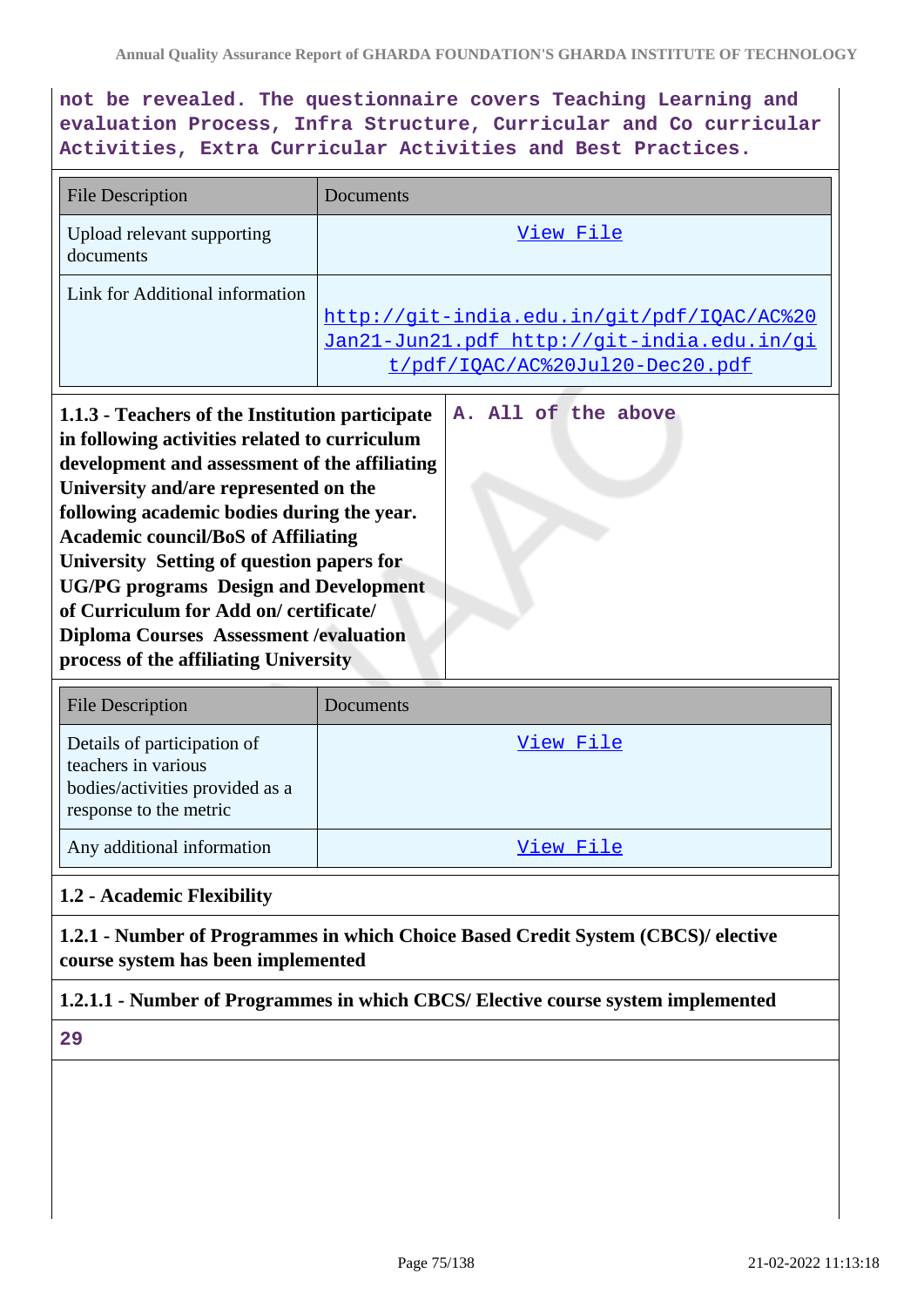| <b>File Description</b>                                    | <b>Documents</b> |
|------------------------------------------------------------|------------------|
| Any additional information                                 | View File        |
| Minutes of relevant Academic<br>Council/BOS meetings       | No File Uploaded |
| Institutional data in prescribed<br>format (Data Template) | View File        |

# **1.2.2 - Number of Add on /Certificate programs offered during the year**

# **1.2.2.1 - How many Add on /Certificate programs are added during the year. Data requirement for year: (As per Data Template)**

#### **03**

| <b>File Description</b>                                                       | Documents        |
|-------------------------------------------------------------------------------|------------------|
| Any additional information                                                    | No File Uploaded |
| Brochure or any other<br>document relating to Add on<br>/Certificate programs | View File        |
| List of Add on /Certificate<br>programs (Data Template)                       | View File        |

# **1.2.3 - Number of students enrolled in Certificate/ Add-on programs as against the total number of students during the year**

#### **241**

# **1.2.3.1 - Number of students enrolled in subject related Certificate or Add-on programs during the year**

## **229**

| File Description                                                                          | Documents |
|-------------------------------------------------------------------------------------------|-----------|
| Any additional information                                                                | View File |
| Details of the students enrolled<br>in Subjects related to<br>certificate/Add-on programs | View File |

## **1.3 - Curriculum Enrichment**

1.3.1 - Institution integrates crosscutting issues relevant to Professional Ethics, Gender, Human Values, Environment and Sustainability into the Curriculum

**In order to integrate the crosscutting issues relevant to gender, environment and sustainability, human values and professional**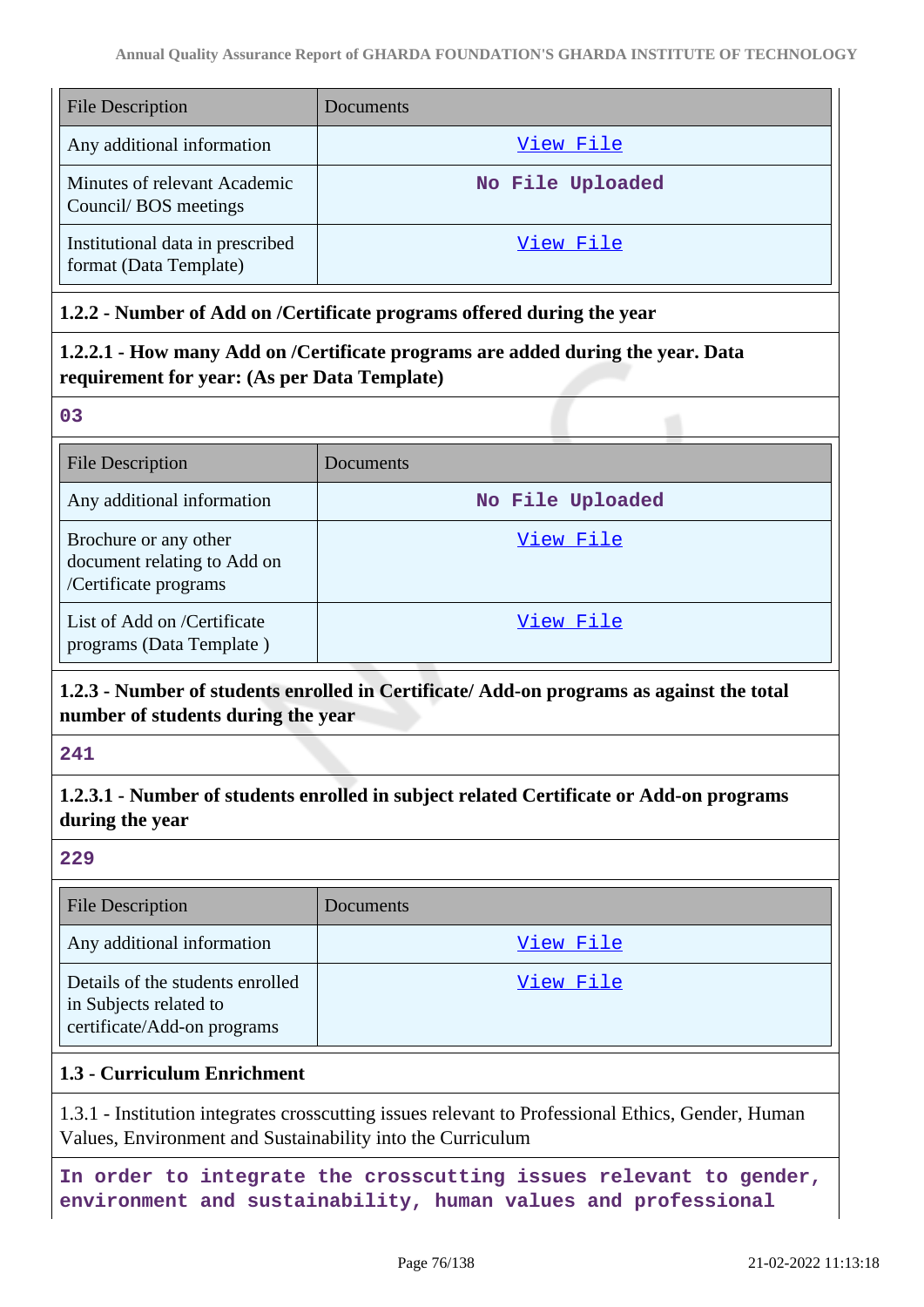**ethics, The institute has imbibed different types of courses in the curriculum, some enhance professional competencies while others aim to inculcate general competencies like social and human values, environment sensitivity etc., thereby leading to the holistic progress of students. The courses on Human Values, Professional Communication and Ethics, Human Resources & Management and Environmental Engineering are embedded in the curriculum of all programmes.**

#### **Human Values:**

**The importance and effectiveness of Human Values has been introduced in the Induction Programme to be offered to First year students. It emphasises on Universal Human Values which attain the student to explore oneself and experience the joy of learning, prepares one to stand up to peer pressure and take decisions with courage, be aware of relationships and be sensitive to others, understand the role of money in life and experience the feeling of prosperity. Need for character building has been underlined by many thinkers, universal human values provide the base. As an integral part of student engagement in social activities during their programme of study, the institute also appeals the students to enrol as NSS Volunteers. It aims at inculcating values, ethics and socially responsible qualities. Students organize street plays, awareness campaigns, Debates, Blood Donation Camps etc. during NSS activities.**

## **Note: Additonal information is uploaded separately.**

| <b>File Description</b>                                                                                                                                                   | Documents |
|---------------------------------------------------------------------------------------------------------------------------------------------------------------------------|-----------|
| Any additional information                                                                                                                                                | View File |
| Upload the list and description<br>of courses which address the<br>Professional Ethics, Gender,<br>Human Values, Environment<br>and Sustainability into the<br>Curriculum | View File |

# **1.3.2 - Number of courses that include experiential learning through project work/field work/internship during the year**

**22**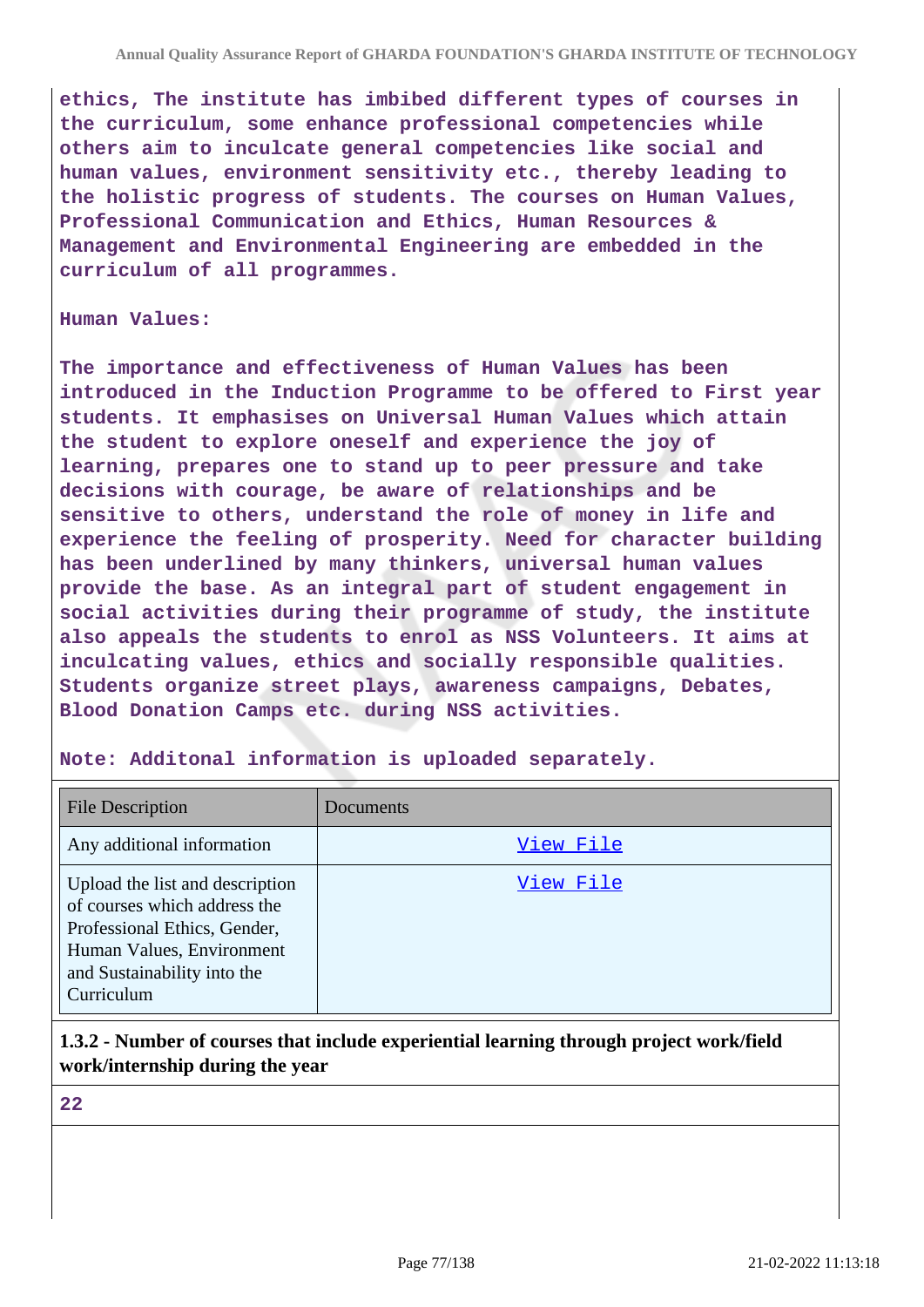| <b>File Description</b>                                                                                                     | Documents        |
|-----------------------------------------------------------------------------------------------------------------------------|------------------|
| Any additional information                                                                                                  | No File Uploaded |
| Programme / Curriculum/<br>Syllabus of the courses                                                                          | View File        |
| Minutes of the Boards of<br>Studies/Academic Council<br>meetings with approvals for<br>these courses                        | No File Uploaded |
| MoU's with relevant<br>organizations for these courses,<br>if any                                                           | View File        |
| Number of courses that include<br>experiential learning through<br>project work/field<br>work/internship (Data<br>Template) | <u>View File</u> |

# **1.3.3 - Number of students undertaking project work/field work/ internships**

**354**

| <b>File Description</b>                                                                                             | Documents        |
|---------------------------------------------------------------------------------------------------------------------|------------------|
| Any additional information                                                                                          | No File Uploaded |
| List of programmes and number<br>of students undertaking project<br>work/field work//internships<br>(Data Template) | View File        |
| 1.4 - Feedback System                                                                                               |                  |

| 1.4.1 - Institution obtains feedback on the     | A. All of the above |
|-------------------------------------------------|---------------------|
| syllabus and its transaction at the institution |                     |
| from the following stakeholders Students        |                     |
| <b>Teachers Employers Alumni</b>                |                     |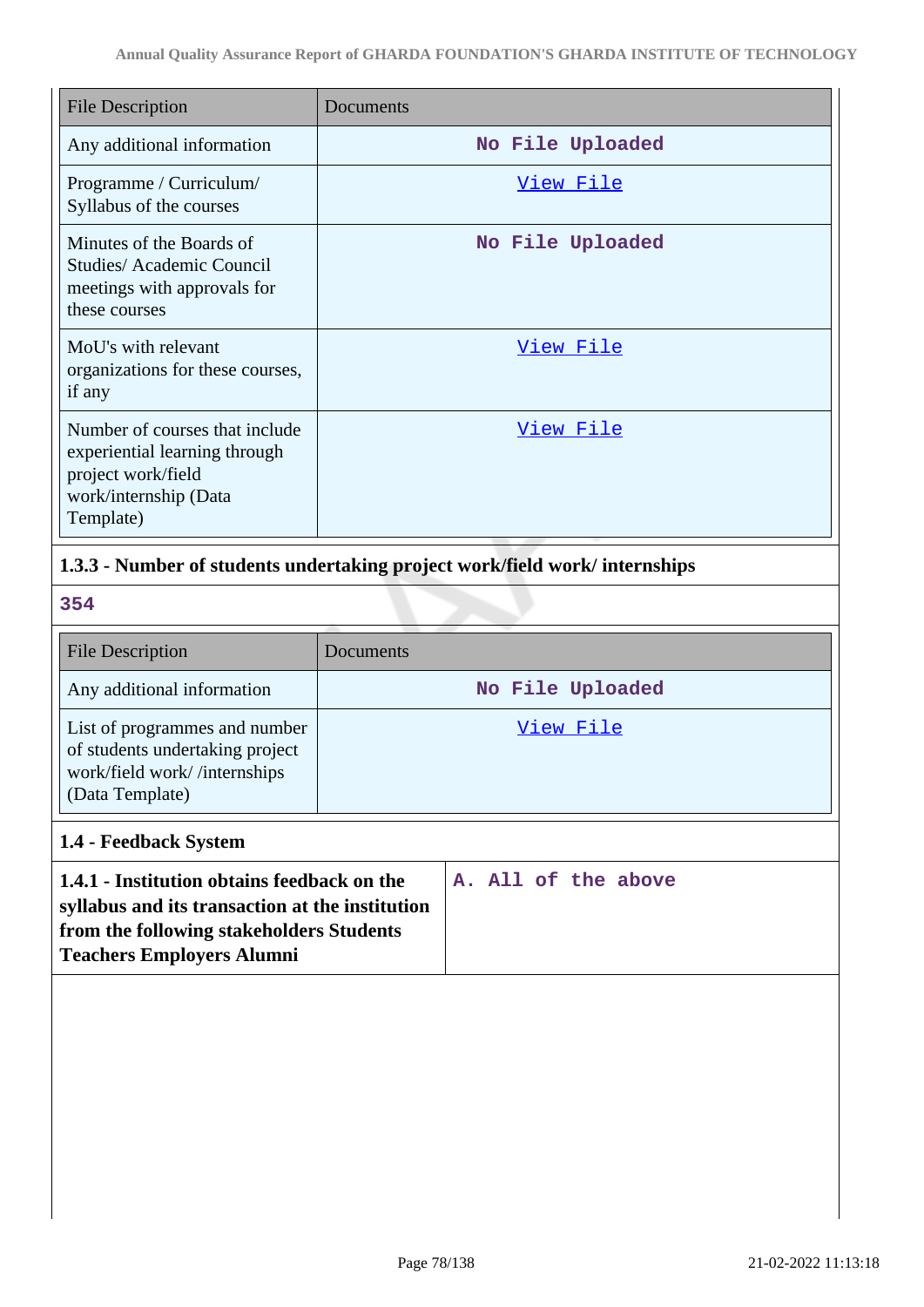| <b>File Description</b>                                                                                                                                          | Documents                                                                                |                                                                                                                                                                                   |
|------------------------------------------------------------------------------------------------------------------------------------------------------------------|------------------------------------------------------------------------------------------|-----------------------------------------------------------------------------------------------------------------------------------------------------------------------------------|
| URL for stakeholder feedback<br>report                                                                                                                           | <u>View File</u>                                                                         |                                                                                                                                                                                   |
| Action taken report of the<br>Institution on feedback report as<br>stated in the minutes of the<br>Governing Council, Syndicate,<br>Board of Management (Upload) |                                                                                          | View File                                                                                                                                                                         |
| Any additional<br>information(Upload)                                                                                                                            |                                                                                          | No File Uploaded                                                                                                                                                                  |
| 1.4.2 - Feedback process of the Institution<br>may be classified as follows                                                                                      | A. Feedback collected, analyzed<br>and action taken and feedback<br>available on website |                                                                                                                                                                                   |
| <b>File Description</b>                                                                                                                                          | Documents                                                                                |                                                                                                                                                                                   |
| Upload any additional<br>information                                                                                                                             | View File                                                                                |                                                                                                                                                                                   |
| URL for feedback report                                                                                                                                          |                                                                                          | https://docs.google.com/forms/d/e/1FAIpOLS<br>dJN5EvwWxNiBvJj0jFyH2iLzbmemtX1tGGb7xDPRh8<br>h70j60/viewform?usp=sf link<br>https://forms.gle/UsgpYeRWDLvFc86d6                    |
| <b>TEACHING-LEARNING AND EVALUATION</b>                                                                                                                          |                                                                                          |                                                                                                                                                                                   |
| 2.1 - Student Enrollment and Profile                                                                                                                             |                                                                                          |                                                                                                                                                                                   |
| 2.1.1 - Enrolment Number Number of students admitted during the year                                                                                             |                                                                                          |                                                                                                                                                                                   |
| 2.1.1.1 - Number of sanctioned seats during the year                                                                                                             |                                                                                          |                                                                                                                                                                                   |
| 345                                                                                                                                                              |                                                                                          |                                                                                                                                                                                   |
| <b>File Description</b>                                                                                                                                          | Documents                                                                                |                                                                                                                                                                                   |
| Any additional information                                                                                                                                       |                                                                                          | <u>View File</u>                                                                                                                                                                  |
| Institutional data in prescribed<br>format                                                                                                                       |                                                                                          | View File                                                                                                                                                                         |
| supernumerary seats)                                                                                                                                             |                                                                                          | 2.1.2 - Number of seats filled against seats reserved for various categories (SC, ST, OBC,<br>Divyangjan, etc. as per applicable reservation policy during the year (exclusive of |

**2.1.2.1 - Number of actual students admitted from the reserved categories during the year**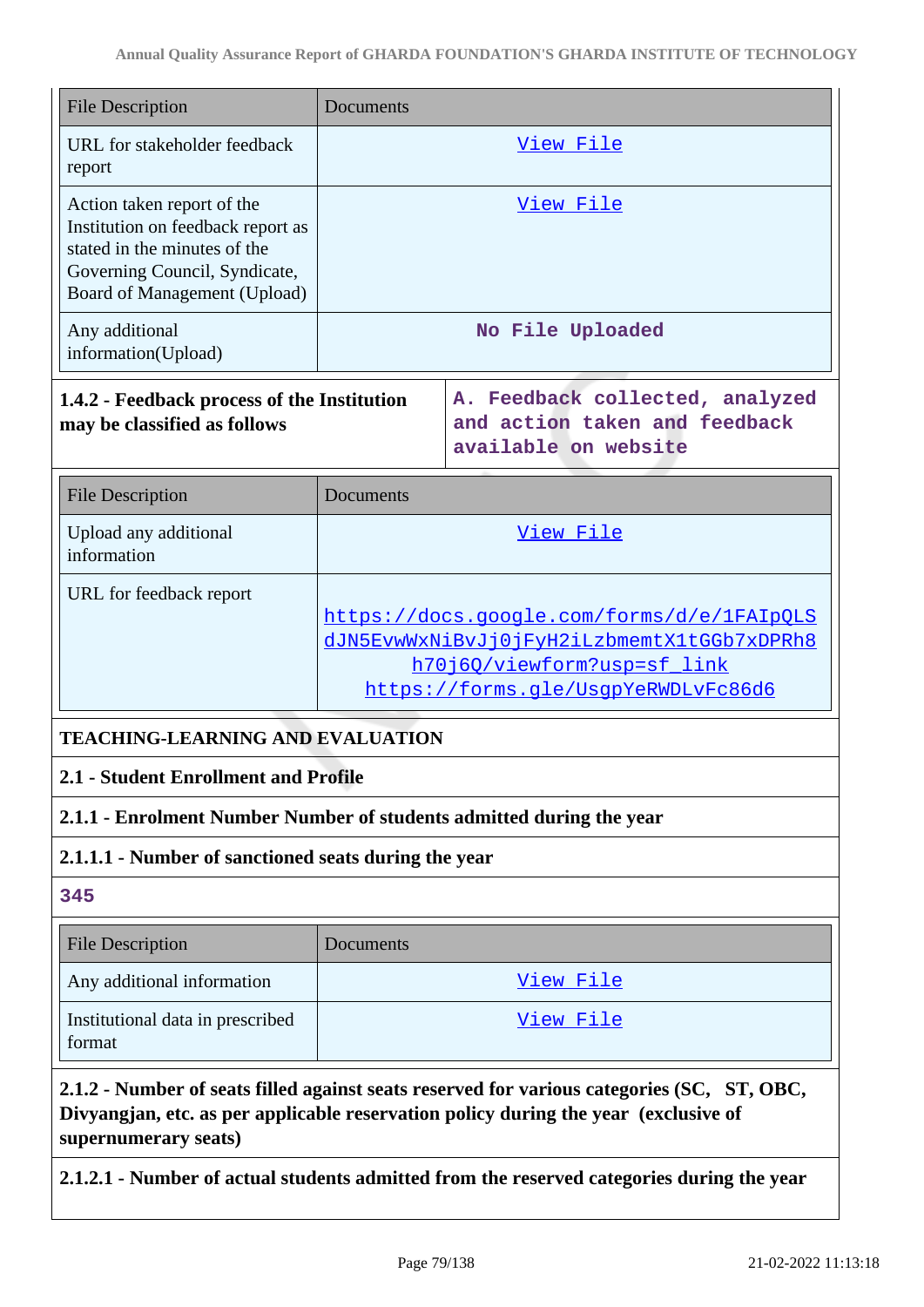| 107                                                                           |                                                                                                                                                                                                                                                                                                                                                                                                                                                                                                                                                                                                                                                                                                                                                                              |  |  |  |
|-------------------------------------------------------------------------------|------------------------------------------------------------------------------------------------------------------------------------------------------------------------------------------------------------------------------------------------------------------------------------------------------------------------------------------------------------------------------------------------------------------------------------------------------------------------------------------------------------------------------------------------------------------------------------------------------------------------------------------------------------------------------------------------------------------------------------------------------------------------------|--|--|--|
| <b>File Description</b><br>Documents                                          |                                                                                                                                                                                                                                                                                                                                                                                                                                                                                                                                                                                                                                                                                                                                                                              |  |  |  |
| Any additional information<br>No File Uploaded                                |                                                                                                                                                                                                                                                                                                                                                                                                                                                                                                                                                                                                                                                                                                                                                                              |  |  |  |
| Number of seats filled against<br>View File<br>seats reserved (Data Template) |                                                                                                                                                                                                                                                                                                                                                                                                                                                                                                                                                                                                                                                                                                                                                                              |  |  |  |
| 2.2 - Catering to Student Diversity                                           |                                                                                                                                                                                                                                                                                                                                                                                                                                                                                                                                                                                                                                                                                                                                                                              |  |  |  |
| Programmes for advanced learners and slow learners                            | 2.2.1 - The institution assesses the learning levels of the students and organizes special                                                                                                                                                                                                                                                                                                                                                                                                                                                                                                                                                                                                                                                                                   |  |  |  |
| Advanced learner                                                              | Performance of advanced and slow learners is monitored to assess<br>the improvement and progress in their academic performance.                                                                                                                                                                                                                                                                                                                                                                                                                                                                                                                                                                                                                                              |  |  |  |
| $\bullet$<br>competitions.<br>platforms.<br>increasing the competitiveness.   | At entry level, advanced and slow learners are identified<br>from performance in diagnostic test, performance and<br>punctuality during lectures/practical and observations of<br>course coordinators in first semester.<br>They are encouraged to appear for competitive examinations.<br>Lectures on advanced topics in their branches are arranged<br>with reputed professionals in the field.<br>Interaction with industrial and research expert is<br>facilitated through seminars, conferences, guest lectures,<br>They are motivated to study diverse technical topics; which<br>are in recent discussion on the global platform. They are<br>also encouraged to use this study, to present at different<br>. Outreach activities, industrial visits help students in |  |  |  |
| <b>Slow learner</b>                                                           |                                                                                                                                                                                                                                                                                                                                                                                                                                                                                                                                                                                                                                                                                                                                                                              |  |  |  |
| $\bullet$<br>basis.<br>$\bullet$ .<br>understand the content easily.          | . Teachers are available all the time through online or<br>offline mode for addressing the issues of slow learners.<br>They are encouraged to get clarified doubts from teachers.<br>Teacher repeatedly teaches the content as per requirement<br>of slow learners. Teacher informs the parents regarding<br>improvement in the performance of their ward on regular<br>Teacher uploads notes on E-learning resource centre to                                                                                                                                                                                                                                                                                                                                               |  |  |  |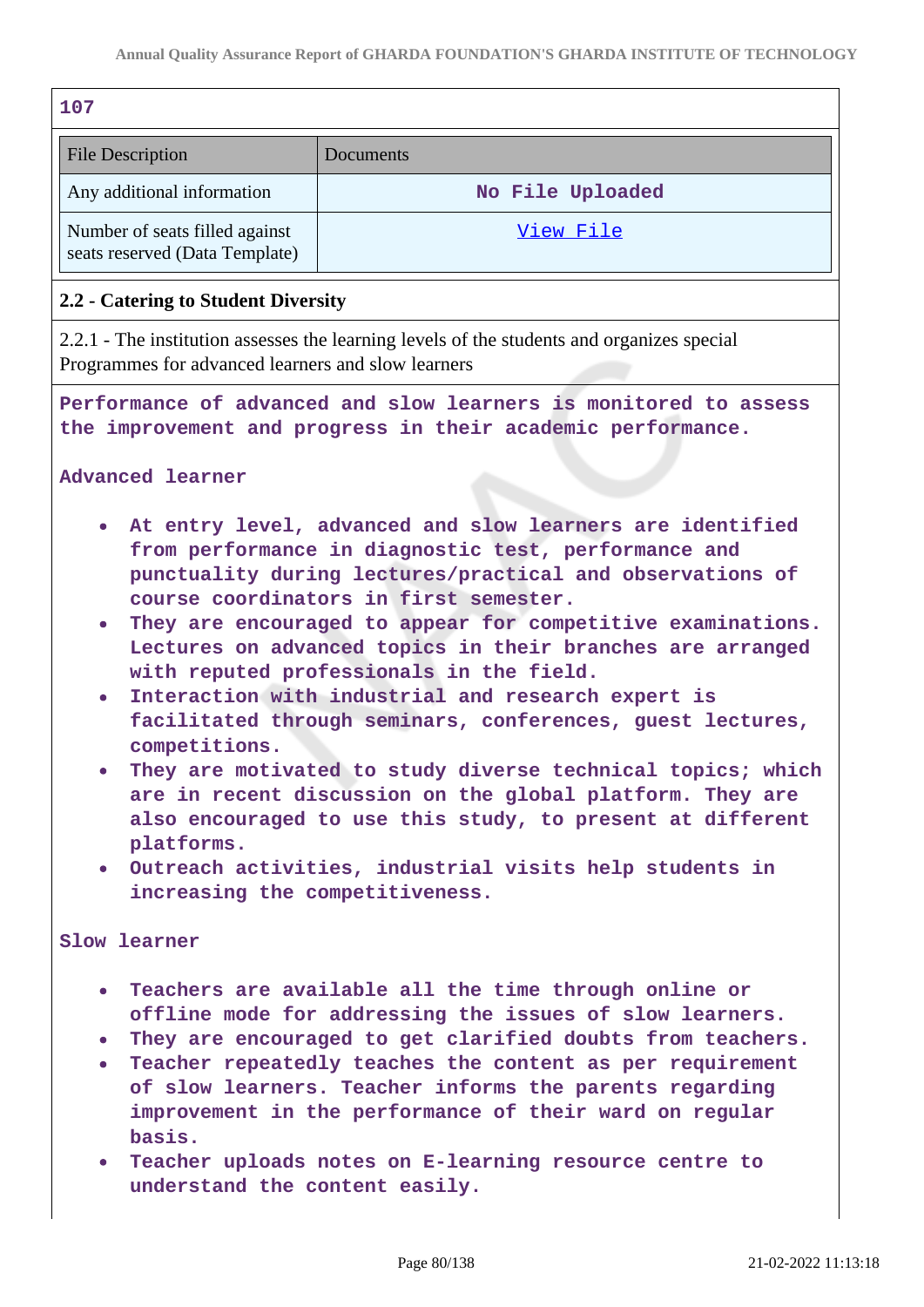# **Teachers sincerely take efforts to give personal attention to these students.**

| <b>File Description</b>              | Documents                                            |
|--------------------------------------|------------------------------------------------------|
| Link for additional Information      | https://sites.google.com/a/git-<br>india.edu.in/elrc |
| Upload any additional<br>information | View File                                            |

## **2.2.2 - Student- Full time teacher ratio (Data for the latest completed academic year)**

| Number of Students         |           | Number of Teachers |
|----------------------------|-----------|--------------------|
| 1086                       |           | 62                 |
| <b>File Description</b>    | Documents |                    |
| Any additional information |           | View File          |

#### **2.3 - Teaching- Learning Process**

2.3.1 - Student centric methods, such as experiential learning, participative learning and problem solving methodologies are used for enhancing learning experiences

**Experiential learning is facilitated through internships, industrial trainings, and industrial projects involving problem solving methods. These projects are based on industrial problems and hence increase problem solving abilities of the students. Participative learning through project and mini project work, participation in various conferences, seminars, and project meetings increase the interaction among students and staff. Students organize technical events including competitions based on problem solving, quiz competitions, paper presentations and excel in these activities.**

**In addition to this, collaborative learning includes the guest lectures, workshops, seminars by resources persons from eminent institutes and industries. It helps to gain industrial knowledge and facilitates sharing of valuable experience. Projects are allotted based on interest and inclination of the students towards certain area of interest or subject. Thorough understanding of the subject is ensured during practical. Participative learning is ensured through project review meetings where students can interact on specific topics and exchange their work/knowledge with each other and with teachers.**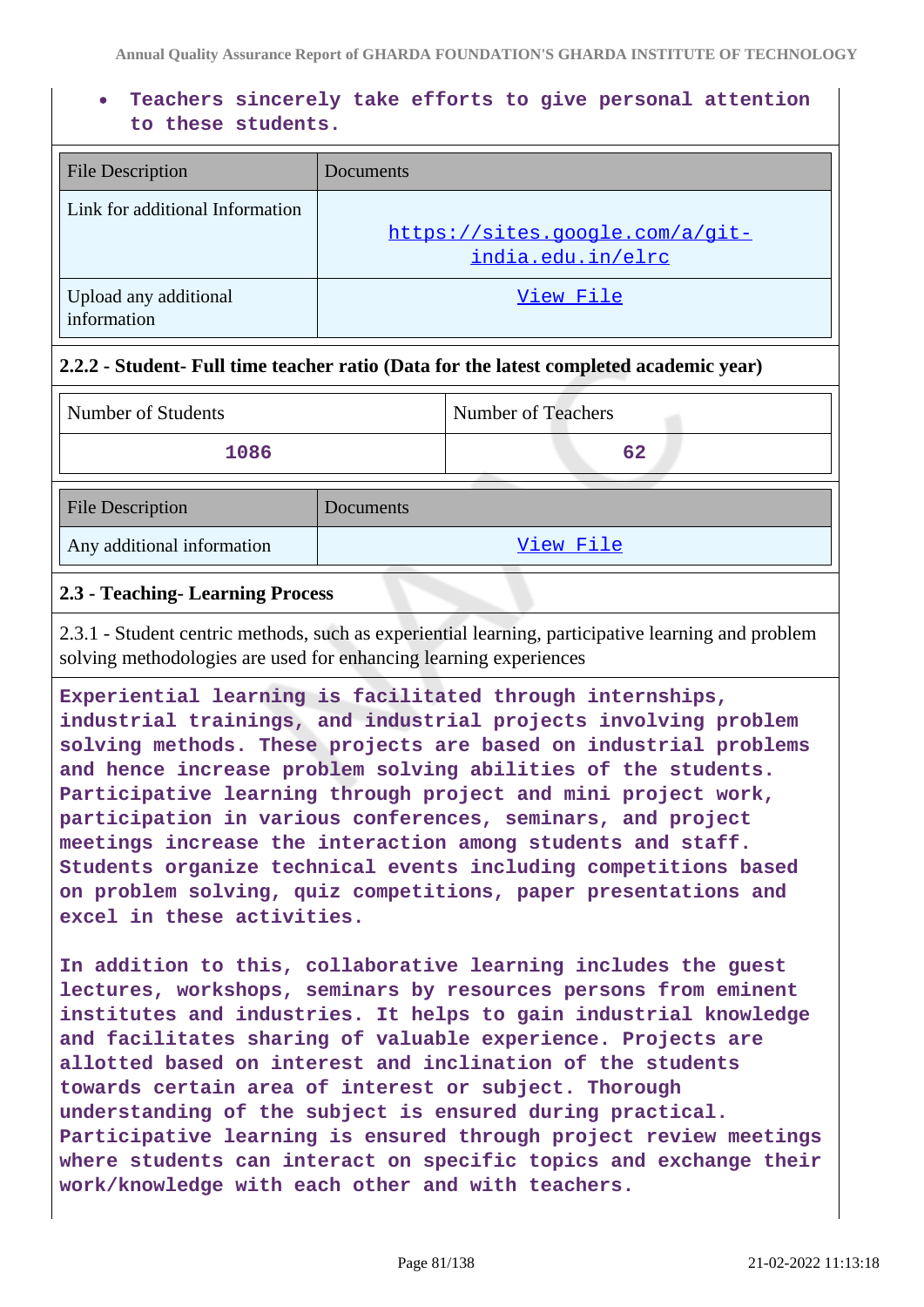**Mini projects are allotted to the students of second year to ensure continuous experiential learning. The project topics are based on innovative ideas and methodologies. Also, many projects based on the environmental issues, water reuse and recycling and other sustainable practices are carried out by the students. College promotes activities of professional associations which enhance participative learning.**

| <b>File Description</b>              | Documents                                                                              |
|--------------------------------------|----------------------------------------------------------------------------------------|
| Upload any additional<br>information | View File                                                                              |
| Link for additional information      | https://drive.google.com/file/d/1N-apsPTUe<br>YHaY PJAzhb8Rb2KLq0TNDl/view?usp=sharinq |

2.3.2 - Teachers use ICT enabled tools for effective teaching-learning process. Write description in maximum of 200 words

- **Teachers use and share online tools like video links to their and other expert lectures. All the lectures are recorded and made available to the students through ELRC (E-Learning Resource Centre) platform during the lockdown period.**
- **Online platforms are used to conducts quizzes and tests.**
- **For absent student's links for the lectures are provided.**
- **E learning is facilitated through the e learning platforms.**
- **Teachers and teachers participate in online courses of NPTEL, SWAYAM, and Coursera etc.**
- **Advanced Information and communication technologiesare promoted by providing and maintaining internet and Wi-Fi facilities in the campus.**
- **E-books, e journals are made available in central library.**
- **The institute is equipped with ICT based classrooms (18), Multimedia Hall (1), Seminar Hall (1), Conference Hall (1) and Auditorium (1) for effective use in teaching learning process. These sections have the facilities like; Smartboard, LCD Projector, LAN, Wi-Fi, Amplifier, Mixer, Mike and Speaker set wherever required.**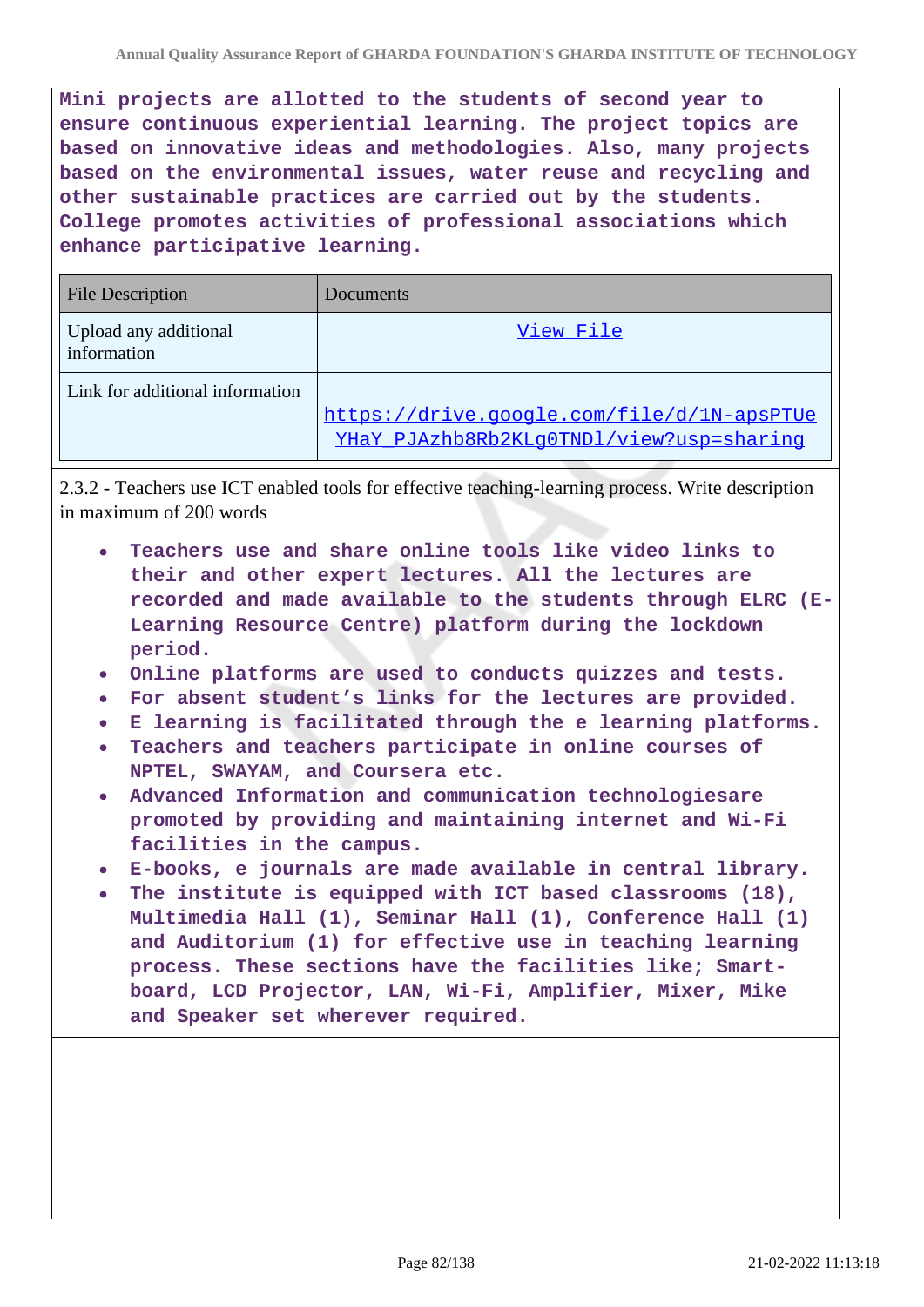| <b>File Description</b>                                                                                     | Documents                                            |
|-------------------------------------------------------------------------------------------------------------|------------------------------------------------------|
| Upload any additional<br>information                                                                        | View File                                            |
| Provide link for webpage<br>describing the ICT enabled<br>tools for effective teaching-<br>learning process | https://sites.google.com/a/git-<br>india.edu.in/elrc |

# **2.3.3 - Ratio of mentor to students for academic and other related issues (Data for the latest completed academic year )**

# **2.3.3.1 - Number of mentors**

## **53**

| <b>File Description</b>                                                   | Documents |
|---------------------------------------------------------------------------|-----------|
| Upload, number of students<br>enrolled and full time teachers<br>on roll. | View File |
| Circulars pertaining to<br>assigning mentors to mentees                   | View File |
| mentor/mentee ratio                                                       | View File |

# **2.4 - Teacher Profile and Quality**

# **2.4.1 - Number of full time teachers against sanctioned posts during the year**

**62**

| <b>File Description</b>                                                   | Documents        |
|---------------------------------------------------------------------------|------------------|
| Full time teachers and<br>sanctioned posts for year (Data<br>Template)    | View File        |
| Any additional information                                                | No File Uploaded |
| List of the faculty members<br>authenticated by the Head of<br><b>HEI</b> | View File        |

**2.4.2 - Number of full time teachers with Ph. D. / D.M. / M.Ch. /D.N.B Superspeciality / D.Sc. / D.Litt. during the year (consider only highest degree for count)**

**2.4.2.1 - Number of full time teachers with Ph. D. / D.M. / M.Ch. /D.N.C Superspeciality / D.Sc. / D.Litt. during the year**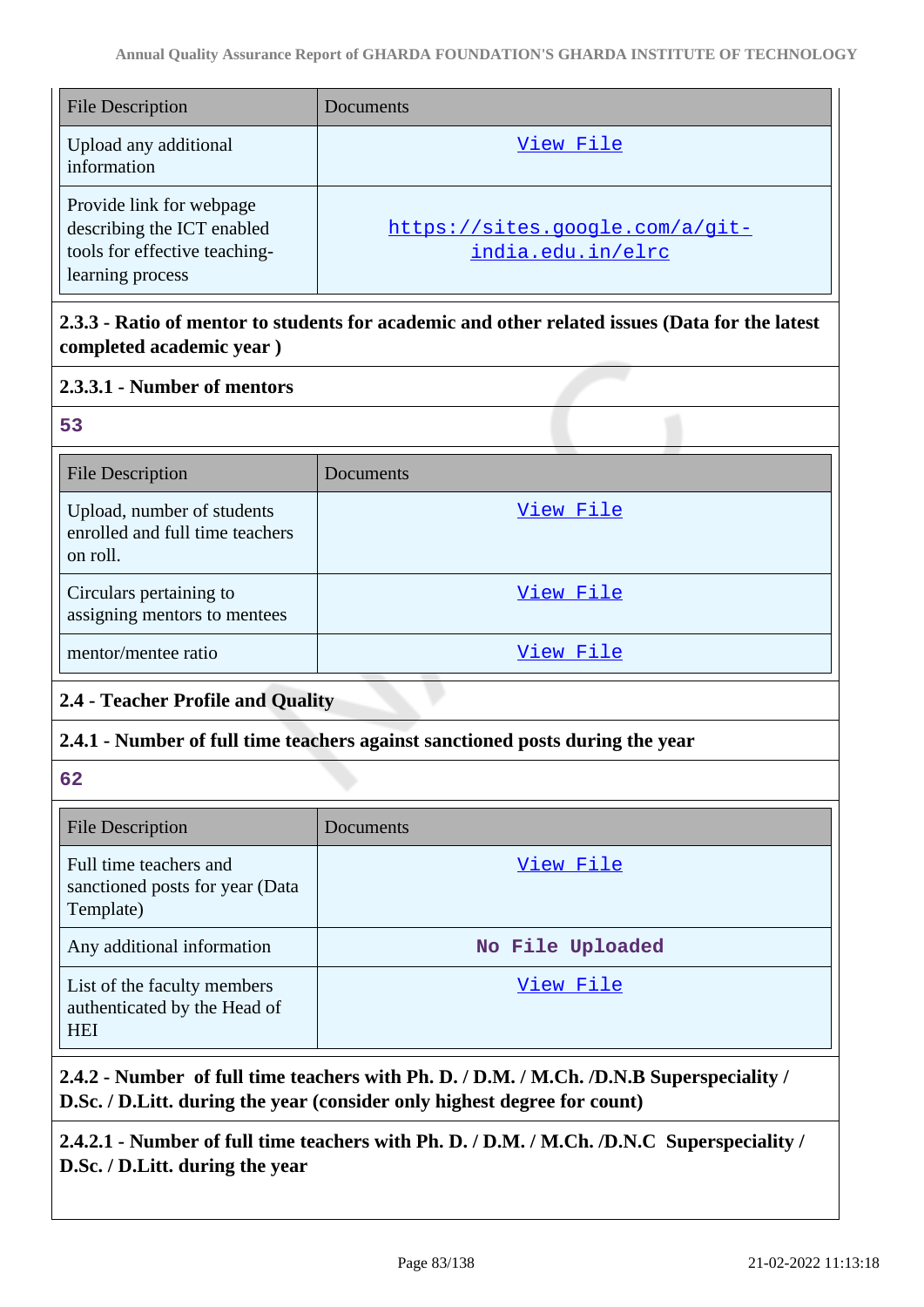| 18                                                                                                                                                                                |           |
|-----------------------------------------------------------------------------------------------------------------------------------------------------------------------------------|-----------|
| <b>File Description</b>                                                                                                                                                           | Documents |
| Any additional information                                                                                                                                                        | View File |
| List of number of full time<br>teachers with Ph. D. / D.M. /<br>M.Ch./ D.N.B Super specialty /<br>D.Sc. / D.Litt. and number of<br>full time teachers for year (Data<br>Template) | View File |

# **2.4.3 - Number of years of teaching experience of full time teachers in the same institution (Data for the latest completed academic year)**

#### **2.4.3.1 - Total experience of full-time teachers**

#### **576**

| <b>File Description</b>                                                                                 | Documents        |
|---------------------------------------------------------------------------------------------------------|------------------|
| Any additional information                                                                              | No File Uploaded |
| List of Teachers including their<br>PAN, designation, dept. and<br>experience details(Data<br>Template) | View File        |

## **2.5 - Evaluation Process and Reforms**

2.5.1 - Mechanism of internal assessment is transparent and robust in terms of frequency and mode. Write description within 200 words.

**Continuous internal evaluation (CIE) has been adopted by the institute to assess all facets of students' progress. Students are made aware of the evaluation process through the orientation programmes at the beginning of the semester. The planned dates of various academic sessions have been declared through academic calendar prior to the commencement of it. The schedule and mechanism of internal assessment tests has been prepared as per the university guidelines and same is communicated to students well in advance.**

**CIE has been parted into three different heads of evaluation i. e. evaluation of theory, Practical and/or Oral and Project works. For theory subjects; internal theory examinations have been conducted twice in a semester before the commencement of University Theory examination and assessment of the same has been completed within 7 days by course coordinator/s. The evaluation**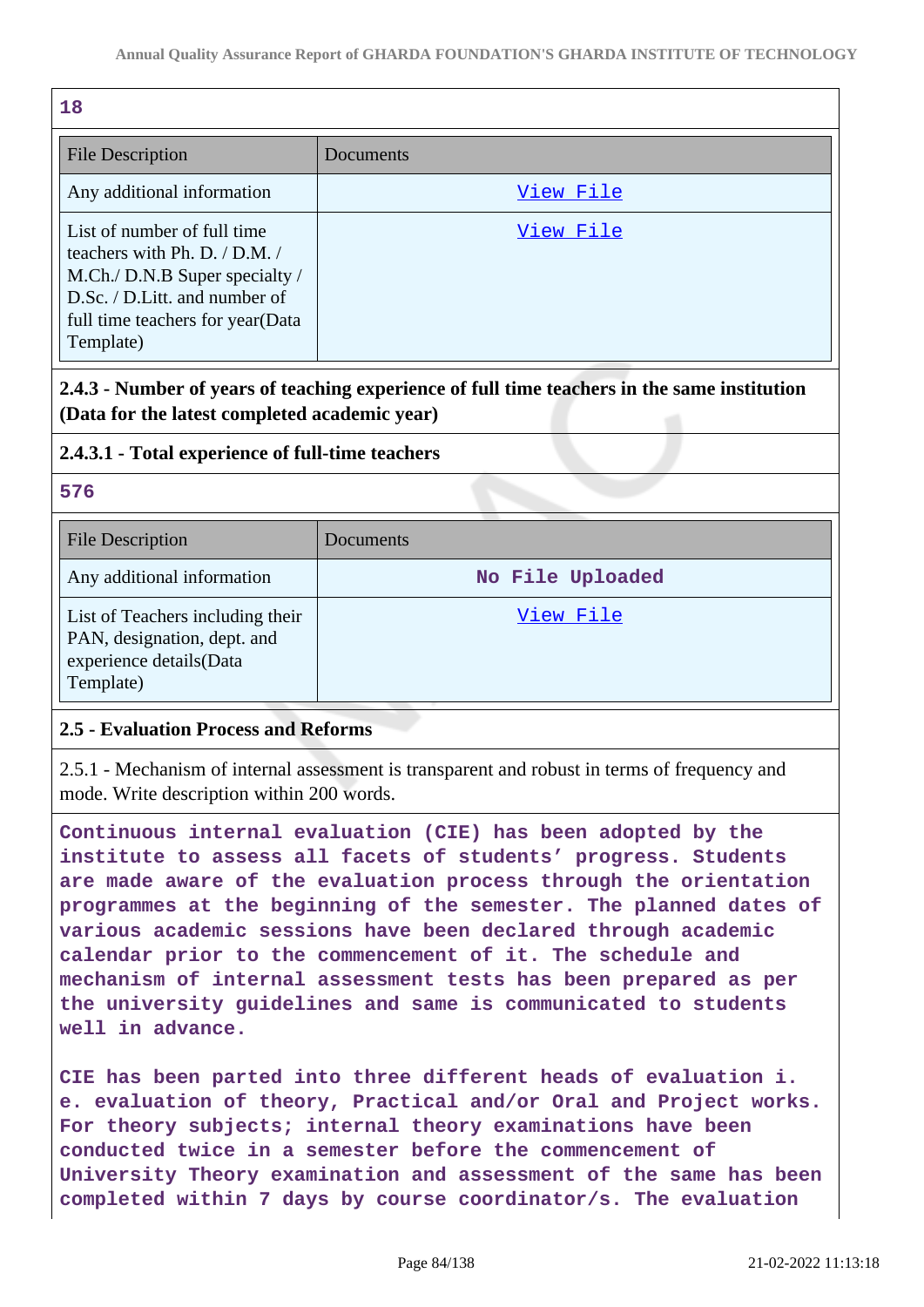**of Practical/Oral and Project works has been conducted at the end of the semester by internal and/or external examiners respectively. Under the project work; students have been divided into groups of 3 to 4 each. The evaluation of the same has been coordinated by project coordinator/s. The whole evaluation mechanism has been supervised and controlled by departmental examination coordinators headed by Controller of Examination at central level.**

| <b>File Description</b>         | Documents |
|---------------------------------|-----------|
| Any additional information      | View File |
| Link for additional information |           |
|                                 | NIL       |

2.5.2 - Mechanism to deal with internal examination related grievances is transparent, time- bound and efficient

**As per university norms; various methods regarding internal examination grievance redressal have been implemented.**

**To avoid unfair means in the Internal Assessment I and II; the institute has the provision of active and vigilant Internal Squad which includes five senior faculty members. All the students have been monitored by the squad. The Unfair Means Committee has been appointed to take care of the unfair means. Along with all the procedures, students have following rights in line with the internal examination related grievances:**

- **1. Right to apply verification of answer book**
- **2. Right to apply for verification with photocopy of answer book**
- **3. Right to apply for Revaluation of answer book**

**In view of the right for verification with photocopy of answer book; the application is made available at examination cell, which should be duly filled and signed by applicant is to be submitted Chief Conductor within 7 days (both days inclusive) from the date of declaration of general result of the respective course.**

**In the view of application received from students regarding 'Revaluation of the answer book'; Chief Conductor appoints the panel of external examiners. The panel revaluates the answer book and submits marks to examination Cell accordingly. The same process has been carried out within 15 days.**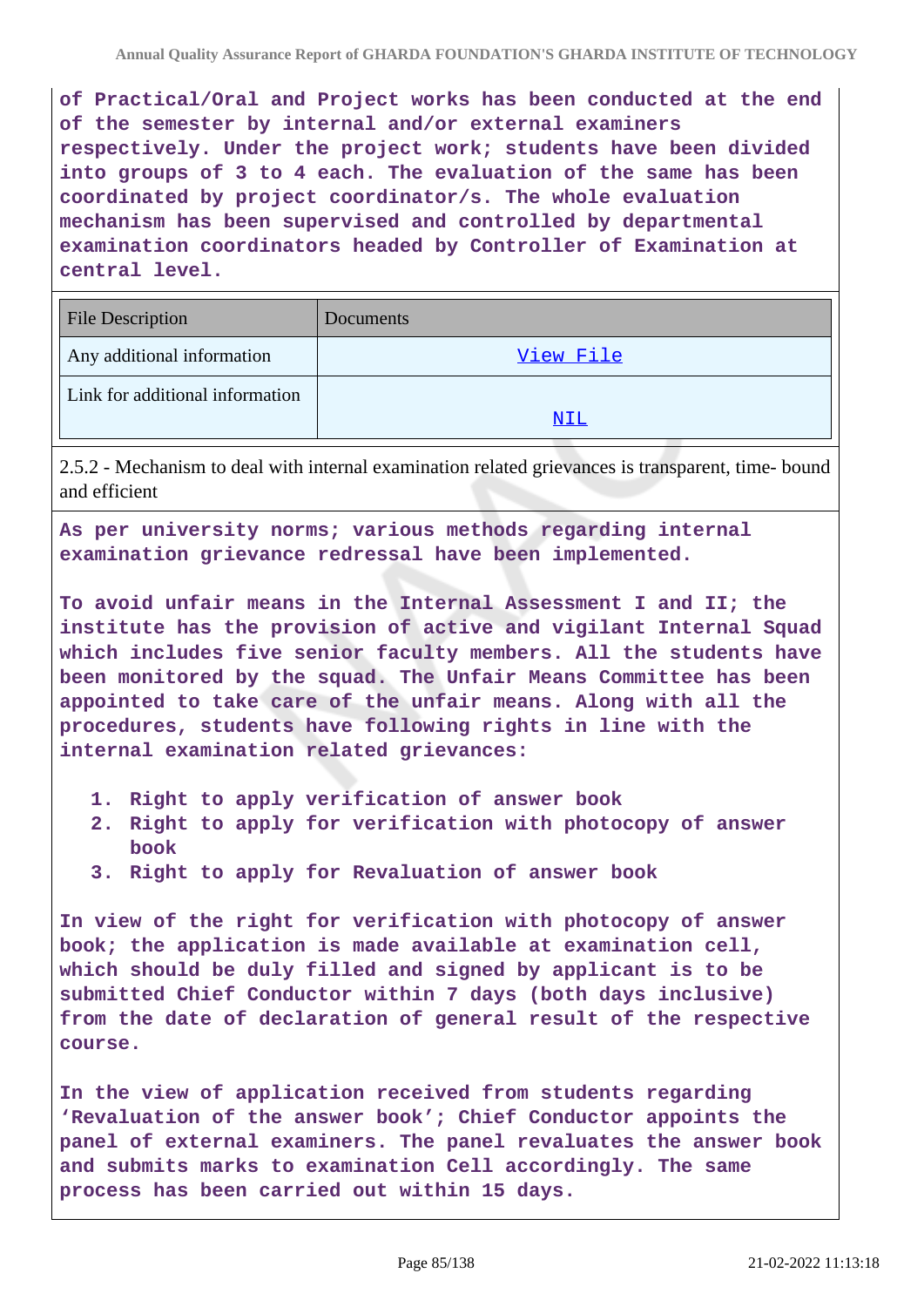| <b>File Description</b>         | Documents |
|---------------------------------|-----------|
| Any additional information      | View File |
| Link for additional information | NIL       |

#### **2.6 - Student Performance and Learning Outcomes**

2.6.1 - Teachers and students are aware of the stated Programme and course outcomes of the Programmes offered by the institution.

**In strict compliance with the objectives of Outcome Based Education (OBE), the Program Outcomes (POs), Program Specific Outcomes (PSOs) and Course Outcomes (COs) are framed by the departments offering the concerned program after rigorous consultation with all faculty. After attainment of consensus, the same are widely propagated and publicized through various means such as display and/or communication specified as:**

- **Website**
- **Class rooms**
- **Laboratories**
- **Student Induction Programmes**
- **E Learning Resource Centre**
- **Faculty meetings**
- **Faculty Course Files**
- **Laboratory Manual**

**While addressing the students, the HODs create awareness on POs, PSOs and COs. The faculty members, course coordinators, programme coordinators also inform the students and create awareness and emphasize the need to attain the outcomes.**

**Course outcomes (COs) are direct statements that describe the essential and enduring disciplinary knowledge, abilities that students should possess and the depth of learning that is expected upon completion of a course. They are clearly specified and communicated during the lecture hours.**

**The Course Outcomes are prepared by the course coordinator by discussing with senior faculty while referring to syllabus. Finally, they are discussed in the concerned department's meeting course-wise and approved.**

**Program Outcomes (POs) are broad statements that describe the professional accomplishments which the program aims at, and these**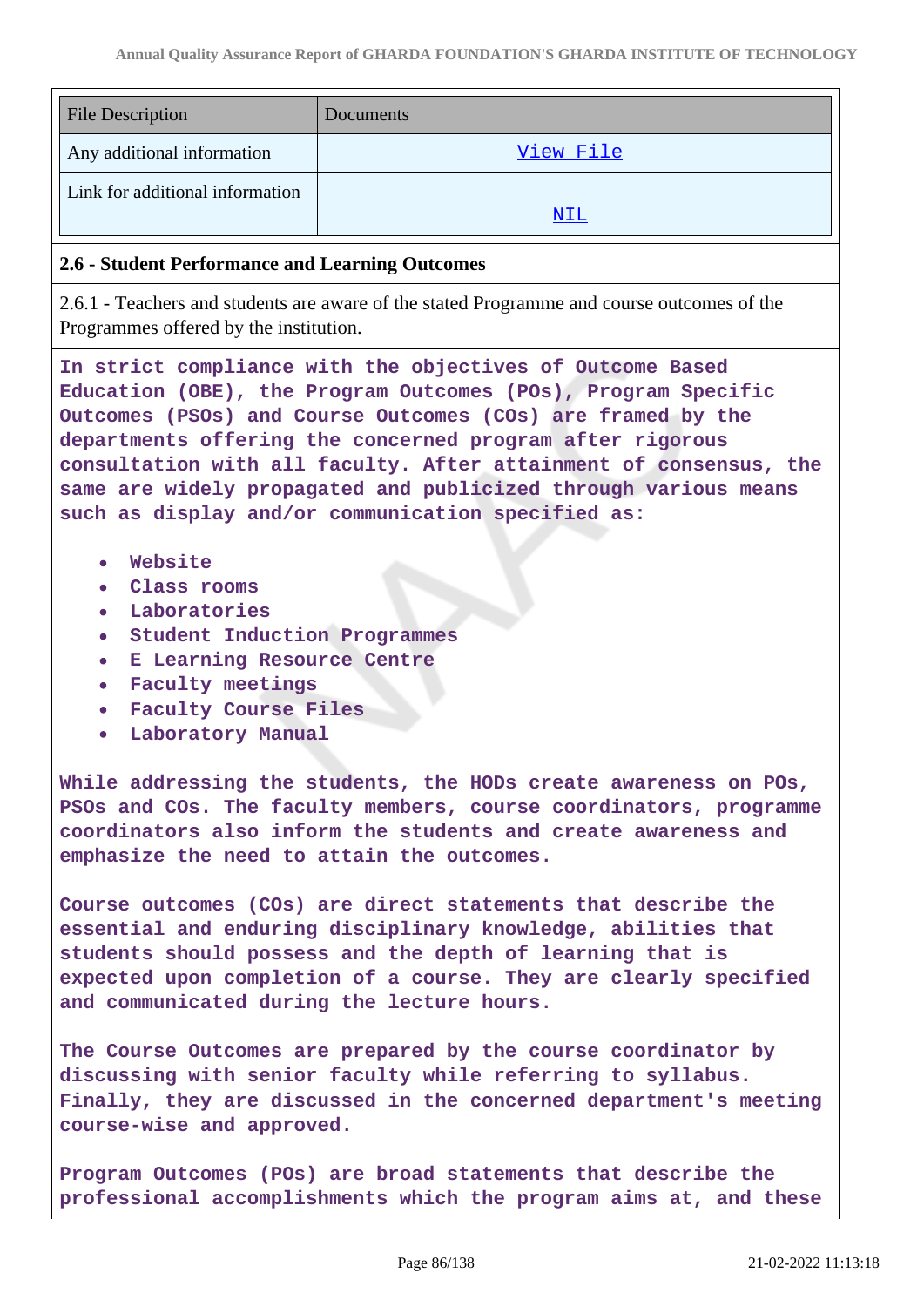**are to be attained by the students by the time they complete the program. POs incorporate many areas of inter-related knowledge, skills and personality traits that are to be acquired by the students during their graduation.**

**Program specific outcomes (PSOs) are the specific skill requirements and accomplishments to be fulfilled by the students at micro level and by the end of the program. The Programme Coordinators/HODs prepare the PSOs, usually two to four in number, in consultation with faculty.**

| <b>File Description</b>                                 | Documents                                                       |
|---------------------------------------------------------|-----------------------------------------------------------------|
| Upload any additional<br>information                    | No File Uploaded                                                |
| Paste link for Additional<br>information                | http://qit-india.edu.in/qit/pdf/IQAC/CO%20<br>&%20P0%202020.pdf |
| Upload COs for all courses<br>(exemplars from Glossary) | View File                                                       |

2.6.2 - Attainment of Programme outcomes and course outcomes are evaluated by the institution.

**Each course has a defined set of course outcomes and corresponding evaluation criteria. The course outcomes are mapped to the program outcomes which are used to provide the quantitative measurement of how well the program outcomes are achieved. The performance of the students in the examinations during the semester in each course is used to compute the level of attainment of the POs and PSOs through the mapping of questions to COs and COs to POs and PSOs. CO-PO & PSO mapping for all the courses in the program is prepared by the program coordinator in consultation with other faculty members.**

#### **CO Attainment**

**Assessment methods include direct and indirect methods. The process of course outcome assessment by direct method is based on mid examinations, semester end examination. Each question in mid/semester end/assignment/quiz is tagged to the corresponding CO and the overall attainment of that CO is based on average mark set as target for final attainment.**

**1. Internal Testsare conducted twice a semester and each of them covers the evaluation of the entire relevant COs attainment.**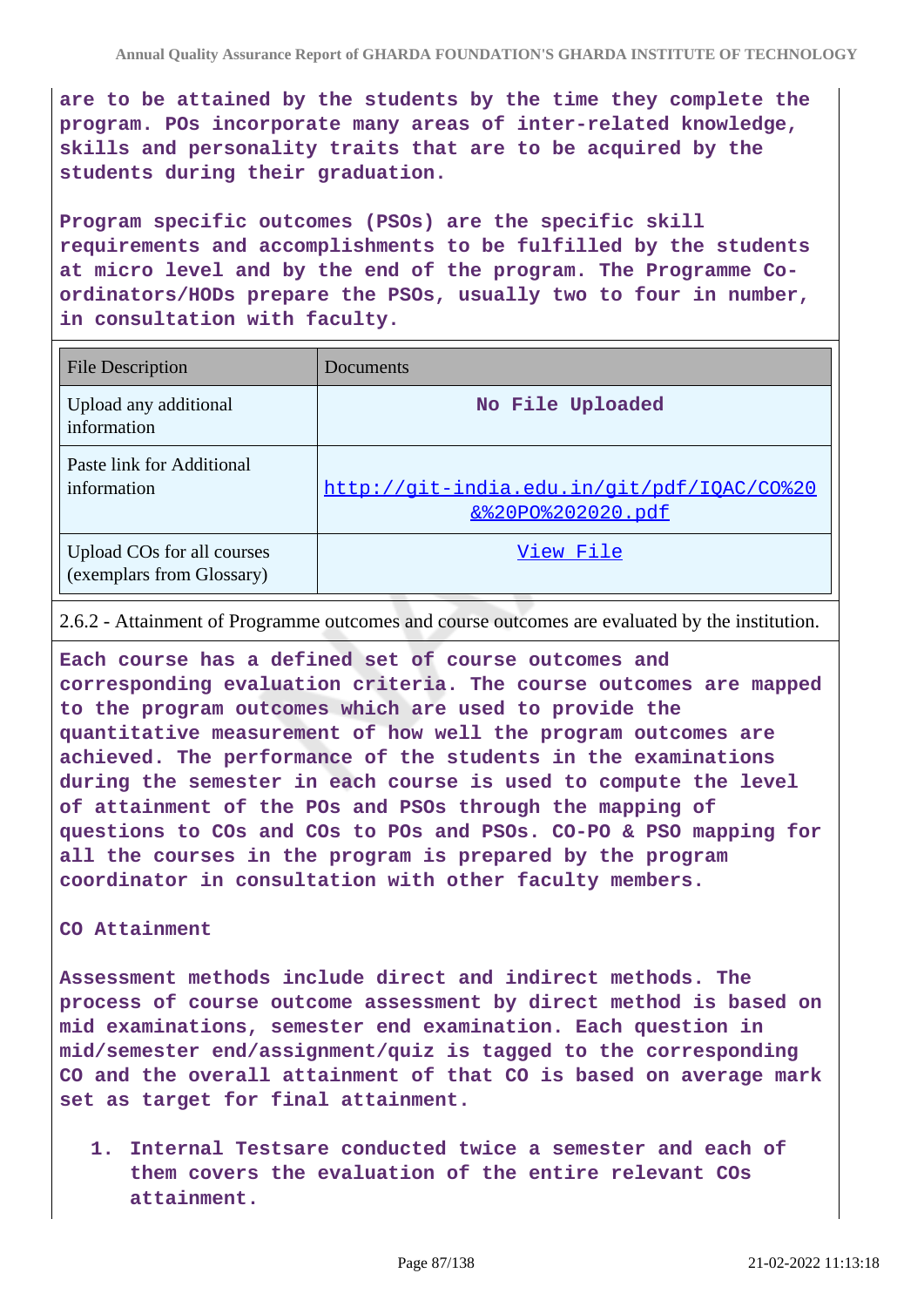**2. End Semester Examinationis based on descriptive and MCQ, and a metric for assessing whether the entire COs are attained.**

**The indirect assessment is done through the Course Exit Survey.**

#### **Rubrics**

**Rubrics are formulated for the assessment of Laboratory, Mini Project, Major Project, Seminar and Internship courses. The attainment of Course Outcomes of all courses with respect to set attainment levels are given under.**

**The attainment of each CO is computed by setting the target. The COs of each course is mapped to POs & PSOs with weightages of 3 to 1.**

| <b>File Description</b>                  | Documents                                                                  |
|------------------------------------------|----------------------------------------------------------------------------|
| Upload any additional<br>information     | View File                                                                  |
| Paste link for Additional<br>information | http://git-india.edu.in/git/pdf/IOAC/CO%20<br><u>&amp;%20P0%202020.pdf</u> |

## **2.6.3 - Pass percentage of Students during the year**

**2.6.3.1 - Total number of final year students who passed the university examination during the year**

#### **301**

| <b>File Description</b>                                                                                                     | Documents                                                                              |
|-----------------------------------------------------------------------------------------------------------------------------|----------------------------------------------------------------------------------------|
| Upload list of Programmes and<br>number of students passed and<br>appeared in the final year<br>examination (Data Template) | View File                                                                              |
| Upload any additional<br>information                                                                                        | View File                                                                              |
| Paste link for the annual report                                                                                            | https://drive.google.com/file/d/1FZBpZpN1f<br>8zUE-UEhmOmAsniso2TkHYy/view?usp=sharing |

#### **2.7 - Student Satisfaction Survey**

**2.7.1 - Student Satisfaction Survey (SSS) on overall institutional performance (Institution**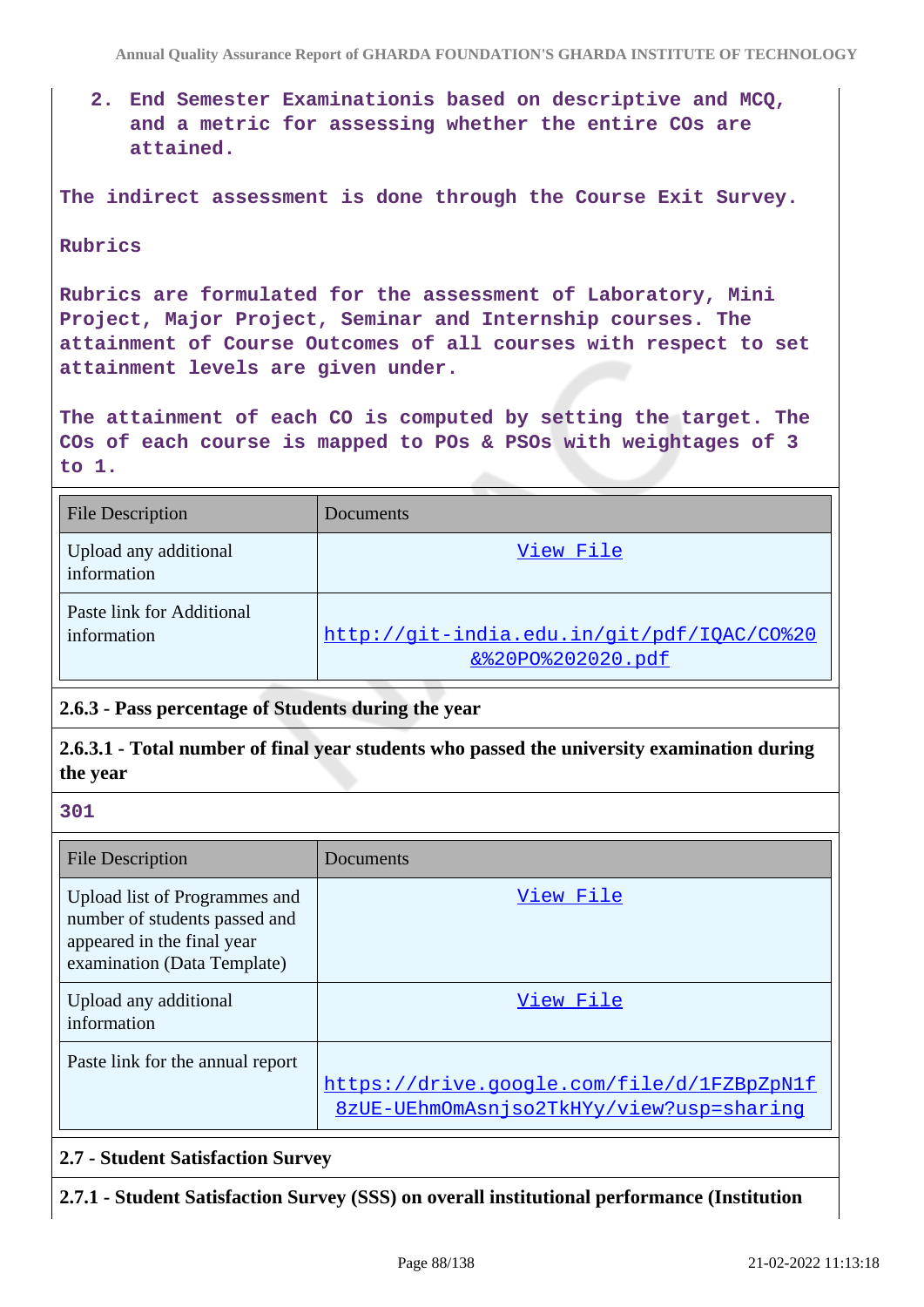## **may design its own questionnaire) (results and details need to be provided as a weblink)**

<http://git-india.edu.in/git/pdf/SSSA.pdf>

# **RESEARCH, INNOVATIONS AND EXTENSION**

**3.1 - Resource Mobilization for Research**

**3.1.1 - Grants received from Government and non-governmental agencies for research projects / endowments in the institution during the year (INR in Lakhs)**

**3.1.1.1 - Total Grants from Government and non-governmental agencies for research projects / endowments in the institution during the year (INR in Lakhs)**

**0.75**

| <b>File Description</b>                                                               | Documents        |
|---------------------------------------------------------------------------------------|------------------|
| Any additional information                                                            | No File Uploaded |
| e-copies of the grant award<br>letters for sponsored research<br>projects /endowments | View File        |
| List of endowments / projects<br>with details of grants(Data<br>Template)             | View File        |

**3.1.2 - Number of departments having Research projects funded by government and non government agencies during the year**

**3.1.2.1 - Number of departments having Research projects funded by government and nongovernment agencies during the year**

**02**

| <b>File Description</b>                                          | Documents         |
|------------------------------------------------------------------|-------------------|
| List of research projects and<br>funding details (Data Template) | View File         |
| Any additional information                                       | No File Uploaded  |
| Supporting document from<br><b>Funding Agency</b>                | View File         |
| Paste link to funding agency<br>website                          | https://mu.ac.in/ |

**3.1.3 - Number of Seminars/conferences/workshops conducted by the institution during the year**

**3.1.3.1 - Total number of Seminars/conferences/workshops conducted by the institution**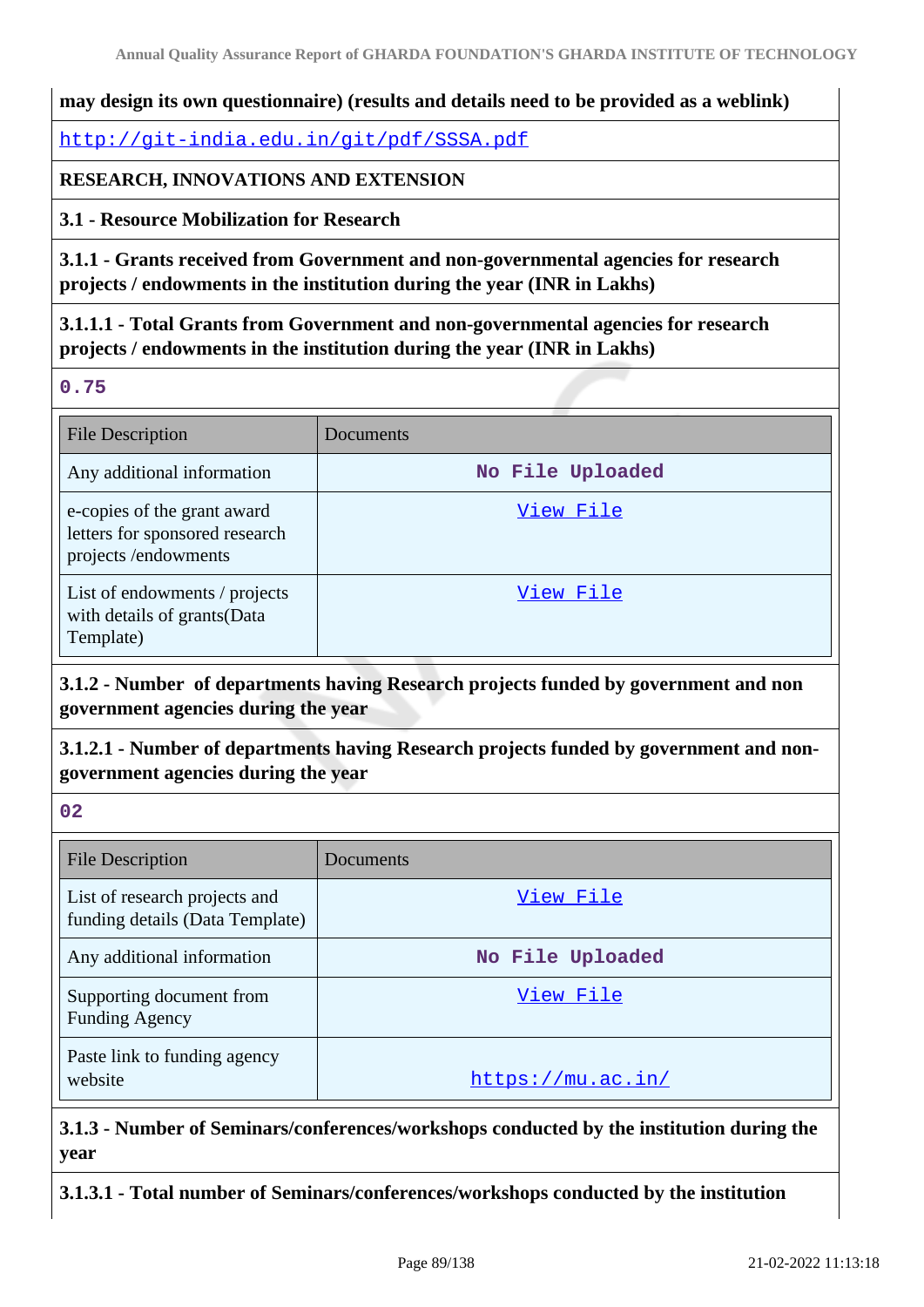# **during the year 19** File Description Documents Report of the event  $\frac{View \text{ File}}{V1}$ Any additional information **No File Uploaded** List of workshops/seminars during last 5 years (Data Template) [View File](https://assessmentonline.naac.gov.in/storage/app/public/aqar/15201/15201_31_69.xlsx?1645422186)

# **3.2 - Research Publications and Awards**

**3.2.1 - Number of papers published per teacher in the Journals notified on UGC website during the year**

**3.2.1.1 - Number of research papers in the Journals notified on UGC website during the year**

#### **16**

| <b>File Description</b>                                                                                     | Documents        |
|-------------------------------------------------------------------------------------------------------------|------------------|
| Any additional information                                                                                  | No File Uploaded |
| List of research papers by title,<br>author, department, name and<br>year of publication (Data<br>Template) | View File        |

**3.2.2 - Number of books and chapters in edited volumes/books published and papers published in national/ international conference proceedings per teacher during the year**

**3.2.2.1 - Total number of books and chapters in edited volumes/books published and papers in national/ international conference proceedings during the year**

## **2 Books and 9 Papers**

| File Description                                                             | Documents        |
|------------------------------------------------------------------------------|------------------|
| Any additional information                                                   | No File Uploaded |
| List books and chapters edited<br>volumes/books published (Data<br>Template) | View File        |

# **3.3 - Extension Activities**

3.3.1 - Extension activities are carried out in the neighborhood community, sensitizing students to social issues, for their holistic development, and impact thereof during the year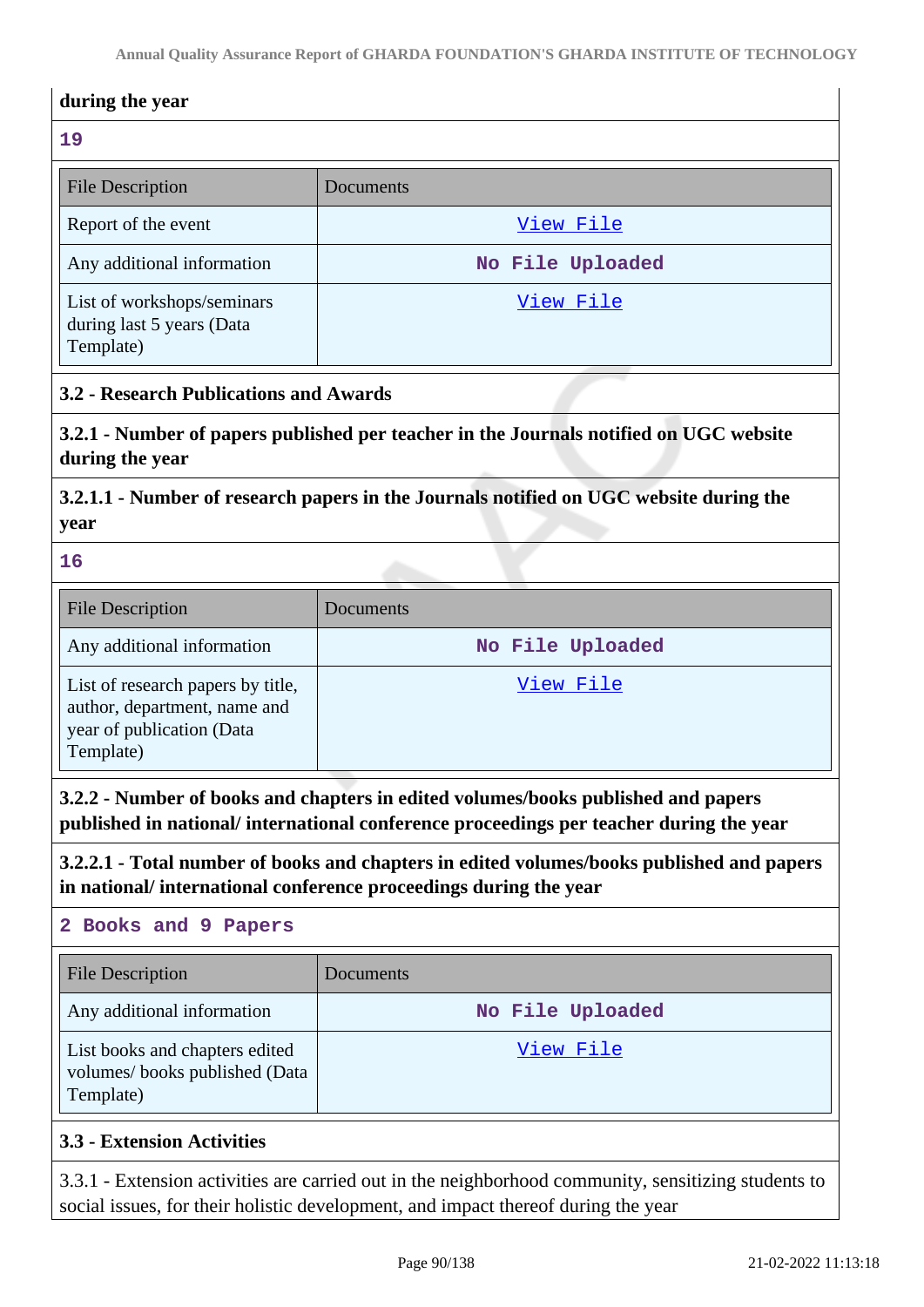**NSS unit of the institute has organised various activities in line with the awareness of Covid 19 and vaccination process. For the same, the 'Quiz on Corona Awareness' has been organized along with it the online session on the Use of 'Arogya Setu App' has been delivered by the students. All the students have started to use the app and also their parents were given the same information and tried to create their awareness. The students have great sensitivity regarding the poor people from slum area. During lockdown period, students have visited certain slum areas and offered food and other required help to such people at Mahad Bus Stand (Dist: Raigad).**

**During the flood conditions occurred at Chiplun (Dist: Ratnagiri), NSS unit distributed food packets and flood relief material including routine things in the flood affected areas of Chiplun region. Through such activities students came to know the importance of helping hands and developed their sensitivity for the same.**

**In Konkan region the problem of water storage in summer is the main social obstacle. To provide the solution within less expense, the students of the Department of Civil Engineering have constructed Water Tank by the 'Use of Ferrocement Technology' at Anari (storage capacity: 25000 Litters) and Kalambaste villages (Dist: Ratnagiri) (storage capacity: 15000 Litters) in collaboration with Jalvardhini Pratishthan NGO, Mumbai. Around 1200 people are facilitated with the provision of drinking water in their area.**

**Through such activities, the problem solving approach among the students has been developed. And the experience definitely helps them to bridge the gap between practical and theoretical knowledge and to widen the social consciousness with holistic maturity of the students.**

| <b>File Description</b>                  | Documents                    |
|------------------------------------------|------------------------------|
| Paste link for additional<br>information | https://youtu.be/hFRQi55cUNI |
| Upload any additional<br>information     | View File                    |

**3.3.2 - Number of awards and recognitions received for extension activities from government / government recognized bodies during the year**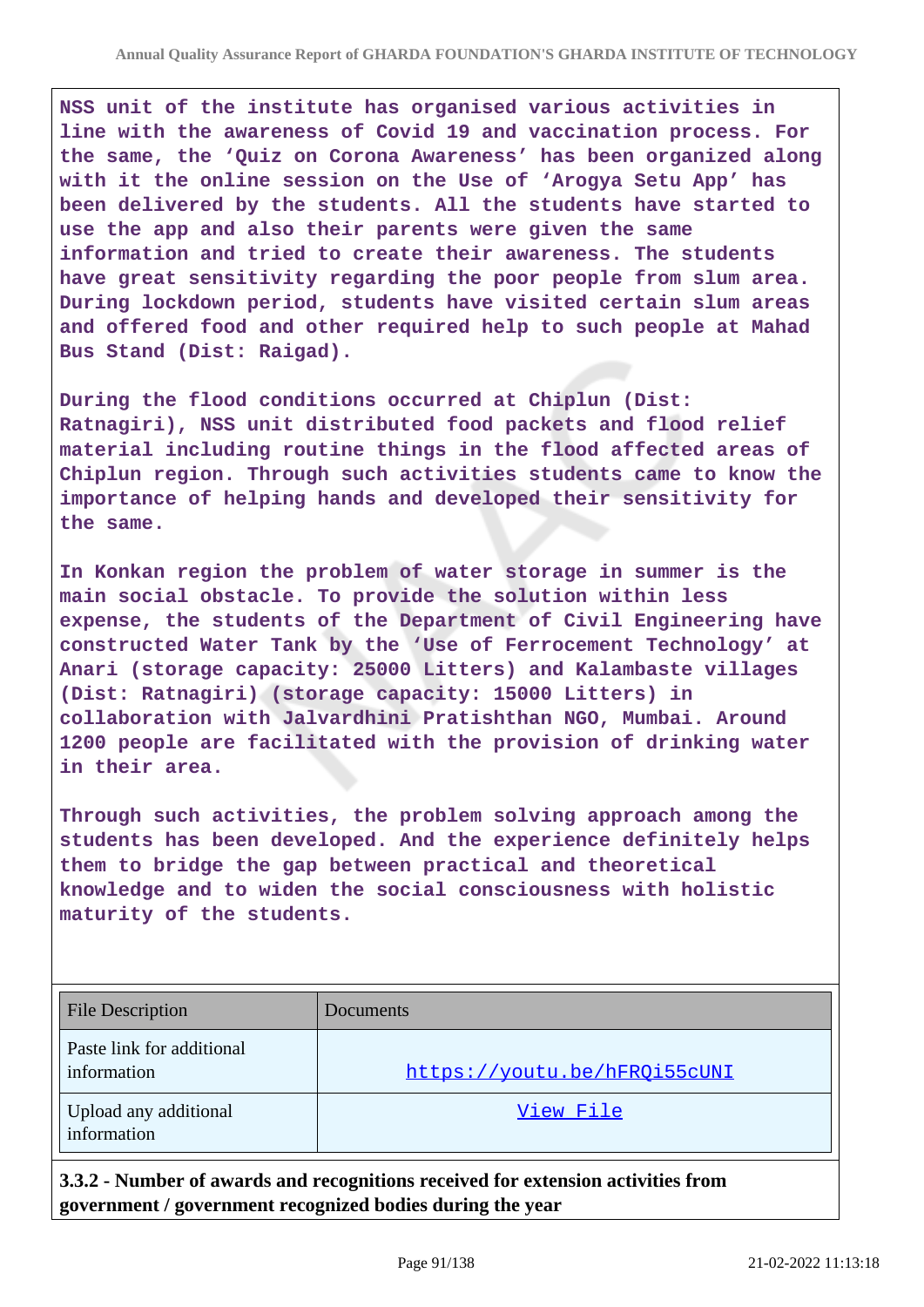# **3.3.2.1 - Total number of awards and recognition received for extension activities from Government/ government recognized bodies during the year**

**06**

| <b>File Description</b>                                                       | Documents        |
|-------------------------------------------------------------------------------|------------------|
| Any additional information                                                    | No File Uploaded |
| Number of awards for extension<br>activities in last 5 year(Data<br>Template) | View File        |
| e-copy of the award letters                                                   | View File        |

**3.3.3 - Number of extension and outreach programs conducted by the institution through NSS/NCC/Red cross/YRC etc., ( including the programmes such as Swachh Bharat, AIDS awareness, Gender issues etc. and/or those organized in collaboration with industry, community and NGOs ) during the year**

**3.3.3.1 - Number of extension and outreach Programs conducted in collaboration with industry, community and Non- Government Organizations through NSS/ NCC/ Red Cross/ YRC etc., during the year**

**28**

| <b>File Description</b>                                                                                                          | Documents        |
|----------------------------------------------------------------------------------------------------------------------------------|------------------|
| Reports of the event organized                                                                                                   | View File        |
| Any additional information                                                                                                       | No File Uploaded |
| Number of extension and<br>outreach Programmes<br>conducted with industry,<br>community etc for the last year<br>(Data Template) | View File        |

**3.3.4 - Number of students participating in extension activities at 3.3.3. above during the year**

**3.3.4.1 - Total number of Students participating in extension activities conducted in collaboration with industry, community and Non- Government Organizations through NSS/ NCC/ Red Cross/ YRC etc., during the year**

**1897**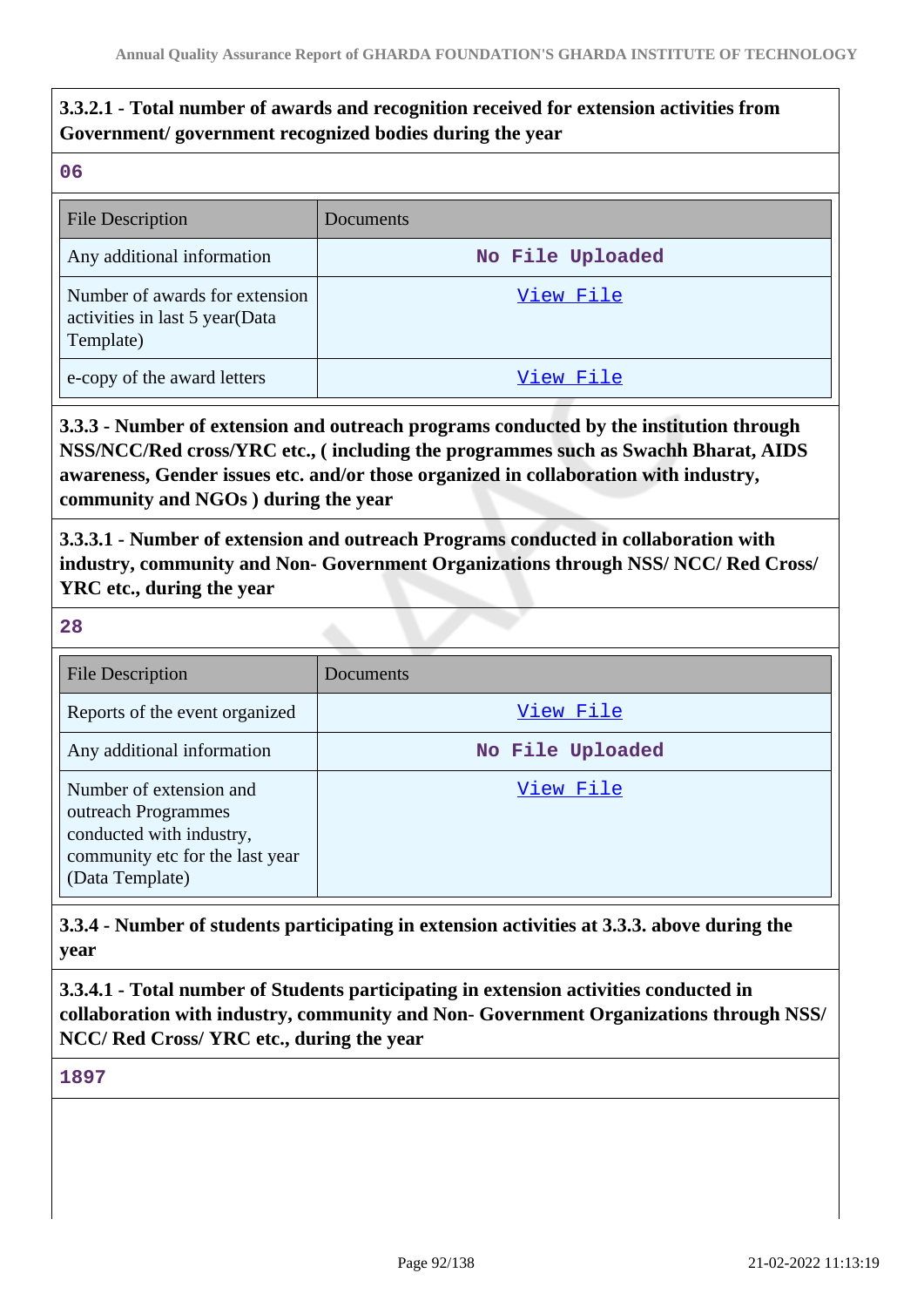| <b>File Description</b>                                                                                 | Documents        |
|---------------------------------------------------------------------------------------------------------|------------------|
| Report of the event                                                                                     | View File        |
| Any additional information                                                                              | No File Uploaded |
| Number of students<br>participating in extension<br>activities with Govt. or NGO<br>etc (Data Template) | View File        |

# **3.4 - Collaboration**

**3.4.1 - The Institution has several collaborations/linkages for Faculty exchange, Student exchange, Internship, Field trip, On-the- job training, research etc during the year**

#### **34**

| <b>File Description</b>                                                               | Documents        |
|---------------------------------------------------------------------------------------|------------------|
| e-copies of linkage related<br>Document                                               | View File        |
| Details of linkages with<br>institutions/industries for<br>internship (Data Template) | View File        |
| Any additional information                                                            | No File Uploaded |

**3.4.2 - Number of functional MoUs with national and international institutions, universities, industries, corporate houses etc. during the year**

**3.4.2.1 - Number of functional MoUs with Institutions of national, international importance, other universities, industries, corporate houses etc. during the year**

**10**

| <b>File Description</b>                                                                                                             | Documents        |
|-------------------------------------------------------------------------------------------------------------------------------------|------------------|
| e-Copies of the MoUs with<br>institution./industry/corporate<br>houses                                                              | View File        |
| Any additional information                                                                                                          | No File Uploaded |
| Details of functional MoUs<br>with institutions of national,<br>international importance, other<br>universities etc during the year | View File        |
| <b>INFRASTRUCTURE AND LEARNING RESOURCES</b>                                                                                        |                  |

# **4.1 - Physical Facilities**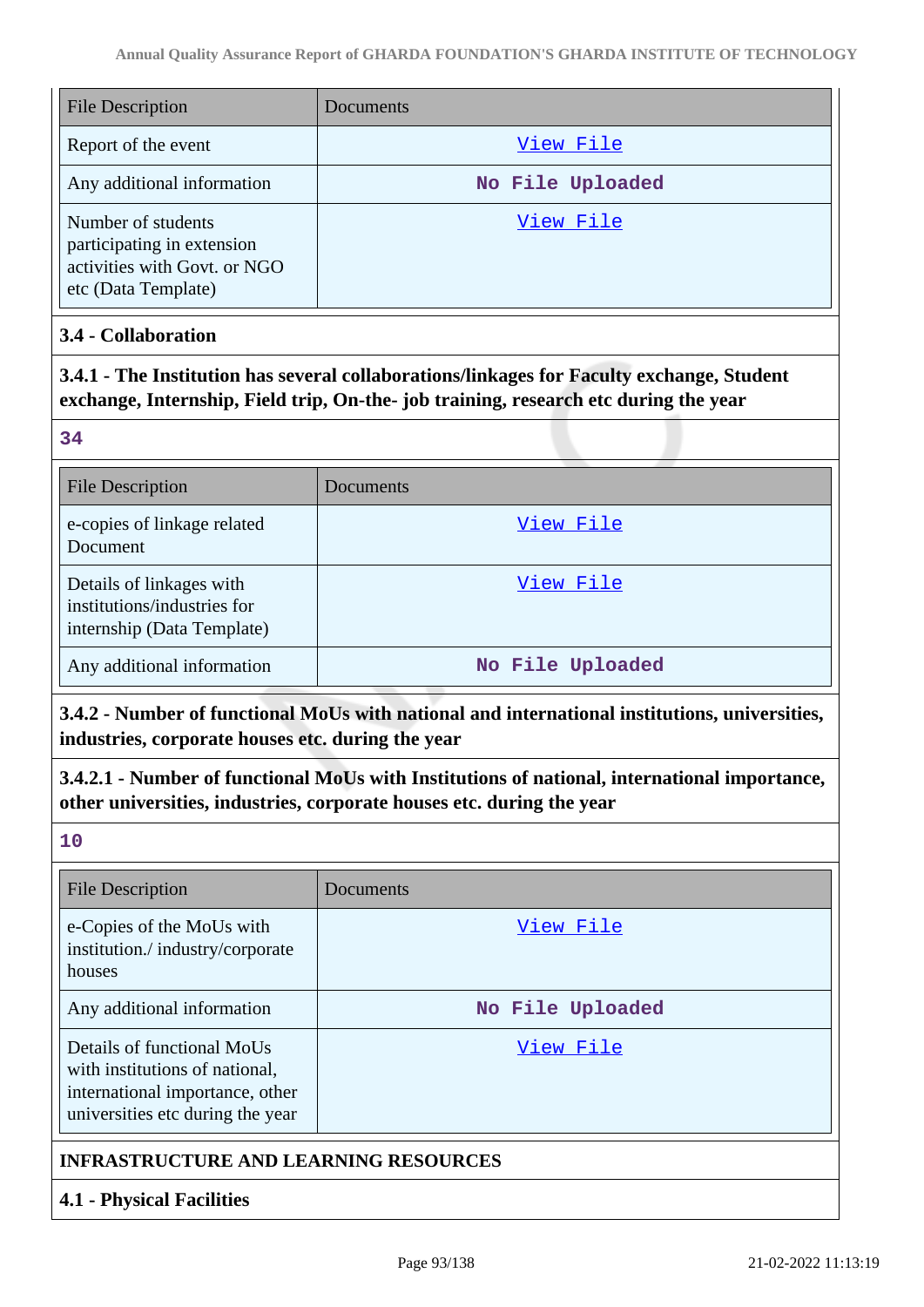4.1.1 - The Institution has adequate infrastructure and physical facilities for teaching- learning. viz., classrooms, laboratories, computing equipment etc.

**The institute is well equipped with adequate infrastructure and physical facilities required for teaching learning processes. All the physical facilities are as per the AICTE and Mumbai University norms. Adequate numbers of classrooms are available for lectures, seminars and tutorials. The institute has a different facility like IT resources, ELRC portal, laboratory equipments, library resources, internet connectivity, sports ground, hostels, medical center, stores, canteen, gymnasium, transport for students and staff, CCTV and round the clock security. The whole campus is covered under the fire hydrated system, the facility of Bank and ATM is provided on campus. Besides curricular activities, students are engaged in cocurricular and extracurricular activities. Such activities have been run throughout the year by students' associations and student chapters.**

**All co-curricular and extracurricular activities have been conducted by the use of variety of infrastructural facilities and/or open spaces like grounds etc. Academic areas are well designed to get proper ventilation, ample light and acoustics. The facility of Wi-Fi is provided in the campus. Office space is designed ergonomically. Classroom and Laboratory area is more specious than recommended norms prescribed by regulatory agencies. Every section and department has Audio systems at their places. Cafeteria is located at convenient location with the facility of Wi-Fi. A stand by 250 KVA / 200 KW Generator is provided.**

| <b>File Description</b>                  | Documents                                                                                                                                         |
|------------------------------------------|---------------------------------------------------------------------------------------------------------------------------------------------------|
| Upload any additional<br>information     | No File Uploaded                                                                                                                                  |
| Paste link for additional<br>information | https://sites.google.com/a/git-<br>india.edu.in/elrc https://drive.google.com<br>/drive/folders/1C2TB-<br>EUOSaYONrvUMH01HKs1cfwhkna7?usp=sharing |

4.1.2 - The Institution has adequate facilities for cultural activities, sports, games (indoor, outdoor), gymnasium, yoga centre etc.

**The institute conducts the cultural activities like Independence Day celebration, Republic Day celebration, Ganesh festival,**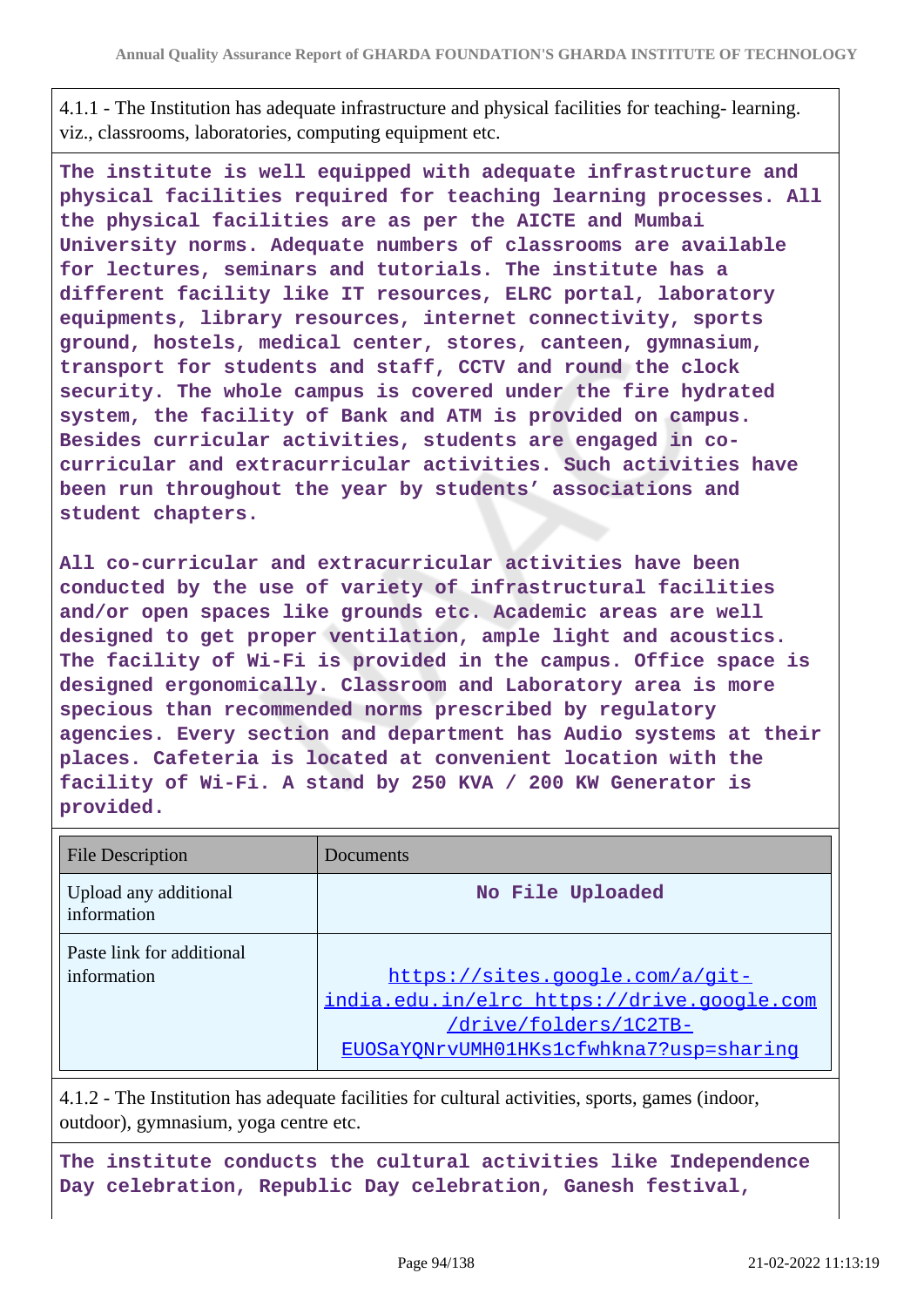**Navratri celebration, farewell to final year students, and fresher's welcome ceremony. The institute organizes cultural activity named as Synergy every year in the month of February to promote and cultivate various skills, competencies and foster holistic development. The event covers the activity like Funfair, Drama, Dance, Antakshari, Singing, Orchestra, Anchoring, Quiz, Debate, Group Discussion, Swar-Gandha, Art Exhibition, Funny games, One-minute show, Fashion Show etc.**

**Sports grounds**

**Institute has multiple (in all three) grass grounds (11,617 Sqm), mostly suitable for playing football, cricket, Volley ball, Kho-Kho, Kabaddi, and other outdoor games. Ground is protected by boundary wall and surrounded with trees and flowers.**

**Facility: Football poles, cricket pitch, Kho-Kho poles, watering, volley ball net. Dress-code is provided at the time of tournament.**

**Events: Annual sports are conducted every year have different sports activities being organized by institute.**

**Games: Indoor and outdoor games facility:**

**Tournaments of Foot Ball, Cricket, Volleyball, Kho-Kho, Kabaddi, Badminton, Table Tennis, Chess and Carom are conducted.**

**Institute also has facility of- Gymnasium (1 for boys and 1 for girls).**

**Indoor auditorium and Open auditorium**

**Yoga: Every year institute is conducting program on yoga for the benefit of students and faculty on 21st June as a Yoga Day. This program is conducted with the help of reputed yoga practitioners. Art of Living courses are conducted in institution for meditation of students as well as staff.**

**Note: Due to the affect of Lockdown under the influence of Covid-19, the activities of Synergy and Sports have not been conducted in academic year 2020-21.**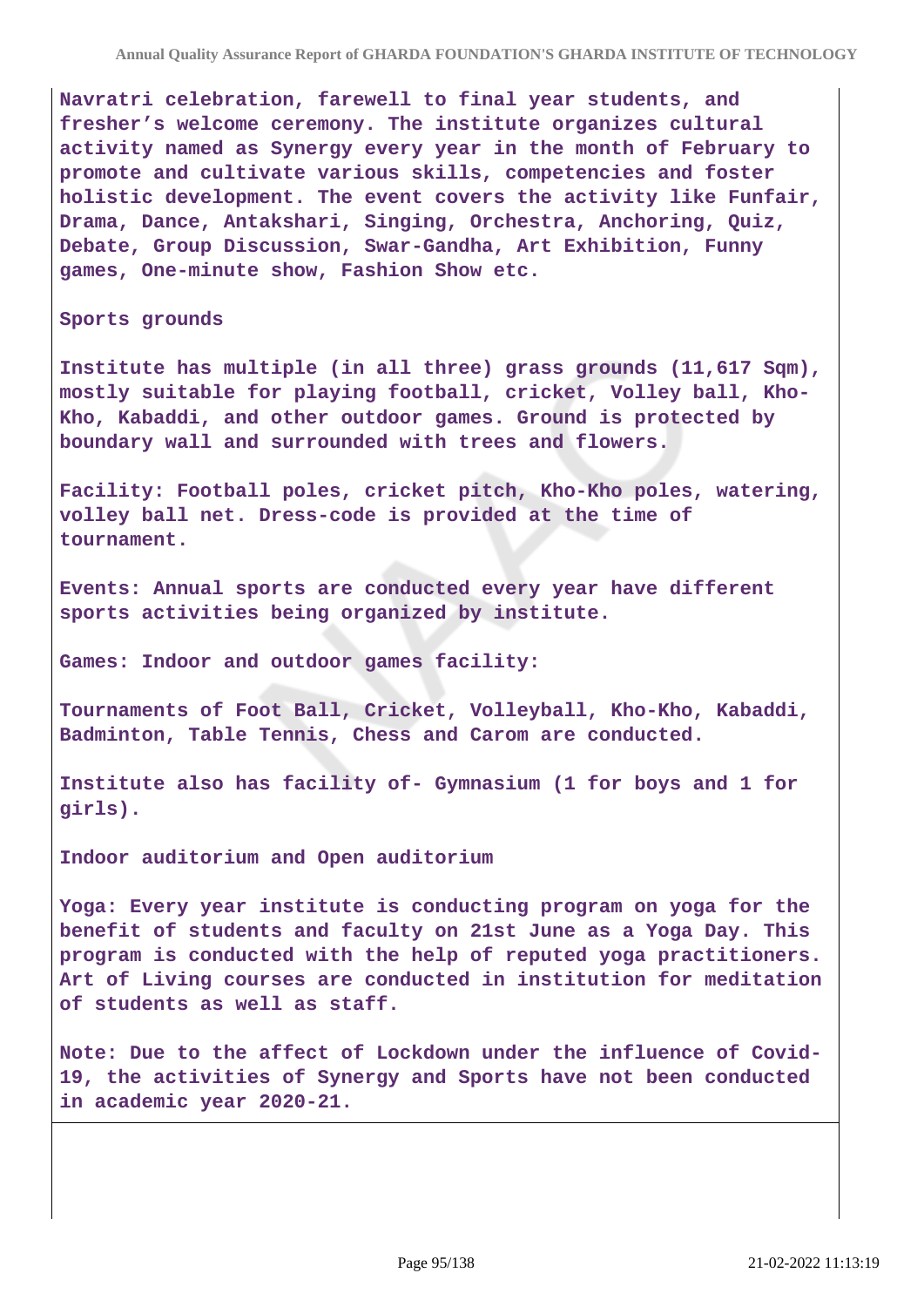| <b>File Description</b>                  | Documents                                                                                |
|------------------------------------------|------------------------------------------------------------------------------------------|
| Upload any additional<br>information     | No File Uploaded                                                                         |
| Paste link for additional<br>information | https://drive.google.com/drive/folders/15T<br>bV0xJzLPT1XvljRolXhM-PbH90Ct3N?usp=sharing |

# **4.1.3 - Number of classrooms and seminar halls with ICT- enabled facilities such as smart class, LMS, etc.**

**20 Classrooms 1-Seminar hall**

#### **4.1.3.1 - Number of classrooms and seminar halls with ICT facilities**

#### **19 Classrooms 1-Seminar hall 1- Multimedia hall**

| <b>File Description</b>                                                                                   | Documents                                                                                |
|-----------------------------------------------------------------------------------------------------------|------------------------------------------------------------------------------------------|
| Upload any additional<br>information                                                                      | No File Uploaded                                                                         |
| Paste link for additional<br>information                                                                  | https://drive.google.com/drive/folders/1C2<br>TB-EUOSaYONrvUMH01HKs1cfwhkna7?usp=sharinq |
| <b>Upload Number of classrooms</b><br>and seminar halls with ICT<br>enabled facilities (Data<br>Template) | View File                                                                                |

**4.1.4 - Expenditure, excluding salary for infrastructure augmentation during the year (INR in Lakhs)**

# **4.1.4.1 - Expenditure for infrastructure augmentation, excluding salary during the year (INR in lakhs)**

## **402.93**

| <b>File Description</b>                                                                            | Documents        |
|----------------------------------------------------------------------------------------------------|------------------|
| Upload any additional<br>information                                                               | No File Uploaded |
| Upload audited utilization<br>statements                                                           | View File        |
| <b>Upload Details of budget</b><br>allocation, excluding salary<br>during the year (Data Template) | View File        |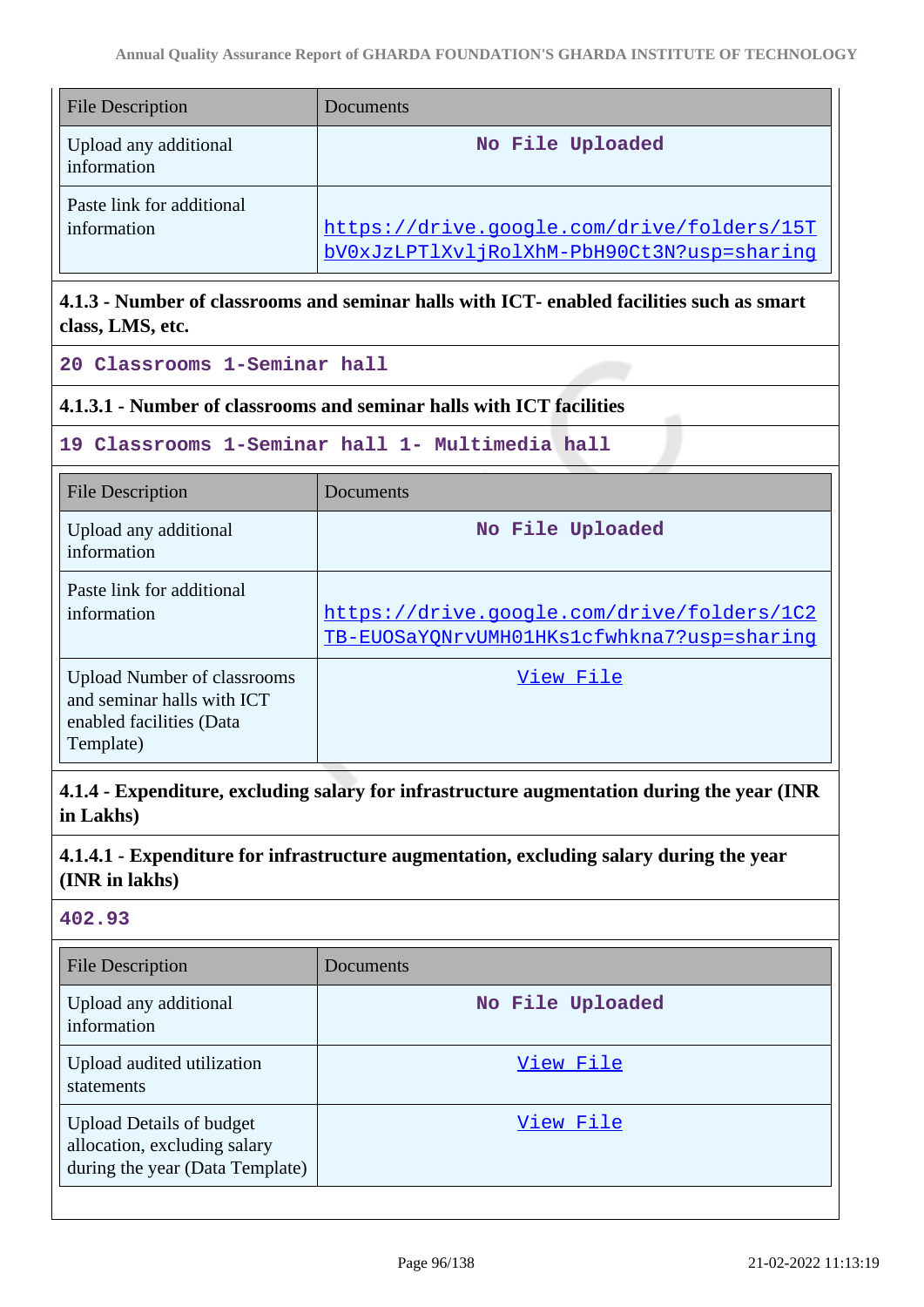#### **4.2 - Library as a Learning Resource**

4.2.1 - Library is automated using Integrated Library Management System (ILMS)

**The institute has the central library which is equiped with Integrated Library Management System.**

**System for Library Information Management (SLIM2):**

**SLIM21 is multi-user, multi-tasking integrated library management software working either on a single machine or in a client-server multi-platform environment. Our library has been using the SLIM 21 software since May, 2011.Currently updated version 3.7.0 is being used.**

**Cataloguing System (+multi media) – Along with books, CDs, Journals can also be cataloged. It is currently only used for books cataloguing.Circulation System – 100% circulation work in the library is being done through this software. After entering the User ID in the circulation window, the complete information is displayed on the screen. Here is the detailed information about the number of books in his name, the date of return, the amount of fine, etc.**

**OPAC/WEB-OPAC – We are currently providing both facilities to the students as well as faculty through the library. Web-OPAC home page displays cover images of newly arrived 10 items in the library. User can see item details by clicking the cover image.**

**OPAC is very useful in making books available to students and faculty in the shortest possible time. SLIM21 software is very useful for creating different types of reports. Accession Register, Daily-monthly-yearly circulation reports, Donated books report, Borrower's book Issue report etc.**

| <b>File Description</b>                                                                                                                                          | Documents                                                                |
|------------------------------------------------------------------------------------------------------------------------------------------------------------------|--------------------------------------------------------------------------|
| Upload any additional<br>information                                                                                                                             | View File                                                                |
| Paste link for Additional<br>Information                                                                                                                         | https://sites.google.com/a/git-<br>india.edu.in/git-central-library/home |
| A. Any 4 or more of the above<br>4.2.2 - The institution has subscription for<br>the following e-resources e-journals e-<br>ShodhSindhu Shodhganga Membership e- |                                                                          |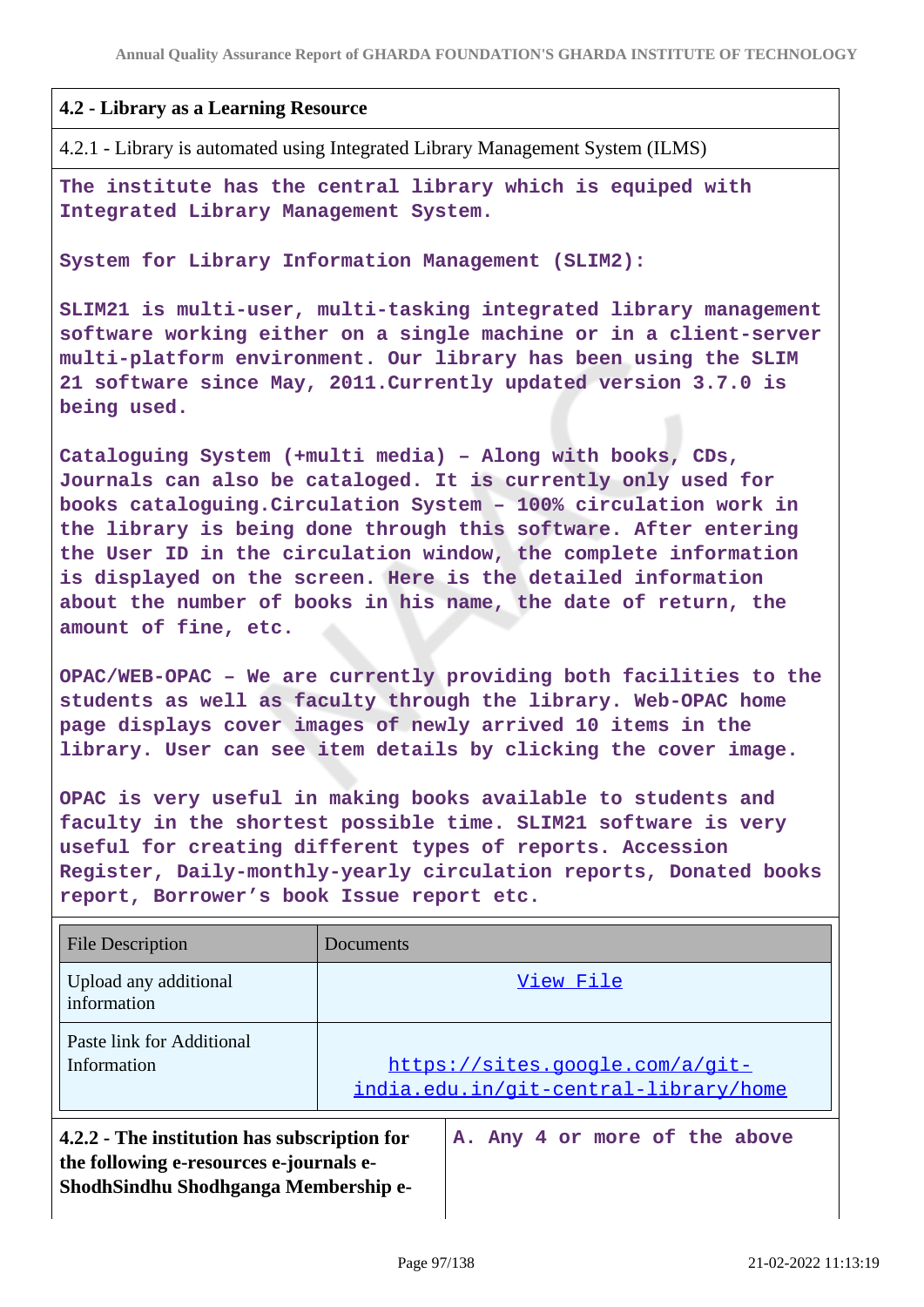| books Databases Remote access toe-<br>resources                                                             |           |
|-------------------------------------------------------------------------------------------------------------|-----------|
| <b>File Description</b>                                                                                     | Documents |
| Upload any additional<br>information                                                                        | View File |
| Details of subscriptions like e-<br>journals,e-ShodhSindhu,<br>Shodhganga Membership etc<br>(Data Template) | View File |

# **4.2.3 - Expenditure for purchase of books/e-books and subscription to journals/e- journals during the year (INR in Lakhs)**

# **4.2.3.1 - Annual expenditure of purchase of books/e-books and subscription to journals/ejournals during the year (INR in Lakhs)**

#### **6.43395**

| <b>File Description</b>                                                                                                       | <b>Documents</b> |
|-------------------------------------------------------------------------------------------------------------------------------|------------------|
| Any additional information                                                                                                    | No File Uploaded |
| Audited statements of accounts                                                                                                | View File        |
| Details of annual expenditure<br>for purchase of books/e-books<br>and journals/e- journals during<br>the year (Data Template) | View File        |

**4.2.4 - Number per day usage of library by teachers and students ( foot falls and login data for online access) (Data for the latest completed academic year)**

#### **4.2.4.1 - Number of teachers and students using library per day over last one year**

**16**

| <b>File Description</b>                              | <b>Documents</b> |
|------------------------------------------------------|------------------|
| Any additional information                           | No File Uploaded |
| Details of library usage by<br>teachers and students | <u>View File</u> |

## **4.3 - IT Infrastructure**

4.3.1 - Institution frequently updates its IT facilities including Wi-Fi

**Institute always takes care of up-gradation of IT facilities including Wi-Fi. For internet access it is required to train**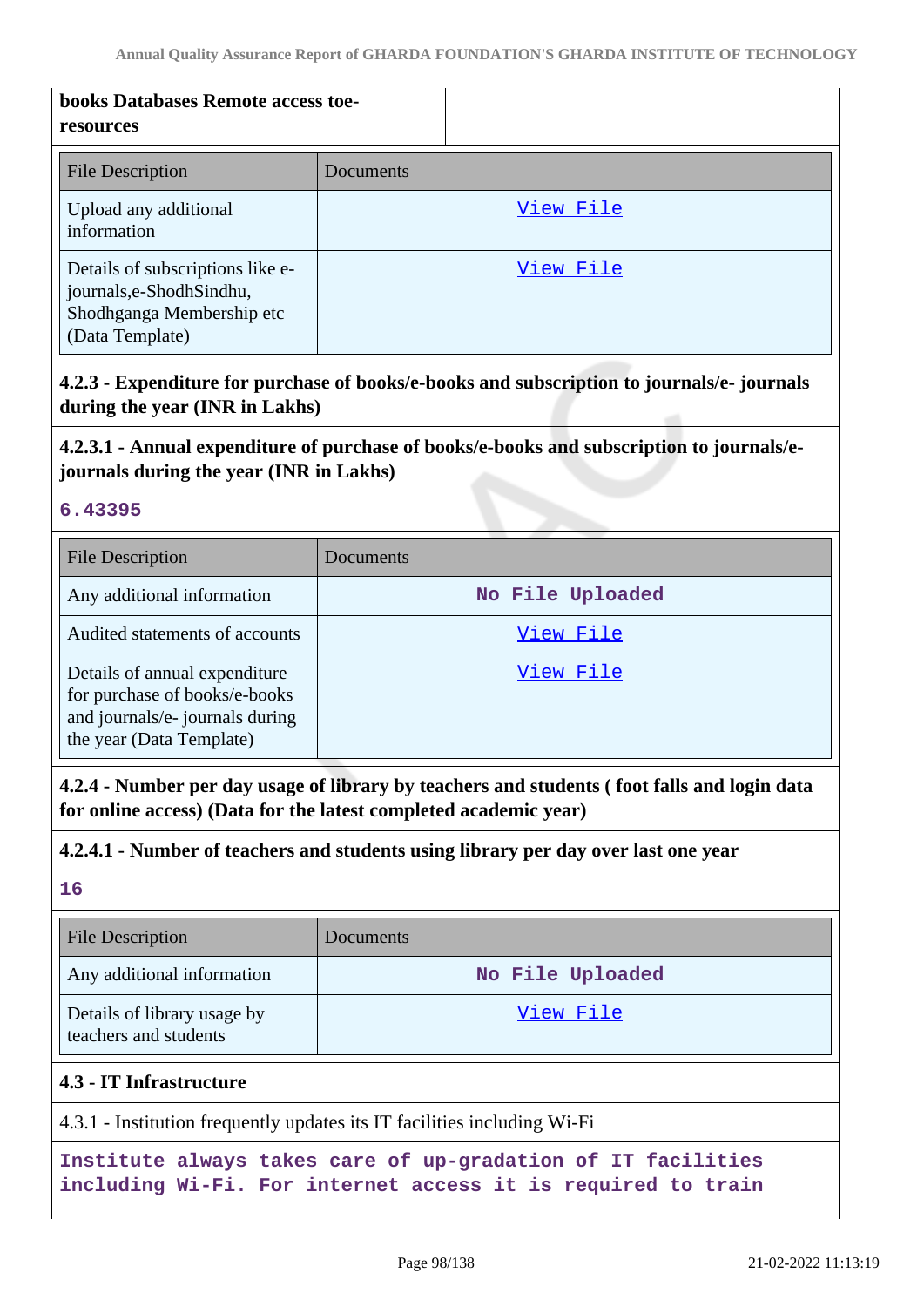**teachers and students and up-gradation like networking, e-Governance.**

**The institute has 580 Desktop computers; all are connected to LAN, and upgraded 50 desktop computers in faculty cabins in view of the need of online teaching learning process. Internet access is available to all faculty and students through LAN and Wi-Fi. The Institute is working as remote Centre to IIT Bombay for advancement of teachers as per the training Schedule. Classrooms have been upgraded to smart classrooms which includes audio video system, projector and smart board. The internet bandwidth is upgraded from 35 to 120 Mbps. The Wi-Fi facility is provided to students in their hostel and in academic campus too. Many students and teachers are enrolled for NPTEL, Coursera and many other Massive Open Online Courses for knowledge up gradation.**

| <b>File Description</b>                  | Documents                                                                                                                                                                                          |
|------------------------------------------|----------------------------------------------------------------------------------------------------------------------------------------------------------------------------------------------------|
| Upload any additional<br>information     | View File                                                                                                                                                                                          |
| Paste link for additional<br>information | http://10.246.246.222/aap/ https://sites.g<br>oogle.com/a/git-india.edu.in/elrc http://g<br>it-india.edu.in/git/services_mooc.html htt<br>$p$ ://qit-<br>india.edu.in/git/services facilities.html |

## **4.3.2 - Number of Computers**

| 580                                  |           |  |
|--------------------------------------|-----------|--|
| <b>File Description</b>              | Documents |  |
| Upload any additional<br>information | View File |  |
| Student – computer ratio             | View File |  |

**4.3.3 - Bandwidth of internet connection in the Institution**

| <b>File Description</b>                                                        | Documents        |
|--------------------------------------------------------------------------------|------------------|
| Upload any additional<br>Information                                           | No File Uploaded |
| Details of available bandwidth<br>of internet connection in the<br>Institution | View File        |

**A. ? 50MBPS**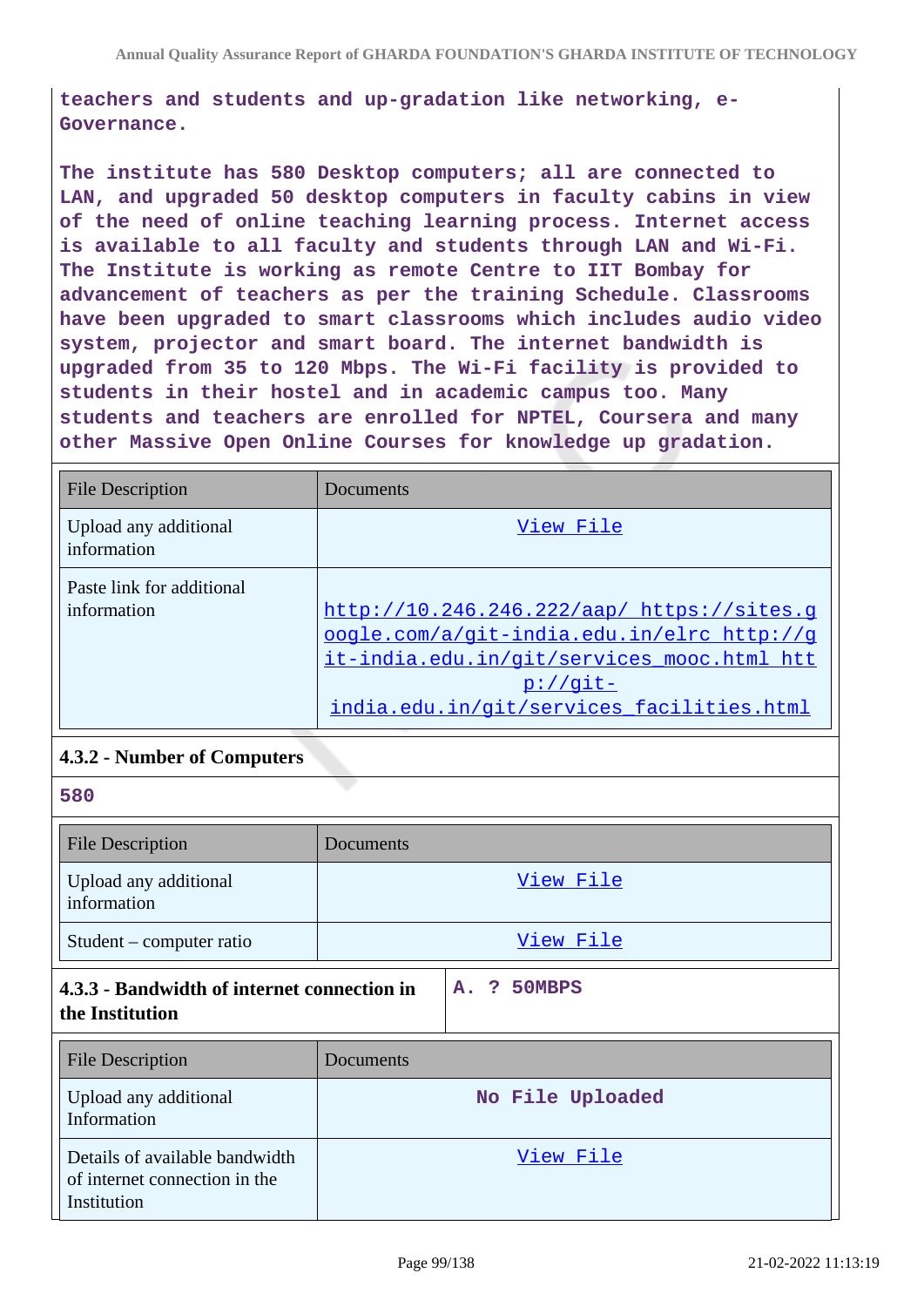# **4.4 - Maintenance of Campus Infrastructure**

**4.4.1 - Expenditure incurred on maintenance of infrastructure (physical and academic support facilities) excluding salary component during the year (INR in Lakhs)**

# **4.4.1.1 - Expenditure incurred on maintenance of infrastructure (physical facilities and academic support facilities) excluding salary component during the year (INR in lakhs)**

#### **21.65**

| <b>File Description</b>                                                                                                        | Documents        |
|--------------------------------------------------------------------------------------------------------------------------------|------------------|
| Upload any additional<br>information                                                                                           | No File Uploaded |
| Audited statements of accounts.                                                                                                | View File        |
| Details about assigned budget<br>and expenditure on physical<br>facilities and academic support<br>facilities (Data Templates) | View File        |

4.4.2 - There are established systems and procedures for maintaining and utilizing physical, academic and support facilities - laboratory, library, sports complex, computers, classrooms etc.

**Institute runs Single window software based unique system, known as Area Adoption Programme for maintaining Infrastructural facilities in the campus like classrooms, laboratories, library, sports complex, IT Infrastructures computers etc.**

**Particular Area is adopted in this system by Team Leaders & Members for maintenance activity. By the software any person of Institute can file/Launch the issue/Complaint regarding Infrastructural issues through his login. Respected person have to inform about location, issues to concern section or dept. through Software. After that he will get Complaint Registration No. with date for his further reference and to check the status of complaint. Complaint received on same portal to Team Leader. If concern person is not satisfied with his remark, Person can relaunch the complaint for getting satisfactory results/Solution.**

**Team Leader can be area head who is responsible for that area, with team members. He/she can access the software for giving remarks, updating status of work with solution of complaint launch by person on software. Expected Time period of attending & rectification of the complaint lodged in Area Adoption Programme.**

**Depending on availability of man power & material required, complaint in various areas can be solved as in for Civil related**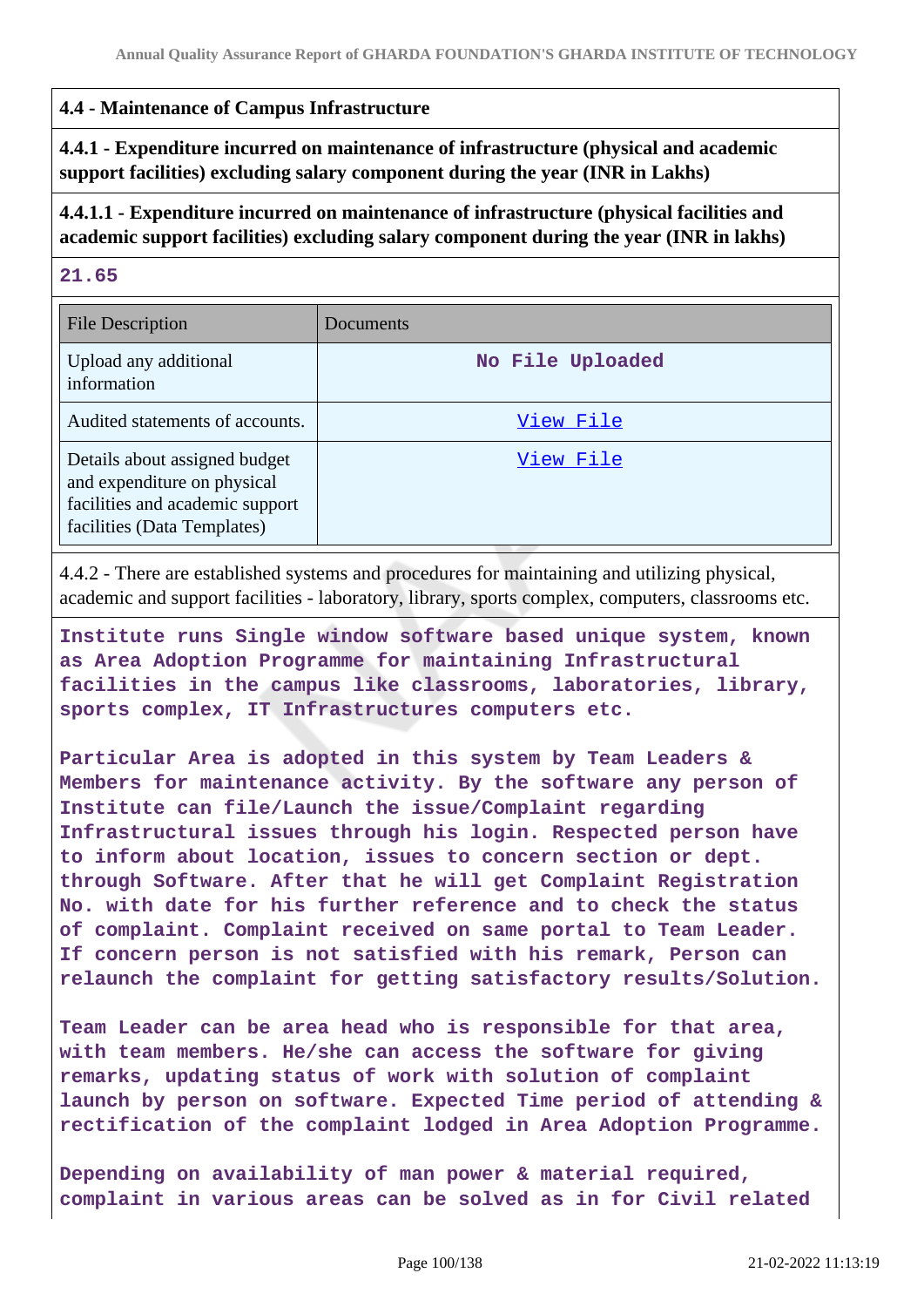**15 to 20 days, Carpentry 5 to 10 days, plumbing related 4 to 8 days, and Electrical related 3 to 5 days.**

**Physical facilities are looked after by Estate supervisor and Registrar with scheduled maintenance and demand-based drives.**

**Sports grounds (Complex)**

**Institute has multiple (in all three) grass grounds (11,617 Sqm), mostly suitable for playing football, cricket, Volley ball, Kho-Kho, Kabaddi, and other outdoor games. Ground is protected by boundary wall and surrounded with trees and flowers.**

**Indoor Sports facilities are provided at hostels and being utilized by students actively. Students actively participate in outdoor games like Cricket, Volleyball, football, Kho- Kho, and Kabaddi .**

**The required kit is made available to students on demand. Outdoor sports competitions are organized during even semester for which sport instructor works with students' coordinators of various games for smooth conduction. The requisite facilities like ground maintenance, sports materials, lighting facility, water availability, first aid medicine with ambulance service in an emergency are provided by the institute. The institute offers the Champions Trophy to the department on the basic of points accumulated through winning various events.**

**Note: Due to the affect of Lockdown under the influence of Covid-19, the activities of Synergy and Sports have not been conducted in academic year 2020-21.**

**Central Library comprises of sections for stacking, Reference, Circulation, Reading, Periodical, Photocopy along with Digital Library facility. The library has a collection of 6382 titles and 22273 volumes of books amounting to Rs. 91.64,837/- whereas the reference section has 1860 books. The library has subscribed to the 80 print journals and magazines along with a subscription of 2400 online journals costing Rs. 7,28,175/. News Papers Section provides 13 daily newspapers which can be accessed by all.**

**Learning and Information Center at the library offers quality library resources and services to the end users. Higher book utilization is ensured by increasing book issue count up to 5 books per student. The central library also provides Rental Book Bank Facility for FE students. The regular library timings are**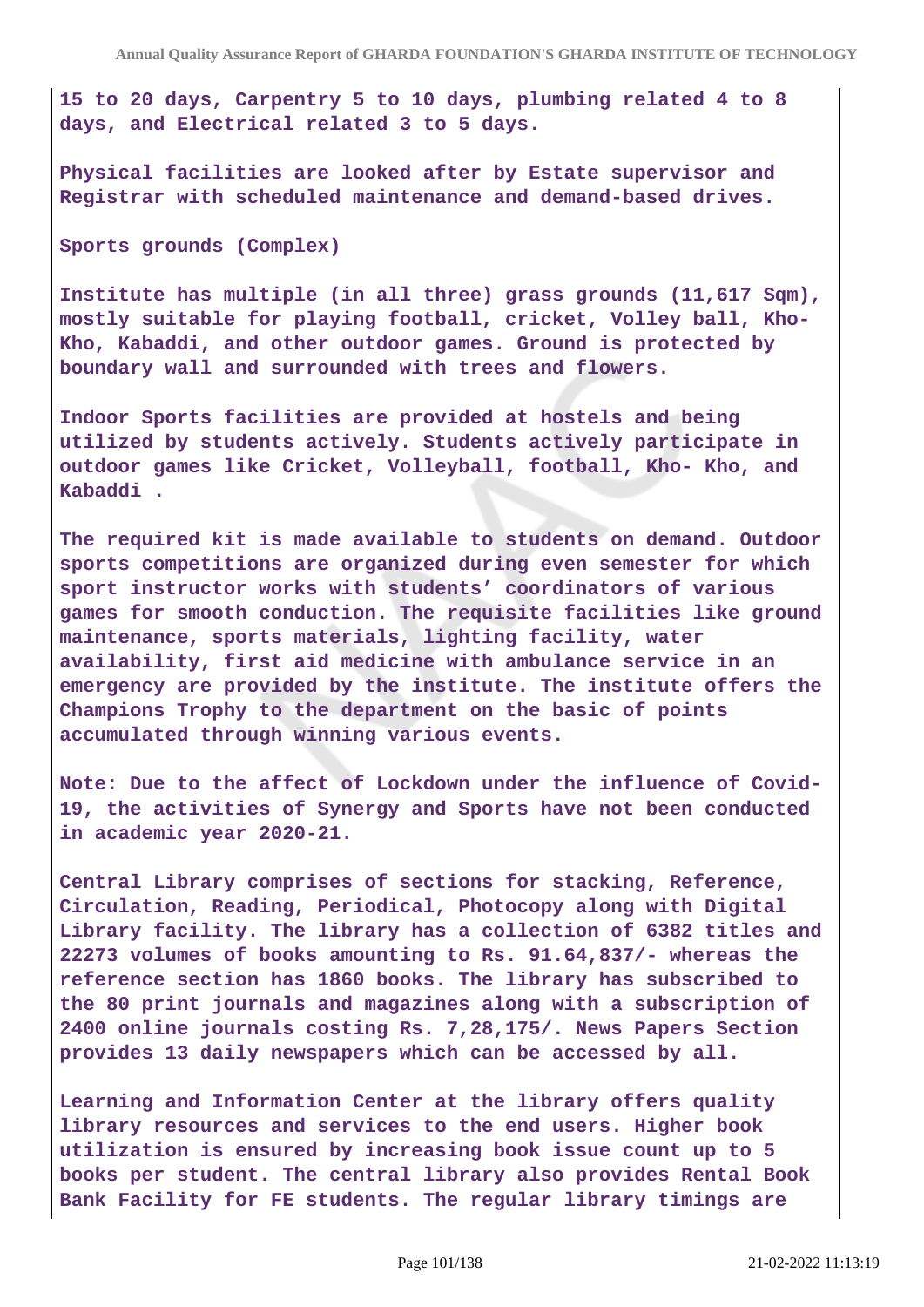**9.00 AM to 7.00 PM which is extended from 8.00 AM to 11.00 PM during examination period. The library is fully computerized with SLIM21 software which is an integrated multiuser library management system supporting all in house operations of the library.**

**Allied facilities: The central library also houses Wi-Fi facility along with Coffee Vending Machine with self-service facility whereas whole premises in the institute are secured by CCTV Surveillance**

**IT Infrastructure: The institute houses 580 desktop PCs with internet connectivity to all locations. The Computer department holds 4 computer labs, EXTC holds 3 labs, Mechanical holds 2 Labs, Chemical, Civil and FE department holds 1 lab of computers with each lab having 20 numbers of computers. Central Computer Center is having 50 computers provided with Internet facility and a centralized printer facility which can be accessed by any student. All HODs and faculty members are provided with desktop with Wi-Fi/LAN facility. And regular maintenance of IT facility is done by system admit personals.**

**Power: To prevent interruption during practical sessions or teaching-learning process, All Computers provided with UPS back along with backup generator supply of 250 KVA. I**

**Internet facility: 120 Mbps leased line of three different vendors. Wi-Fi facility is also provided in hostels, residential quarters along with institute campus. The internet access is secured and managed through the Cyberoam UTM firewall.**

**Communication: The central seminar hall is equipped with a video conferencing facility (Polycom Device) and a view facility to conduct workshops and seminars. We have Hipbath 3800 EPABX System with 8 digital and 160 Analog Connections for internal communication.**

| <b>File Description</b>                  | Documents                                                                                |
|------------------------------------------|------------------------------------------------------------------------------------------|
| Upload any additional<br>information     | No File Uploaded                                                                         |
| Paste link for additional<br>information | https://drive.google.com/drive/folders/1C2<br>TB-EUOSaYONrvUMH01HKs1cfwhkna7?usp=sharing |

## **STUDENT SUPPORT AND PROGRESSION**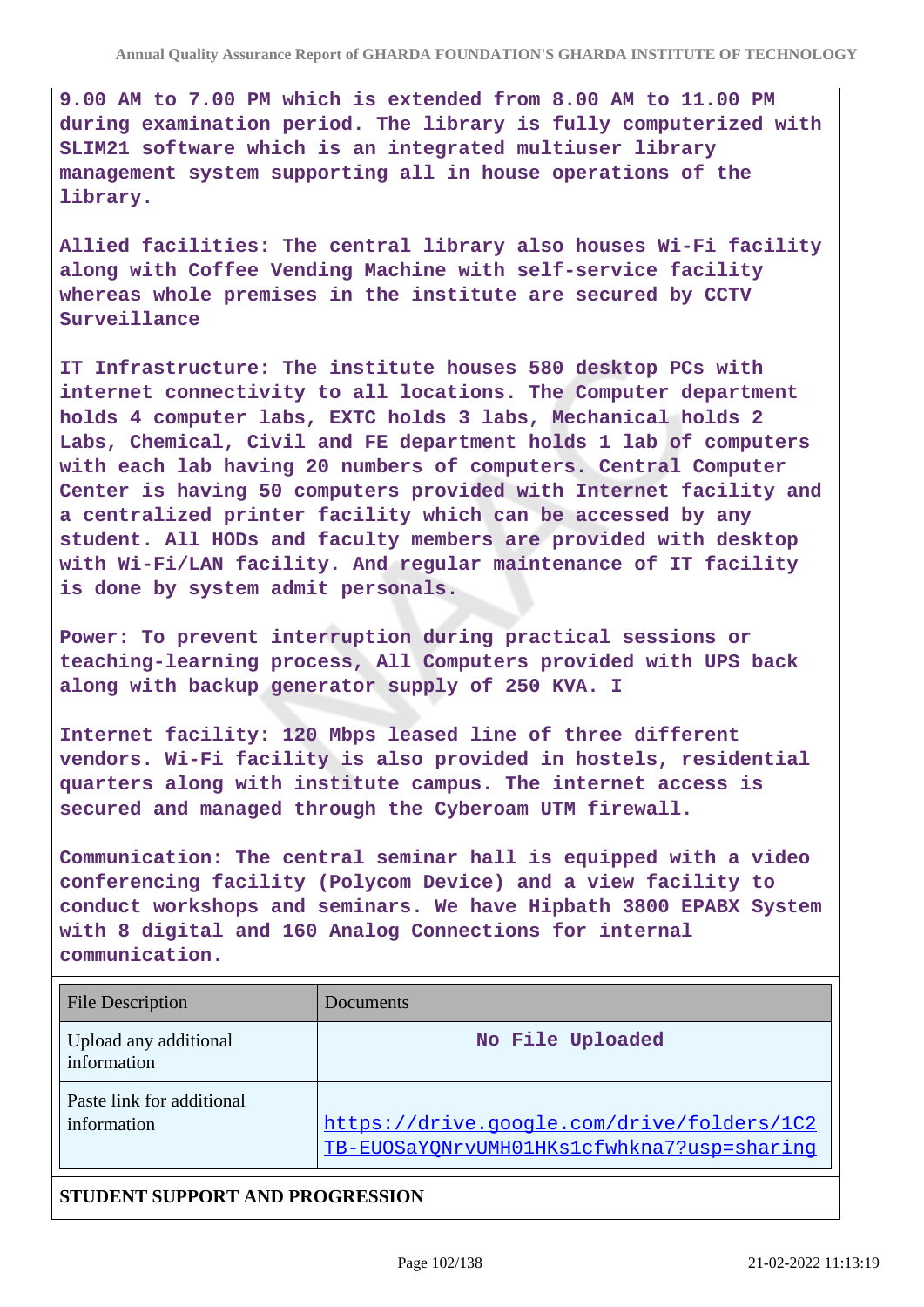#### **5.1 - Student Support**

# **5.1.1 - Number of students benefited by scholarships and free ships provided by the Government during the year**

# **5.1.1.1 - Number of students benefited by scholarships and free ships provided by the Government during the year**

#### **851**

| <b>File Description</b>                                                                                                         | Documents        |
|---------------------------------------------------------------------------------------------------------------------------------|------------------|
| Upload self attested letter with<br>the list of students sanctioned<br>scholarship                                              | View File        |
| Upload any additional<br>information                                                                                            | No File Uploaded |
| Number of students benefited<br>by scholarships and free ships<br>provided by the Government<br>during the year (Data Template) | View File        |

**5.1.2 - Number of students benefitted by scholarships, free ships etc. provided by the institution / non- government agencies during the year**

# **5.1.2.1 - Total number of students benefited by scholarships, free ships, etc provided by the institution / non- government agencies during the year**

#### **101**

| <b>File Description</b>                                                                                                                                                                                                                                 | Documents |                     |  |
|---------------------------------------------------------------------------------------------------------------------------------------------------------------------------------------------------------------------------------------------------------|-----------|---------------------|--|
| Upload any additional<br>information                                                                                                                                                                                                                    |           | No File Uploaded    |  |
| Number of students benefited<br>by scholarships and free ships<br>institution / non-government<br>agencies in last 5 years (Date<br>Template)                                                                                                           |           | View File           |  |
| 5.1.3 - Capacity building and skills<br>enhancement initiatives taken by the<br>institution include the following: Soft skills<br>Language and communication skills Life<br>skills (Yoga, physical fitness, health and<br>hygiene) ICT/computing skills |           | A. All of the above |  |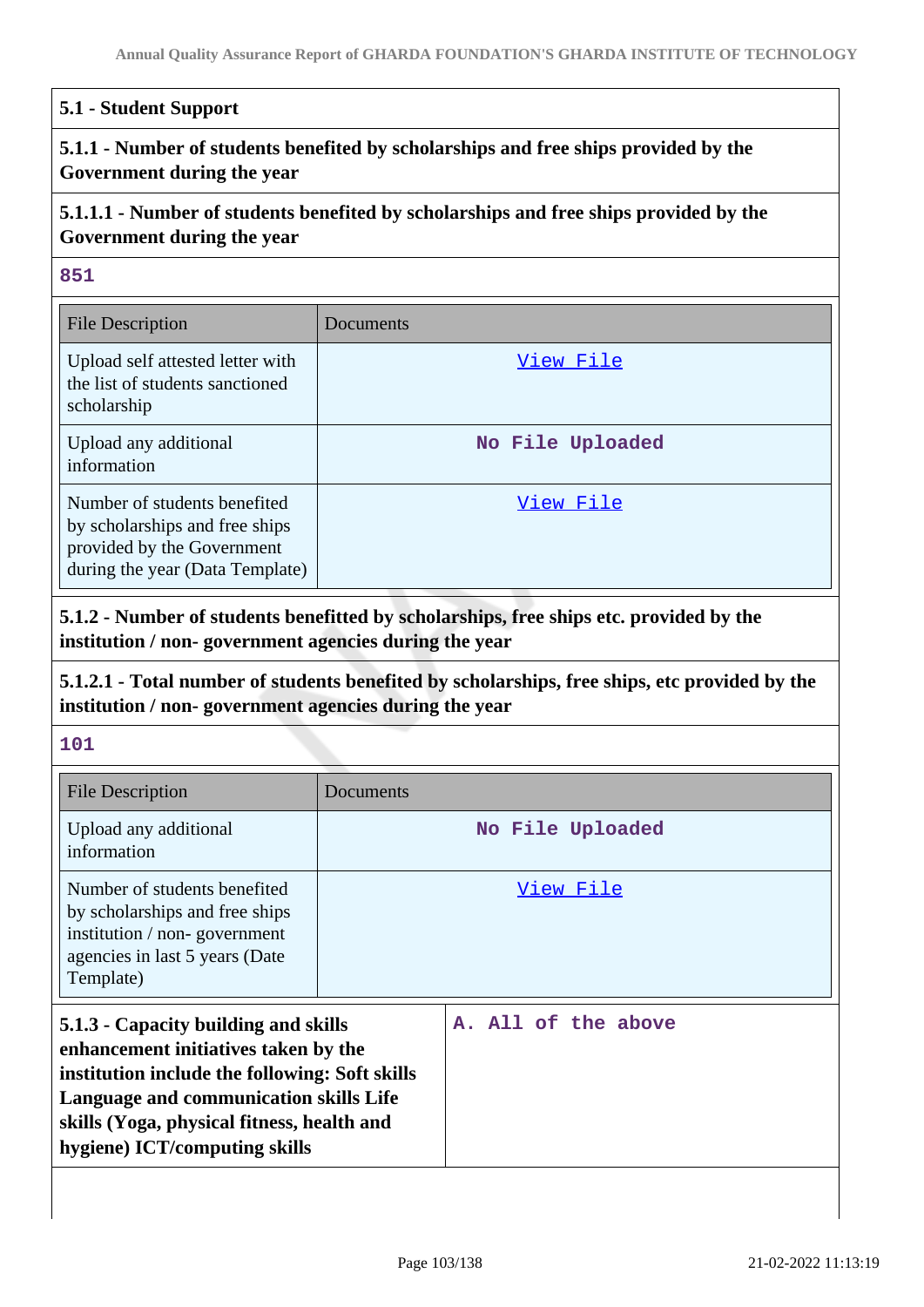| <b>File Description</b>                                                                 | Documents                                                                              |
|-----------------------------------------------------------------------------------------|----------------------------------------------------------------------------------------|
| Link to institutional website                                                           | https://drive.google.com/file/d/1qpaqwW1Y7<br>yzzuSBeWYlnMZyOH-XjvhNd/view?usp=sharing |
| Any additional information                                                              | View File                                                                              |
| Details of capability building<br>and skills enhancement<br>initiatives (Data Template) | View File                                                                              |

**5.1.4 - Number of students benefitted by guidance for competitive examinations and career counseling offered by the institution during the year**

## **501**

# **5.1.4.1 - Number of students benefitted by guidance for competitive examinations and career counseling offered by the institution during the year**

## **501**

| <b>File Description</b>                                                                                                                                                                                                                                                                                                                                                                                                                             | Documents           |
|-----------------------------------------------------------------------------------------------------------------------------------------------------------------------------------------------------------------------------------------------------------------------------------------------------------------------------------------------------------------------------------------------------------------------------------------------------|---------------------|
| Any additional information                                                                                                                                                                                                                                                                                                                                                                                                                          | No File Uploaded    |
| Number of students benefited<br>by guidance for competitive<br>examinations and career<br>counseling during the year<br>(Data Template)                                                                                                                                                                                                                                                                                                             | View File           |
| 5.1.5 - The Institution has a transparent<br>mechanism for timely redressal of student<br>grievances including sexual harassment and<br>ragging cases Implementation of guidelines<br>of statutory/regulatory bodies Organization<br>wide awareness and undertakings on policies<br>with zero tolerance Mechanisms for<br>submission of online/offline students'<br>grievances Timely redressal of the grievances<br>through appropriate committees | A. All of the above |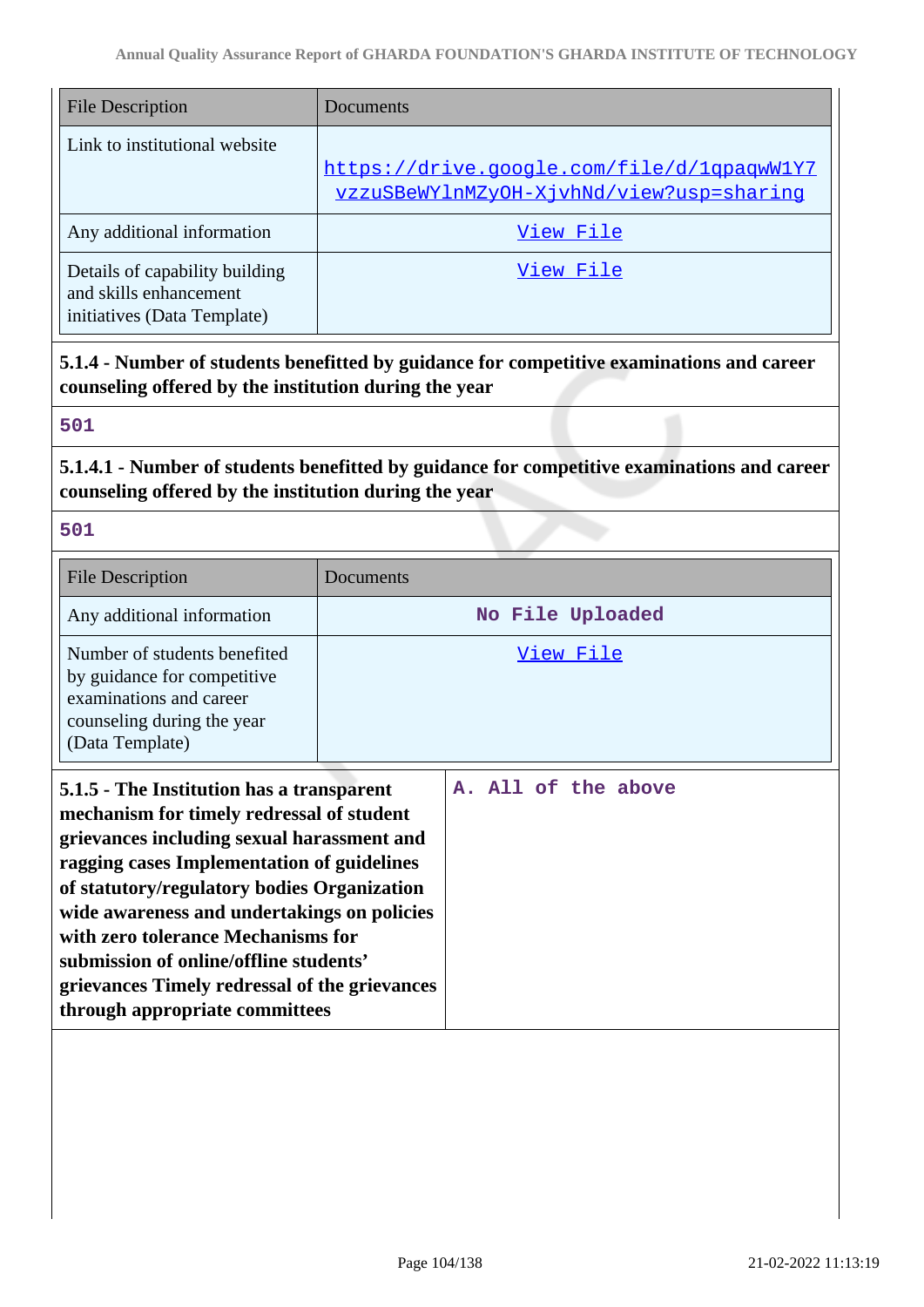| <b>File Description</b>                                                                                                                  | Documents                                                            |
|------------------------------------------------------------------------------------------------------------------------------------------|----------------------------------------------------------------------|
| Minutes of the meetings of<br>student redressal committee,<br>prevention of sexual harassment<br>committee and Anti Ragging<br>committee | <u>View File</u>                                                     |
| Upload any additional<br>information                                                                                                     | View File                                                            |
| Details of student grievances<br>including sexual harassment<br>and ragging cases                                                        | <u>View File</u>                                                     |
| <b>5.2 - Student Progression</b>                                                                                                         |                                                                      |
| 5.2.1 - Number of placement of outgoing students during the year                                                                         |                                                                      |
| 5.2.1.1 - Number of outgoing students placed during the year                                                                             |                                                                      |
| 43                                                                                                                                       |                                                                      |
| <b>File Description</b>                                                                                                                  | Documents                                                            |
| Self-attested list of students<br>placed                                                                                                 | View File                                                            |
| Upload any additional<br>information                                                                                                     | No File Uploaded                                                     |
| 5.2.2 - Number of students progressing to higher education during the year                                                               |                                                                      |
|                                                                                                                                          | 5.2.2.1 - Number of outgoing student progression to higher education |
| 10                                                                                                                                       |                                                                      |
| <b>File Description</b>                                                                                                                  | Documents                                                            |
| Upload supporting data for<br>student/alumni                                                                                             | View File                                                            |
| Any additional information                                                                                                               | No File Uploaded                                                     |
| Details of student progression<br>to higher education                                                                                    | <u>View File</u>                                                     |

# **5.2.3 - Number of students qualifying in state/national/ international level examinations during the year (eg: JAM/CLAT/GATE/ GMAT/CAT/GRE/ TOEFL/ Civil Services/State government examinations)**

**5.2.3.1 - Number of students qualifying in state/ national/ international level examinations (eg: JAM/CLAT/NET/ SLET/ GATE/ GMAT/CAT/GRE/ TOEFL/ Civil Services/ State**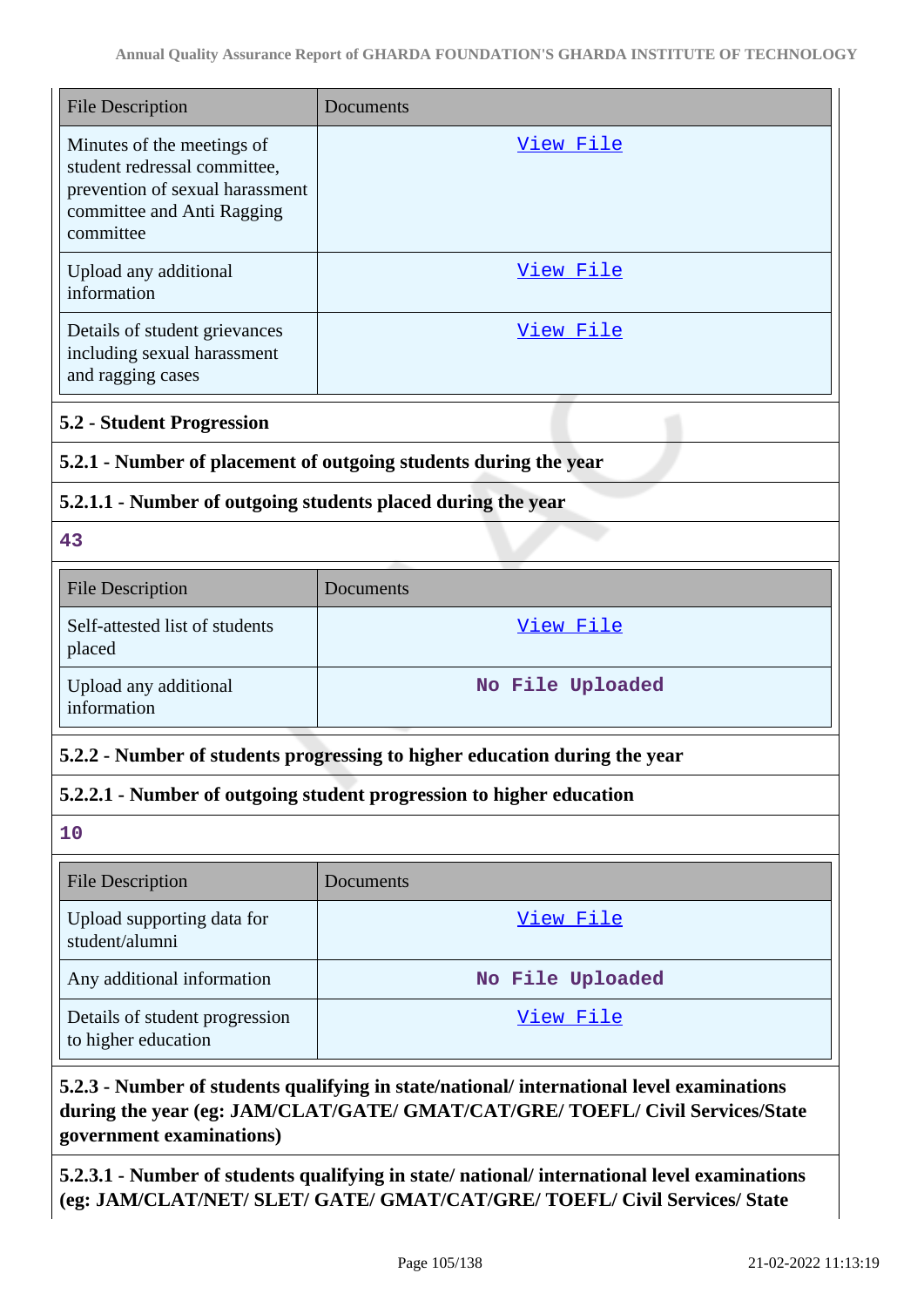## **government examinations) during the year**

**02**

| <b>File Description</b>                | Documents |
|----------------------------------------|-----------|
| Upload supporting data for the<br>same | View File |
| Any additional information             | View File |

## **5.3 - Student Participation and Activities**

**5.3.1 - Number of awards/medals for outstanding performance in sports/cultural activities at university/state/national / international level (award for a team event should be counted as one) during the year**

**5.3.1.1 - Number of awards/medals for outstanding performance in sports/cultural activities at university/state/ national / international level (award for a team event should be counted as one) during the year.**

**02**

| <b>File Description</b>                                                                                                                                                                | Documents        |
|----------------------------------------------------------------------------------------------------------------------------------------------------------------------------------------|------------------|
| e-copies of award letters and<br>certificates                                                                                                                                          | View File        |
| Any additional information                                                                                                                                                             | No File Uploaded |
| Number of awards/medals for<br>outstanding performance in<br>sports/cultural activities at univ<br>ersity/state/national/international<br>1 level (During the year) (Data<br>Template) | View File        |

5.3.2 - Institution facilitates students' representation and engagement in various administrative, cocurricular and extracurricular activities (student council/ students representation on various bodies as per established processes and norms )

**The institute conducts the process of selection of Students Representative Council with due respect to norms given by University of Mumbai, time to time.The Students Representative Council (SRC) takes care of co-curricular and extracurricular activities of students which are required for betterment of the students' development in all respects. They take part in department level student associations in organizing different technical activities like webinars, workshops, expert talk, industrial visit etc. every year. Department level associations take lead and organize activities at the department level. In the**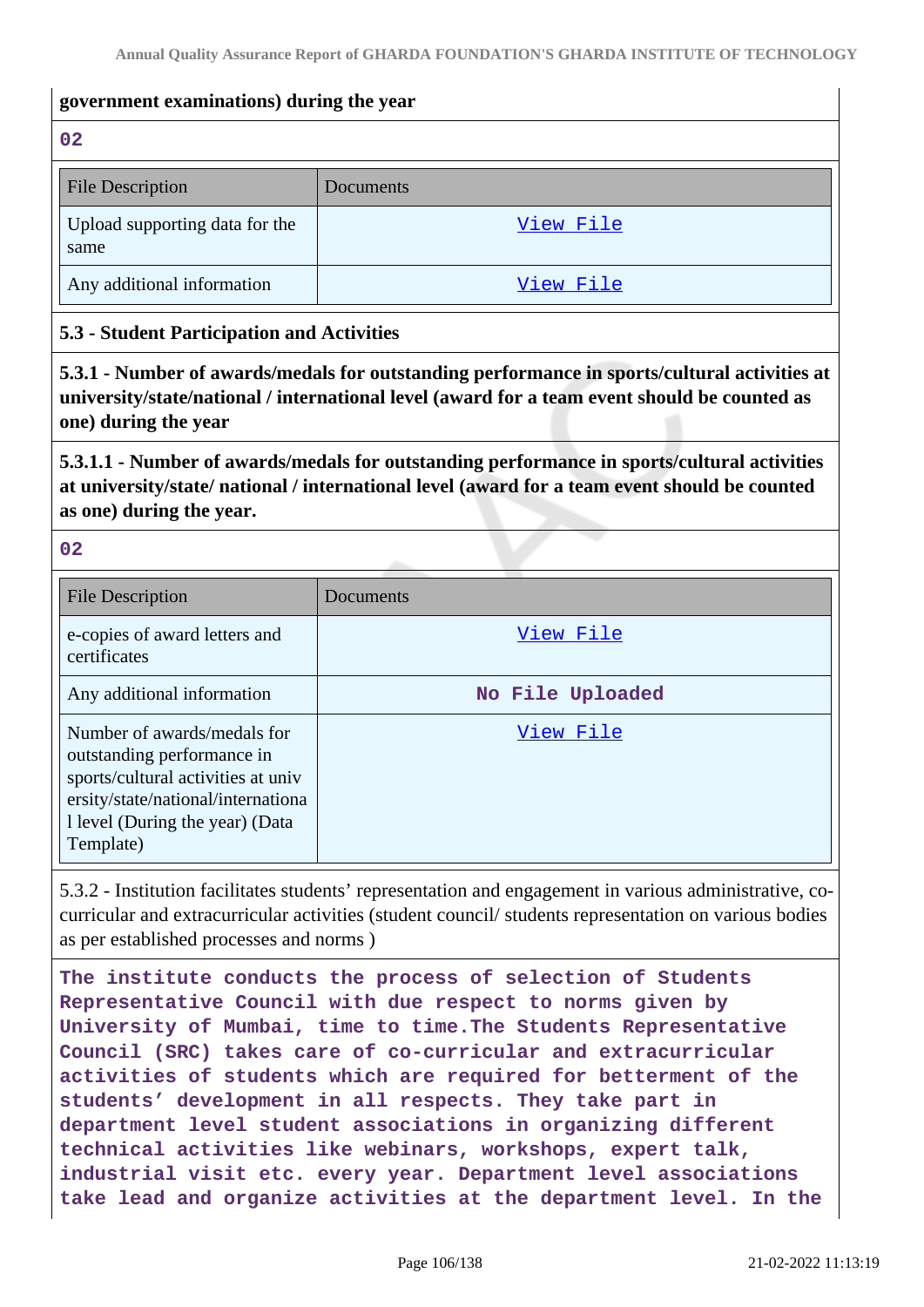**academic year 2020-21 the different events organized by different associations include teacher's day celebration, quiz competitions, expert talks, felicitation ceremonies, alumni talks, career counselling.**

**Along with the SRC, students also have their representation in various statutory committees like Women's Development Committee, Internal Complaint Committee, Student Grievance Redressal Committee and Anti ragging Committee and Internal Quality Assurance Cell. Activities under NSS, Sports and Cultural department s have been organised by students. Students have participated and won the prizes in Singing Competition at University of Mumbai Youth Festival. Also students play an important role in the organization and celebration of Independence Day, Republic Day, Navratri Utsav, Shiv Jayanti, Dr. Ambedkar Jayanti and various other technical and cultural events throughout the year.**

**To promote and showcase the students' different skills and activities, the institute publishes the college magazine entitled, 'The GITian' every year. The collection of literature, selection, edition and other work is carried out by the students under the guidance of faculty members.**

| <b>File Description</b>                  | Documents                                                                                                                                                                         |
|------------------------------------------|-----------------------------------------------------------------------------------------------------------------------------------------------------------------------------------|
| Paste link for additional<br>information | https://drive.google.com/file/d/17g8mWZn2m<br>1ROrG41sz WswycLLvm1s4z/view?usp=sharing h<br>ttps://drive.google.com/file/d/15rXHCSRa-<br>VigXsDLFfKM61EMds5H66bF/view?usp=sharing |
| Upload any additional<br>information     | No File Uploaded                                                                                                                                                                  |

**5.3.3 - Number of sports and cultural events/competitions in which students of the Institution participated during the year (organized by the institution/other institutions)**

**5.3.3.1 - Number of sports and cultural events/competitions in which students of the Institution participated during the year**

**04**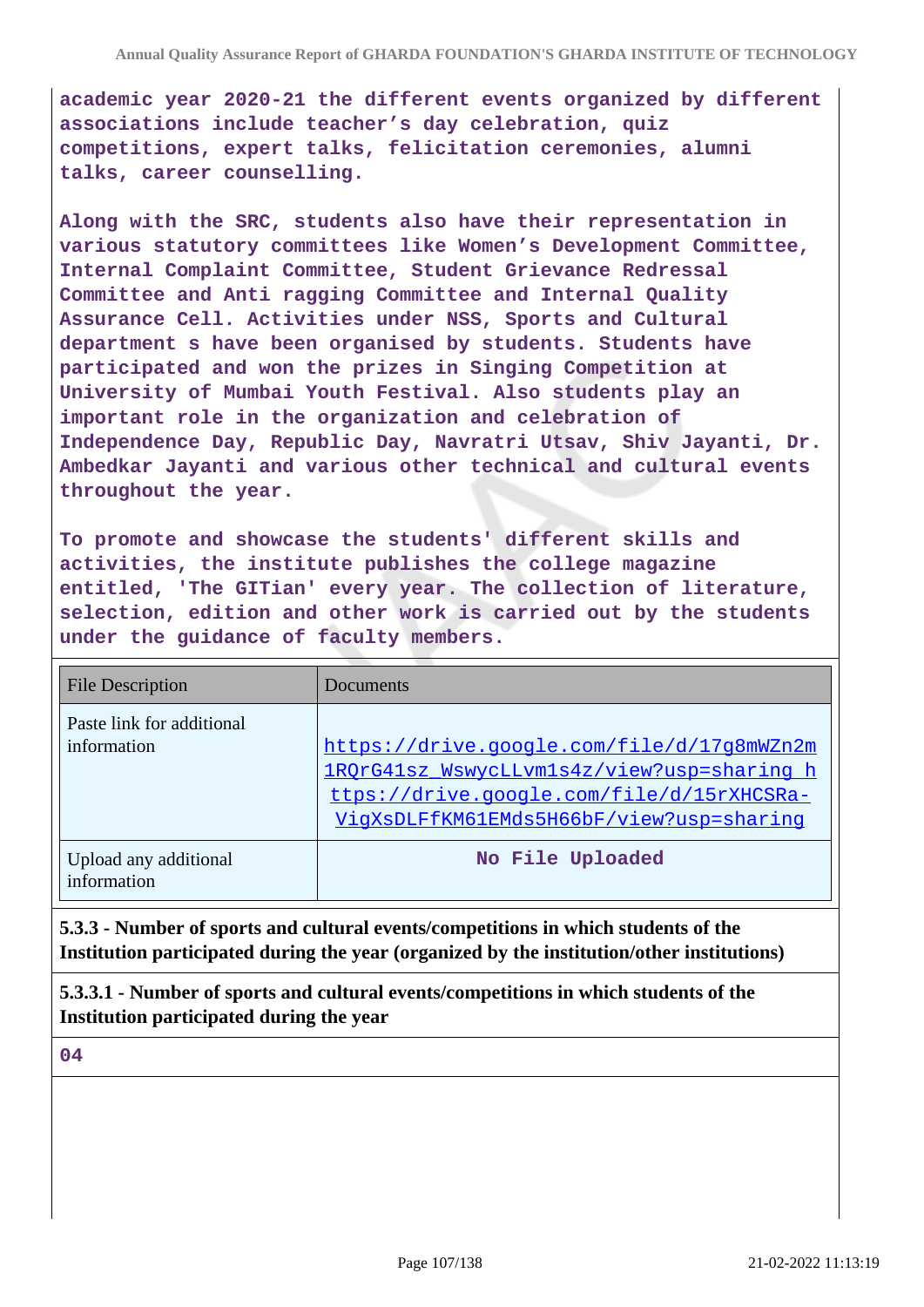| <b>File Description</b>                                                                                                                                                                                | Documents        |
|--------------------------------------------------------------------------------------------------------------------------------------------------------------------------------------------------------|------------------|
| Report of the event                                                                                                                                                                                    | View File        |
| Upload any additional<br>information                                                                                                                                                                   | No File Uploaded |
| Number of sports and cultural<br>events/competitions in which<br>students of the Institution<br>participated during the year<br>(organized by the<br>institution/other institutions<br>(Data Template) | View File        |

## **5.4 - Alumni Engagement**

5.4.1 - There is a registered Alumni Association that contributes significantly to the development of the institution through financial and/or other support services

**The institute has active registered Alumni Association (Maharashtra/5523/Ratnagiri), registered with the authority of Registrar of Societies, Ratnagiri. Alumni Meet and Convocation Ceremony are the two occasions on which alumni meets and interacts with institute. The institute carries the feedback twice through which suggestions and recommendations provided by alumni take into consideration.**

**In the academic year 2020-21 various online sessions have been organized at department level in which distinguished alumni have delivered brainstorm sessions to the in-house students for their progress.**

**Through the same alumni get an opportunity to reflect the memories, explore placement opportunities for the students of institute. The alumni enthusiastically provide their support to the Institute in future in all the developmental activities such as Admissions, Placements, Visiting Lectures and any other activity whenever called for. They also assured that they will provide assistance to the Institute as an extended hand. The Mock Interviews of final year students have been conducted by alumni in line with the sector/industry requirement.**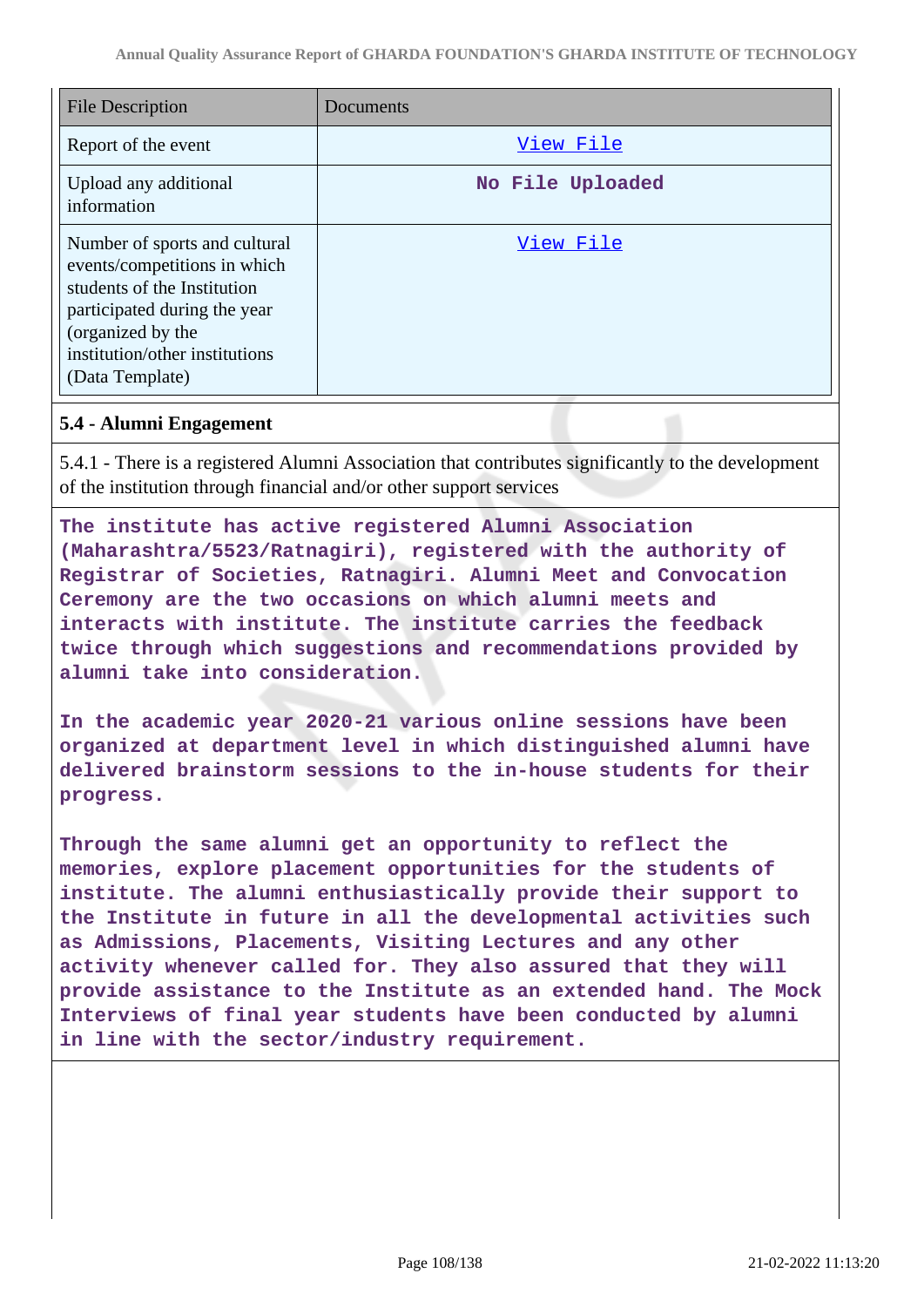**A. ? 5Lakhs**

| <b>File Description</b>                  | Documents                                                                                                   |
|------------------------------------------|-------------------------------------------------------------------------------------------------------------|
| Paste link for additional<br>information | https://docs.google.com/forms/d/e/1FAIpOLS<br>dJN5EvwWxNiBvJj0jFyH2iLzbmemtX1tGGb7xDPRh8<br>h70j6Q/viewform |
| Upload any additional<br>information     | View File                                                                                                   |

**5.4.2 - Alumni contribution during the year (INR in Lakhs)**

File Description Documents Upload any additional information [View File](https://assessmentonline.naac.gov.in/storage/app/public/aqar/15201/15201_65_150.pdf?1645422191)

**GOVERNANCE, LEADERSHIP AND MANAGEMENT**

# **6.1 - Institutional Vision and Leadership**

6.1.1 - The governance of the institution is reflective of and in tune with the vision and mission of the institution

**The Institute is established with an aim of providing quality education at par with international standards. The institute is committed to develop as a centre of excellence in the field of engineering and technology. This commitment is translated into practice through continuous augmentation, renewal of infrastructure and facilities in line with the policy changes. The institute has the Local Managing Committee (LMC) consisting of representatives from management, teaching and non-teaching staff along with the Principal. It acts under overall guidance of governing body. Institute has department head for each department and a class tutor for each class. The non-teaching staffs assist in lab, examination and documentation. T&P division handles the training and placement of the students. There is hostel facility available for boys and girls. The Hostel Managing committee deals with matters relating to the affairs of the hostels. SWOT analysis is done every year with the involvement of the Management, Teaching Staff, Administrative Staff, Students, Parents and other stake holders in formulating policies. University academic and administrative auditing happens every year to make sure the policies are met. Faculty members are involved in various academic, administrative and other nonstatutory committees to evaluate the progress discuss the changes in the process and policies need to make each semester. Regular**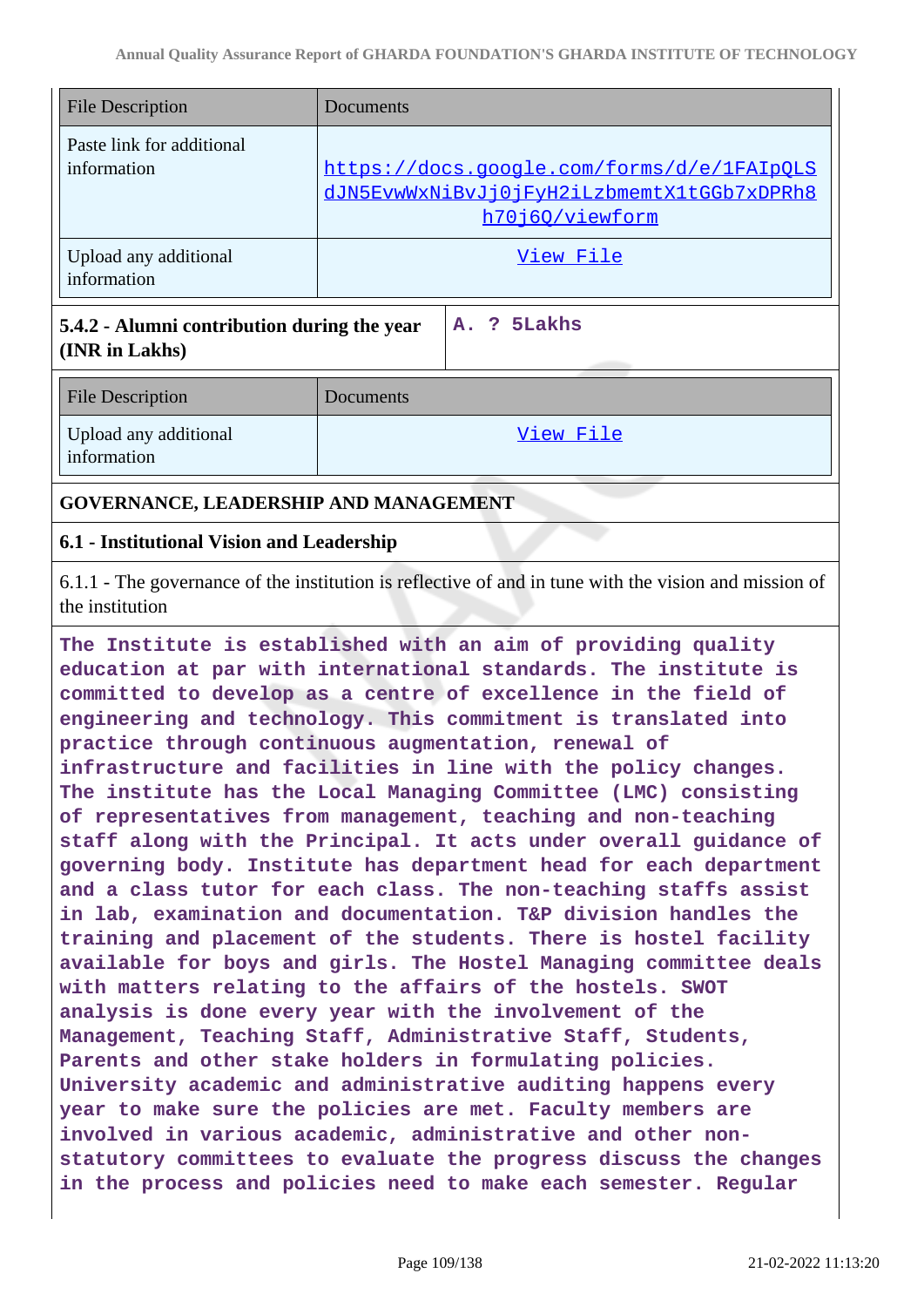**training programmes are provided to the faculty to take up responsibilities. Mentorship is introduced in all the departments and it is effectively monitored by the Principal. The governing body gives the freedom and flexibility to the academic council to lead all academic activities of the college.**

| <b>File Description</b>                  | Documents                                                 |
|------------------------------------------|-----------------------------------------------------------|
| Paste link for additional<br>information | http://git-<br>india.edu.in/git/about_vision_mission.html |
| Upload any additional<br>information     | View File                                                 |

6.1.2 - The effective leadership is visible in various institutional practices such as decentralization and participative management.

**All the staff members are involved in all activities in the college and college administration is done through decentralized manner and usually decisions are taken in democratic manner with the help of various committees. The senior staff members are appointed as conveners of various committees and are given full autonomy in decision making. The constitution of committees is prepared and faculty of different levels and across departments has been appointed as active members in the same accordingly. Various co-curricular and extracurricular activities have been conducted through dynamic involvement of faculty and students. The college grooms leadership among the faculty members by providing opportunity to work as heads or member of various committees involved in academic, curricular and co-curricular activities.**

**Students, parents and industry persons (recruiters) are the important stake holders of the institute. They have been incorporated in the decision making procedure. Students, parents and industry people have their representation in Students' Representatives Committee (SRC), Internal Quality Assurance Cell (IQAC) and College Development Committee (CDC) along with other statutory and non statutory committees respectively.**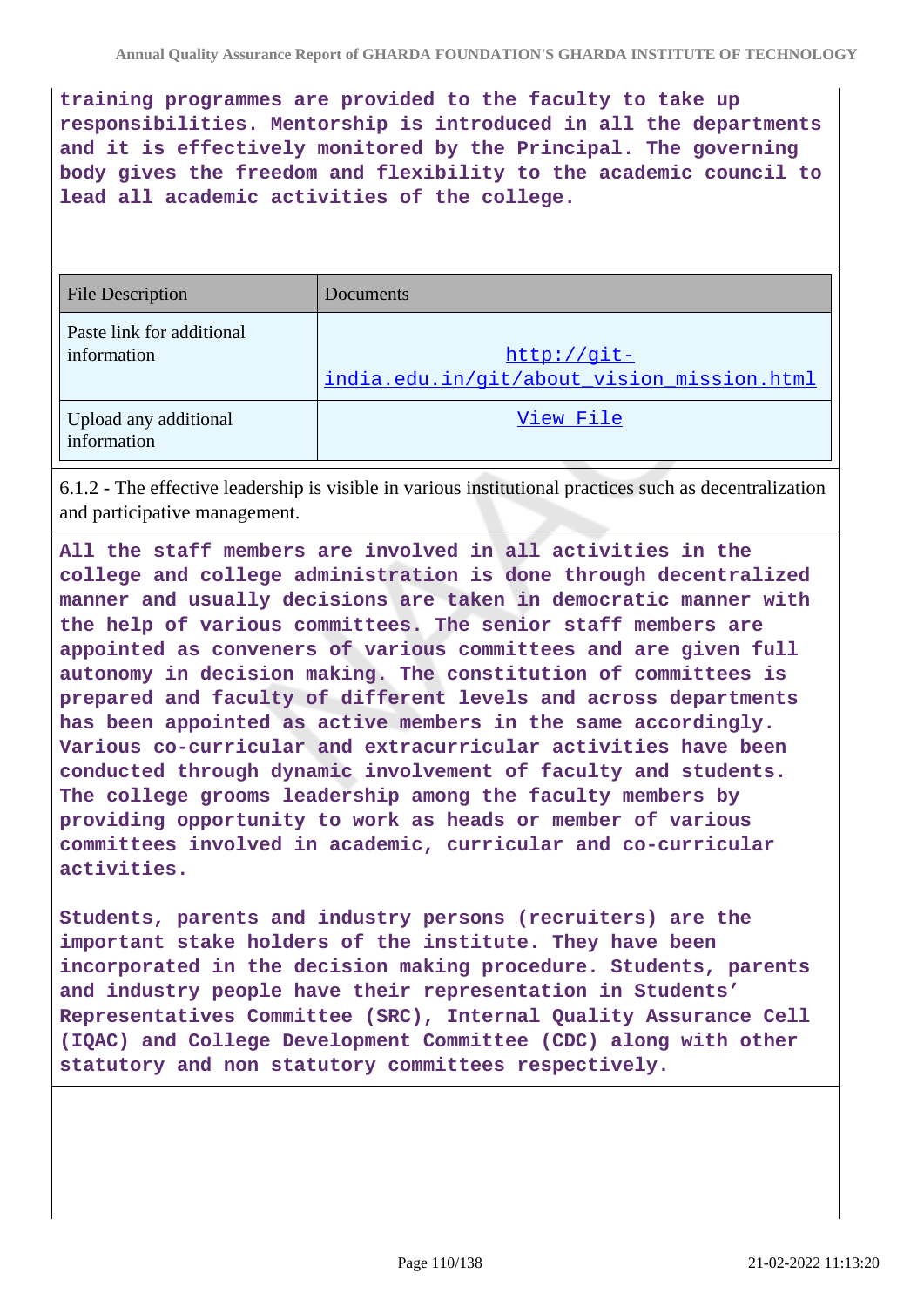| <b>File Description</b>                  | <b>Documents</b>                                          |
|------------------------------------------|-----------------------------------------------------------|
| Paste link for additional<br>information | http://git-<br>india.edu.in/git/about vision mission.html |
| Upload any additional<br>information     | View File                                                 |

# **6.2 - Strategy Development and Deployment**

6.2.1 - The institutional Strategic/ perspective plan is effectively deployed

**The institute has perspective plans along with strategies to improve overall academic performance, and to build better lives with required Life Skills in the students. The academic Calendar has been prepared in line with University Academic Calendar to implement all academic, curricular, co-curricular and extracurricular activities. To improve teaching-learning processes, the institute organises National and International seminars and workshops on several topics. Teachers and students are encouraged to attend and present papers in reputed journals, national or international seminars etc. The college encourages the students for different visits to industries for research, internship, extension activities and also to extract finance from industries under corporate social responsibilities. An example or case study as per the strategic plan is that our college provides health, psychological and placements counselling for our students which make them to stand on their own individuality.**

**Under health and hygiene related counselling the college takes the help of its sister institutes i.e., Bai Ratanbai Gharda Hospital. The institute has appointed full time Counsellor on regular basis to take care of students' mental stress and abnormal psychosomatic states of mind. Students get benefitted directly or indirectly and tried to overcome the stress in adverse situations.**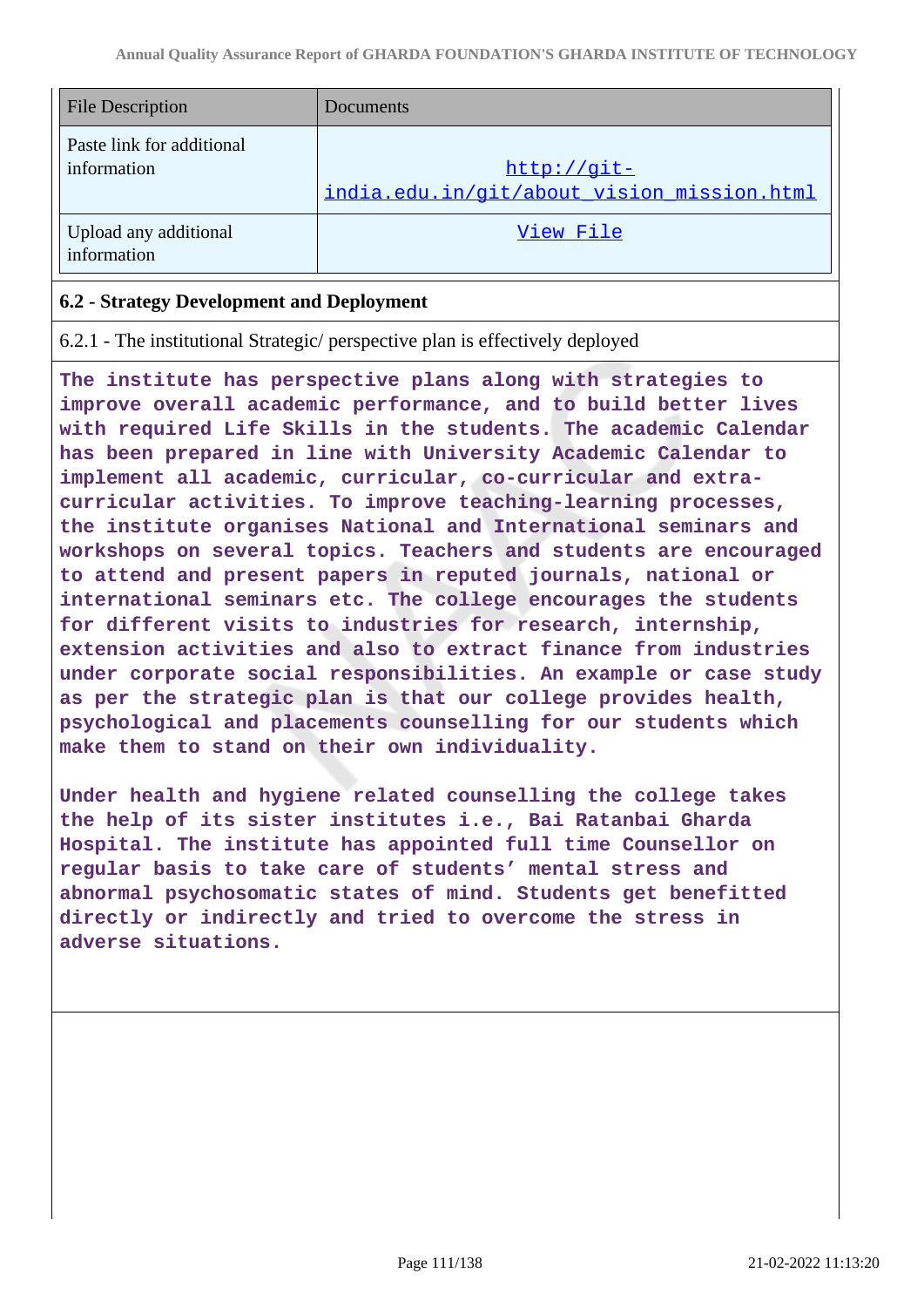| <b>File Description</b>                                   | Documents                                                                              |
|-----------------------------------------------------------|----------------------------------------------------------------------------------------|
| Strategic Plan and deployment<br>documents on the website | View File                                                                              |
| Paste link for additional<br>information                  | https://drive.google.com/file/d/14_Hyl4CXD<br>hD7Pifs2pVQQVBxXG38P7VX/view?usp=sharing |
| Upload any additional<br>information                      | No File Uploaded                                                                       |

6.2.2 - The functioning of the institutional bodies is effective and efficient as visible from policies, administrative setup, appointment and service rules, procedures, etc.

**Organization structure is shown below. The decision making process based on the organizational structure is as follows:**

**The boards of trustees are involved in long term planning of the institute for finance, land, development, institute visioning and growth. Sanction of budget, quality policies of the institute fall under the purview of board of trustees.**

**College governing body looks after the overall development of academic activities including addition and deletion of programmes, expansion activities of the campus, review of academic and development activities.**

**Chairman and Secretary/managing Trustee of the Gharda foundation look after the final approvals and accords submitted through the board of trustees, governing body and local managing committee**

**Principal is head of the institute. Overall responsibility of running the institute, preparing and proposing the budget, complying with statutory requirements of university/ AICTE/ DTE is held by the Principal.**

**Academic and non-academic staff reports to Principal. Based on the academic calendar proposed by university, institute prepares the academic calendar and allocates the resources. The implementation of the academic, curricular, co-curricular and extra-curricular activities is done by heads of the departments.**

**There are various sections such as examination, library, establishment, T&P, R&D, VTP, hostel, accounts, stores and security which are the support units and they have been given adequate decision making authority. All units report to**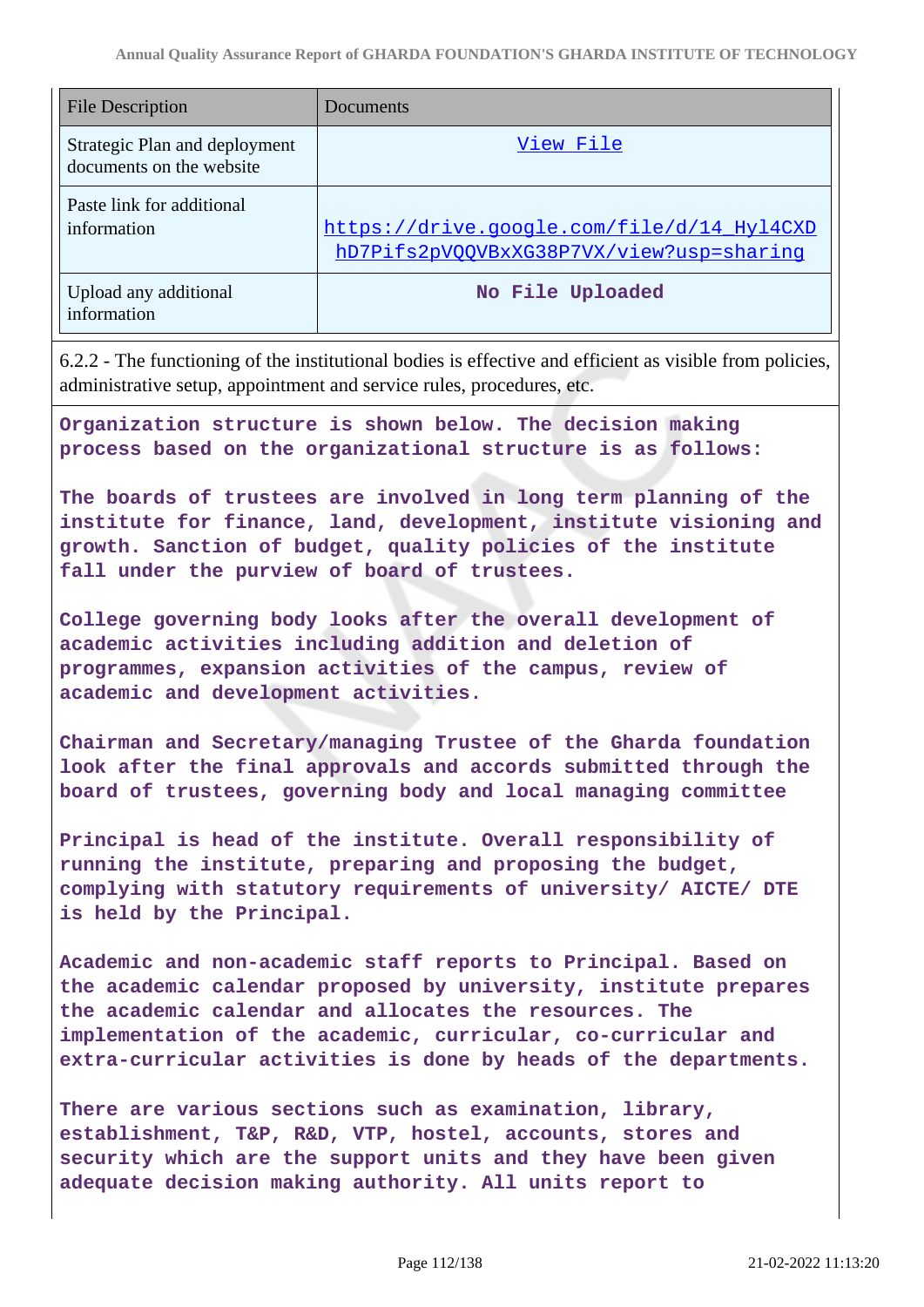# **Principal.**

**Institute follows the norms and regulations regarding staff appointments, service rules, and human resource development related policies prescribed by AICTE, UGC, DTE, University of Mumbai and competent authority of State Government.**

| <b>File Description</b>                                                                                                                                                           | Documents                                 |
|-----------------------------------------------------------------------------------------------------------------------------------------------------------------------------------|-------------------------------------------|
| Paste link for additional<br>information                                                                                                                                          | NIL                                       |
| Link to Organogram of the<br>Institution webpage                                                                                                                                  | http://qit-india.edu.in/qit/about oc.html |
| Upload any additional<br>information                                                                                                                                              | No File Uploaded                          |
| A. All of the above<br>6.2.3 - Implementation of e-governance in<br>areas of operation Administration Finance<br>and Accounts Student Admission and<br><b>Support Examination</b> |                                           |

| <b>File Description</b>                                                                                       | Documents        |
|---------------------------------------------------------------------------------------------------------------|------------------|
| <b>ERP</b> (Enterprise Resource)<br>Planning)Document                                                         | No File Uploaded |
| Screen shots of user interfaces                                                                               | View File        |
| Any additional information                                                                                    | No File Uploaded |
| Details of implementation of e-<br>governance in areas of<br>operation, Administration etc<br>(Data Template) | View File        |

## **6.3 - Faculty Empowerment Strategies**

6.3.1 - The institution has effective welfare measures for teaching and non- teaching staff

**Welfare schemes available for teaching and non-teaching staff are as follows:**

**Leave: The Institute has various leaves like casual leave, sick leave, earned leave, maternity leave and compensatory leave, quarantine leave.**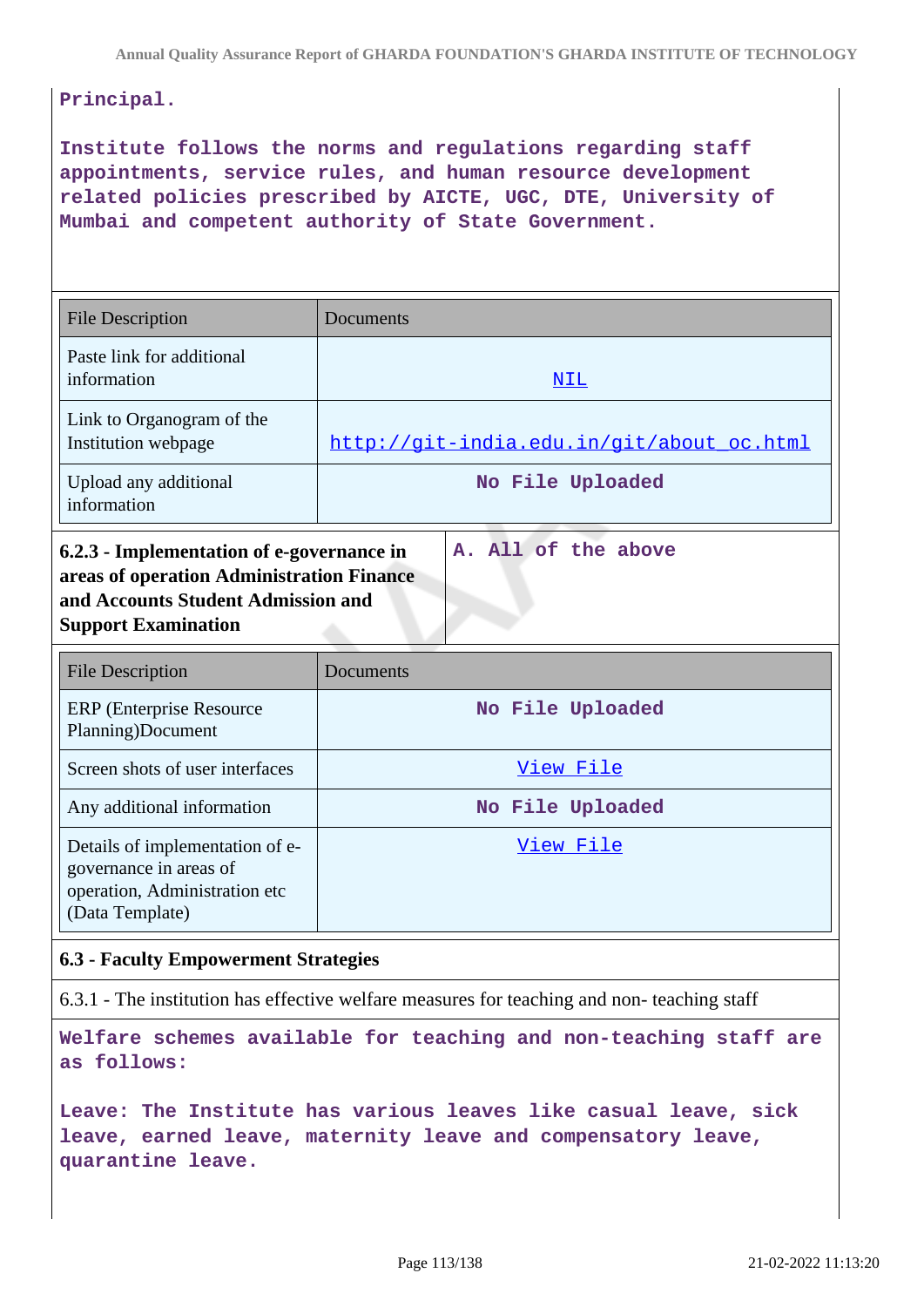**EPF: The scheme is implemented for all teaching and non-teaching staff members.**

**Recreational Activities, Sports & Gymkhana: To maintain a worklife balance, the Institute has a full-fledged Gymkhana offering recreational facilities with state of the art indoor and outdoor sports facility available free of cost to faculty and staff.**

**Group Medical insurance and Group accidental policy: The scheme is implemented for all teaching and non-teaching staff members and their family members.**

**Gratuity: The scheme is implemented for all teaching and nonteaching staff members.**

**Institute encourages employees to be a member of state, national and international professional bodies. Institute has given opportunities to staff to conduct/attend webinars, courses of IIT Bombay remote center, IEEE, Coursera, NPTEL, Spoken Tutorial and AICTE to learn/share knowledge about recent/current changes, developments in different sectors. The institute offers financial assistance to staff to attend various National, International level conferences, seminars, symposiums, faculty development programmes, refresher courses, Orientation courses and short term training programmes.**

| <b>File Description</b>                  | Documents                                                                              |
|------------------------------------------|----------------------------------------------------------------------------------------|
| Paste link for additional<br>information | https://drive.google.com/file/d/1MCbqvZokZ<br>xk4QeMOmah9MEycSHkSZwjr/view?usp=sharing |
| Upload any additional<br>information     | No File Uploaded                                                                       |

**6.3.2 - Number of teachers provided with financial support to attend conferences/ workshops and towards membership fee of professional bodies during the year**

**6.3.2.1 - Number of teachers provided with financial support to attend conferences/workshops and towards membership fee of professional bodies during the year**

**09**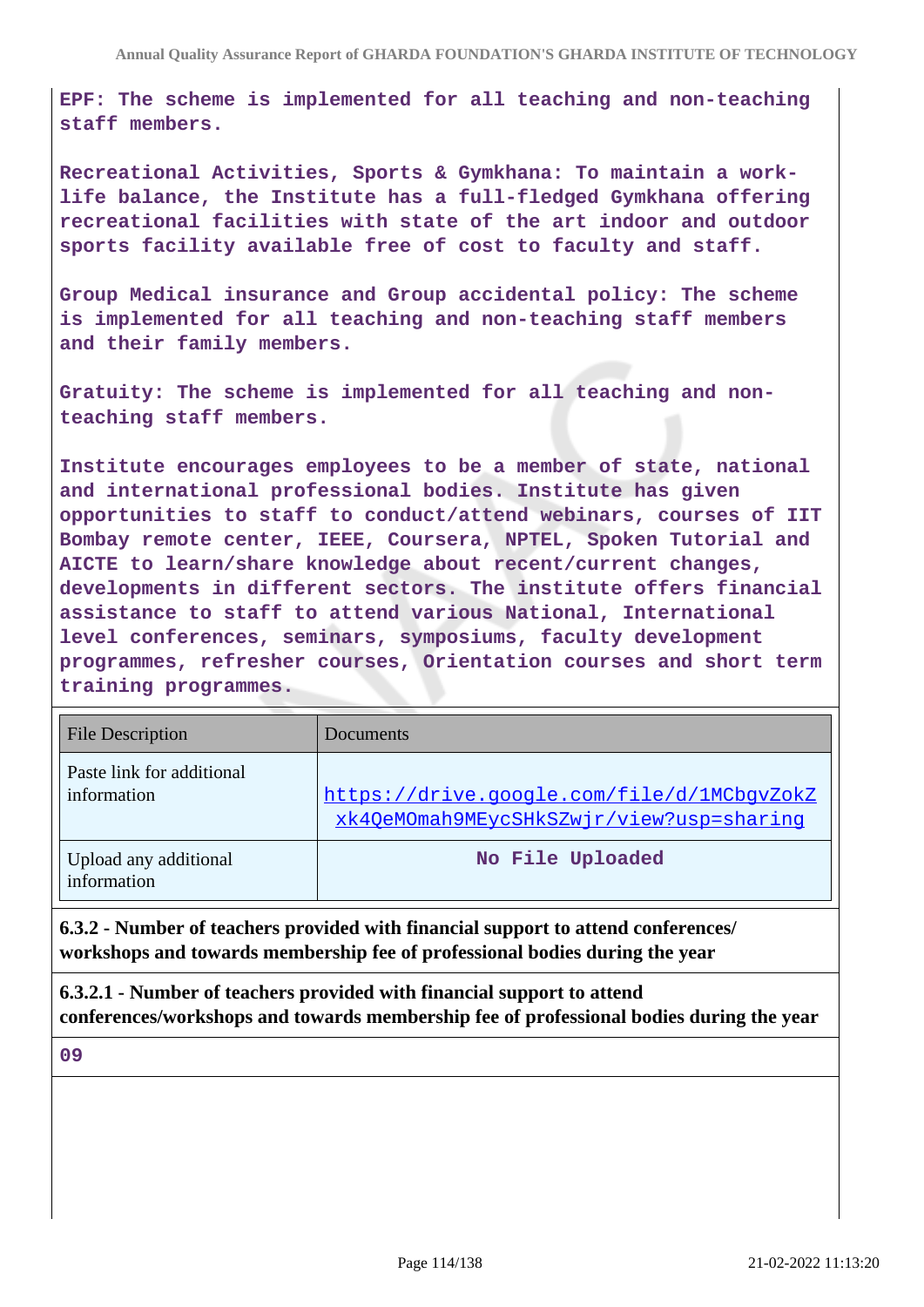| <b>File Description</b>                                                                                                          | Documents        |
|----------------------------------------------------------------------------------------------------------------------------------|------------------|
| Upload any additional<br>information                                                                                             | No File Uploaded |
| Details of teachers provided<br>with financial support to attend<br>conference, workshops etc<br>during the year (Data Template) | View File        |

**6.3.3 - Number of professional development /administrative training programs organized by the institution for teaching and non-teaching staff during the year**

**6.3.3.1 - Total number of professional development /administrative training Programmes organized by the institution for teaching and non teaching staff during the year**

### **05**

| <b>File Description</b>                                                                                                                                                 | Documents        |
|-------------------------------------------------------------------------------------------------------------------------------------------------------------------------|------------------|
| Reports of the Human Resource<br><b>Development Centres</b><br>(UGCASC or other relevant<br>centres).                                                                   | No File Uploaded |
| <b>Reports of Academic Staff</b><br>College or similar centers                                                                                                          | View File        |
| Upload any additional<br>information                                                                                                                                    | No File Uploaded |
| Details of professional<br>development / administrative<br>training Programmes organized<br>by the University for teaching<br>and non teaching staff (Data<br>Template) | <u>View File</u> |

**6.3.4 - Number of teachers undergoing online/face-to-face Faculty development Programmes (FDP) during the year (Professional Development Programmes, Orientation / Induction Programmes, Refresher Course, Short Term Course etc.)**

**6.3.4.1 - Total number of teachers attending professional development Programmes viz., Orientation / Induction Programme, Refresher Course, Short Term Course during the year**

**179**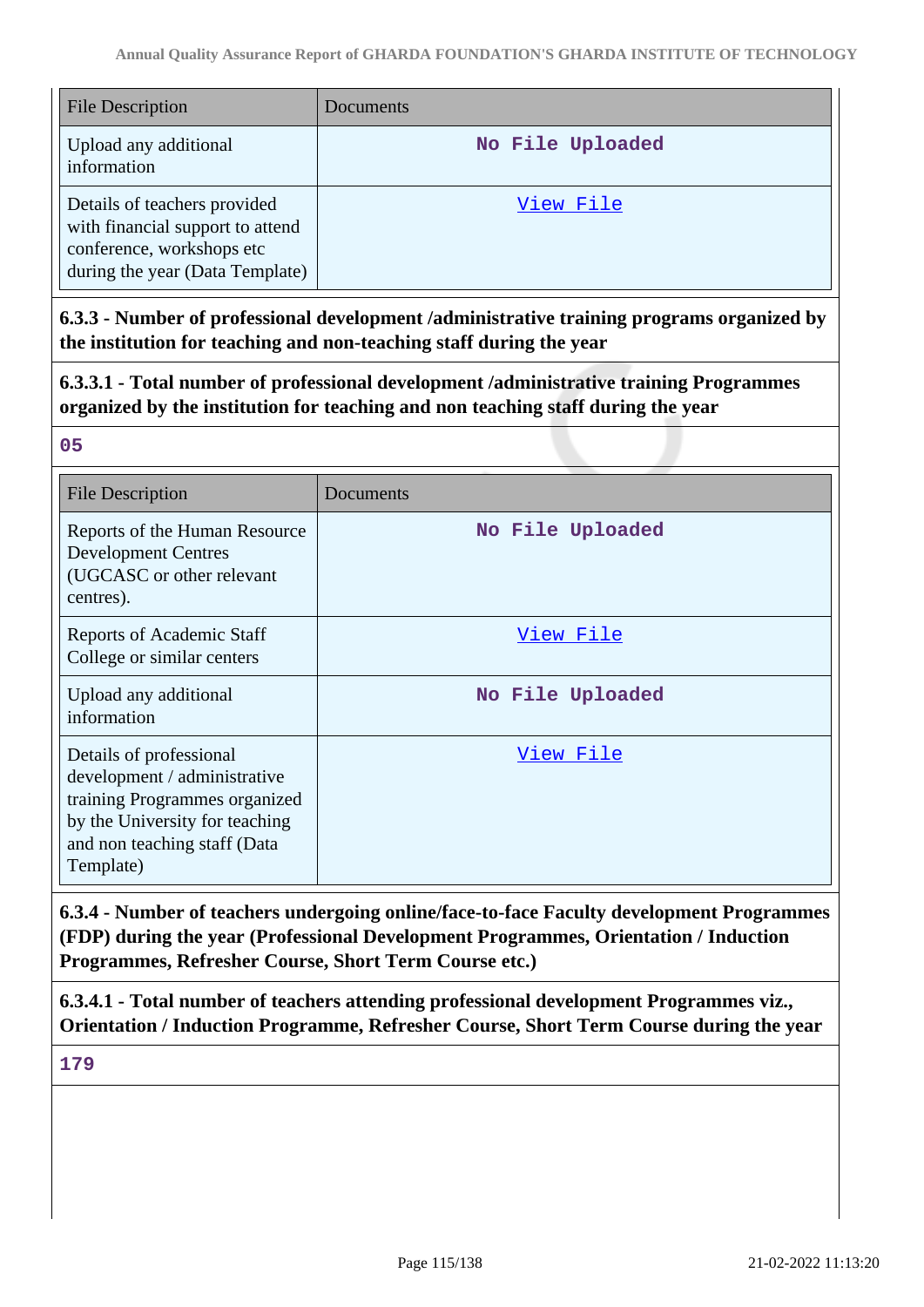| <b>File Description</b>                                                                                    | Documents        |
|------------------------------------------------------------------------------------------------------------|------------------|
| <b>IQAC</b> report summary                                                                                 | View File        |
| Reports of the Human Resource<br><b>Development Centres</b><br>(UGCASC or other relevant<br>centers)       | No File Uploaded |
| Upload any additional<br>information                                                                       | No File Uploaded |
| Details of teachers attending<br>professional development<br>programmes during the year<br>(Data Template) | View File        |

6.3.5 - Institutions Performance Appraisal System for teaching and non- teaching staff

**Performance Based Appraisal System (PBAS) based on Academic Performance Indicators (APIs) in recruitments and Career Advancement Scheme (CAS) for the promotions of University/College Teachers is implemented and carried out.**

**The teacher and Head of the department is required to give scores based on one's self assessment for (a) teaching learning and evaluation related activities (125 marks), (b) Co Curricular, Extension and Professional Development related activities (50 marks), (c) contribution to research and professional/qualification up-gradation (d) contribution to administration and social/extension and outreach activities, (e) Students' feedback, Result Analysis and Attainment of Course Outcomes. It also included administrative works done by the staff member.**

**Once this part is filled, the respective faculty goes through the feedback given by their head of the department and Academic Auditor and finally signs beneath the second part as an indication of acceptance.**

**In the last part the Principal expresses agreement or disagreement with the overall assessment done by Head of the department.**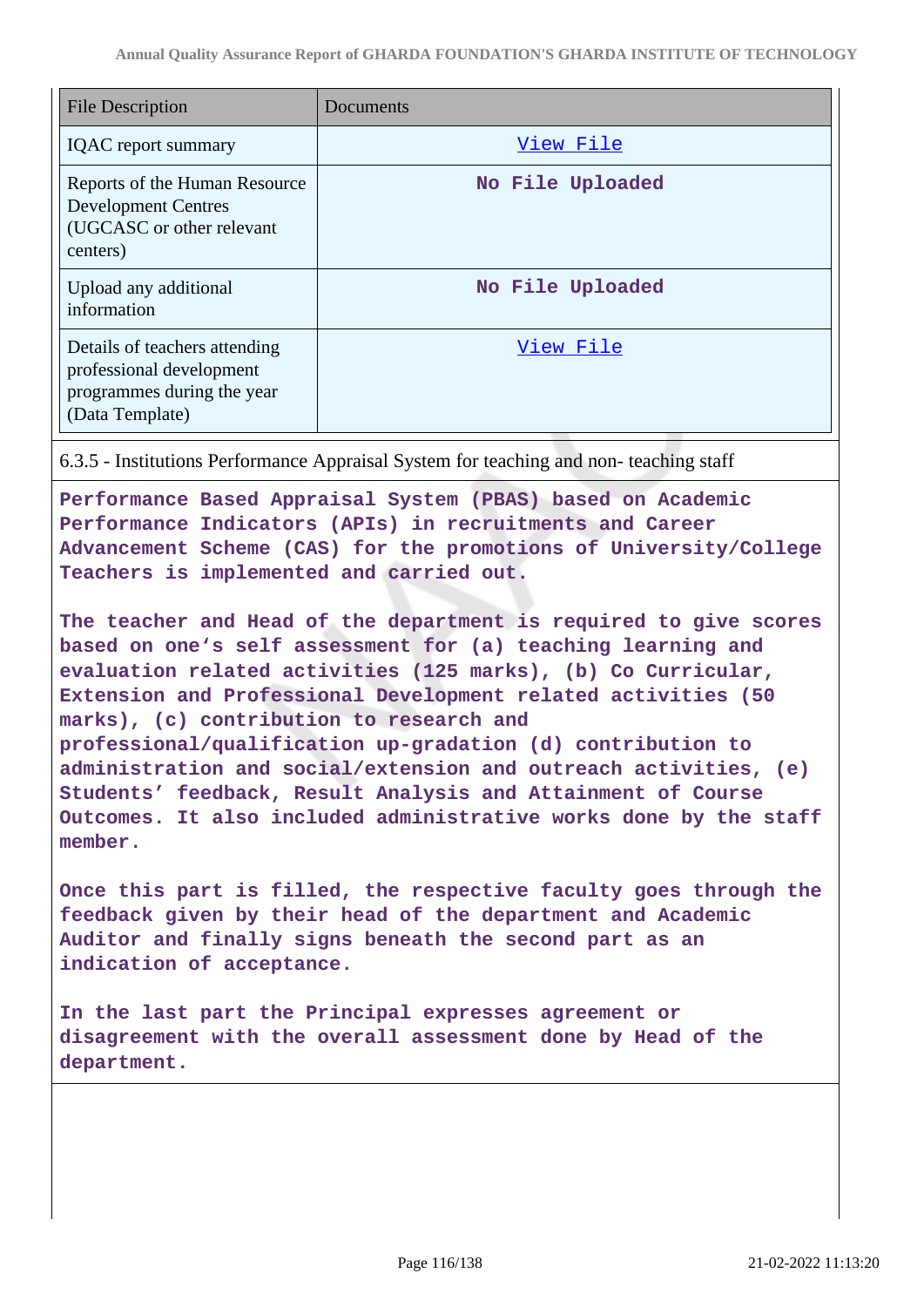| <b>File Description</b>                  | Documents  |
|------------------------------------------|------------|
| Paste link for additional<br>information | <u>NIL</u> |
| Upload any additional<br>information     | View File  |

# **6.4 - Financial Management and Resource Mobilization**

6.4.1 - Institution conducts internal and external financial audits regularly Enumerate the various internal and external financial audits carried out during the year with the mechanism for settling audit objections within a maximum of 200 words

**The institute undergoes two types of Financial Audit each year viz. Internal Audit and Statutory Audit. The Board of Trustees appoints the Internal Auditor and Statutory Auditor. The Internal Audit is carried quarterly and Statutory Audit is carried out six monthly. After the Fourth quarter audit, the Final audit is done by Statutory Auditors. The appointed Auditor visits the campus for Audit. The data as per standards and requirements are placed before the Auditors. The auditors go through the records for the purpose of audit and submit the report to the trustee. The queries are compiled if any as per the directives received from the auditor.**

| <b>File Description</b>                  | Documents                                                                              |
|------------------------------------------|----------------------------------------------------------------------------------------|
| Paste link for additional<br>information | https://drive.google.com/file/d/15kvwf7A 1<br>O9ScysY xM qaPOO8GbvykL/view?usp=sharing |
| Upload any additional<br>information     | View File                                                                              |

**6.4.2 - Funds / Grants received from non-government bodies, individuals, philanthropers during the year (not covered in Criterion III)**

**6.4.2.1 - Total Grants received from non-government bodies, individuals, Philanthropers during the year (INR in Lakhs)**

**20.00**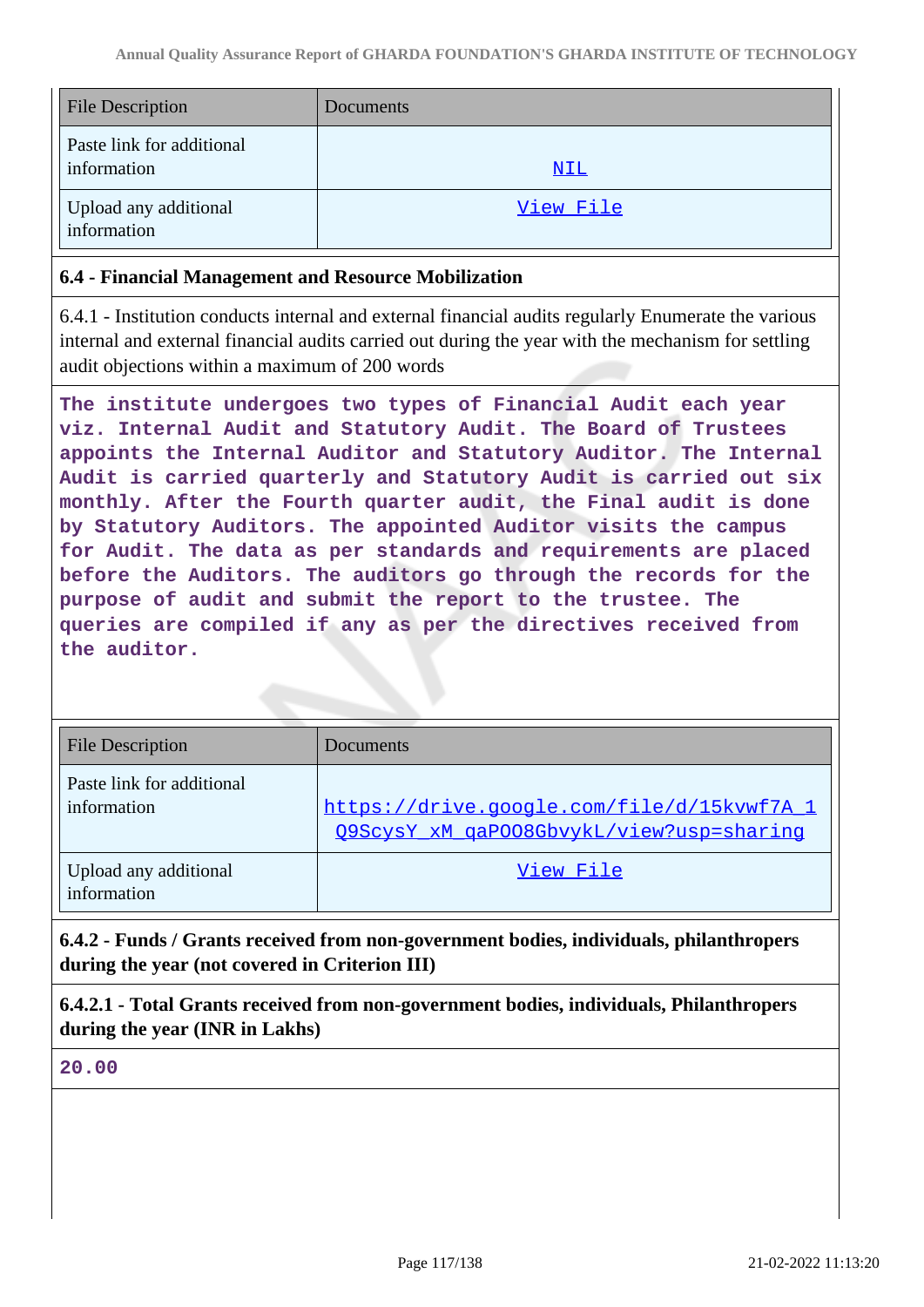| <b>File Description</b>                                                                                                                        | Documents        |
|------------------------------------------------------------------------------------------------------------------------------------------------|------------------|
| Annual statements of accounts                                                                                                                  | View File        |
| Any additional information                                                                                                                     | No File Uploaded |
| Details of Funds / Grants<br>received from of the non-<br>government bodies, individuals,<br>Philanthropers during the year<br>(Data Template) | View File        |

6.4.3 - Institutional strategies for mobilization of funds and the optimal utilization of resources

**In the beginning of every financial year, budget is obtained by all departments along with Central Library, and sports section.**

**Budget for the departments is prepared by concerned HODs, in consultation with the department laboratory in-charge faculty. Then it is submitted to the Principal.**

**The departmental budgets are discussed by the Principal at HODs'meeting and then placed before the Collage Devlopment committefor review and recommendations to Governing Council.**

**Governing Council finally approves the budget and concerned are informed accordingly.**

**While preparing the institutional budget, at first, a provision is made for Staff Salaries and Allowances. A provision is made for administrative & maintenance expenses such as electricity, water, telephone, postage etc.**

**Provision is made for the departments 'priorities, needs & requirements of various committees and development/up-gradation of department.**

| <b>File Description</b>                  | Documents                                                                              |
|------------------------------------------|----------------------------------------------------------------------------------------|
| Paste link for additional<br>information | https://drive.google.com/file/d/15kvwf7A 1<br>O9ScysY xM qaPOO8GbvykL/view?usp=sharing |
| Upload any additional<br>information     | View File                                                                              |

# **6.5 - Internal Quality Assurance System**

6.5.1 - Internal Quality Assurance Cell (IQAC) has contributed significantly for institutionalizing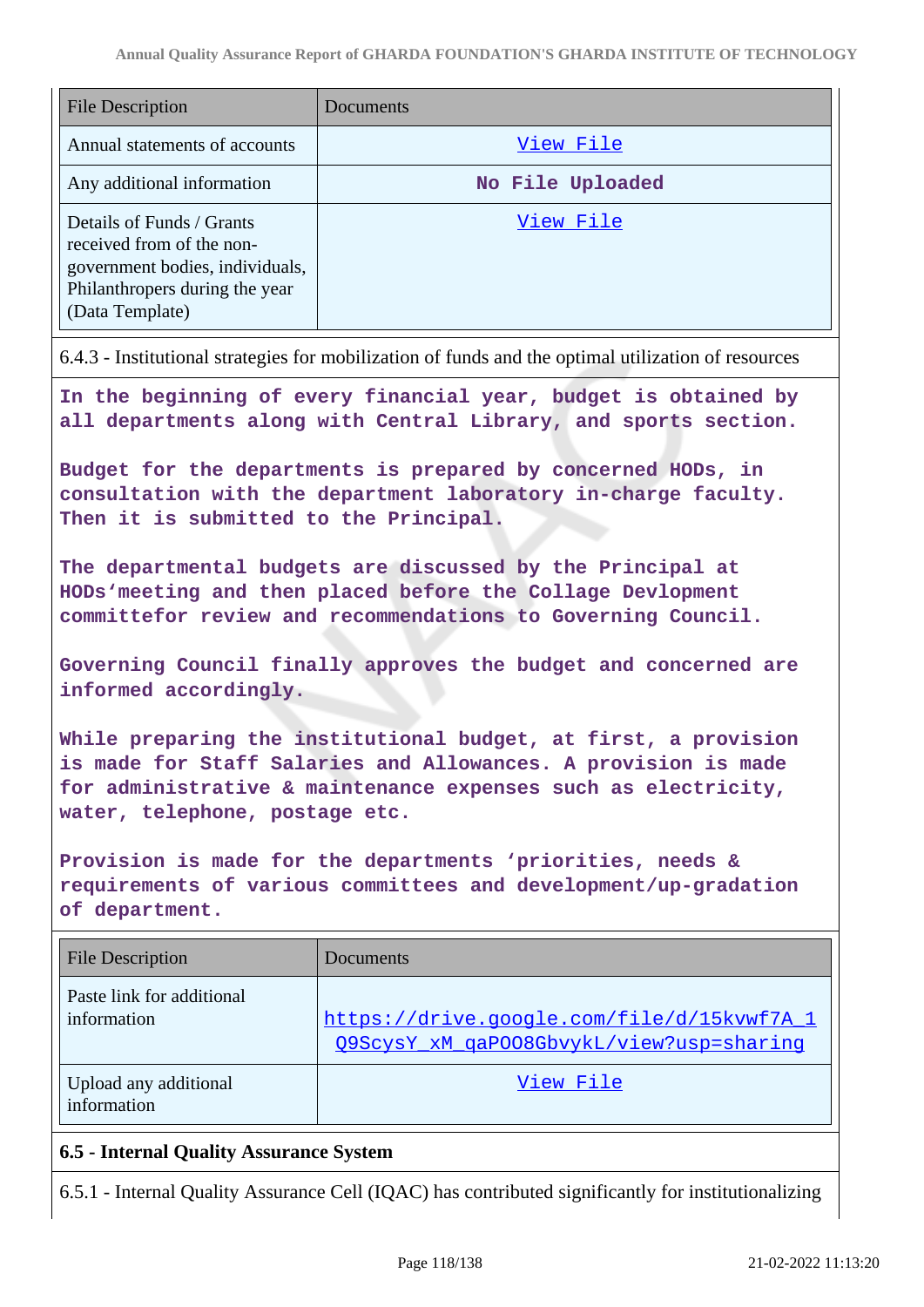the quality assurance strategies and processes

**Internal Quality Assurance Cell (IQAC) monitors the academic quality regularly. The institution takes up academic audit to accomplish both accountability and quality improvement. The administrators and staff practiced self-assessment, etc to achieve the quality in education. The academic audit committee consists of three senior faculty members. To bring out improvements, the committee interacts with the faculties to assess the progress and suggestions are placed before IQAC for further action.**

**Best practices**

**Academic Audit:**

**University creates academic calendar before the commencement of each academic year. Based on the academic calendar issued by the University, AICTE & DTE norms, Institute define the schedule for the academic year and publish academic calendar. In addition to above, Head of the department adds schedule as per the department plan. The HOD define timetable of each semester in the academic year. The faculty creates course outcomes (CO) and lesson plan of the concerned course. Based on the course outcomes defined, the faculty maps the CO with the program outcomes (PO) and defines levels. Academic auditing will be done by the head of the department each week and once in a month by the institution. This process ensures that the teaching and learning is happening in the proper way and corrective actions can be taken if there are any issues. As a result the academic audit improves the quality of education and result.**

**Counselling to Students and Staff** 

**In the academic state of affairs, students need to counsel on their numerous issues. Proper counselling can prevent several suicides, stressful events in the life of the students. Hence, psychological counselling on sensitive issues of students should be provided by the educational institutes for the stress free development of the students. National agencies like UGC, AICTE and various others recommended that all higher educational institutes should recruit a full time counsellor.**

**The institute has given priority to the quality practices and**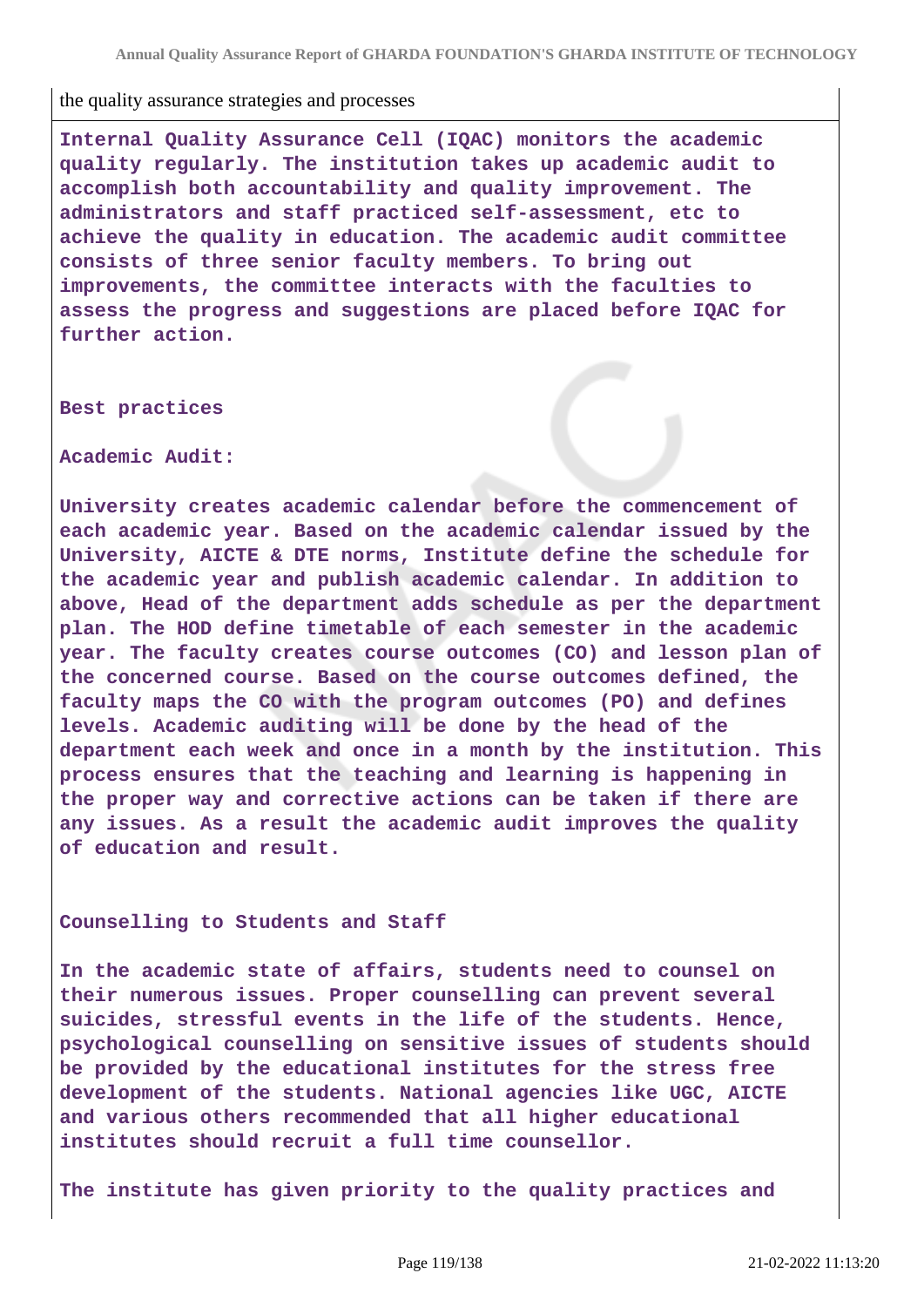**enhancement of values through perspective plans and strategies. The best example of the same is the full time active and serviceable Counsellor is available for students, parents and for staff. By the use of psychological and behavioural therapies and conversational sessions, the Counsellor fulfilled the need of students encompassing several dimensions and aspects of life. During lockdown period (2020-21) students have been provided online counselling sessions on various issues like depression, anxiety, nervousness and health and hygiene.**

| <b>File Description</b>                  | Documents                                                                              |
|------------------------------------------|----------------------------------------------------------------------------------------|
| Paste link for additional<br>information | https://drive.google.com/file/d/1onuAw8vVp<br>bsCil6LuwPkUCAXMOSH28Rs/view?usp=sharing |
| Upload any additional<br>information     | No File Uploaded                                                                       |

6.5.2 - The institution reviews its teaching learning process, structures & methodologies of operations and learning outcomes at periodic intervals through IQAC set up as per norms and recorded the incremental improvement in various activities

### **Faculty and Student Development under MOOCs**

**The professional development of teacher is the continuous process of strengthen the professional attainment, enlargement of academic knowledge, enhancement of proficient skills and to improve teaching ability. With the reform of the development of Information and Communication Technology (ICT), the traditional mode of teaching learning process has been equipped with the facility of Massive Open Online Courses (MOOCs). The institute has taken the initiative in the same and formed Local Chapter of National Programme on Technology Enhanced Learning (NPTEL), which is an educational initiative with the active involvement of seven IITs in India. Along with the same, institute has also officially tied up with Coursera; American MOOCs provider, under which institute received free subscription for different courses. During lockdown period, end number of students and staff members has completed various courses by using these online platforms. Along with MOOCs, various online Orientation Programmes, Faculty Development Programmes, Short Term Training Programmes, Conferences, Workshops, Webinars and Symposiums have been attended by the staff members and efforts have been taken to develop over all teaching learning process accordingly.**

**The Internal Quality Assurance Cell has taken periodic review of**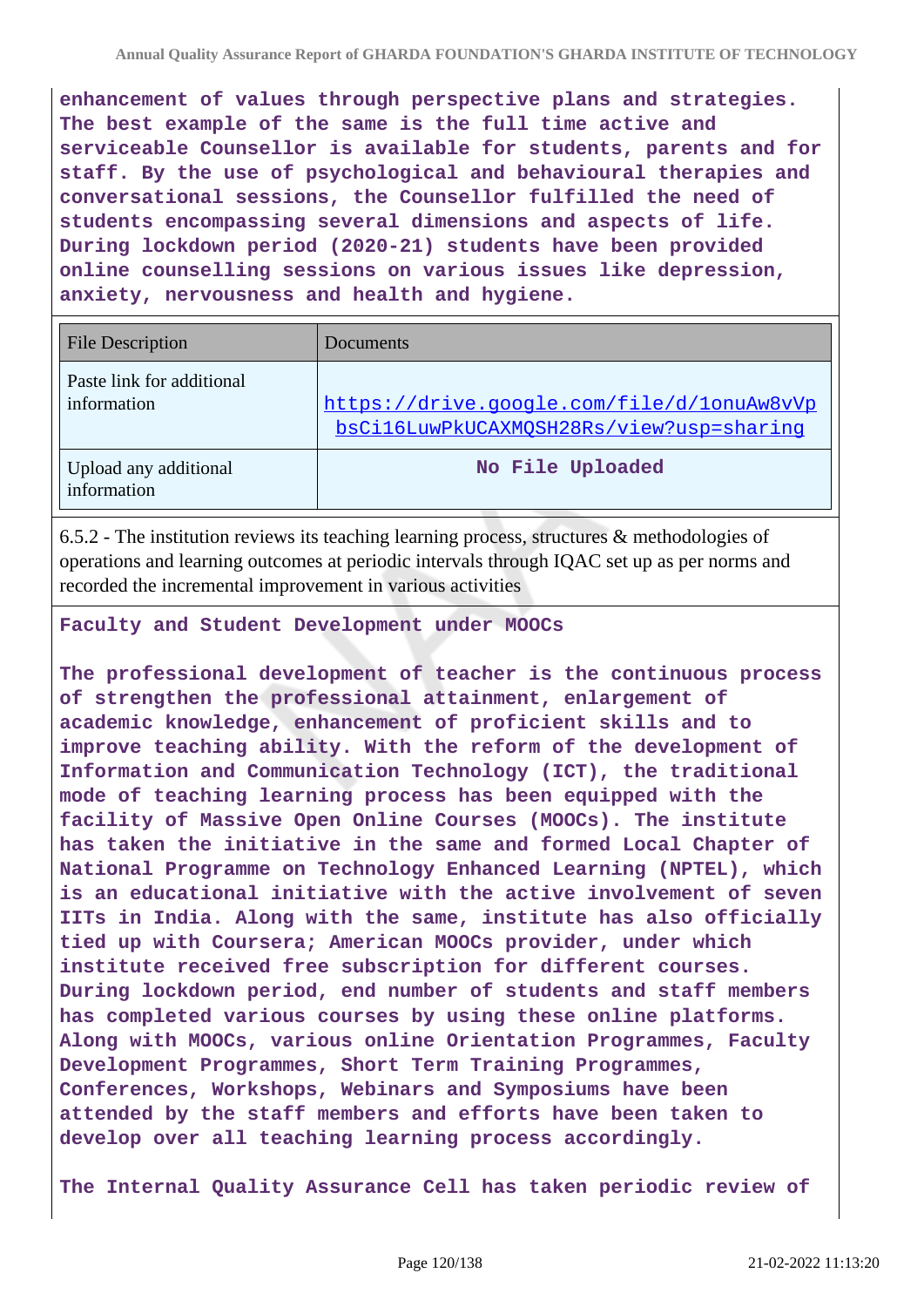**the status of staff and students' participation in several MOOCs and recommended actions regarding the same.**

### **Quality Enrichment through Qualification Up-gradation by Staff**

**During the first cycle of NAAC Accreditation Process (2016-17), the institute had only 3 staff members who had obtained the Doctorate Degree. Afterwords, Internal Quality Assurance Cell started implement several policies that help to promote research activities and provided academic flexibilities to staff for the same. During the periodic meetings the follow up of the status of research activity has been taken by Internal Quality Assurance Cell and further recommendations are given to staff. All the staff members have been positively and hopefully tried to upgrade their research profile during the same. As a result of the same, today the institute has more than 18 staff members with Ph.D. qualification. Also, few non teaching staff members have up graded their qualification from Diploma to Graduate and from Graduate to Post Graduate levels. The qualification up-gradation can be one of the ways to quality improvement. The upgraded knowledge of these staff members percolates to students through teaching learning process.**

| <b>File Description</b>                                                                                                                                                                                                                                                                                                                                                                                                         | Documents             |  |
|---------------------------------------------------------------------------------------------------------------------------------------------------------------------------------------------------------------------------------------------------------------------------------------------------------------------------------------------------------------------------------------------------------------------------------|-----------------------|--|
| Paste link for additional<br>information<br>https://drive.google.com/file/d/1onuAw8vVp<br>bsCil6LuwPkUCAXMOSH28Rs/view?usp=sharing                                                                                                                                                                                                                                                                                              |                       |  |
| Upload any additional<br>information                                                                                                                                                                                                                                                                                                                                                                                            | View File             |  |
| 6.5.3 - Quality assurance initiatives of the<br>institution include: Regular meeting of<br><b>Internal Quality Assurance Cell (IQAC);</b><br>Feedback collected, analyzed and used for<br>improvements Collaborative quality<br>initiatives with other institution(s)<br><b>Participation in NIRF any other quality</b><br>audit recognized by state, national or<br>international agencies (ISO Certification,<br><b>NBA</b> ) | B. Any 3 of the above |  |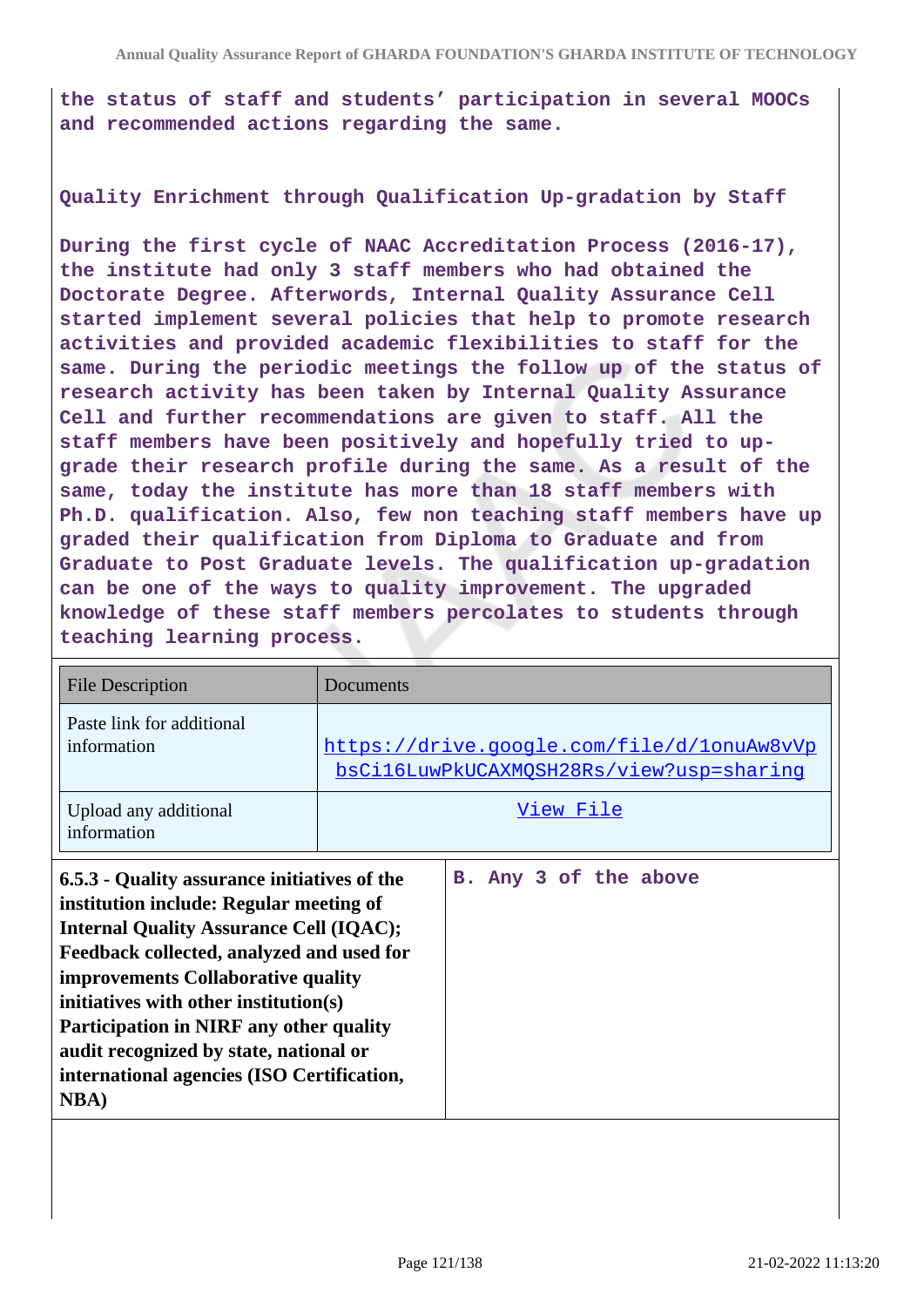| <b>File Description</b>                                                                         | Documents                                                                              |
|-------------------------------------------------------------------------------------------------|----------------------------------------------------------------------------------------|
| Paste web link of Annual<br>reports of Institution                                              | https://drive.google.com/file/d/lonuAw8vVp<br>bsCil6LuwPkUCAXMOSH28Rs/view?usp=sharing |
| Upload e-copies of the<br>accreditations and certifications                                     | View File                                                                              |
| Upload any additional<br>information                                                            | No File Uploaded                                                                       |
| <b>Upload details of Quality</b><br>assurance initiatives of the<br>institution (Data Template) | View File                                                                              |

# **INSTITUTIONAL VALUES AND BEST PRACTICES**

# **7.1 - Institutional Values and Social Responsibilities**

7.1.1 - Measures initiated by the Institution for the promotion of gender equity during the year

**Safety and Security: The institute is very keen regarding safety and security of the girl students and women faculties. The college has Internal Complaint Committee for continuous monitoring the safety and security on the campus. The complaints related to the violation of disciplines are reported to the concerned staff and placed before the Principal and the members of the discipline committee. The confidence building is done by organizing workshops and programs under Women Development Committee. The college campus is fully covered with sufficient light. The institute has Anti-Sexual Harassment committee to take necessary action on sensitive issues of the girl students which helps to ensure their vibrant presence. The entire campus is covered under CCTV cameras. The footage of the recording is often seen and necessary actions are taken, if any suspicious activity is observed. The internal complaint committee is set up to resolve the issues. The institute organizes lectures of eminent personalities to create legal awareness, health and hygiene among the students.**

### **Counselling:**

**Women Development Cell of the college organizes all important activities associated with the counselling of the students. Formal and informal counselling is done in the college. Staff members motivate the students to improve their overall personality by participating in various activities organized by the college. The college has Mentorship scheme, which recommends**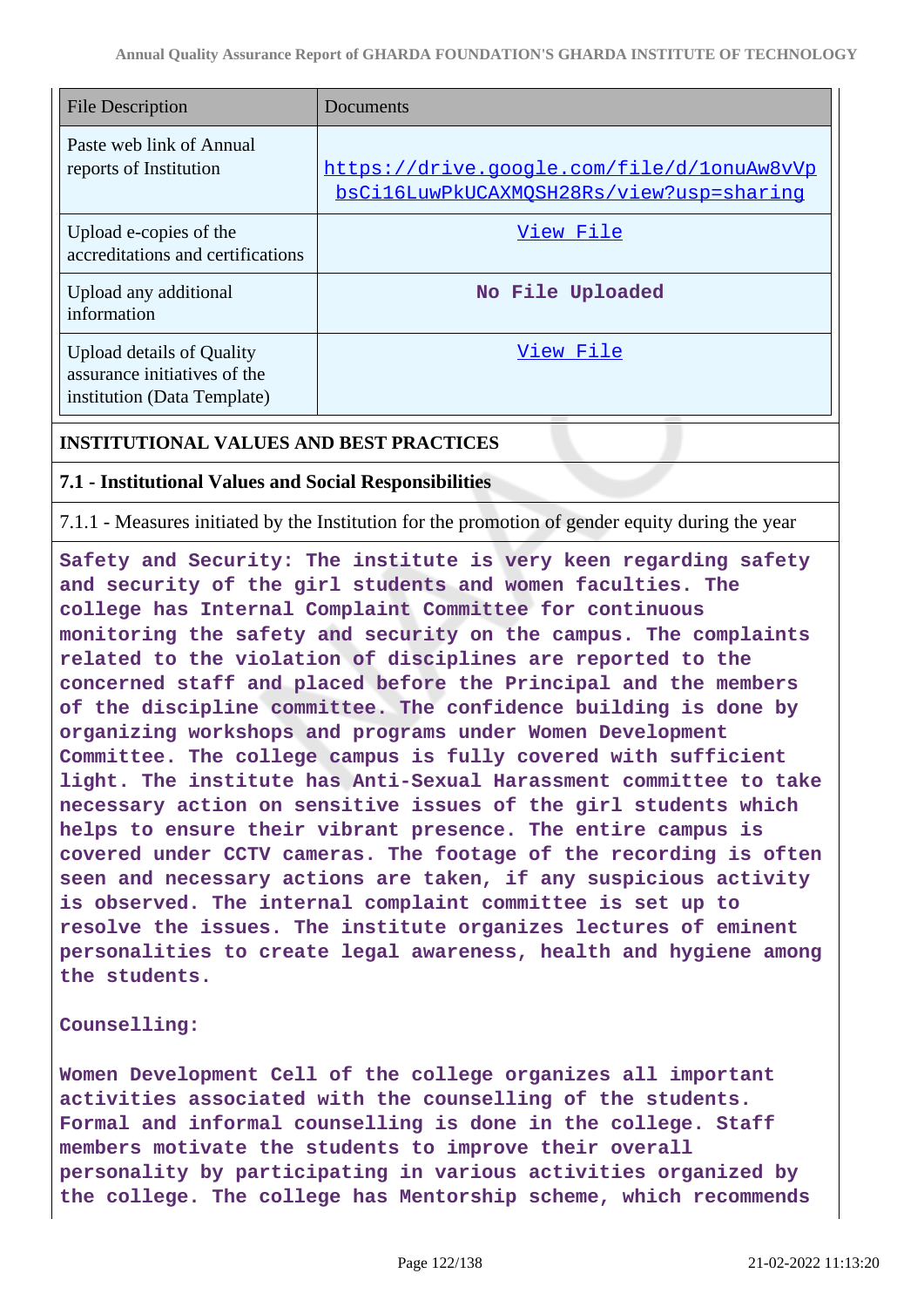**majority of the mentors to select a mentee especially from the disadvantaged and vulnerable category of the girl students. In the scheme the mentor follows the development of the mentee by providing personal counselling at the different stages. The personal problems of the girl students discussed with the committee members are kept confidential.**

### **Girls Common Room:**

**The institution has provided separate common room for boys and girls. College has girls hostel for the accommodation of rural students. The common rooms have essential amenities.**

**Staff quarters are available in college premises. The accommodation is available in the campus, staff visits the quarters if needed.**

| <b>File Description</b>                                                                                                                                                                                                                             | Documents                                                                                |                          |
|-----------------------------------------------------------------------------------------------------------------------------------------------------------------------------------------------------------------------------------------------------|------------------------------------------------------------------------------------------|--------------------------|
| Annual gender sensitization<br>action plan                                                                                                                                                                                                          | https://drive.google.com/file/d/1-lZug46sj<br>yBRn01J5Wv7s_5m-YGpAAb-/view?usp=sharing   |                          |
| Specific facilities provided for<br>women in terms of: a. Safety<br>and security b. Counseling c.<br>Common Rooms d. Day care<br>center for young children e.<br>Any other relevant information                                                     | https://drive.google.com/drive/folders/15a<br>291NnbjcwMeVJ2v4zZ jXtMHcqoZnS?usp=sharinq |                          |
| 7.1.2 - The Institution has facilities for<br>alternate sources of energy and energy<br>conservation measures Solar energy<br>Biogas plant Wheeling to the Grid Sensor-<br>based energy conservation Use of LED bulbs/<br>power efficient equipment |                                                                                          | A. 4 or All of the above |
| <b>File Description</b>                                                                                                                                                                                                                             | Documents                                                                                |                          |
| Geo tagged Photographs                                                                                                                                                                                                                              |                                                                                          | View File                |
| Any other relevant information                                                                                                                                                                                                                      |                                                                                          | No File Uploaded         |

7.1.3 - Describe the facilities in the Institution for the management of the following types of degradable and non-degradable waste (within 200 words) Solid waste management Liquid waste management Biomedical waste management E-waste management Waste recycling system Hazardous chemicals and radioactive waste management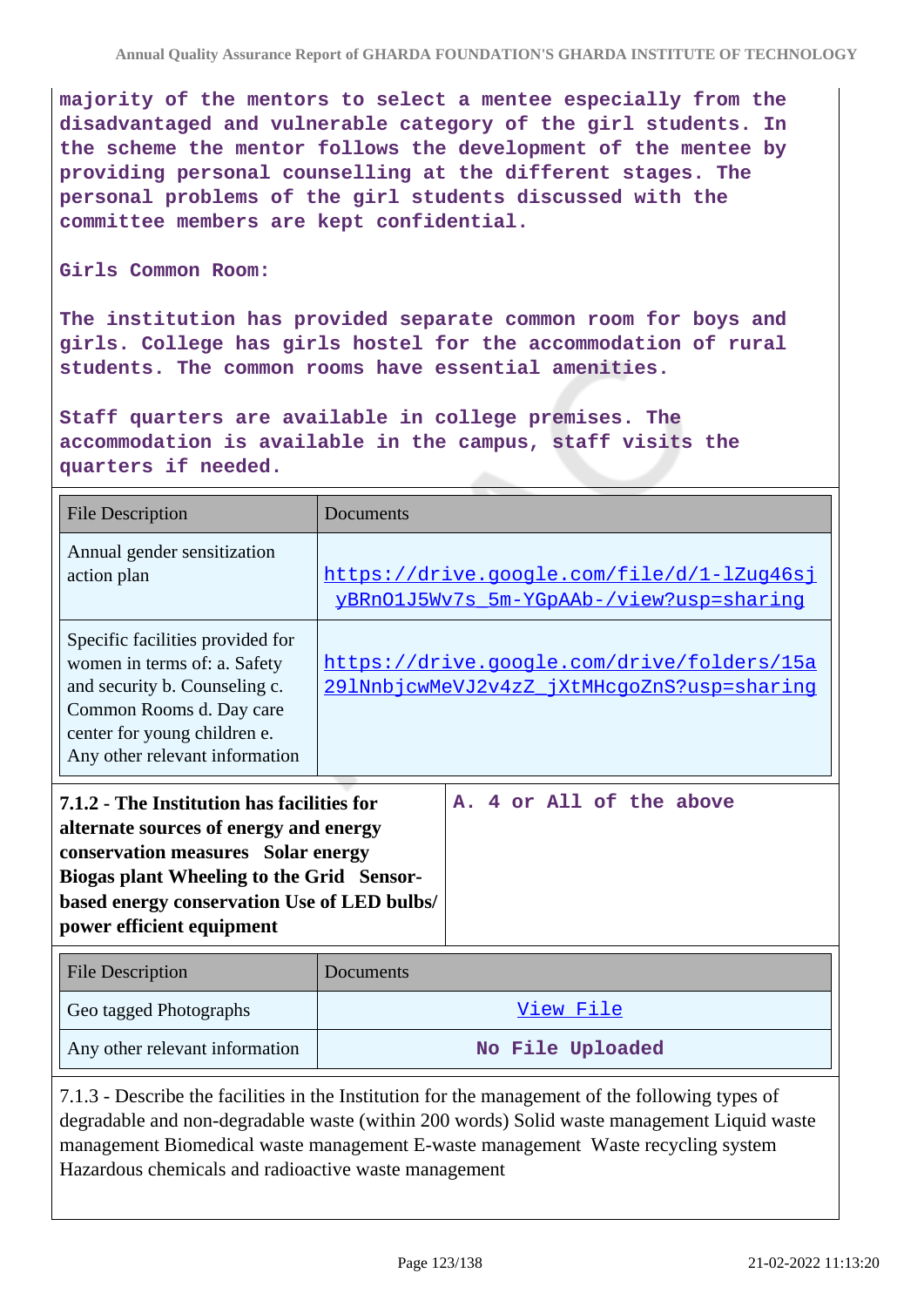**Solid waste Management: The institute has a sprawling green campus and gives top priority to keep the campus clean and ecofriendly. The faculties and students are regularly advised to reduce waste at lower extent. Students put waste in separate bins kept at different places on the college campus like corridors, faculty cabin, classroom seminar hall, hostels, guest-house, and faculty residence. All the material is collected and destroyed on daily basis. The OWC (Organic Waste Convertor) Plant is set up in the college premise to covert the waste into compost. The same compost is used to the plants in the campus.**

**Liquid Waste Management: Waste water from canteen, mess, hostels and staff quarters is given treatment and supplied to plants in the campus. The college has set up Biofilter Plant in the campus. Hence the campus is green based on ecofriendly initiative.**

**Biomedical Waste Management: The biomedical waste is not generated in the campus. In case of any medical emergency, we send student to Gharda Hospital which is very near from the campus.**

**E-Waste Management: Institute has scrap management committee which looks after E-waste management. E-waste generated in the institute is classified and is sent to the authorized E-waste treatment Plant.**

**Water Recycling System: For treating waste water generated by hostel, toilet, bathrooms and kitchens a Biofilter Plant is established having area 520 sq. ft. Treated water is reused for irrigation purpose.**

**Hazardous Chemical and Radioactive waste management:**

**a) Management of hazardous waste in academic area: Staff and students wear a lab coat with sleeves rolled down, chemical splash goggles and nitrile disposable gloves when working with concentrated acids, alkali, poisonous chemicals in the laboratories. While working with diluted concentrations, nitrile gloves are always used. The laboratory is equipped with exhaust fan, fuming cupboard to expel fumes and gases formed during experimentation. To prevent the spread of chemicals outside the lab, users wash their hands thoroughly with soap and water. The gels containing poisonous chemicals are collected separately in a sealable disposable plastic containers or airtight container. The hazardous chemicals are under the custody of store keeper and**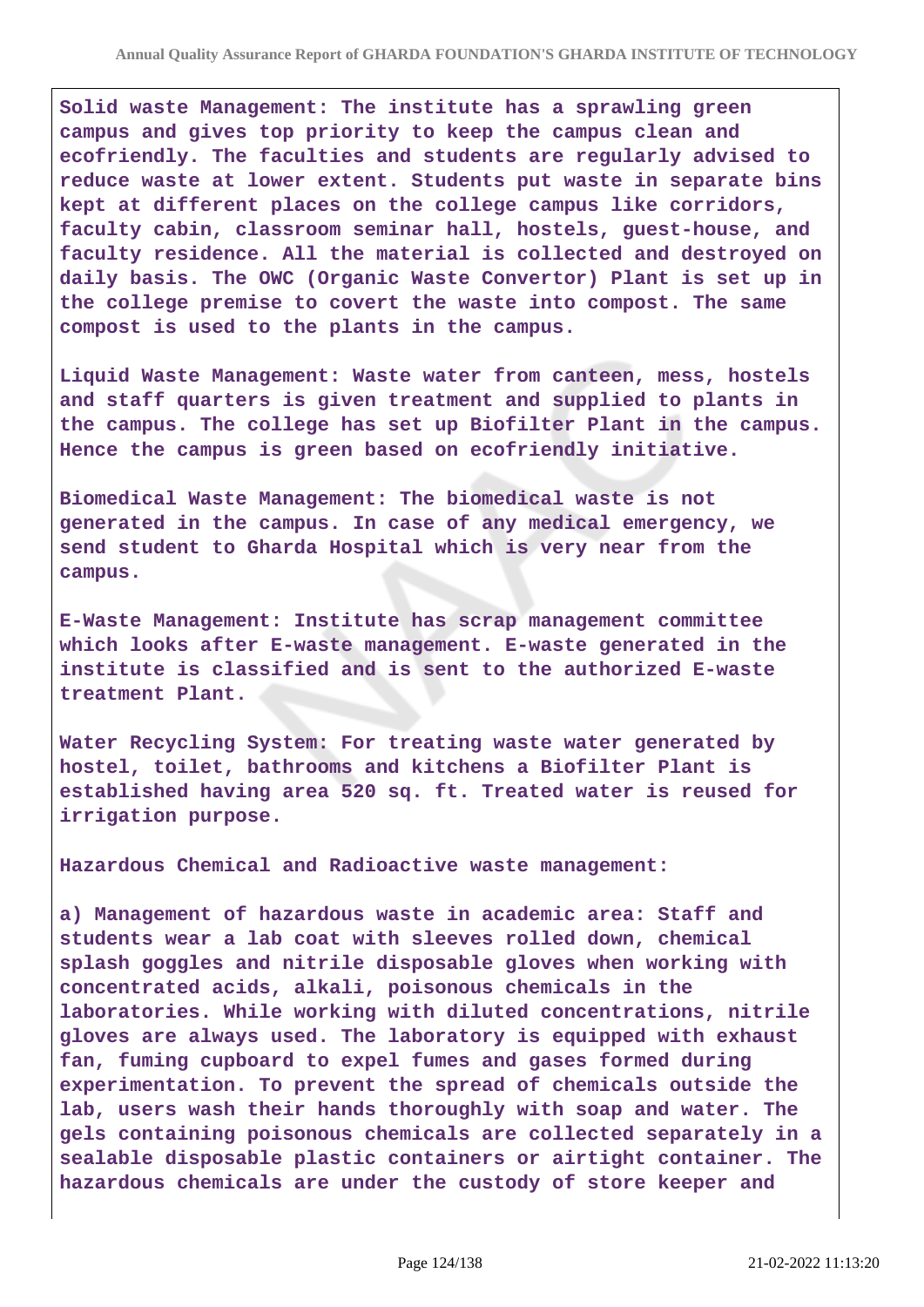**used under strict supervision. Camera is used to take a photograph as well as face-shield specially to avoid contact of UV light. In emergency eyewash fountain and shower are immediately accessible.**

### **b) Management of hazardous waste in residential area:**

**Institute has a bio-filtration plant. Wastewater discharged from the hostel is used in this plant. This waste water is circulated for gardening purpose. Different parameters of water such as pH, TDS, COD, BOD and DO are measured and maintained as stipulated.**

**Institute has composting plant where waste food from canteen and hostel mess is used as an input.**

| <b>File Description</b>                                                                                                                                                                                                                                                      | Documents                                                                                |                              |
|------------------------------------------------------------------------------------------------------------------------------------------------------------------------------------------------------------------------------------------------------------------------------|------------------------------------------------------------------------------------------|------------------------------|
| Relevant documents like<br>agreements/MoUs with<br>Government and other approved<br>agencies                                                                                                                                                                                 | View File                                                                                |                              |
| Geo tagged photographs of the<br>facilities                                                                                                                                                                                                                                  | https://drive.google.com/drive/folders/1nW<br>yHIIiKMcX08biHTj7nX905UUbGrBN-?usp=sharing |                              |
| Any other relevant information                                                                                                                                                                                                                                               |                                                                                          | View File                    |
| 7.1.4 - Water conservation facilities available<br>in the Institution: Rain water harvesting<br><b>Bore well /Open well recharge Construction</b><br>of tanks and bunds Waste water recycling<br><b>Maintenance of water bodies and</b><br>distribution system in the campus |                                                                                          | A. Any 4 or all of the above |
| <b>File Description</b>                                                                                                                                                                                                                                                      | Documents                                                                                |                              |
| Geo tagged photographs /<br>videos of the facilities                                                                                                                                                                                                                         | View File<br>No File Uploaded                                                            |                              |
| Any other relevant information                                                                                                                                                                                                                                               |                                                                                          |                              |
| 7.1.5 - Green campus initiatives include                                                                                                                                                                                                                                     |                                                                                          |                              |
| 7.1.5.1 - The institutional initiatives for<br>greening the campus are as follows:                                                                                                                                                                                           |                                                                                          | A. Any 4 or All of the above |
| 1. Restricted entry of automobiles<br>2. Use of Bicycles/ Battery powered                                                                                                                                                                                                    |                                                                                          |                              |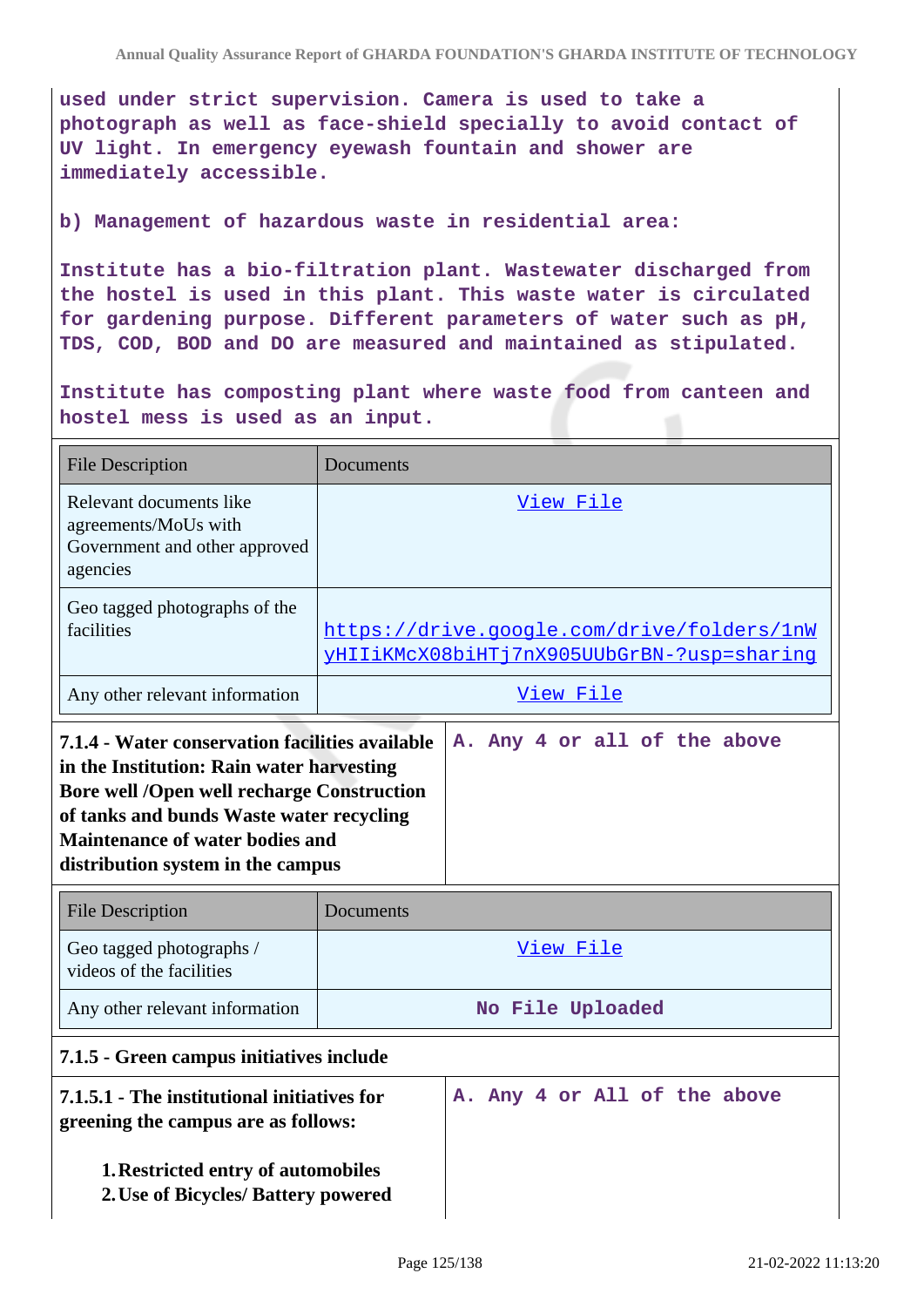|                                                                                                                                                                                                                                                                                                                                                                                                                                                                                                                                                               | vehicles<br>3. Pedestrian Friendly pathways<br><b>4. Ban on use of Plastic</b><br>5. landscaping with trees and plants |                              |                  |  |
|---------------------------------------------------------------------------------------------------------------------------------------------------------------------------------------------------------------------------------------------------------------------------------------------------------------------------------------------------------------------------------------------------------------------------------------------------------------------------------------------------------------------------------------------------------------|------------------------------------------------------------------------------------------------------------------------|------------------------------|------------------|--|
|                                                                                                                                                                                                                                                                                                                                                                                                                                                                                                                                                               | <b>File Description</b>                                                                                                | Documents                    |                  |  |
|                                                                                                                                                                                                                                                                                                                                                                                                                                                                                                                                                               | Geo tagged photos / videos of<br>the facilities                                                                        |                              | View File        |  |
|                                                                                                                                                                                                                                                                                                                                                                                                                                                                                                                                                               | Any other relevant documents                                                                                           |                              | No File Uploaded |  |
|                                                                                                                                                                                                                                                                                                                                                                                                                                                                                                                                                               | 7.1.6 - Quality audits on environment and energy are regularly undertaken by the institution                           |                              |                  |  |
| 7.1.6.1 - The institutional environment and<br>energy initiatives are confirmed through the<br>following 1. Green audit 2. Energy audit<br>3. Environment audit 4. Clean and green<br>campus recognitions/awards 5. Beyond the<br>campus environmental promotional activities                                                                                                                                                                                                                                                                                 |                                                                                                                        | B. Any 3 of the above        |                  |  |
|                                                                                                                                                                                                                                                                                                                                                                                                                                                                                                                                                               | <b>File Description</b>                                                                                                | Documents                    |                  |  |
|                                                                                                                                                                                                                                                                                                                                                                                                                                                                                                                                                               | Reports on environment and<br>energy audits submitted by the<br>auditing agency                                        |                              | View File        |  |
|                                                                                                                                                                                                                                                                                                                                                                                                                                                                                                                                                               | Certification by the auditing<br>agency                                                                                |                              | View File        |  |
|                                                                                                                                                                                                                                                                                                                                                                                                                                                                                                                                                               | Certificates of the awards<br>received                                                                                 |                              | View File        |  |
|                                                                                                                                                                                                                                                                                                                                                                                                                                                                                                                                                               | Any other relevant information                                                                                         |                              | No File Uploaded |  |
| 7.1.7 - The Institution has disabled-friendly,<br>barrier free environment Built environment<br>with ramps/lifts for easy access to<br>classrooms. Disabled-friendly washrooms<br>Signage including tactile path, lights, display<br>boards and signposts Assistive technology<br>and facilities for persons with disabilities<br>(Divyangjan) accessible website, screen-<br>reading software, mechanized equipment<br>5. Provision for enquiry and information :<br>Human assistance, reader, scribe, soft copies<br>of reading material, screen<br>reading |                                                                                                                        | A. Any 4 or all of the above |                  |  |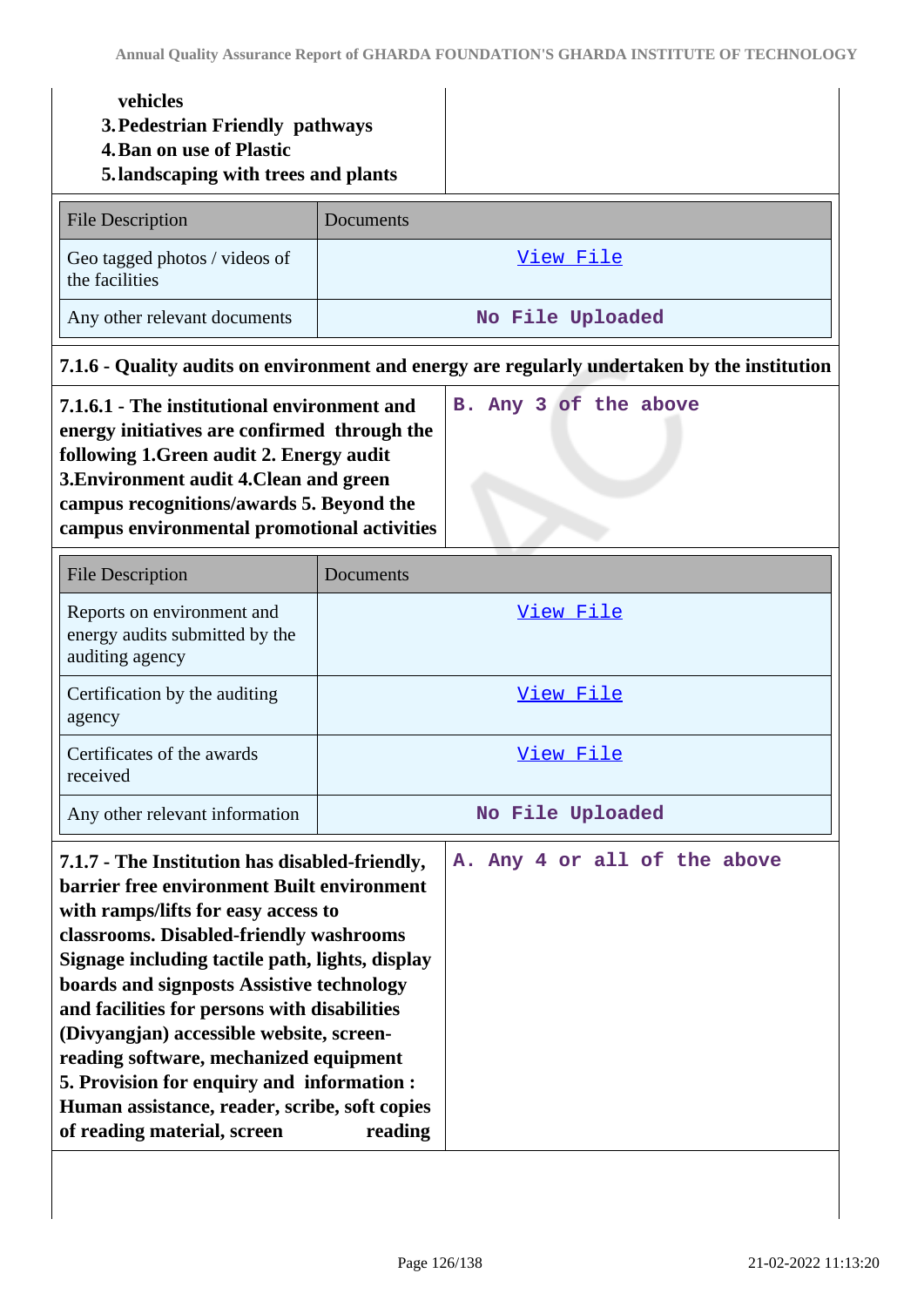| File Description                                                               | Documents        |
|--------------------------------------------------------------------------------|------------------|
| Geo tagged photographs /<br>videos of the facilities                           | View File        |
| Policy documents and<br>information brochures on the<br>support to be provided | View File        |
| Details of the Software<br>procured for providing the<br>assistance            | View File        |
| Any other relevant information                                                 | No File Uploaded |

7.1.8 - Describe the Institutional efforts/initiatives in providing an inclusive environment i.e., tolerance and harmony towards cultural, regional, linguistic, communal socioeconomic and other diversities (within 200 words).

**This is the only Engineering College in the Chiplun and Khed area. Most of the students taking admissions in the college are local and belong to the nearby villages. As per government rules the admission process is carried out. Hence specific categorywise earmarked seats of each category are filled up automatically.**

**Every year college organizes a cultural festival Synergy to give a platform to the students to showcase their skills. Cultural days are celebrated for about a week time. Every year Sport Festival is also arranged for 3 days. These are the two events through which Institute provide inclusive environment towards cultural, regional, linguistic diversities.**

**Institute has code of ethics for students and teachers and other employees which have to be followed by each one of them irrespective of their cultural, regional, linguistic, communal socioeconomic and other diversities.**

**Our Institution is selected under Unnat Bharat Abhiyan, a flagship program of Ministry of Human Resource Development (MHRD)Government of India through a challenge mode application.We have selected the cluster of villages under Unnat Bharat Abhiyan (UBA) in consultation with the District Collectors. The next step is to complete the survey of all the villages adopted under the program.**

**One day Workshop was arranged for Tribal and Schedule Tribes Skill development. This workshop is arranged by the institute in**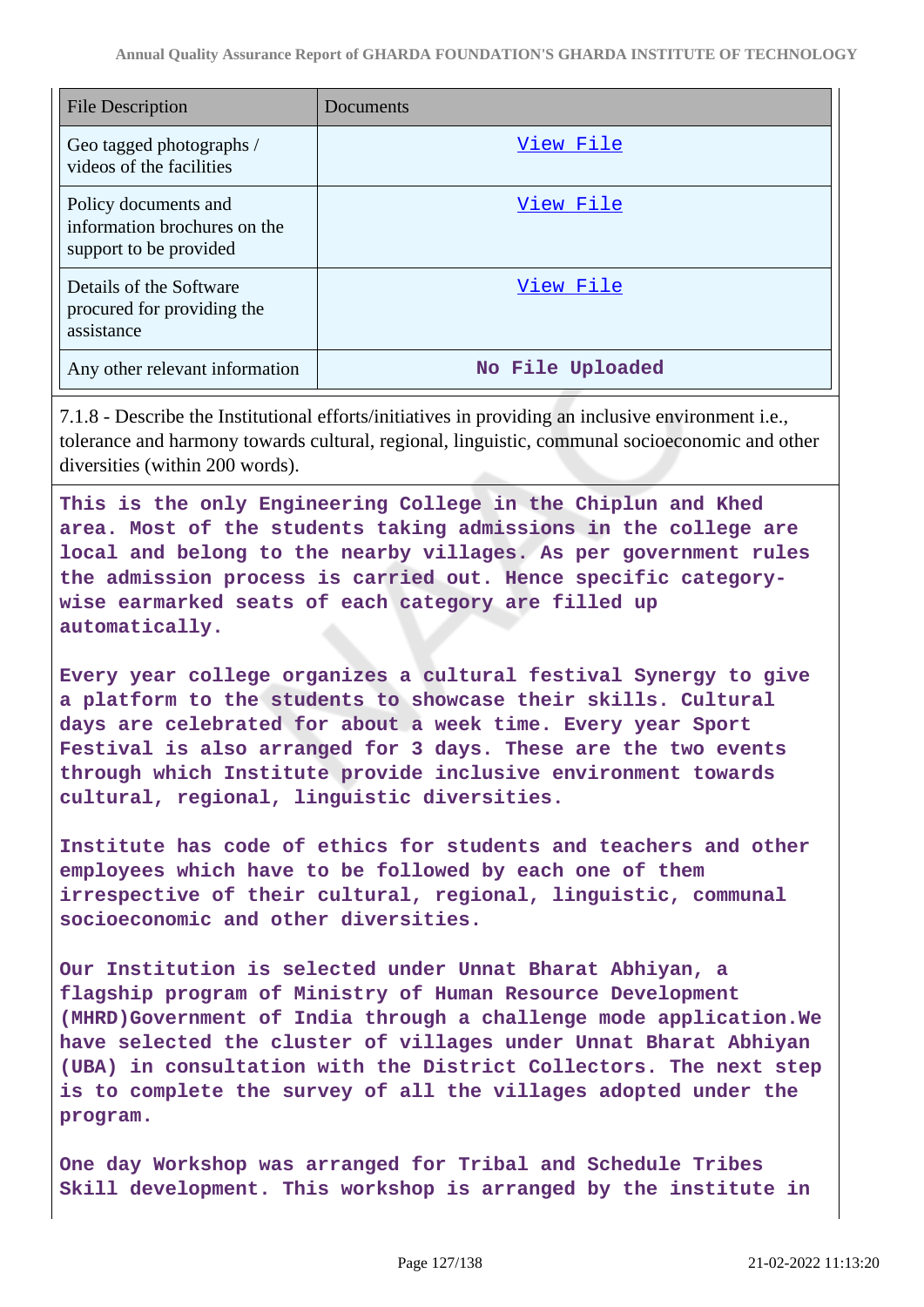**association with CTARA (Centre of Technology Alternatives for Rural Areas) IIT Bombay and supported by Tribal Research and Training Institute, Pune. The motive of this workshop is to gather schedule tribes (ST) in our region and motivate them for attending the courses, which will be designed and trained by our institute. These courses will help ST to earn their livelihoods and develop.**

| <b>File Description</b>                                                                                                                      | Documents        |
|----------------------------------------------------------------------------------------------------------------------------------------------|------------------|
| Supporting documents on the<br>information provided (as<br>reflected in the administrative<br>and academic activities of the<br>Institution) | View File        |
| Any other relevant information                                                                                                               | No File Uploaded |

7.1.9 - Sensitization of students and employees of the Institution to the constitutional obligations: values, rights, duties and responsibilities of citizens

**The institute is a role model of best governance and democracy. Not only the students and employees but every citizen of the village respects the institution for its contribution to social development. The college is recognized in the vicinity as a 'Centre of Social Transformation'.**

**The motto of the Gharda Foundation is "QUALITY EDUCATION AT AFFORDABLE COST". The principle objective of the Gharda Foundation is "To carry on activities for the benefits and development of residents of rural India by application of all suitable means available with focus on issues like health, literacy, non formal education, social awareness, agriculture, technical education etc. Establishment of Gharda Institute of Technology in a typical rural sector is also a step in line with the philosophy of Gharda Foundation. The institute has provided good infrastructure, modern equipments, advanced laboratories, experienced &dedicated teachers, modified syllabus to suit changing environment, hands on workshop by collaborating with foreign universities and arranging for pre-entrance preparatory workshops. All this provided at a reasonable cost may be with arrangement of loan facilities with subsidized interest rates. Hence the said institute within a couple of years emerged as a premier institute in the eyes of government & businessmen.**

**Our institution had arranged number of programmes under NSS activities and Blood Donation Campus to sensitize students and employees of the Institution to the constitutional obligations:**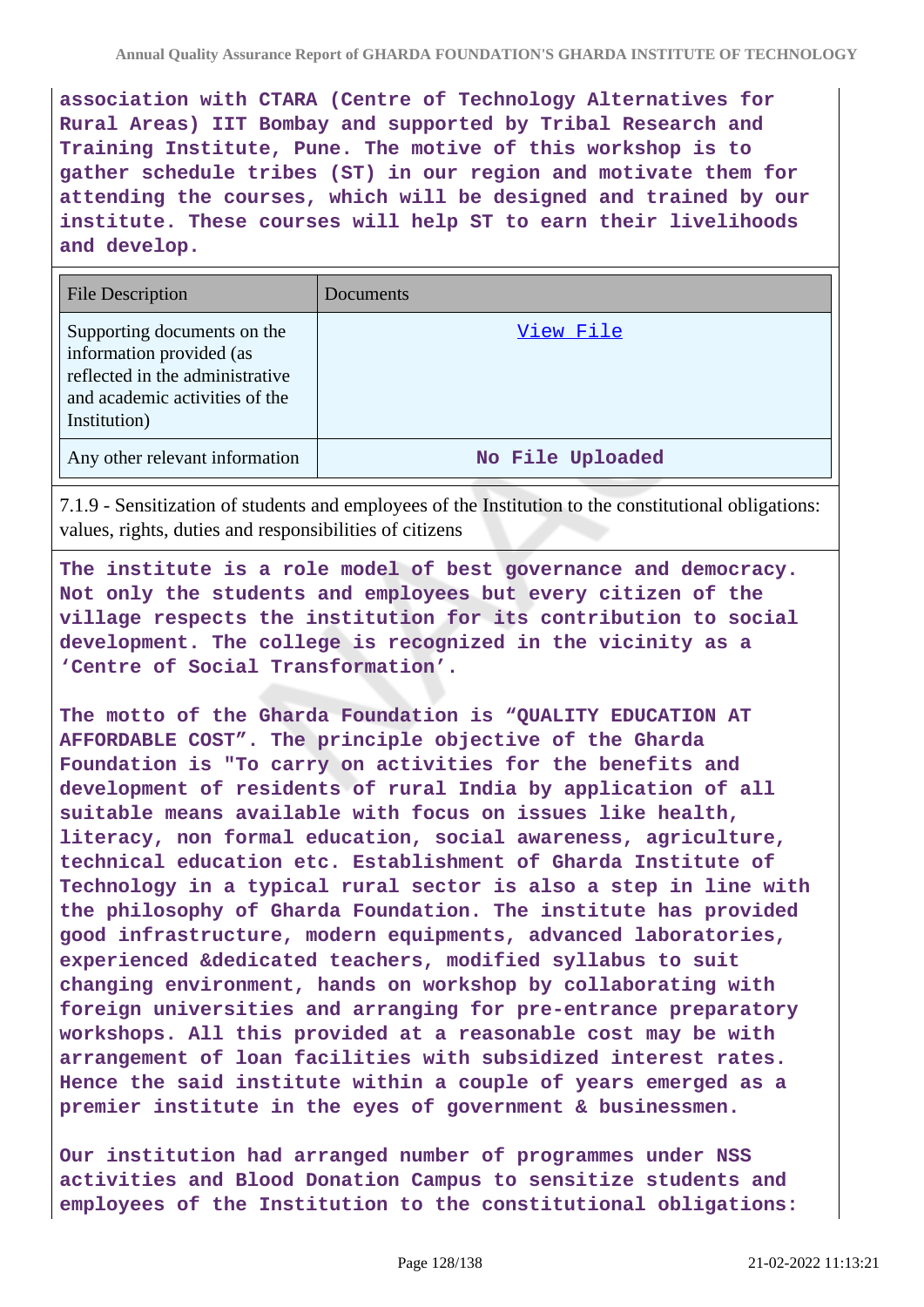**values, rights, duties and responsibilities of citizens.**

**SHODH is the arranged every year consisting of various technical activities where student can apply their technical skills to build something for society.**

**Institute has also arranged lectures on Yoga and Meditation. On the occasion of International Yoga Day, Institute has arranged and celebrated YOGA DAY.**

| <b>File Description</b>                                                                                                             | Documents             |  |
|-------------------------------------------------------------------------------------------------------------------------------------|-----------------------|--|
| Details of activities that<br>inculcate values; necessary to<br>render students in to responsible<br>citizens                       | View File             |  |
| Any other relevant information                                                                                                      | No File Uploaded      |  |
| 7.1.10 - The Institution has a prescribed code<br>of conduct for students, teachers,<br>administrators and other staff and conducts | B. Any 3 of the above |  |

| administrators and other staff and conducts  |  |
|----------------------------------------------|--|
| periodic programmes in this regard. The      |  |
| Code of Conduct is displayed on the website  |  |
| There is a committee to monitor adherence    |  |
| to the Code of Conduct Institution organizes |  |
| professional ethics programmes for           |  |
| teachers, administrators<br>students,        |  |
| and other staff 4. Annual awareness          |  |
| programmes on Code of Conduct are            |  |
| organized                                    |  |
|                                              |  |

| <b>File Description</b>                                                                                                                                                                                | Documents        |
|--------------------------------------------------------------------------------------------------------------------------------------------------------------------------------------------------------|------------------|
| Code of ethics policy document                                                                                                                                                                         | View File        |
| Details of the monitoring<br>committee composition and<br>minutes of the committee<br>meeting, number of<br>programmes organized, reports<br>on the various programs etc., in<br>support of the claims | View File        |
| Any other relevant information                                                                                                                                                                         | No File Uploaded |

7.1.11 - Institution celebrates / organizes national and international commemorative days, events and festivals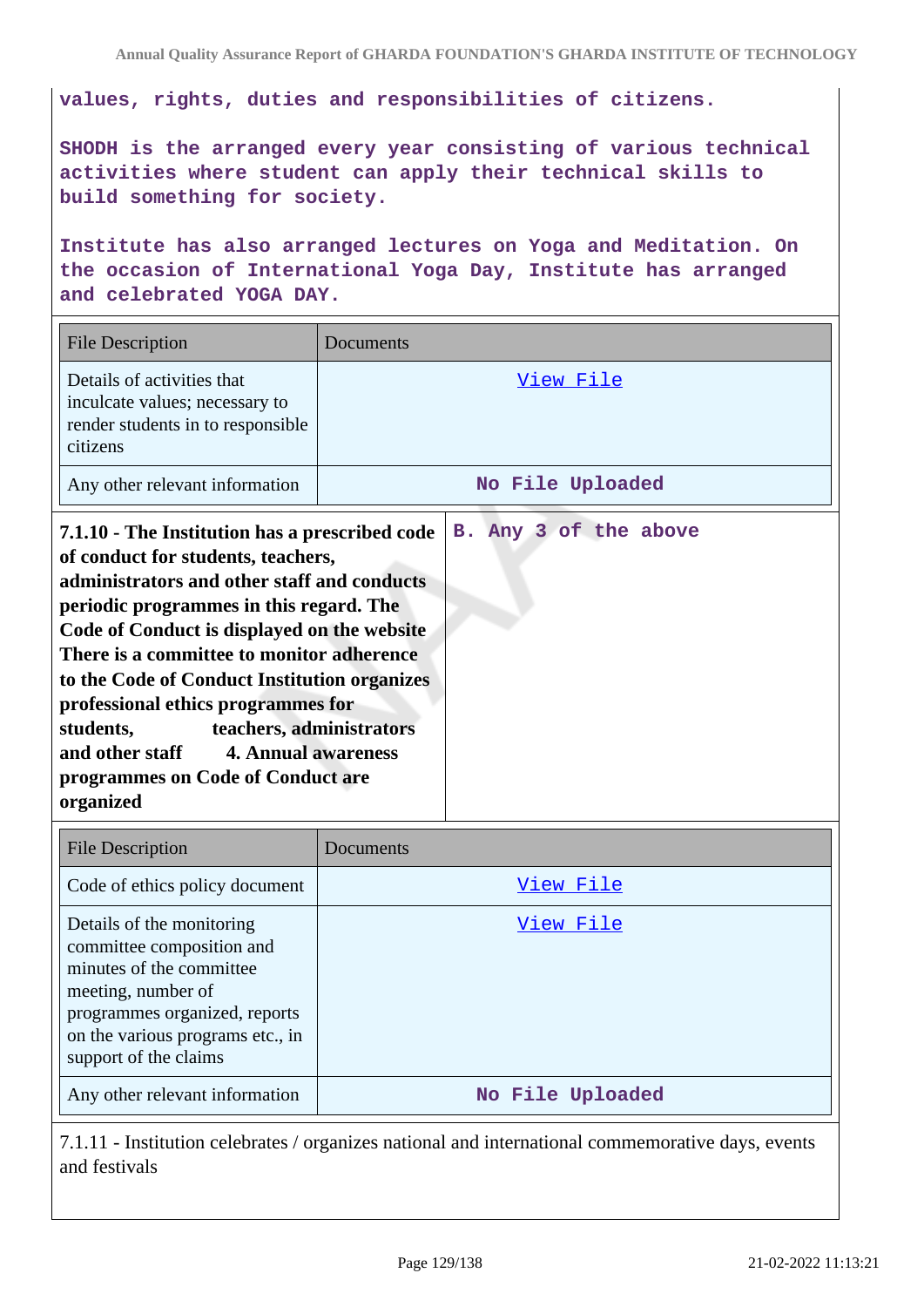**India is well known for its festivals and cultural diversity. The institute helps student to relate with the cultural heritage and connect with their roots, by inculcating the importance of protection, preservation and propagation of Indian culture. It also actively participates in the 'National Flagship Programmes' promoted by the MHRD, UGC, University and the local Govt. offices. International Days are also celebrated with great enthusiasm.**

**Institute pay tribute to all the national heroes on their Birth and d anniversaries. The event is followed either by lecture, rally or the competitions like elocution, singing, wallpaper, and rangoli etc. The institute organizes activities on these days of national importance to recall the events or contribution of our leaders in building the nation and imbibe moral and ethical behaviour of students in their professional and personal lives.**

**Following days are celebrated:**

**International Women's Day- 08th March**

**International Yoga Day- 21st June**

**Shiv- Jayanti- 19th Feb**

**Gokulashtmi & Dahihandi Celebration**

**National Yoga Day – 21 June**

**Republic Day celebration**

**Birth anniversary of Dr. Babasaheb Ambedkar- 14 April**

**Independence Day- 15th August**

**Republic Day celebration Republic Day- 26th Jan**

**Institute Foundation Day- 21st March**

**Teachers' day 05th September- 05/09/2020**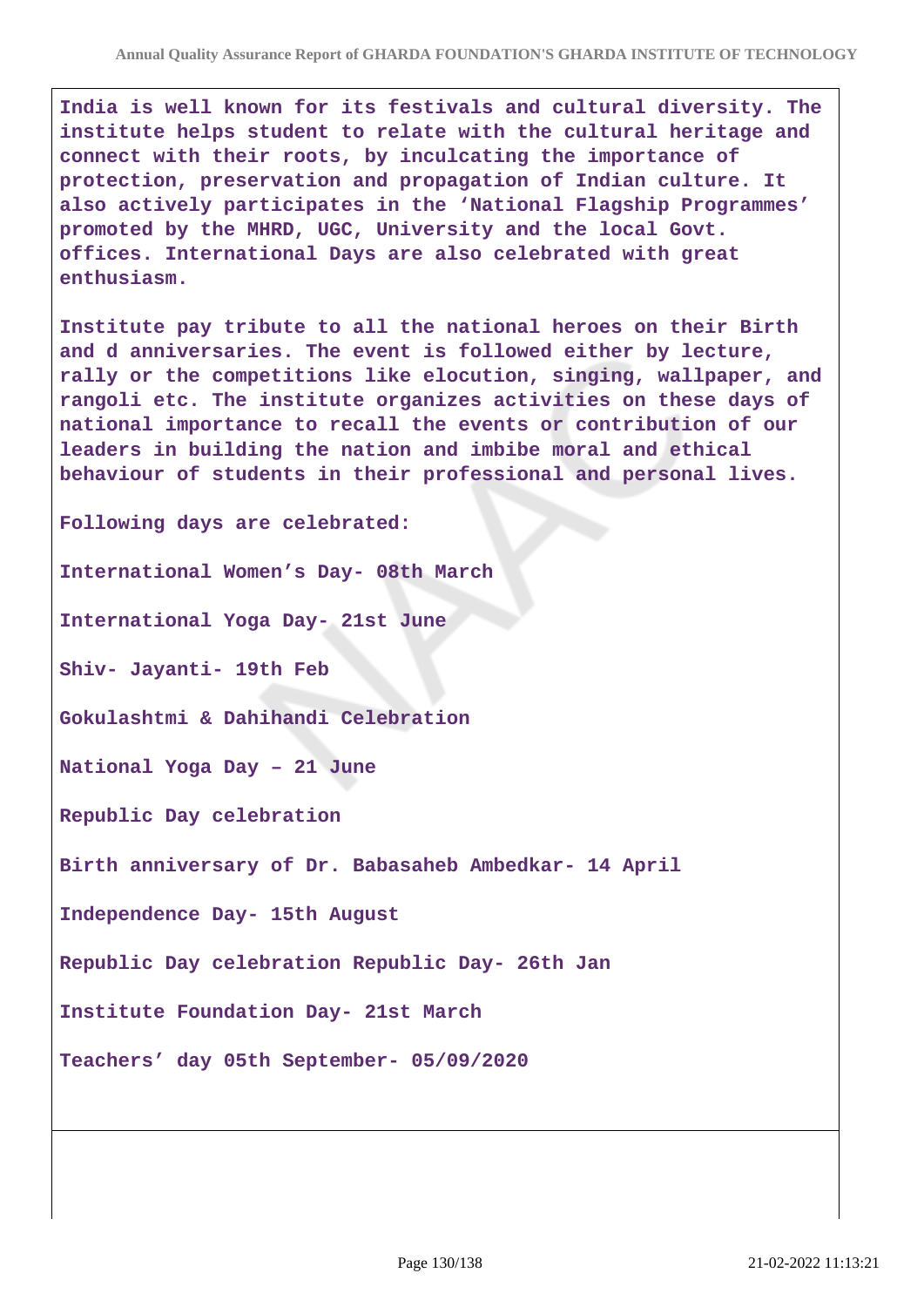| File Description                                                                                   | Documents        |
|----------------------------------------------------------------------------------------------------|------------------|
| Annual report of the<br>celebrations and<br>commemorative events for the<br>last (During the year) | View File        |
| Geo tagged photographs of<br>some of the events                                                    | View File        |
| Any other relevant information                                                                     | No File Uploaded |

# **7.2 - Best Practices**

7.2.1 - Describe two best practices successfully implemented by the Institution as per NAAC format provided in the Manual.

### **Practice 1: Area Adoption Program (AAP)**

### **Objectives:**

**To provide the facility to launch civil and computer work related complaints and to coordinate for the same works in centralized manner, the institute developed the practice of Area Adoption Programme (AAP).**

### **The Context:**

**Total campus of 23.16 acres is divided into several areas and each is assigned an owner. A group of students, teaching and nonteaching staff is allocated to each area. Responsibility of cleanliness and maintenance of that area is assigned to the concern group. Graphic User Interface based application which can work in intranet is developed in house to receive the complaints. As budgetary provision is done by head of the institute in advance, it is difficult to take decision at institute level for some major complaints. Such cases need to be addressed by the management.**

### **The Practice:**

**This application works in intranet. The help desk provides username and password to every faculty. Faculties launch their complaints through http://10.246.246.222/aap. After receiving complaint, complaint ID is provided to user to take follow up. Users can also check the status of their complaint using their complaint ID. Institute has project and IT help desk department to take care of their concerned maintenance work.**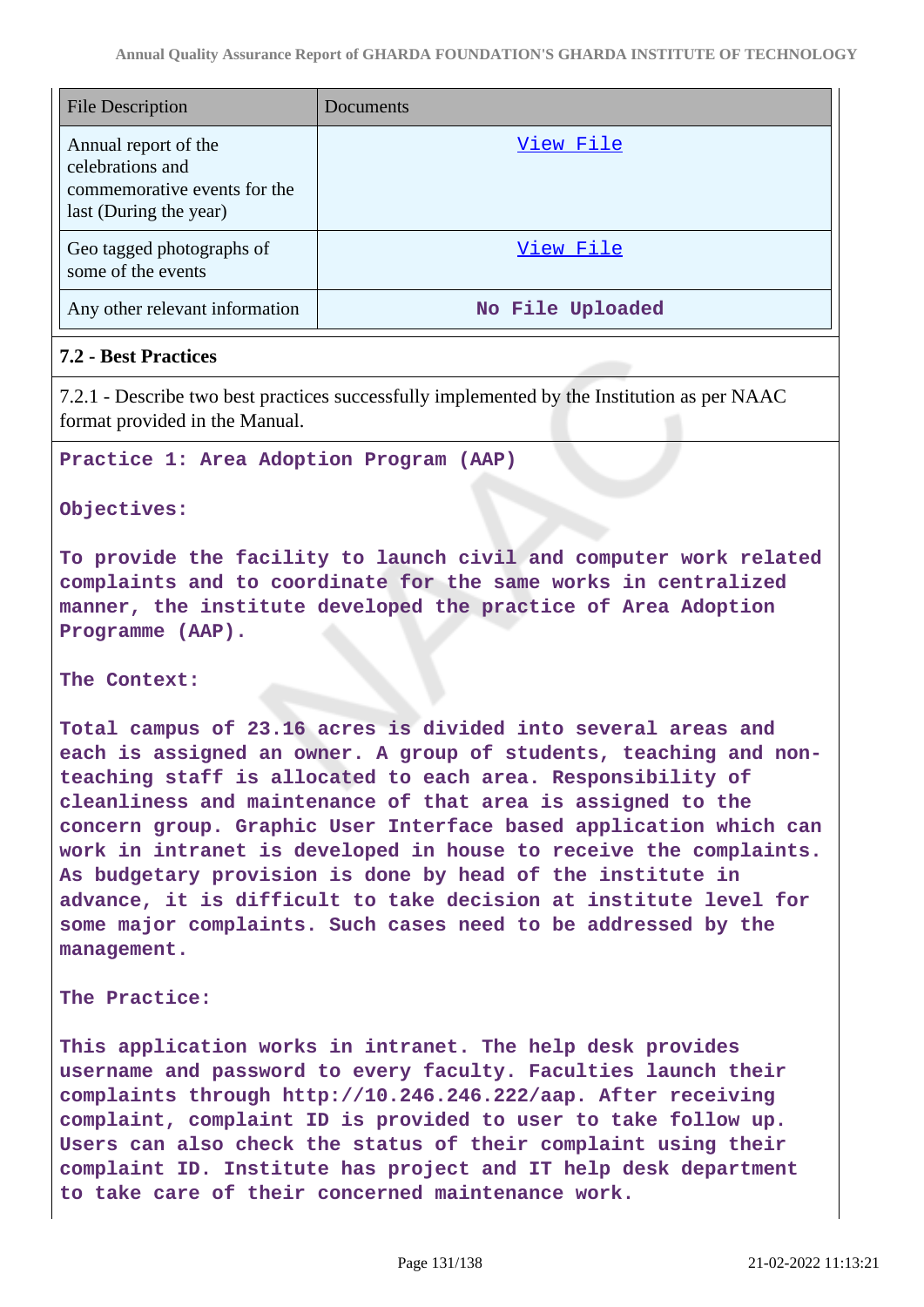**Project Department: This department takes care of all complaints including cleanliness of campus, electrical, plumbing, civil maintenance.**

**IT Help Desk: This department takes care of computer and Intercom related complaints.**

**Project and IT help desk department are having administrator login to view the complaints and give their remarks. Project and IT help desk submit the monthly reporting their Monthly Information System (MIS) to the local managing committee. If any complaint needs budgetary provision, then Local Managing Committee takes a decision.**

**Evidences of Success:**

**Before the implementation of Area Adoption Programme (AAP), institute was facing problems related with computer and civil maintenance. Complaints related with the same were not properly identified. Also they were not sent to concerned department in time. Hence those complaints remain unattended. Also it was difficult to decide the priority of complaints based on their urgency. Introduction of Area Adoption Program has made large impact to overcome such maintenance related problems. AAP helps to distinguish between IT and Civil maintenance work. With the help of AAP, faculty can launch complaint to the concerned department directly. The status of solved and pending issues is discussed in monthly meeting of Local Managing Committee. Concerned persons are called in the meeting to discuss major issues for implementation, if any. AAP has provided single window solution for solving maintenance related problems.**

**Year**

**Lodged Complaints**

**Resolved Complaints**

**2017-18**

**168**

**168**

**2018-19**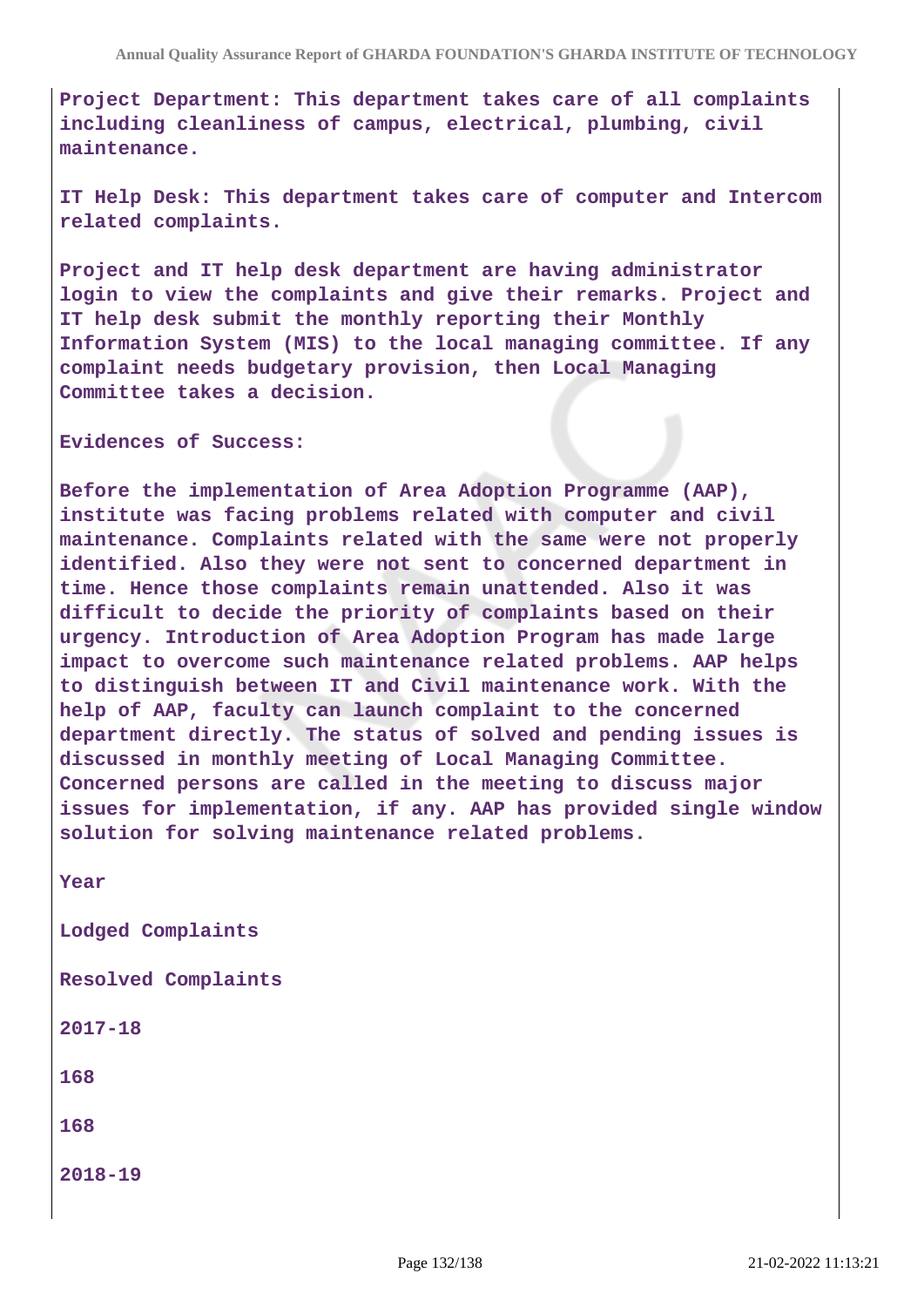| 99                                                                                                                                                                                                                                           |  |  |
|----------------------------------------------------------------------------------------------------------------------------------------------------------------------------------------------------------------------------------------------|--|--|
| 98                                                                                                                                                                                                                                           |  |  |
| $2019 - 20$                                                                                                                                                                                                                                  |  |  |
| 110                                                                                                                                                                                                                                          |  |  |
| 99                                                                                                                                                                                                                                           |  |  |
| $2020 - 21$                                                                                                                                                                                                                                  |  |  |
| 34                                                                                                                                                                                                                                           |  |  |
| 29                                                                                                                                                                                                                                           |  |  |
|                                                                                                                                                                                                                                              |  |  |
| Problems encountered and resources required:                                                                                                                                                                                                 |  |  |
| Software designing: This was addressed by faculty members.                                                                                                                                                                                   |  |  |
| Software maintenance: The issue was eventually addressed and at<br>present ownership of maintenance lies with IT Help Desk.                                                                                                                  |  |  |
| The programme acceptability: The acceptability of the programme<br>was a problem in the beginning. But after a while usefulness of<br>the scheme was understood by all the users and the programme now<br>has turned out to be very popular. |  |  |
| Resources required: Following resources were needed while<br>implementing AAP:                                                                                                                                                               |  |  |
| IT resources like Intranet, Wi-Fi accessibility and Server of<br>normal specification.                                                                                                                                                       |  |  |
| Practice 2: E-Learning Resource Center (ELRC)                                                                                                                                                                                                |  |  |
| Objectives:                                                                                                                                                                                                                                  |  |  |
| 1. Enhance the quality of learning and teaching by providing<br>all kind of multimedia resources of learning under a simple<br>click                                                                                                         |  |  |
| 2. Bring all possible educational disciplines under a single<br>platform                                                                                                                                                                     |  |  |
| 3. Meet the learning style or needs of students in changing                                                                                                                                                                                  |  |  |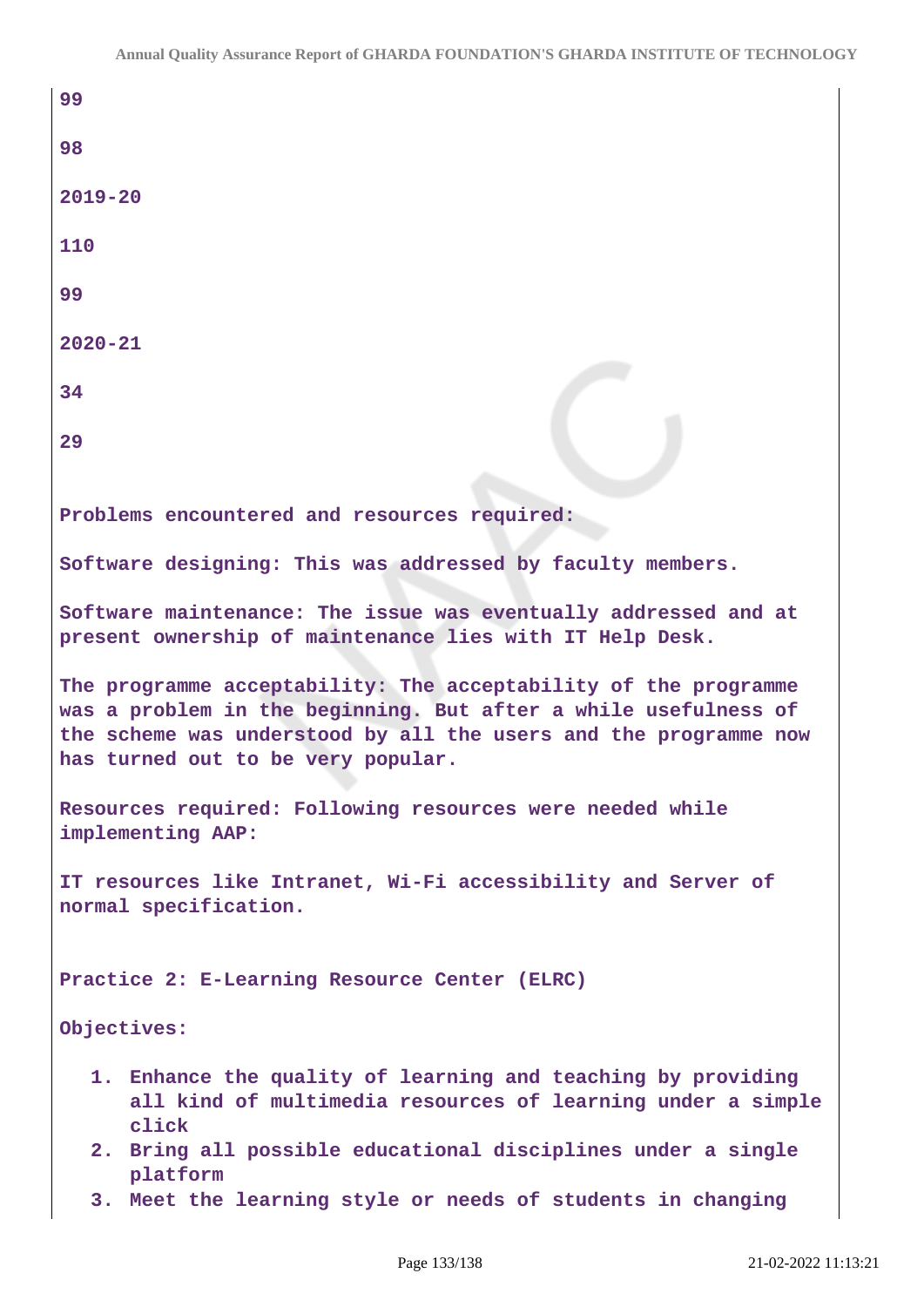**environments.**

- **4. Improve the efficiency and effectiveness of learning activities with user friendly, trustworthy and automated environment**
- **5. Improve user-accessibility and time flexibility to engage learners in the learning process**

#### **Context:**

**We live in a world that is constantly changing. The presence of computers has revolutionized the world. Computers have brought in a host of new technologies for education. Learning has changed as well. Starting from the ancient gurukul system to the formal classroom learning in schools to distance education, the process of learning in education has come a long way. E-Education is the process of learning where computers are used at each possible step of the process: enrollment, instruction design, content delivery, evaluation, assessment, and support. The e-learning system designed to enable teaching and learning through the use of intranet & internet technologies.**

#### **The Practice:**

**The eLearning Resource Center established in GIT in the year 2009 as an Online Teaching Assistant (Accessible in LAN only) for all GIT students. From the year 2020 we are making it online in true way. Student can access it from anywhere. Online subject help is provided in the form syllabus, teaching plan, question papers, presentations, e-books, faculty notes, lecture videos, flash animations for all Engineering Subjects in a structured format.**

**Detailed storyboards and prototypes are often made, and the look and feel, graphic design, user-interface and content is determined here. The graphical representation is given as follows. There is separate ink of each type of study resources and students have personal log in to access the material. Faculties can upload the content through their own Google Drive Link.**

#### **Evidence of Success:**

**The need and effectiveness of GIT E-Learning Centre is best evaluated in Lockdown period of Covid-19 Pandemic this year. It is really a key factor which makes us successful to reach more than 80% of our students with our lecture recording and E-Materials. Provision for absent students in regular classes has**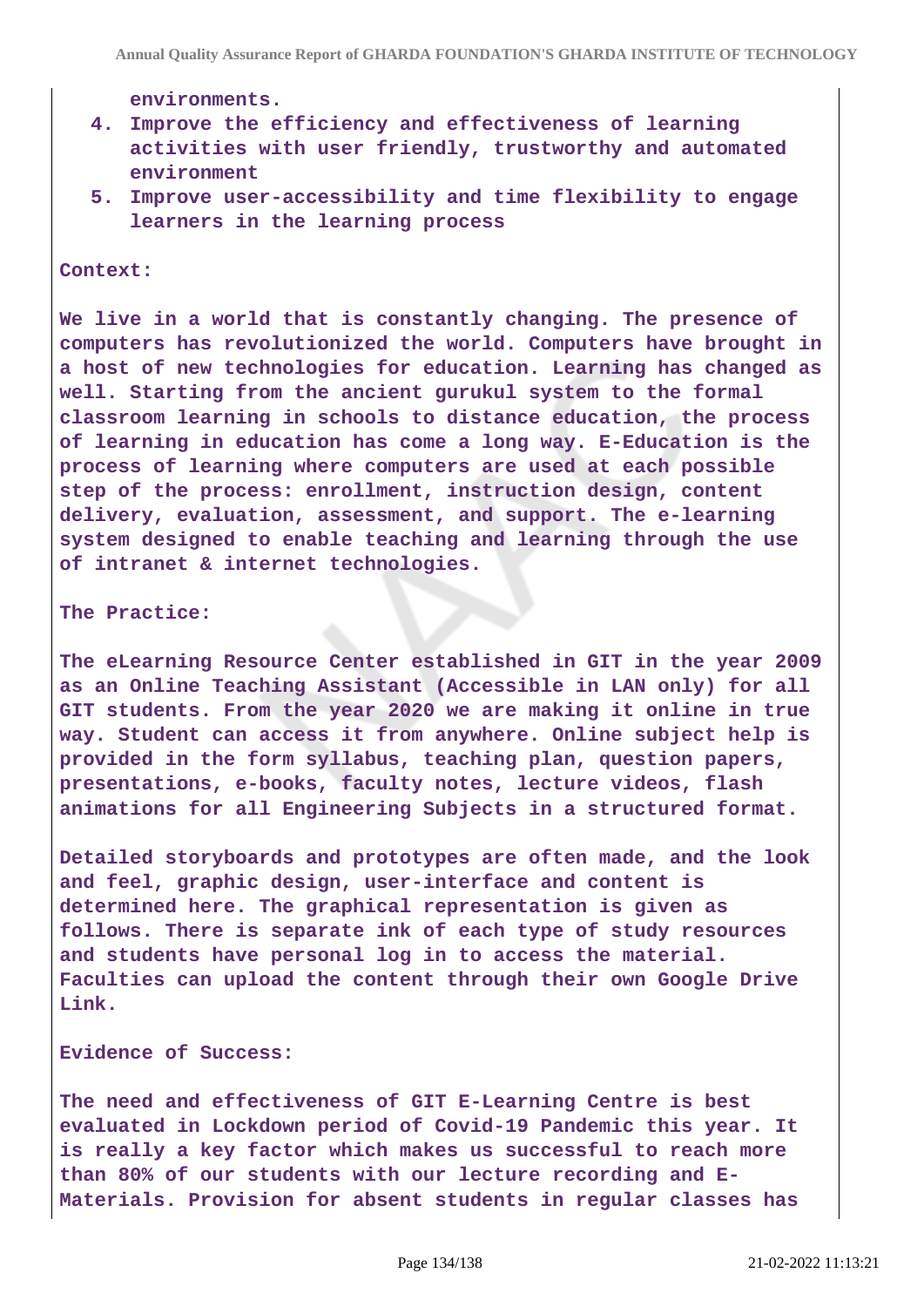**been made. Students can get the guidance from different instructors. Faculty can update their subject data on their own using subject wise login. Student can give feedback/remark to subject data content through comments (if permitted) Assignments, Notices, Video Lectures can be displayed on the same page. Academic, Account, Exam, Library, etc. dept. can post their notices from their page.**

**Following is the address: https://sites.google.com/a/gitindia.edu.in/elrc**

**Problems Encountered:**

**Some of the faculty members were unable to upload the material on ELRC due to lack of knowledge. They have been guided properly for the same.**

**Students need to access the same through college domain email id only. For the same all the students have been provided GIT email ids.**

**To maintain the ELRC portal, it requires periodical update/s. Subject wise email ids were created and allocated the same to respective subject teacher.**

**Resources required: Following resources were needed to maintain E-Learning Resource Centre, GIT.**

**IT resources like Intranet, Wi-Fi accessibility and Server of normal specification. No Extra cost to upgrade the same.**

| <b>File Description</b>                         | <b>Documents</b> |
|-------------------------------------------------|------------------|
| Best practices in the<br>Institutional web site | View File        |
| Any other relevant information                  | No File Uploaded |

### **7.3 - Institutional Distinctiveness**

7.3.1 - Portray the performance of the Institution in one area distinctive to its priority and thrust within 200 words

**The Institute is running on the path towards achieving the vision focusing on transforming individuals into engineering professionals for the betterment of society. It has various aspects to reach the vision. The thrust area of this vision is the use of knowledge for the benefit of the society. GIT is the**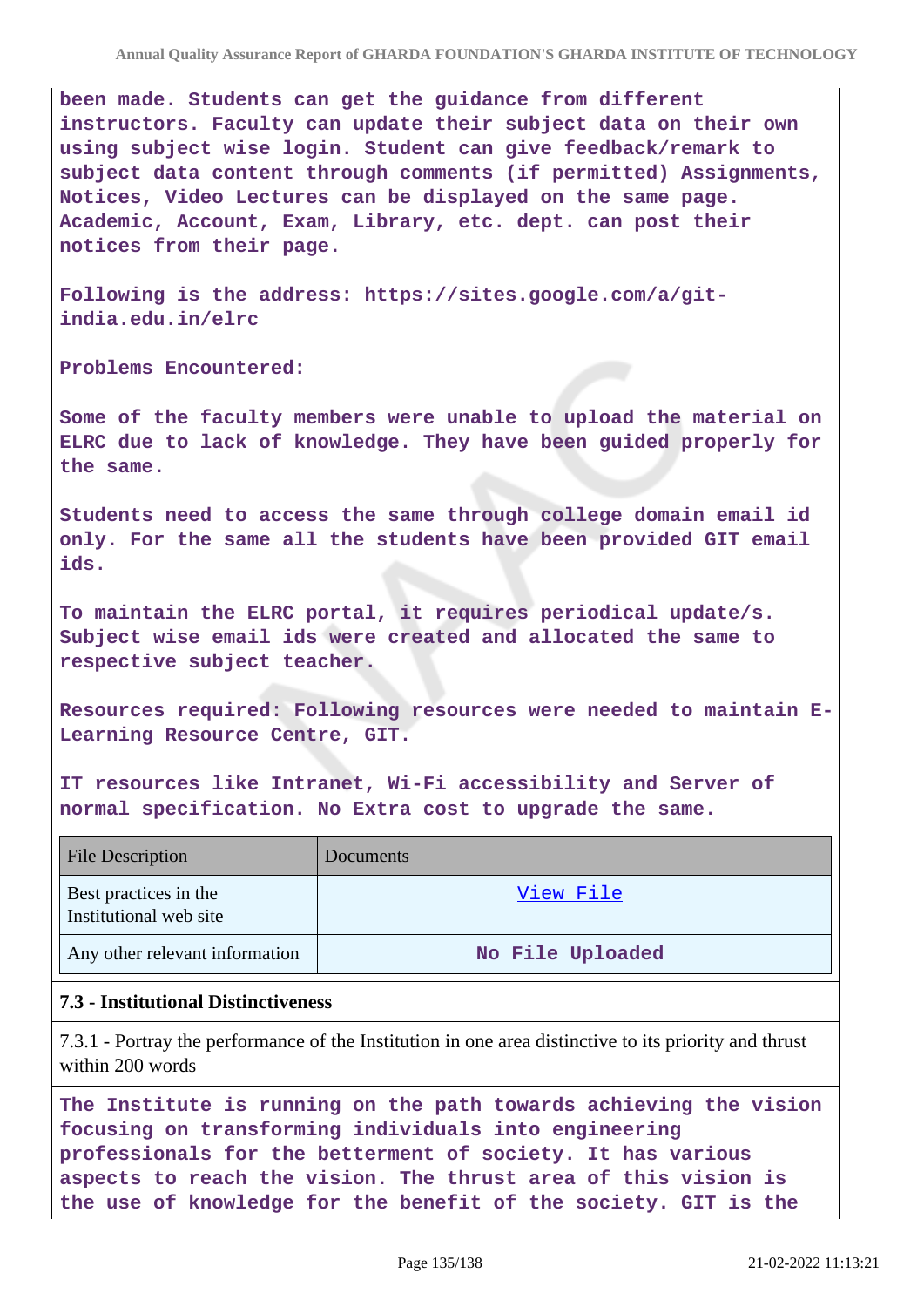**first engineering institute in the Konkan region to get approved by Unnat Bharat Abhiyan (UBA) and Unnat Maharashtra Abhiyan (UMA). Various activities related to social benefits are carried out under UMA. The most successful activity of UMA is an assessment of "Jalyukta Shivar Yojana" in Ketaki, Gane and Anari villages. It was done by students of the Civil Department under the guidance of faculty. The major concern of the same is to test the structural details and outcomes of implementations to the farmers. On similar lines, various socio-friendly activities like career guidance to 12th Students of nearby Junior Colleges (Approximately 3000 per year), blood donation camps, etc. get carried out every year. Uncommon ideas related to social benefit were presented to district collector though UMA. Students are encouraged to implement a few of these ideas in our own campus on real time basis. One of the most prominent examples of the same is the automation of all washrooms in the institutes by the students.**

**Under UMA scheme our Institute has been selected for carrying out third party audit of the rural water supply schemes of Government of Maharashtra. Our Institute is collaboratively working with CTARA (Centre for Technology Alternatives for Rural Areas), Indian Institute of Technology, Mumbai to carry out this third party audit. One day Workshop was arranged for Tribal and Schedule Tribes Skill development tomorrow 26 July 2019. This workshop is arranged by our institute in association with CTARA (Centre of Technology Alternatives for Rural Areas) IIT Bombay and supported by Tribal Research and Training Institute, Pune, Government of Maharashtra. The motive of this workshop is to gather schedule tribes (ST) in our region and motivate them for attending the courses, which will be designed and trained by our institute. These courses will help ST to earn their livelihoods and develop.It brought people from multidisciplinary on one platform and gave a chance to contribute towards social needs.**

**Innovation Cell is established in year 2019 to foster new ideas, develop product out of them and develop entrepreneurship skills. IDEATHON was the big event hosted in our Institute for Konkan region in which 10 project ideas are selected for final round and waiting for seed funding. In MHRD Innovation Cell contest of project ideas five groups from our Institute got shortlisted. A lecture series was arranged under this cell for promoting product development and entrepreneurship development.**

**Gharda Institute of Technology is ranked 129th in the Times Engineering ranking in the year 2019. College has also applied**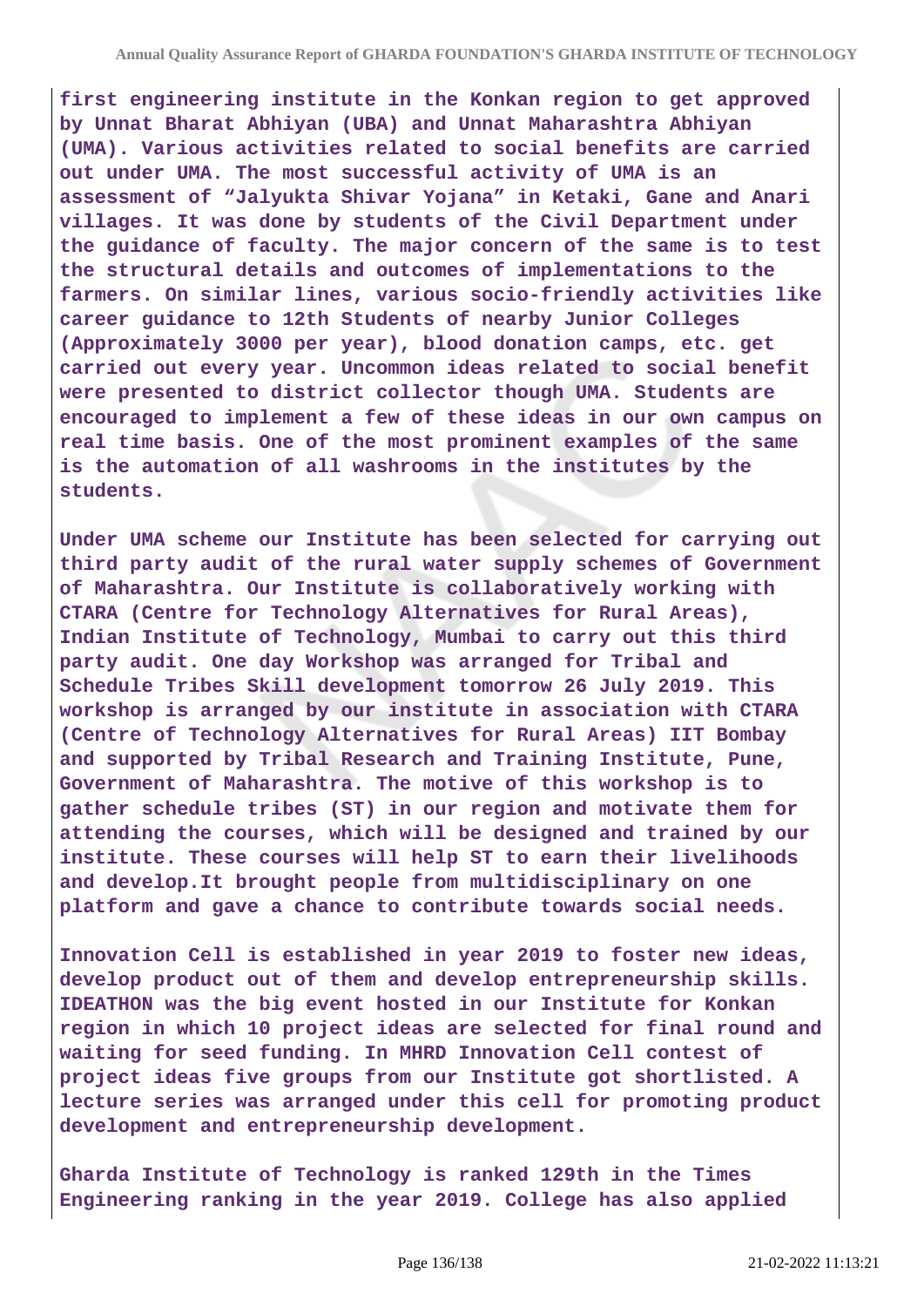**for NIRF ranking. The institute has signed MOU with Huawei. The Parties further to their discussion intends on the possibility of forming a cooperative relationship for the appointment of Institution as ICT Academy of Huawei. In order to facilitate this intention, the Institution has agreed to enter into the agreement with Huawei Technologies Co., Ltd. This Memorandum of Understanding is signed to authorize the Institution to start the training batch for their students immediately and also assist the Institute to get support from Huawei for registering under ICT Academy of Huawei.**

| <b>File Description</b>                         | Documents        |
|-------------------------------------------------|------------------|
| Appropriate web in the<br>Institutional website | View File        |
| Any other relevant information                  | No File Uploaded |

7.3.2 - Plan of action for the next academic year

**Future Plans of action for next academic year (200 words)**

**Institute always continue all of the activities that give best support for quality improvement. In addition to these activities, institute also undertakes additional methods for own betterment. In next academic year, institute planned to focus on career development of students as a major concern.**

**The extension of the culture to apply various funding agencies (Government/non government) for approval and fund for National Level Faculty Development Programme will be implemented in every department and will be planned for coming academic year.**

**To promote interdisciplinary approach in various engineering branches, the institute proposes the interdisciplinary mode in departmental project work of students. They will be guided by core guide and co guide/s from different programmes.**

**The institute will continue the active participation in Unnat Maharashtra Abhiyaan (Third Part Audit of Jalyukta Shiwar, Scheme of government of Maharashtra), in which the audit of all government projects taking place in the district of Ratnagiri will be completed and students will be actively participated in**